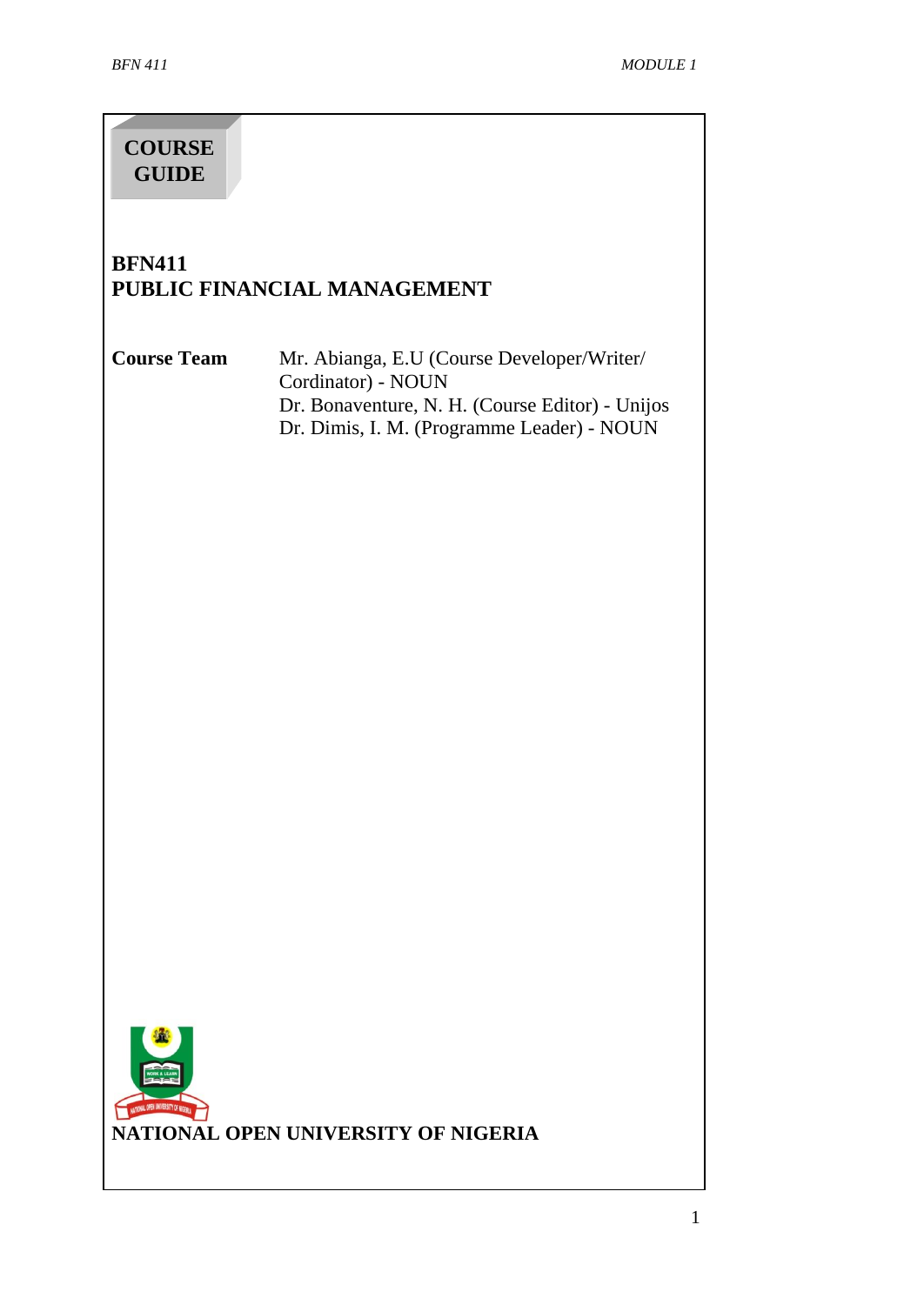© 2017 by NOUN Press National Open University of Nigeria Headquarters University Village Plot 91, Cadastral Zone Nnamdi Azikiwe Expressway Jabi, Abuja

Lagos Office 14/16 Ahmadu Bello Way Victoria Island, Lagos

e-mail: [centralinfo@nou.edu.ng](mailto:centralinfo@nou.edu.ng) URL: [www.nou.edu.ng](http://www.nou.edu.ng/)

All rights reserved. No part of this book may be reproduced, in any form or by any means, without permission in writing from the publisher.

Printed 2013, 2017

ISBN: 978-058-913-6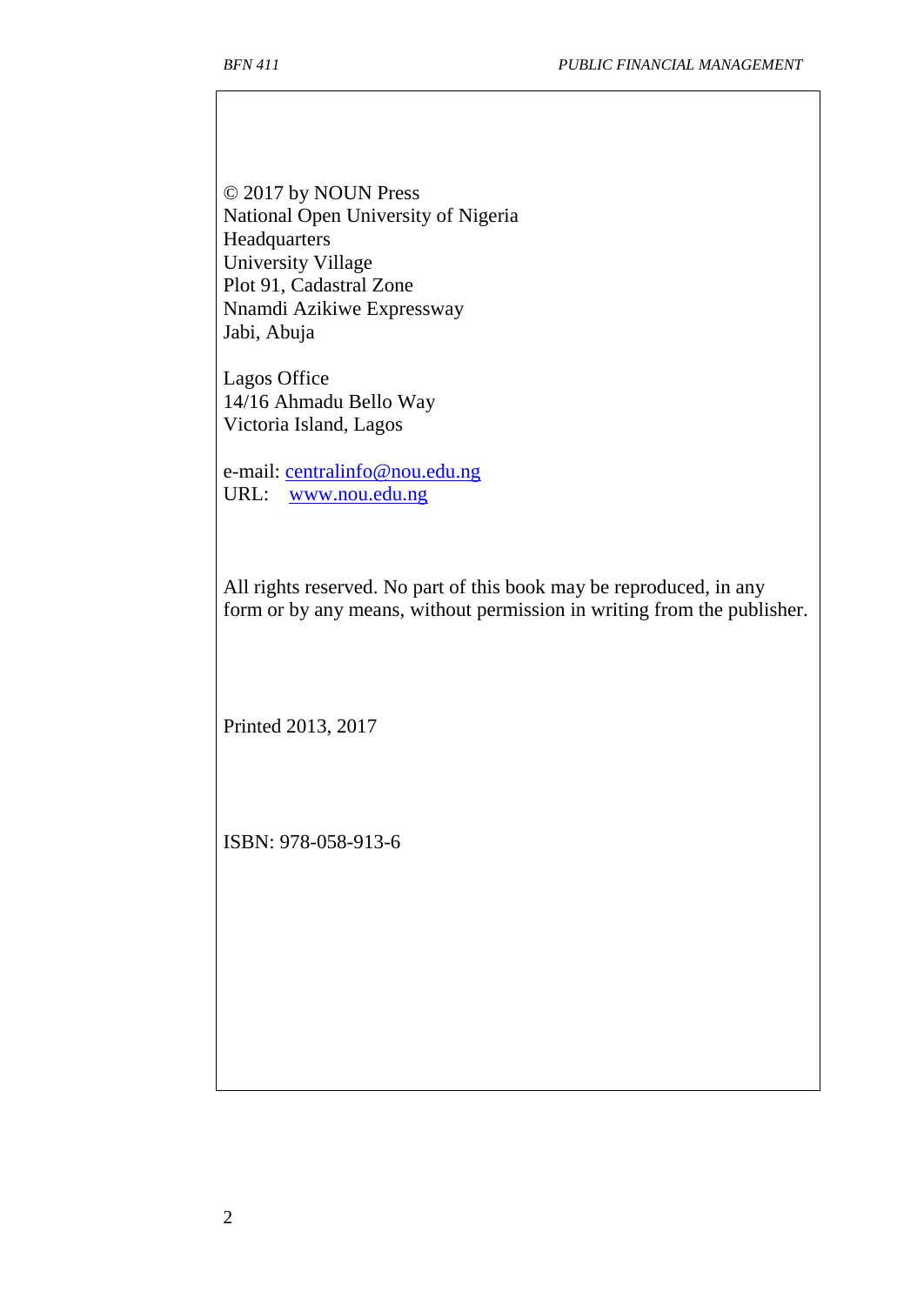# **MODULE 1 BASICS OF FINANCIAL MANAGEMENT**

- Unit 1 Basics of Public Financial Management
- Unit 2 Monetary Policy
- Unit 3 Fiscal Policy
- Unit 4 Taxation

## **UNIT 1 BASICS OF PUBLIC FINANCIAL MANAGEMENT**

### **CONTENTS**

- 1.0 Introduction
- 2.0 Objective
- 3.0 Main Content
	- 3.1 Basics of Public Financial Management
	- 3.2 Scope of Public Financial Management
	- 3.3 Aim of Public Financial Management
	- 3.4 Modern Governments' Intervention and Instrument in the Economy
- 4.0 Conclusion
- 5.0 Summary
- 6.0 Tutor-Marked Assignment
- 7.0 References/Further Reading

## **1.0 INTRODUCTION**

The main goal of this unit is to define public financial management. The public functions of financial management and their peculiarities will be considered as well. You will be introduced to the basics of public financial management as a vast field of endeavour which encompasses the whole processes of formulating and implementing decisions made on government services.

## **2.0 OBJECTIVE**

At the end of this unit, you should be able to:

define public financial management.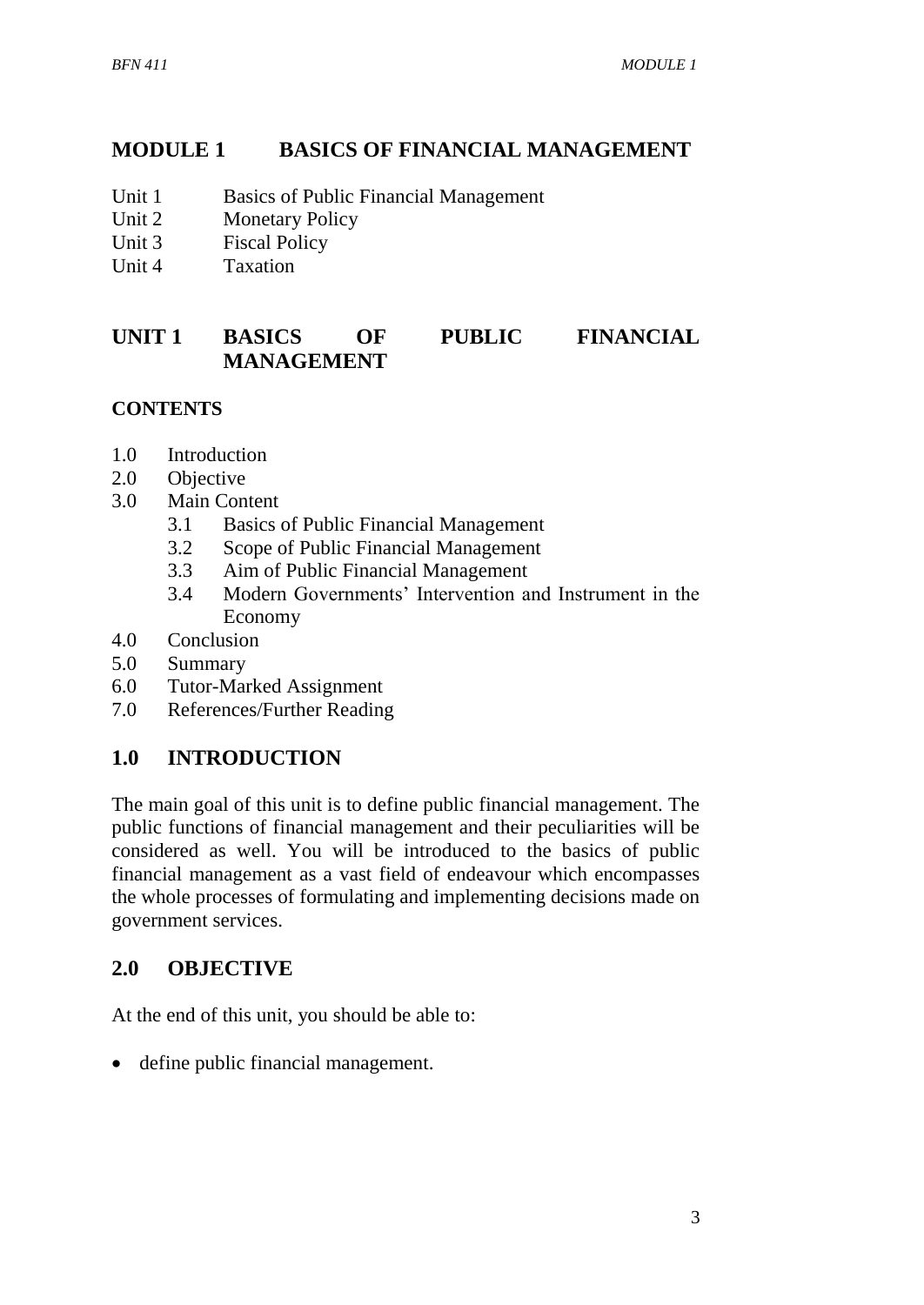### **3.0 MAIN CONTENT**

#### **3.1 Basics of Public Financial Management**

#### **Definitions**

Ola and Offiong (2008) define public financial management as "the measures put in place to control people's money or funds." You will note that the word 'public' means the people while 'finance' connotes funds or money. The management of public funds is known as public financial management. Ekpung (2001), also defines public financial management as the management of the flow of money or financial resources through an organisation (public), whether it is a company, a school, a bank, or a government agency. The actual flow of money or financial resources as well as claims against money in a judicious way is its concern. Public financial management is a specialised, functional area found under the general classification, public administration and finance.

The traditional concept of finance (providing funds needed by an organisation) has the merit of highlighting the central core of the financial function –the treasury function- which is simply keeping the organisation supplied with enough funds to accomplish its objectives. In the present modern economy, there is increase in complexity, size, technology, inflation, recession and government control with a lot of implications to financial management in many organisations. In public financial management, every decision is based on equity and efficiency back-up by public policy so as to ensure efficient employment of resources. Thus, public financial management deals with judicious use of funds, and also ensures accountability and financial control.

#### **SELF ASSESSMENT EXERCISE**

Define public financial management.

The subject of public financial management is the acquisition and disposal of resources by the government, be it federal, state or local government. It is about government income and expenditure. It deals with budgets which are statements about how a government plans to obtain income (income) and the ways a government plans to spend such income during a particular financial year. A budget can be deficit, surplus or balanced. The flow and management of funds is the life blood of our system of public administration. In public administration, the system of public financial management rest on designs and reforms over the years.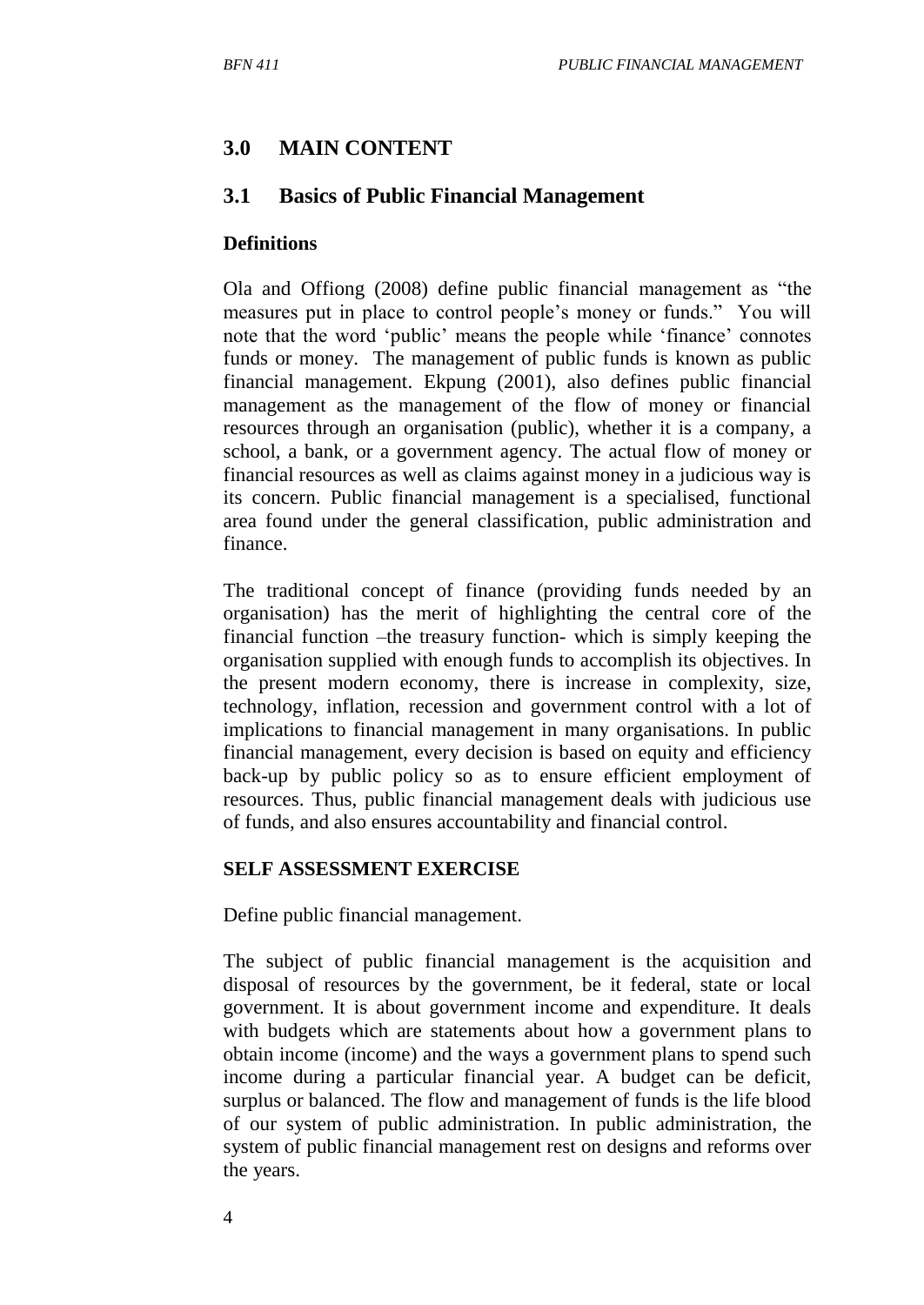In a modern money-using economy, finance may be defined as the provision of money at the time it is wanted. Every person responsible for finance, whether it be the finance of company (business), household (private) or government (public), is confronted with the prospect during the coming days, months or years of an inflow of receipts on the one hand and an outflow of payments on the other.

The subject matter of public financial management could be summed to be the acquisition and disposal of resources by the government and it agencies through proper management and control through budgeting usually prepared annually or through developmental plans for a specified period depending on the government's needs. At the heart of the design of an effective system of public financial management, are the following principles: Democratic consent, Equity, Transparency, Probity, Prudence and Accountability.

### **SELF ASSESSMENT EXERCISE**

In your own words, explain the concept- 'public financial management'.

### **3.2 Scope of Public Financial Management**

For all tiers of government in Nigeria- Federal, State or Local - public financial management is vital in the governance than other matters; since money (funds) is the hub of the wheel of every government activity. Behind the formulation and execution of financial decisions lie many questions of public policy, and this questions range from:

-what fiscal measures are to be put in place to ensure high standard of living, satisfactory income distribution, resource allocation and public accountability?

- More questions on the tax system to be more equitable and efficient in order to generate substantial funds to meet the needs of the people?

## **3.3 Aim of Public Financial Management**

The aim of public financial management is to enhance the management of the flows of money or financial resources through government and its agencies for the aims of government in the modern economy. The following functions are the summary of aims of government in a modern economy.

- The provision of essential public services.
- The control of certain sectors of the economy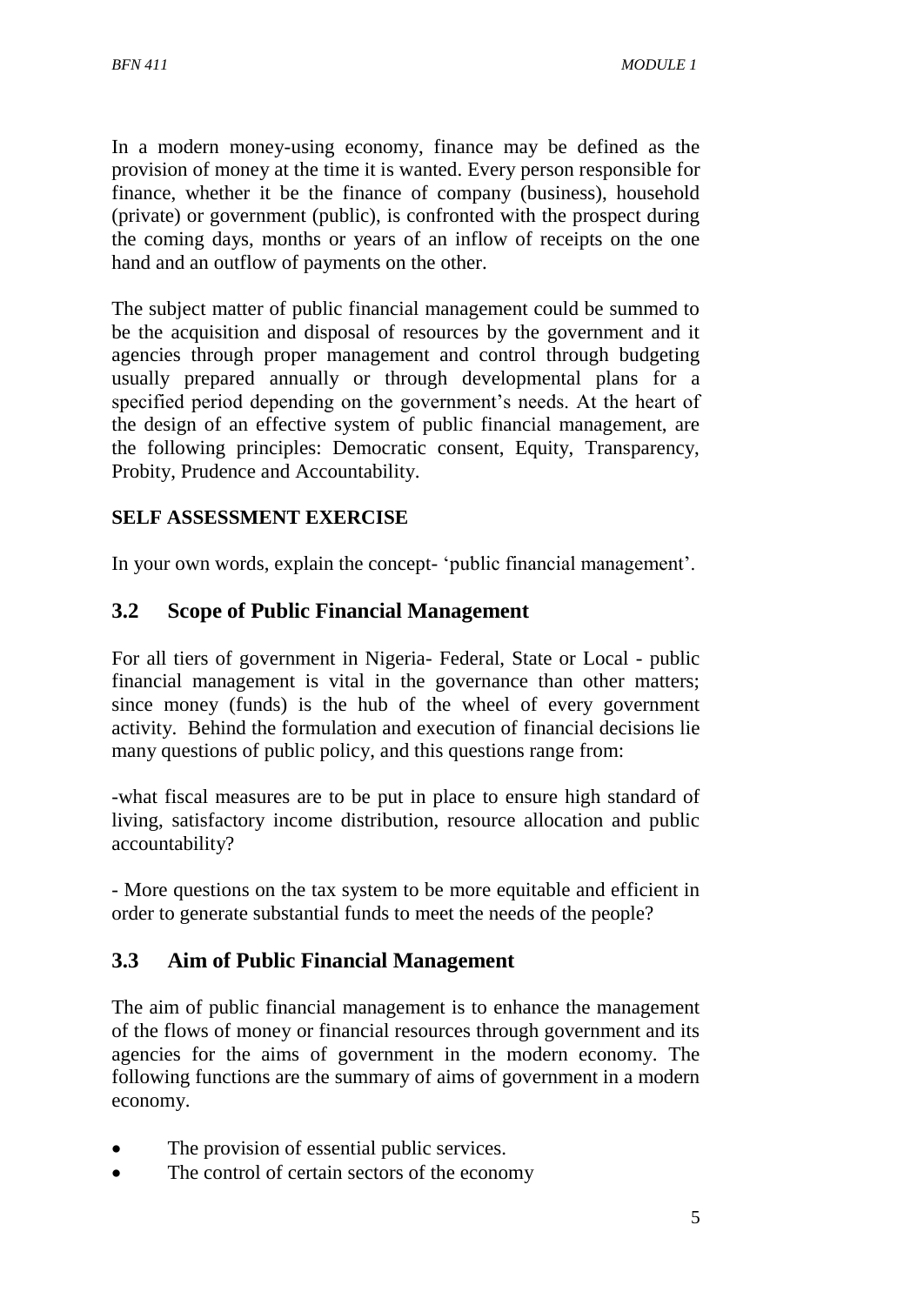- The application of social policy
- And that government assumes responsibility for the overall state of the economy.

The scope of governance covers the following key responsibilities that require financial management and control.

- 1. The up-keep of the president, legislature, the judiciary, maintenance of law and order, provision of facilities for defense and diplomatic representation including discharge of international responsibilities.
- 2. The direct or indirect involvement in enterprises example the postal services, energy, inland waterways, oil and gas etc. It could be through financial assistance or advisory services.
- 3. This involves revenue and expenditure. Revenue is taxation and its distribution among the community. Expenditure is on social services like education, health etc.
- 4. The maintenance of a high and stable level of employment, the encouragement of growth in the economy and improve productive capacity, ensure the relative stable prices and the preservation of solvency in its external business relationships.

#### **SELF-ASSESSMENT EXERCISE**

What is the aim of public financial management in government?

### **3.4 Modern governments' Intervention and Instrument in the Economy**

Modern governments intervene in the market economy in other to fine tune it; this made possible through legislation, regulation, controls and standard legislation. Government intervenes through the provision of public goods and income distribution. The government is concerned with the welfare of its citizenry. Government invests on projects, supposedly, not attractive to private investors, but beneficial to the citizens. These projects are relatively low in profitability. Instruments for government intervention in the economy include the following.

- Fiscal policies- these are government policies through which government revenue and expenditures are manipulated.
- Monetary policies- government through the Central Bank targets the quantity of money in circulation within the economy, considering the cost (interest) and general credit direction.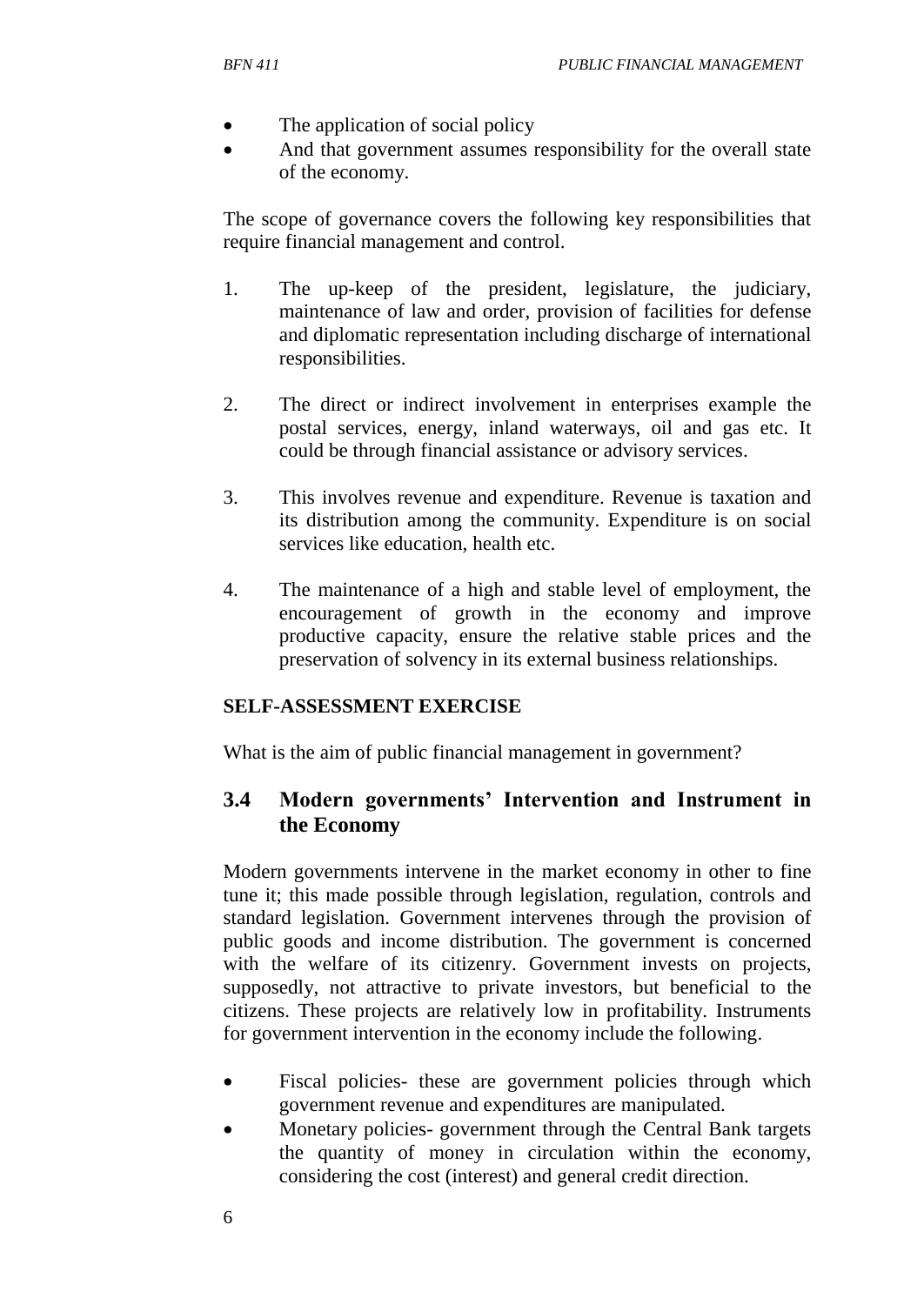- Direct control- this comes in the form of rules and regulations involving the passing of laws or executive directives as a supporting tool to enforce implementation of policies.
- Income policy- this aims directly at regulating the disposable incomes accruing to earners to meet government macro-economic objectives, ensuring equitability in income and productivity level. These include minimum wage laws etc.
- Debt management policy- government, normally, incurs internal and external loans for some important reasons. A policy as an instrument of debt management will be in place to avail the team of managers to meet current fiscal obligations.
- Exchange rate policy- with international trade, the exchange rate (price of foreign currency) is of value in the economy, as it affects and influences virtually all other prices for the purpose of controlling the economy.

## **4.0 CONCLUSION**

Public financial management is concerned with income and expenditure of public funds. Policies of government influence the thrust of public financial management approach in all government activities.

### **5.0 SUMMARY**

In this unit, we have defined and discussed public financial management. We highlighted the subject matter of public sector financial management.

### **6.0 TUTOR-MARKED ASSIGNMENT**

- 1. Define public financial management.
- 2. State the aim of public financial management in Nigeria.

### **7.0 REFERENCES/FURTHER READING**

- Abianga, E. U. (2009). *MBA728 Public Financial Management.* Lagos: NOUN.
- Ekpung, E. (2001). *The Essentials of Public Finance and Public Financial Management in Nigeria*. Calabar: University of Calabar Press
- Ola, R.O.F. & Offiong, O.J. (2008). *Public Financial Management in Nigeria*. Lagos: AMFITOP Books.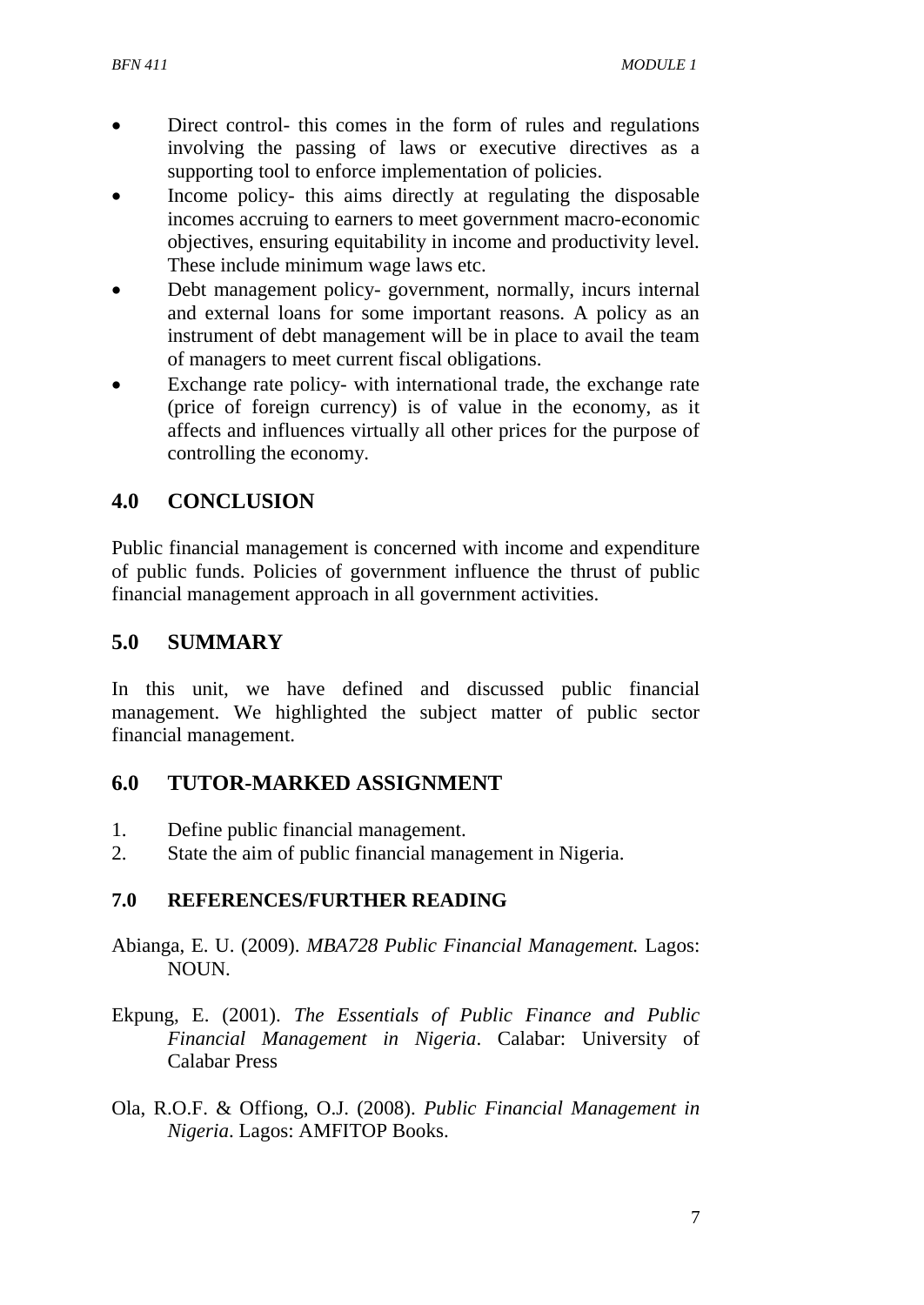# **UNIT 2 MONETARY POLICY**

#### **CONTENTS**

- 1.0 Introduction
- 2.0 Objectives
- 3.0 Main Content
	- 3.1 Monetary Policy
	- 3.2 Objectives of Monetary Policy
	- 3.3 Policy Instruments (Measures)
	- 3.4 Monetary Policy Administration in Nigeria
- 4.0 Conclusion
- 5.0 Summary
- 6.0 Tutor-Marked Assignment
- 7.0 References/Further Reading

## **1.0 INTRODUCTION**

In this unit, we will consider monetary policy. Monetary policy is concerned with discretionary control of money supply by the monetary authorities (Central Bank with Central Government) in other to achieve stated or desired economic goals. With this policy, governments try to control the money supply in order to stabilise the quantity of money in circulation. This helps in checking inflationary trend and position in the economy.

## **2.0 OBJECTIVES**

At the end of this unit, you should be able to:

- define monetary policy
- discuss objectives of monetary policy
- state the instruments of monetary policy.

## **3.0 MAIN CONTENT**

### **3.1 Monetary Policy**

*Monetary policy is essentially a programme of action undertaken by the monetary authorities generally the central bank, to control and regulate the supply of money with the public and the flow of credit with a view to achieving predetermined macroeconomic goals. – Dwivedi D.N.* 

Monetary policy consists of a government's formal efforts to manage the money in its economy in order to realise specific economic goals. Three basic kinds of monetary policy decisions can be made about: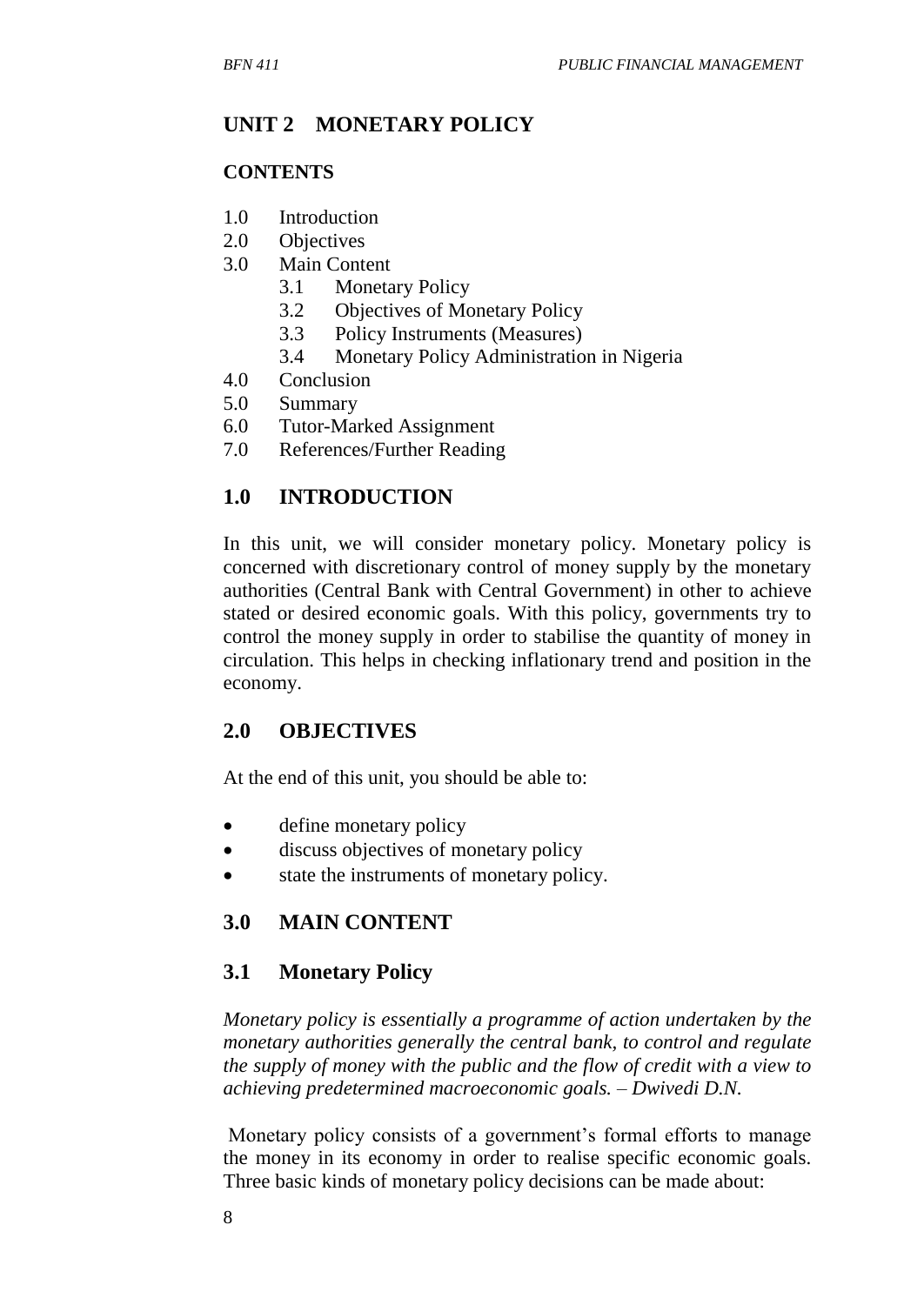- the amount of money in circulation
- the level of interest rate
- the functions of credit markets and the banking system.

The combination of these measures is designed to regulate the value, supply and cost of money in an economy, in line with the level of economic activity. Excess supply of money will result in an excess demand for goods and services, prices will rise and balance of payments will deteriorate. On the other hand, inadequate supply of money can lead to stagnation in the economy, hence retard growth and development. Consequently, the central monetary authority would normally attempt to keep the money supply growing at an appropriate rate to ensure sustainable economic growth and to maintain internal and external stability.

#### **SELF ASSESSMENT EXERCISE**

Define monetary policy.

### **3.2 Objectives of Monetary Policy**

The primary objectives of monetary policy in Nigeria in recent years are, to:

- a) check the rate of inflation
- b) sustain exchange rate stability
- c) promote output and employment growth and
- d) enhance overall efficiency of the economy.

In pursuit of the above objectives, the stance of monetary policy will be non-accommodating and will ensure efficiency in resource allocation to support private sector. Monetary policy is used to influence these ultimate objectives because there is a belief that there is a relationship between the real variables and the monetary variables.

However, this is valid only for a highly monetary economy. If the economy is not highly monetary, then the efficacy of monetary policy is restricted. In a developing economy like Nigeria, where a large proportion of output is subsistence, the level of output would be independent of supply of money. Therefore monetary policy would not be efficacious in determining the output level of the subsistence sector

Monetary policies are effective only when economies are characterised by well developed money and financial markets like developed economies of the world. This is where a deliberate change in monetary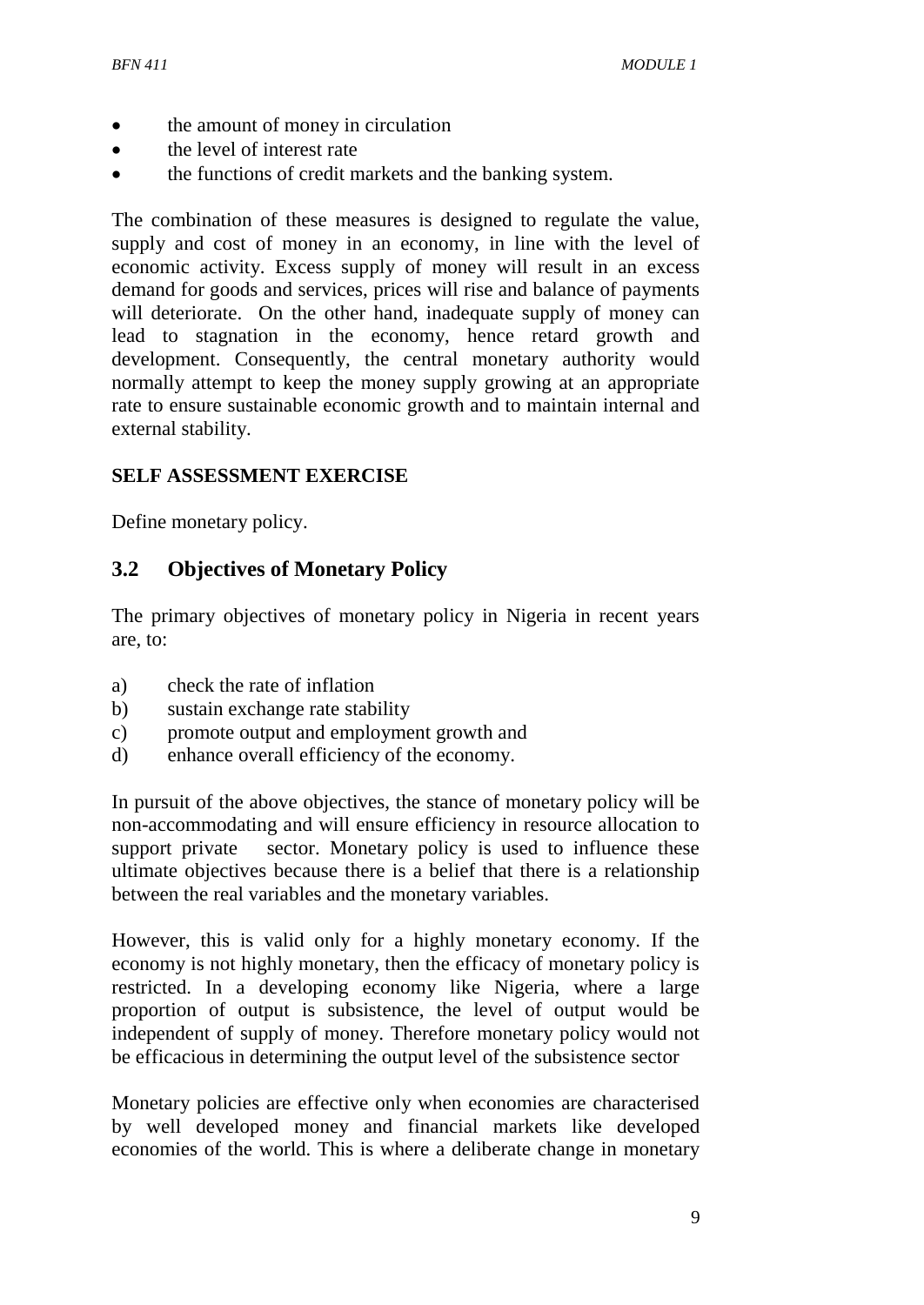variable influences the movement of many other variables in the monetary sector

#### **SELF ASSESSMENT EXERCISE**

Name the objectives of monetary policy in Nigeria.

### **3.3 Policy Instruments (Measures)**

The primary instrument of monetary policy is Open Market Operation (OMO), Reserve Requirements, Discount Window Operations and Moral Suasion. The techniques in use are- direct/portfolio control approach and indirect/market intervention. There is a basic difference between the mechanisms of direct and indirect monetary control. Under the system of direct monetary control, the monetary authority uses some criteria to determine monetary and credit targets and interest rates which are the intermediate targets to attempt to achieve the ultimate objectives of policy.

Indirect monetary control only the operating variables related to the path of the intermediate variables. The operating variables, particularly the monetary base are managed, while the market is left to determine interest rates and credit allocation. These instruments place restrictions on a particular group of institutions –especially deposit banks – by limiting their freedom to acquire assets and liabilities. This method is employed mainly in developing economies in which the financial infrastructure necessary for operating indirect monetary control is underdeveloped.

On the other hand, the indirect method is used mainly in developed financial systems. It relies on the power of the monetary authority as a dealer in the financial markets to influence the availability and the rate of return on financial assets, thus affecting both the desire of the public to hold money balances and the willingness of financial agents to accept deposits and lend them to users. This is an indirect monetary policy instrument introduced to influence the level of money supply in the economy. This involves the issuance of short-term instruments such as treasury bills and other securities to the public subscription.

Cash Reserve Requirement is the least amount of reserve a bank must maintain with Central Bank of Nigeria expressed as a ratio of each individual banks total liability. Liquidity ratio is the minimum percentage amount of reserve which shall be in form of liquid assets expressed as the banks total deposit liability, promissory notes and certificate of deposits which the banks must keep with the CBN.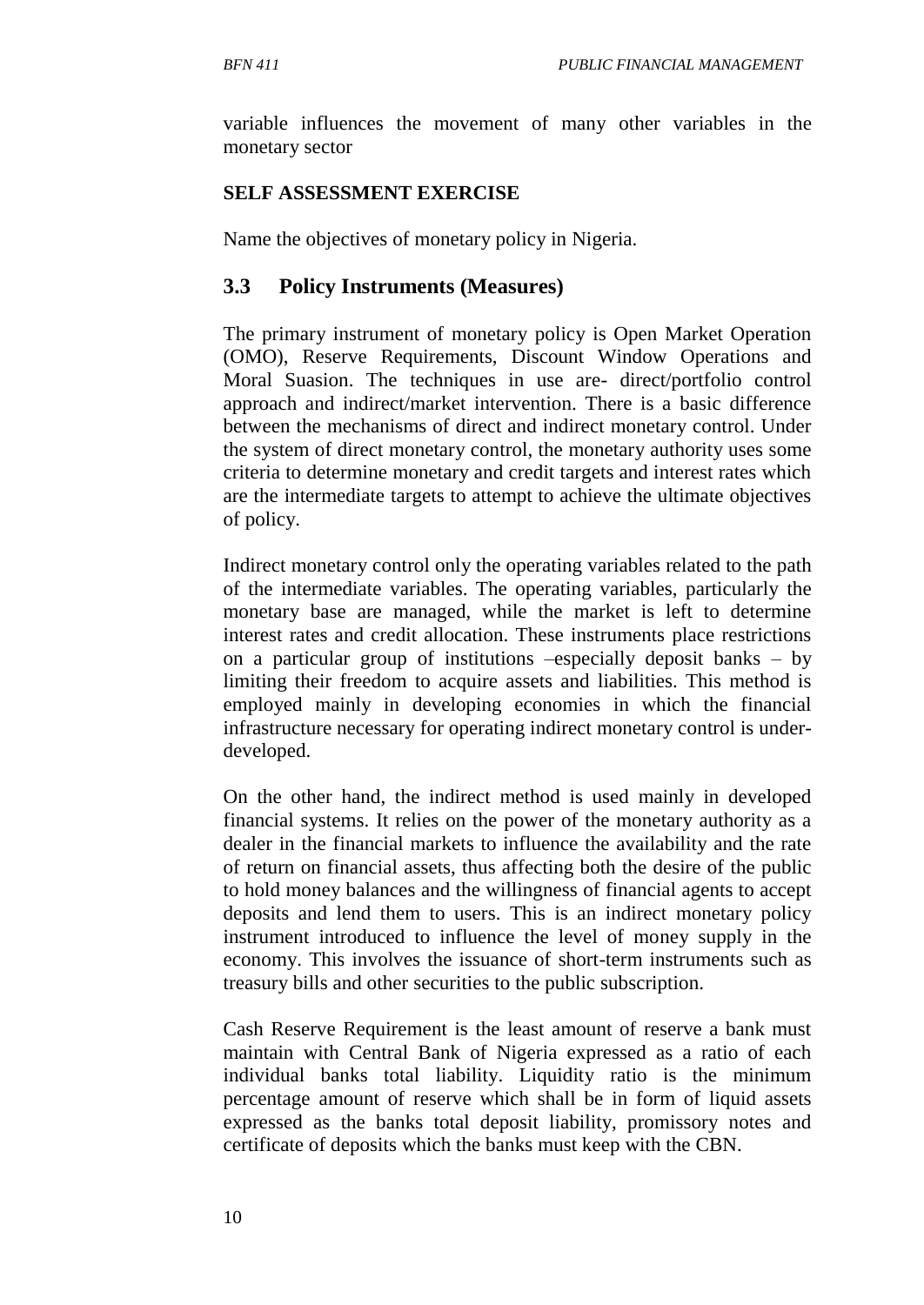Discount Window Operations are transactions in the form of short term, overnight loans, collateralised by the borrowing institution's holding of government debt instruments and other eligible first class securities approved by the CBN. Moral Suasion is the CBN regular dialogue with banks and other financial institutions, under the aegis of the Bankers Committee on monetary and financial issues and to encourage enhanced operational efficiency in the banking industry.

## **3.4 Monetary Policy Administration in Nigeria**

The Central Bank of Nigeria proposes the monetary policy to be considered by the presidency through a memorandum with the captionmonetary, credit, foreign trade and exchange policy proposals for a particular fiscal year. The memorandum is an input of all the policy departments of the CBN. It considers the prevailing economic conditions, prospects and the policy objectives that appear most appropriate to pursue in the immediate future.

The memorandum is, initially, considered by the committee of governors, the highest management body for the daily administration of the CBN. It is deliberated upon and approved by the board of directors of the CBN and transmitted by the Governor of CBN to the presidency for consideration and approval. The Presidency after reasonable consultation with other tiers and agencies of government takes a decision on which proposals to accept and include them in the budget. The CBN conducts periodic and special examinations of the books of all licensed banks as a monitoring tool. The banks are also required to submit regular returns on their operations to the Central Bank in compliance with the monetary policy circular.

## **4.0 CONCLUSION**

In this unit, we defined monetary policy as a tool of controlling money supply in an economy of a nation by the monetary authorities to achieve a desirable economic growth.

# **5.0 SUMMARY**

In summary, we have discussed and identified monetary policy as one of the primary objectives of monetary policy in Nigeria and have enumerated the Central Bank of Nigeria Instruments (measures) for monetary policy administration in Nigeria. In the next unit, you will learn about fiscal policy as a complementary policy to the monetary policy of the economy.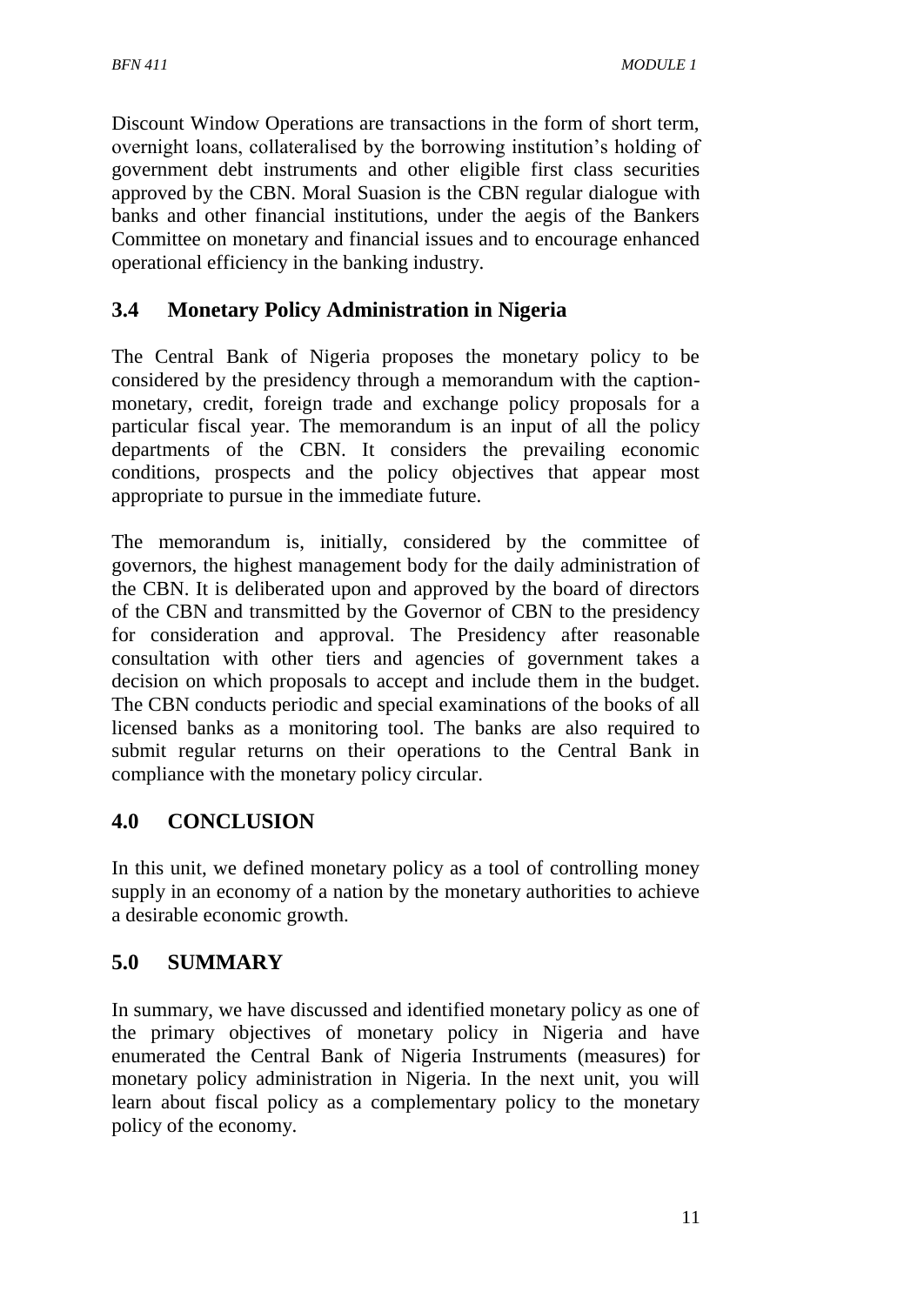#### **6.0 TUTOR-MARKED ASSIGNMENT**

- 1. What is monetary policy?
- 2. State the monetary policy Instruments of an economy.

#### **7.0 REFERENCES/FURTHER READING**

- Abianga, E. U. (2009). *MBA728 Public Financial Management.* Lagos: NOUN.
- Central Bank of Nigeria. (2000). *The Changing structure of the Nigerian Economy and Implications for development.* Lagos Realm Communications Ltd.
- Central Bank of Nigeria. (1999). "Monetary, Credit, Foreign Trade and Exchange Policy Guidelines for 1999 Fiscal Year". *Monetary Policy Circular, No.33..*
- Dwivedi, D. N. (2005). *Managerial Economics. (*6th ed.). New Delhi: VIKAS Publishing house PVT LTD
- Ola, R.O.F. & Offiong, O.J. (2008). *Public Financial Management in Nigeria.* Lagos: AMFITOP Books.
- Onyia, A.C. (2007). *Element of Banking- A First Course.* Lagos :Tayo Falas (Nigeria) Enterprise
- Shafritz, J.M. & Russell, E.W. (2005). *Introducing Public Administration – Public Financial Management*: New York: PEARSON Longman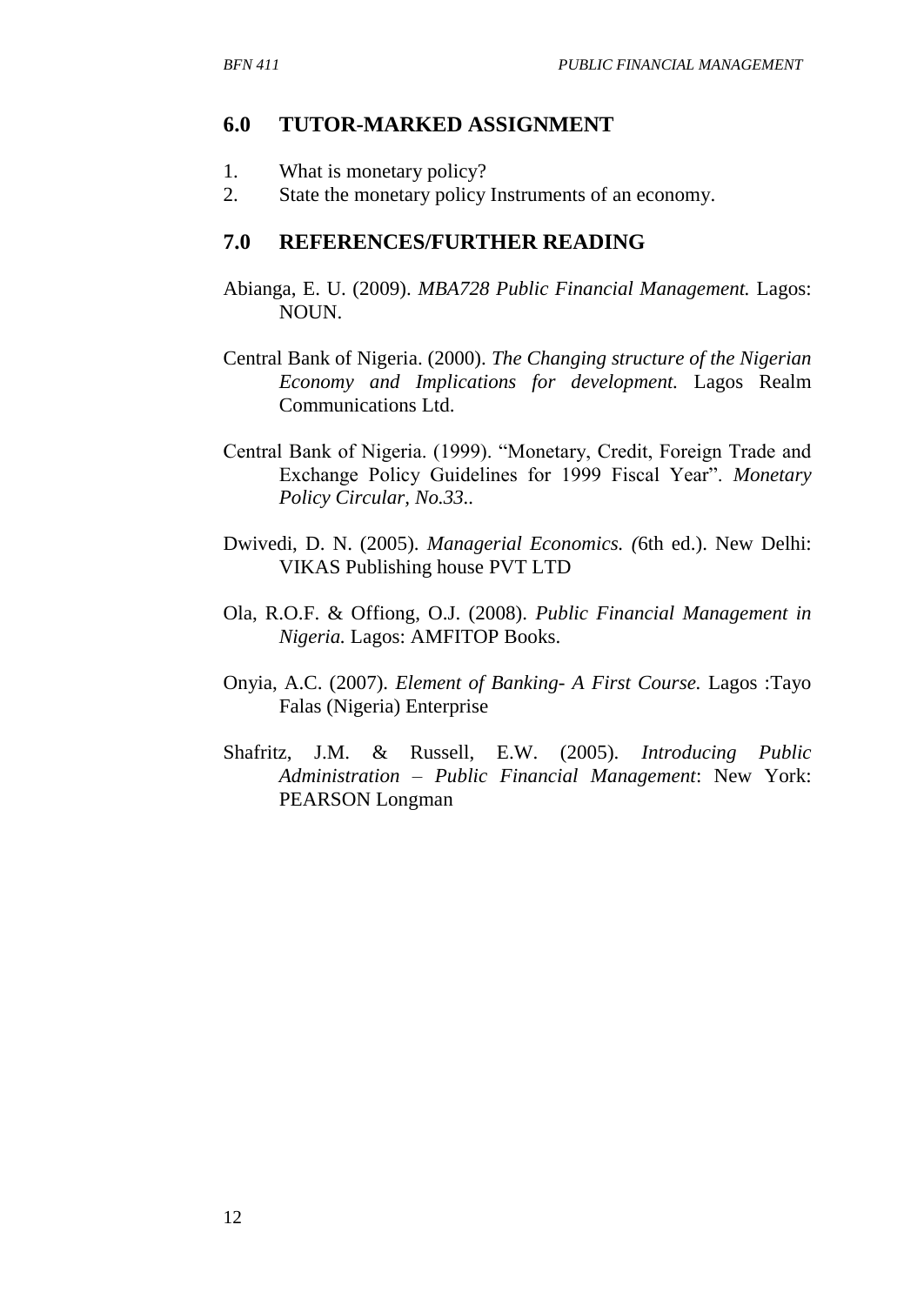# **UNIT 3 FISCAL POLICY**

### **CONTENTS**

- 1.0 Introduction
- 2.0 Objectives
- 3.0 Main Content
	- 3.1 Fiscal Policy
		- 3.1.1 Objectives of Fiscal Policy in the Economy
	- 3.2 Major Instruments of Fiscal Policy
	- 3.3 Fiscal System and Allocation of Functions in the Economy
- 4.0 Conclusion
- 5.0 Summary
- 6.0 Tutor-Marked Assignment
- 7.0 References/Further Reading

# **1.0 INTRODUCTION**

We continue this unit with fiscal policy, the twin of monetary policy. Fiscal policy is the use of government spending and taxation policies to influence the level of economic activity, inflation and economic growth. Fiscal is the expression of taxation, public revenue or public debt. The fiscal year is a 12-month accounting period without regard to a calendar year. The fiscal year for the federal government of Nigeria is from 1st January to 31<sup>st</sup> December.

In this unit, you will learn about the definition of fiscal policy, the objectives and major instruments of fiscal policy and system and allocation of functions of different tiers of government in Nigeria.

## **2.0 OBJECTIVES**

At the end of this unit, you should be able to:

- explain fiscal policy in Nigeria
- identify objectives and major instruments of fiscal policy
- discuss allocation of functions of tiers of government.

## **3.0 MAIN CONTENT**

## **3.1 Fiscal Policy**

Fiscal policy is the manipulation of government finances by raising or lowering taxes or levels of spending to promote economic stability and growth (Shafritz & Russell 2005). Fiscal policy is the manipulation of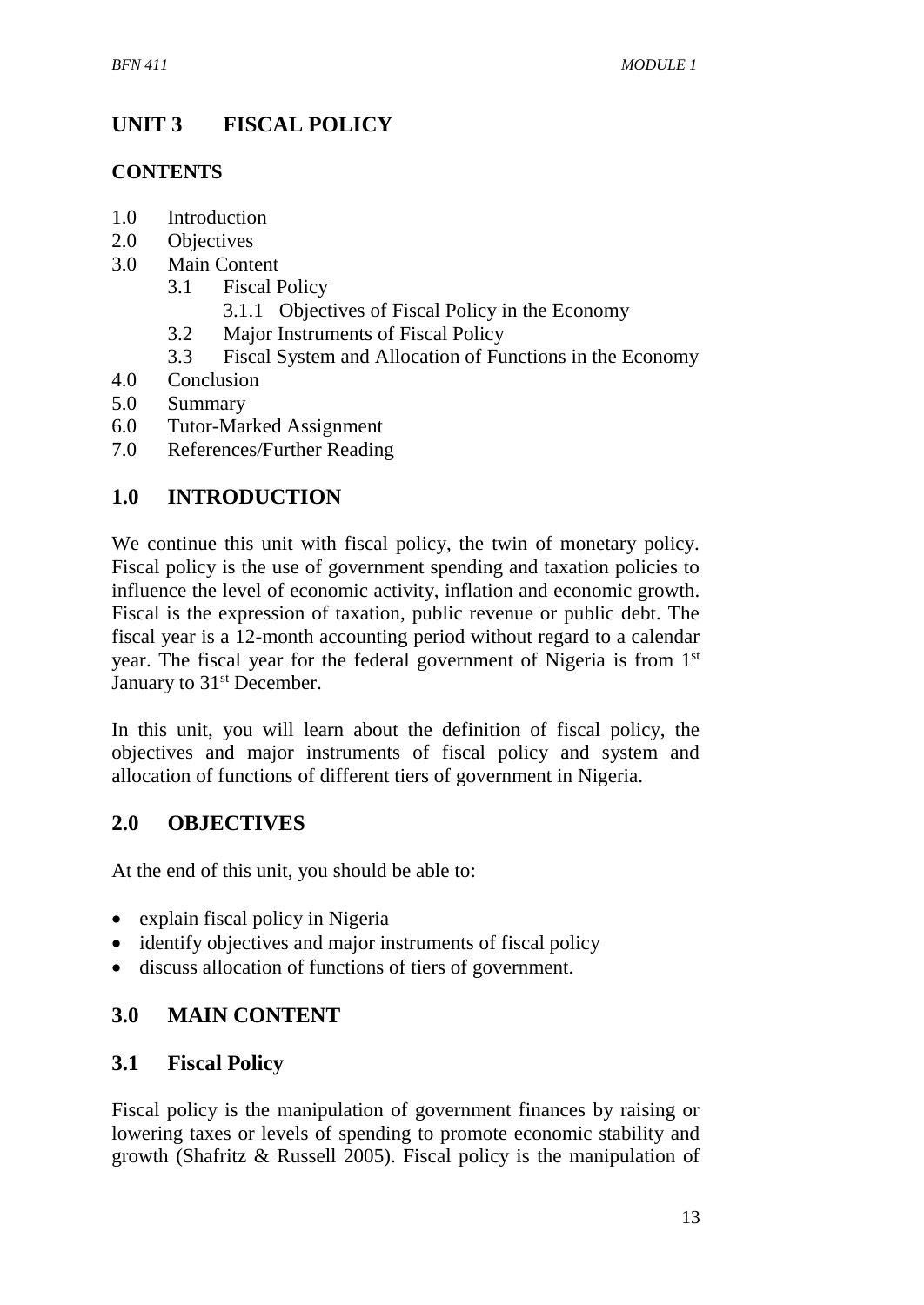government expenditure and taxation in order to influence economic performance (Ola & Offiong 1999).

#### **Fiscal system in Nigeria**

Nigeria's economy revolves around the nation's federal capital territory, 36 states and 774 local governments. Nigeria's fiscal federalism supports the general perception that decentralisation is beneficial to the economy as regards the provision of goods and services. Hence, this has fundamental implications for the fiscal system and economic management of the country. The economic role of the public sector in a federal system is the joint responsibility of the multi-levels of government. This joint responsibility of local, state and federal governments in performing the fundamental functions of socio-political administration and economic management introduces complications in the fiscal system which must be technically and constitutionally resolved in the light of political factors and pressures that gave birth to the union.

This role of government sector in economic management is performed through a system of formulation and implementation of economic policy and fiscal policy in the country. This is designed to achieve the objective of price stability, growth, balance of payments equilibrium, full employment, mobilisation of resources and investment. These objectives have influenced government's economic policy design and development efforts in Nigeria since independence. Nigerian governments had designed and implemented four development plans between 1960 and 1985 in the form of different approach, depending on leadership; note the following:

- Structural Adjustment Programme (SAP) in 1986
- three-year rolling plans thereafter
- vision 2010 programme
- National Economic Empowerment and Development Strategy (NEEDS) and
- Seven Point Agenda of the present Administration
- Vision 2020 etc.

All these were put in place for the purpose of achieving economic development and bringing about significant improvement in the living standard of the people.

#### **SELF ASSESSMENT EXERCISE**

What is a fiscal policy?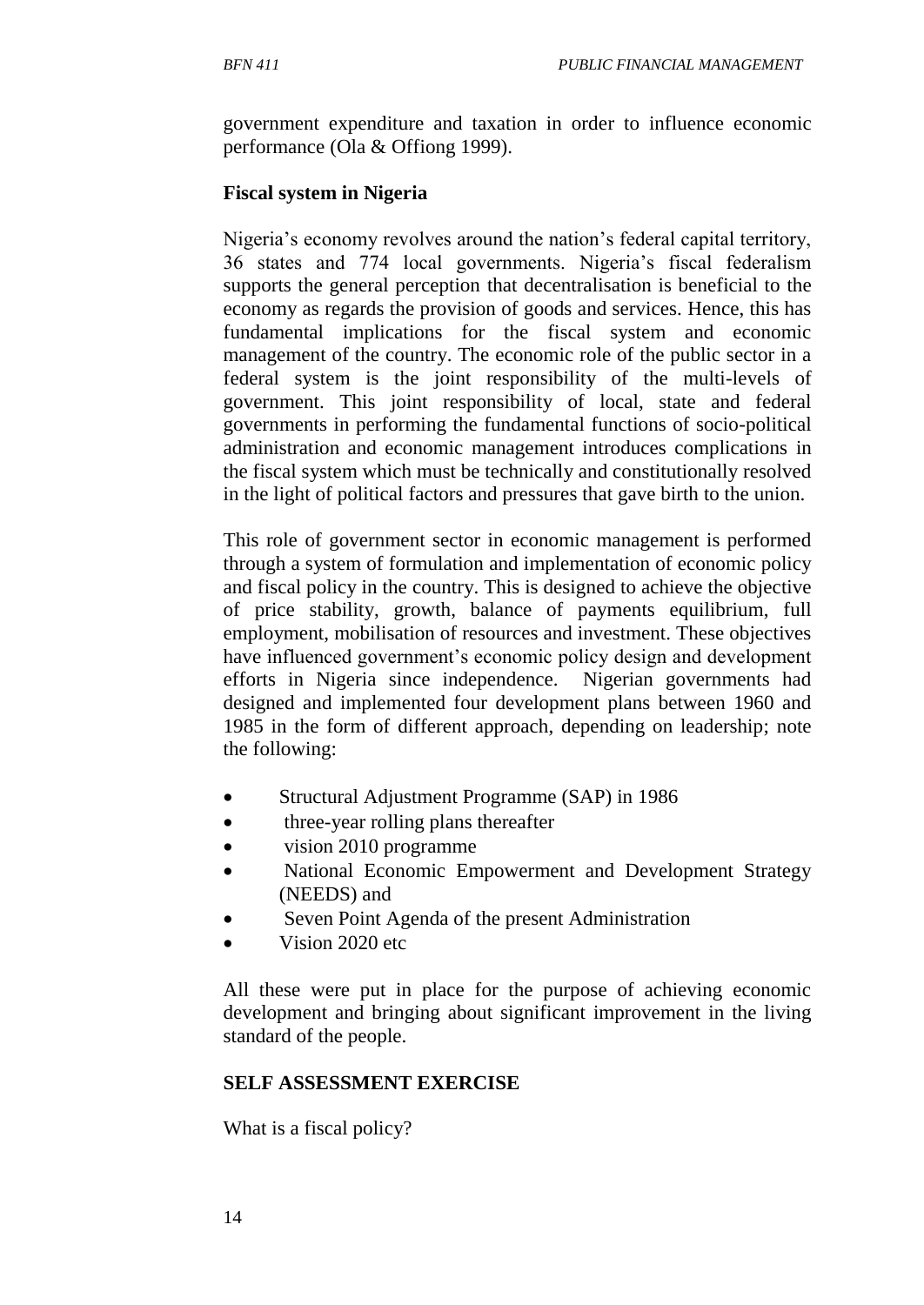# **3.1.1 Objectives of Fiscal Policy in the Economy**

Fiscal policy enables government to obtain revenue through the follow means:

- (i) taxation (this will be discussed in the next unit)
- (ii) price stabilisation
- (iii) equity in income distribution
- (iv) increase in investment in the economy
- (v) maintain a favourable balance of payments
- (vi) exchange rate stabilisation

All these revenue, when obtained, help government in solving socioeconomic and political challenges like providing employment, reviving ailing industries and solving national security insurgents etc.

# **3.2 Major Instruments of Fiscal Policy**

The major instruments of fiscal policy include:

- taxation
- government expenditure and
- borrowing from domestic and external sources to finance budget deficits.

A country may achieve growth of Gross Domestic Product (GDP) without corresponding economic development. The experience in Nigeria as in many other developing countries, have also proved the public sector intervention in an economy can result in failure just as the rationale for government intervention is based on the inherent failure of price mechanism to achieve a stable equilibrium in the market economy.

### **SELF ASSESSMENT EXERCISE**

Identify objectives of fiscal policy.

## **3.3 Fiscal System and Allocation of Functions in the Economy**

Theoretically, there is an optimum allocation of functions among the tiers of government in a federation such that the fiscal relations would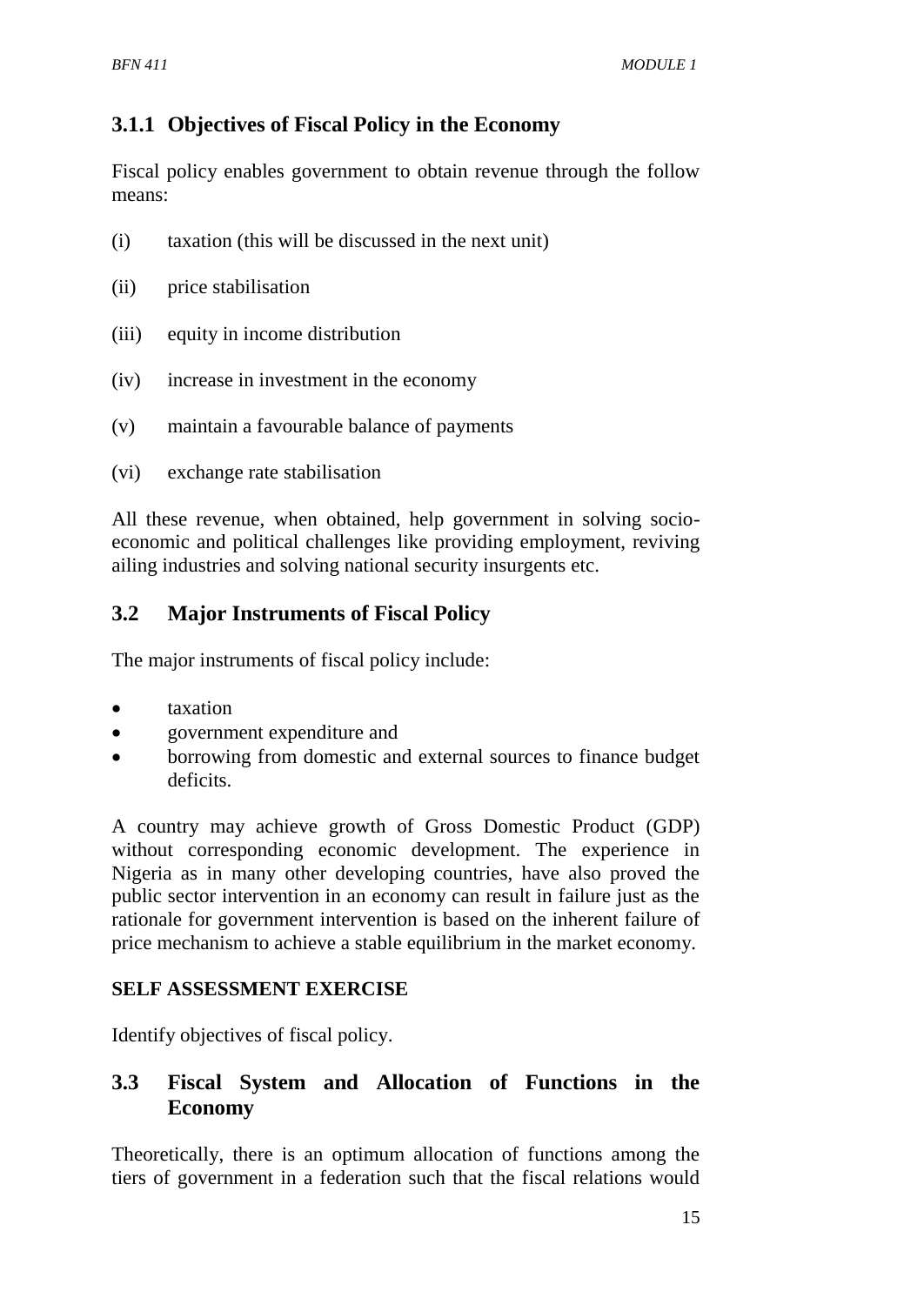facilitate the achievement of macroeconomic objectives of price stability, full employment, economic growth and balance of payments equilibrium. If the three tiers of government were to provide the functions of stabilisation, income redistribution and resource allocation simultaneously, inefficiency would result (Musgrave& Musgrave, 1973).

The citizens of a country, incidentally, belong to all the tiers of government in a federal system. There is, therefore, intersection of jurisdiction among the tiers of administration. Local government areas intersect the state constituencies, while the states intersect the national boundary of the federal government. State and local governments engage in the performance of the resource allocation functions along with the federal government in accordance with the provisions of the constitution. However, the stabilisation and income redistribution functions are better performed when localised in the central government to avoid unintended spillovers. Revenue Mobilisation and Allocation Commission is saddled with the responsibility of sharing the national revenue, in consonance with the provisions of the constitution of the Federal Republic of Nigeria

### **SELF ASSESSMENT EXERCISE**

What are major instruments of fiscal policy of government?

## **4.0 CONCLUSION**

In this unit, we conclude that the fiscal policy and the responsibility of government is the determinant of the level of involvement and commitment of each level of administration. The constitution is the guide and provides the benchmark of performance.

# **5.0 SUMMARY**

We have considered fiscal policy system in the public sector in Nigeria, major instruments of fiscal policy and allocation of functions of fiscal responsibility to government.

## **6.0 TUTOR-MARKED ASSIGNMENT**

- 1. Explain a fiscal year in Nigeria.
- 2. What is the objective of fiscal policy?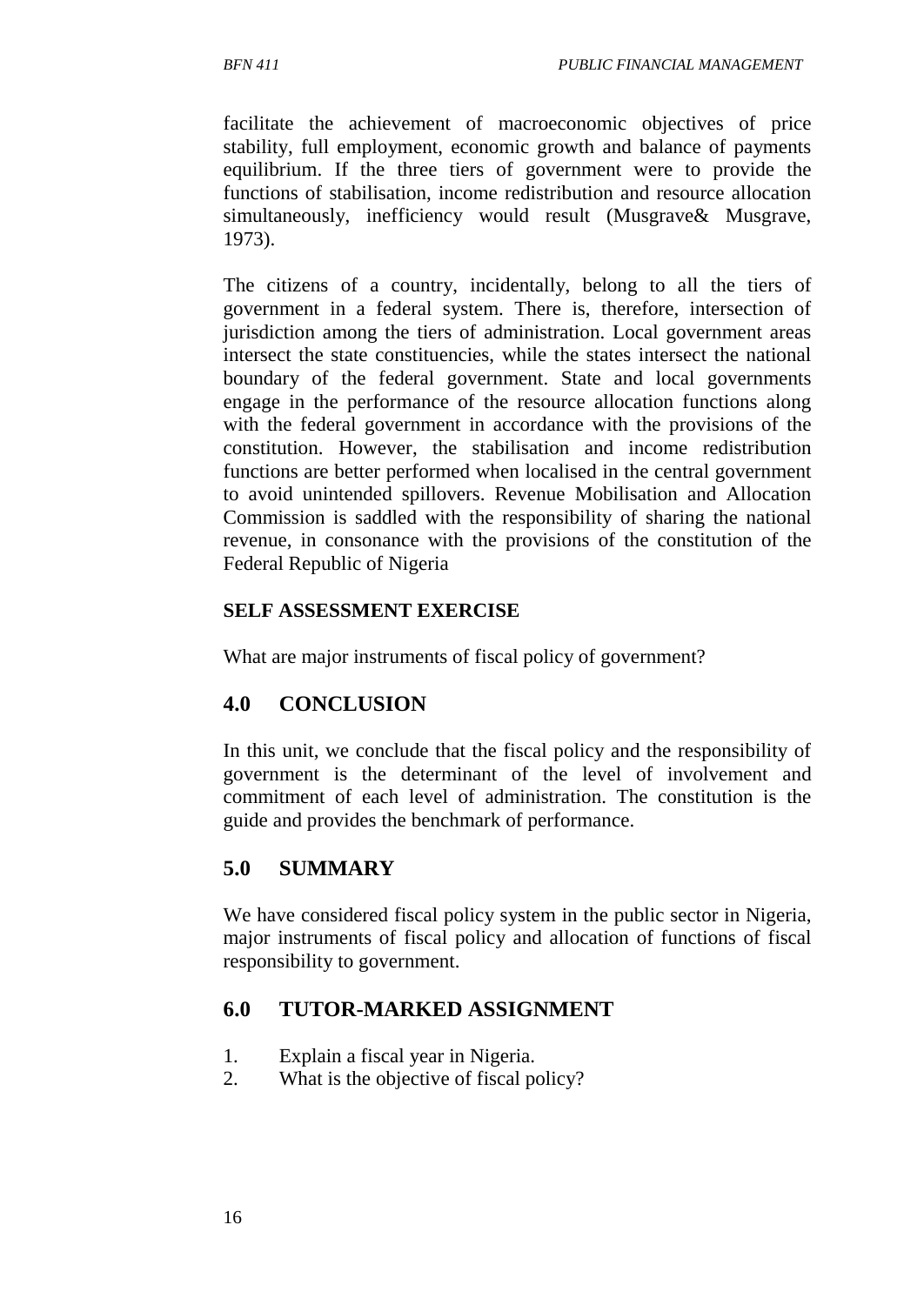#### **7.0 REFERENCES/FURTHER READING**

- Abianga, E. U. (2009). *MBA728 Public Financial Management.* Lagos: NOUN.
- Central Bank of Nigeria. (2000). *The Changing structure of the Nigerian Economy and Implications for development.* Lagos Realm Communications ltd.
- Ogunjimi, S. O. (1997). *Public Finance: For Polytechnics- ICAN Students.* Nigeria:Lekem Productions.
- Ola, R.O.F. & Offiong, O.J. (2008). *Public Financial Management in Nigeria.* Lagos: AMFITOP Books.
- Shafritz, J.M. & Russell, E.W. (2005). *Introducing Public Administration – Public Financial Management*: New York: PEARSON Longman.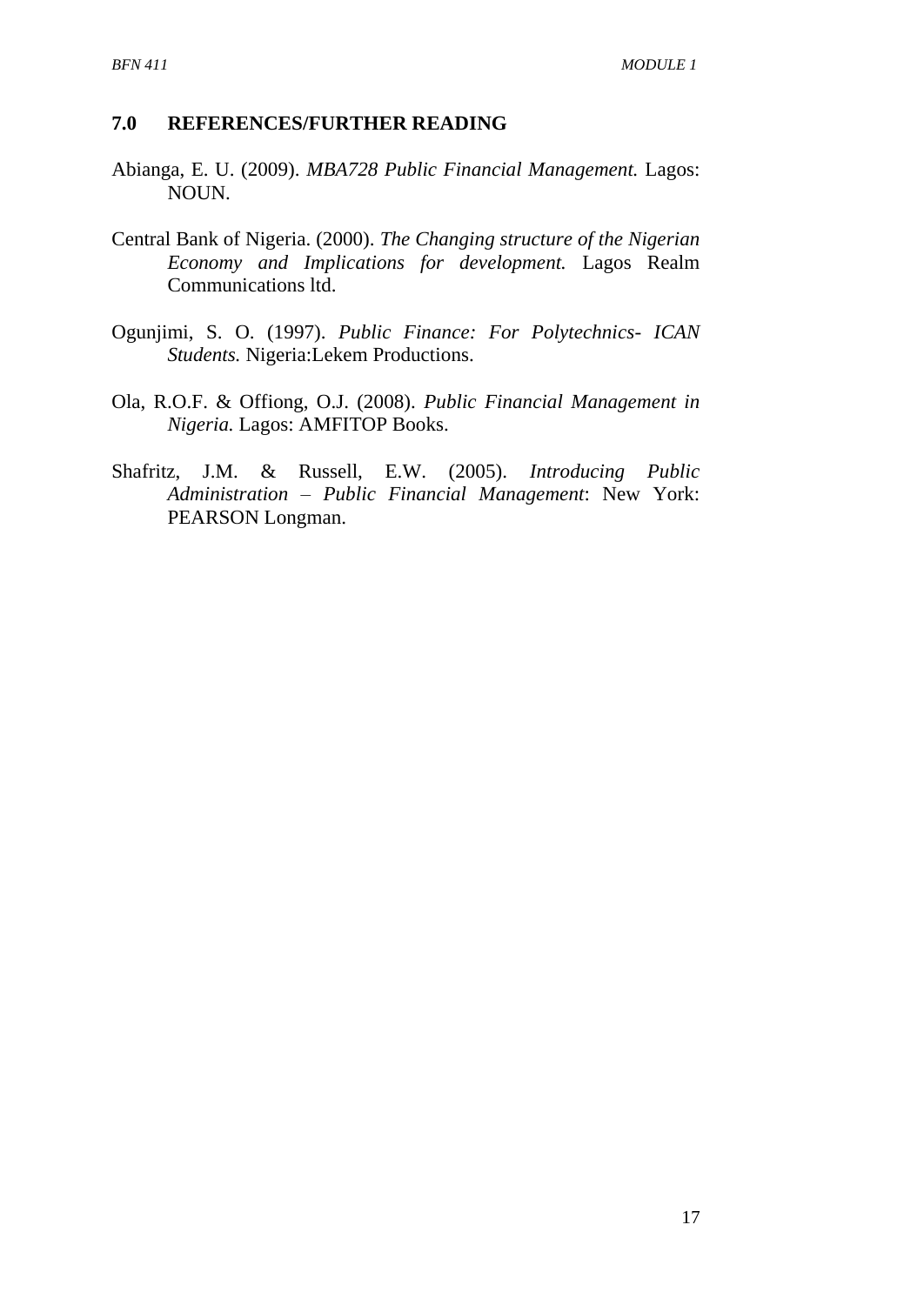# **UNIT 4 TAXATION**

#### **CONTENTS**

- 1.0 Introduction
- 2.0 Objectives
- 3.0 Main Content
	- 3.1 Tax as Source of Revenue to Government
	- 3.2 Types of Taxes
	- 3.3 Canons or Principles of Taxation
	- 3.4 Incidence of Tax
	- 3.5 Effect of Tax on Economic Amenities-Purpose of Taxation
	- 3.6 Tax Evasion and Tax Avoidance
- 4.0 Conclusion
- 5.0 Summary
- 6.0 Tutor-Marked Assignment
- 7.0 References/Further Reading

## **1.0 INTRODUCTION**

This unit will take you through taxation in Nigeria as a source of revenue; it will also focus on types and the purpose, incidence and canons of taxation. Revenue generation is the base of financial management in the public sector; and tax is a reliable and legitimate means of obtaining revenue by any government. You will be shown taxation from the basic point of view.

### **2.0 OBJECTIVES**

At the end of this unit, you should be able to:

- define taxation
- identify types, purposes and canon of tax in Nigeria
- list the incidence and effects of taxation in economic amenities
- explain tax evasion.

## **3.0 MAIN CONTENT**

### **3.1 Tax as Source of Revenue to Government**

Taxation is defined as a compulsory payment or levy imposed via legislation by the government of a country on the income of the residents. The Joint Tax Board defines taxation as "the legal demand made by the Federal Government or the State Government for its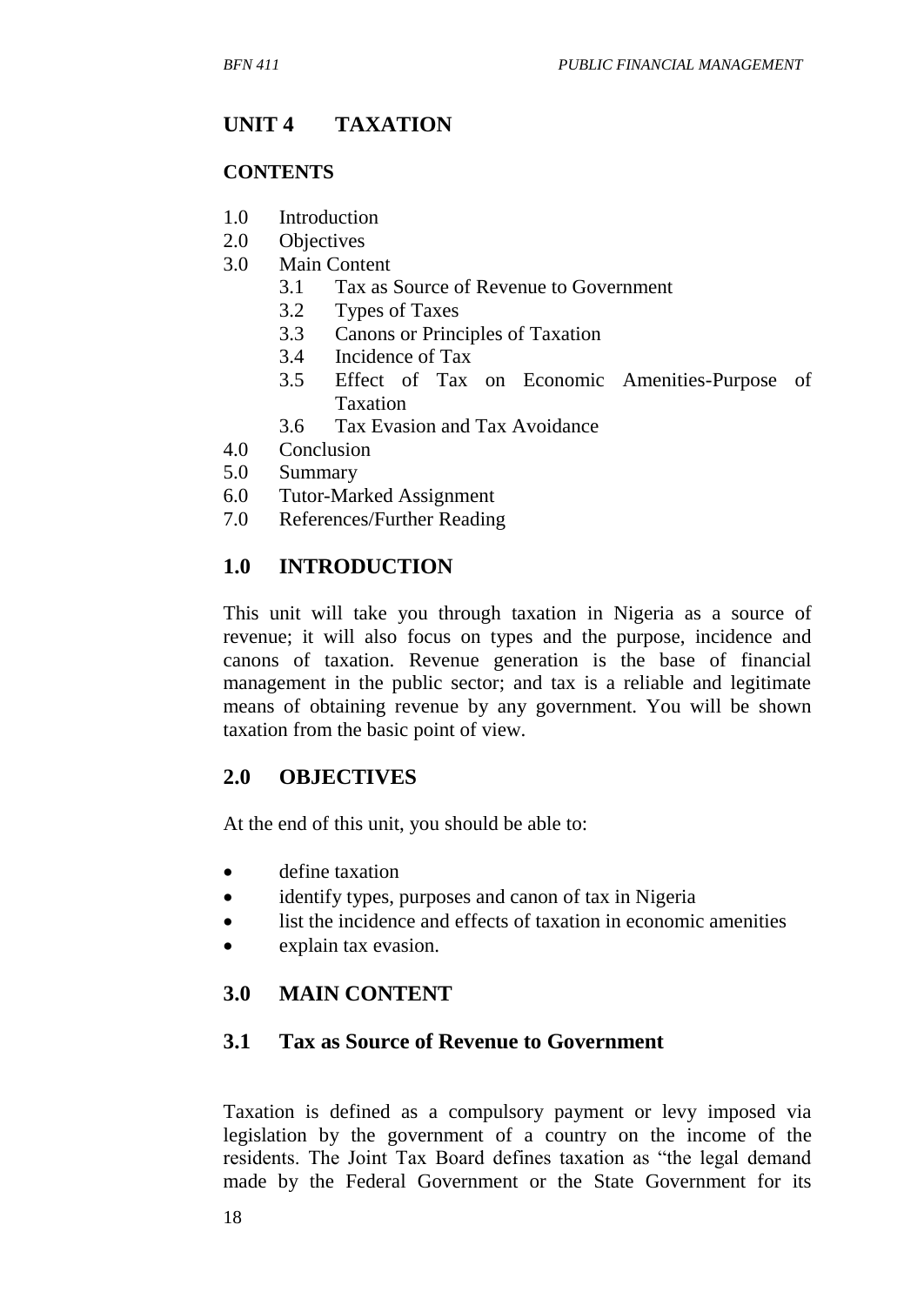citizens to pay money on income, goods and services". Public financial management involves how funds are generated, allocated and managed by the government (Ola and Offiong, 2008). Nigerian income depends so much on the incidence of tax, and different types of taxes are imposed on individuals, businesses and corporate bodies. Government also borrows funds from different available sources in order to meet its general responsibilities. The oil and gas sector, for sometimes now, has contributed greatly to the revenue base of the country as it has helped in the long run to solve social and political problems. It has also helped the government in addressing a lot of issues concerning the populace (despite Nigerian increasing population) the attitude of people towards payment of tax has been in the low level as discussed later in this unit under tax evasion and avoidance.

The attitude of the people has negatively affected the incidence of tax and those who find themselves in the 'corridor' of power have not helped matters because they do not pay their taxes, either. In view of these, the reliance of government on taxes for public expenditure has been relatively low hence the dependence on revenue from oil and gas sector. This has affected the numerous public projects embarked upon by different tiers of government. Sense of responsibility by citizens as tax payers has been neglected and even corporate bodies have also joined this 'wagon'. Invariably, the standard of living of the people has been affected because of shortage of revenue through taxation.

### **SELF ASSESSMENT EXERCISE**

Define taxation.

## **3.2 Types of Taxes**

Here, let us talk about some major types of taxes.

**Direct taxes** include the following

- **Personal income tax**
- Company gains tax that is, taxes on profits
- Capital gains  $tax taxes$  on assets held for more than one year
- Death duties- taxes on the property of deceased
- Royalties and mining rents, stamp duties, motor vehicle duties
- Miscellaneous receipts of the government include loans profit from direct government investment, grants and fines.

**Direct tax-** if the payer bears the burden of the tax and cannot shift the burden to any other person. These taxes are based on income or receipts and their incidences fall directly on the payer. It can be used as a fiscal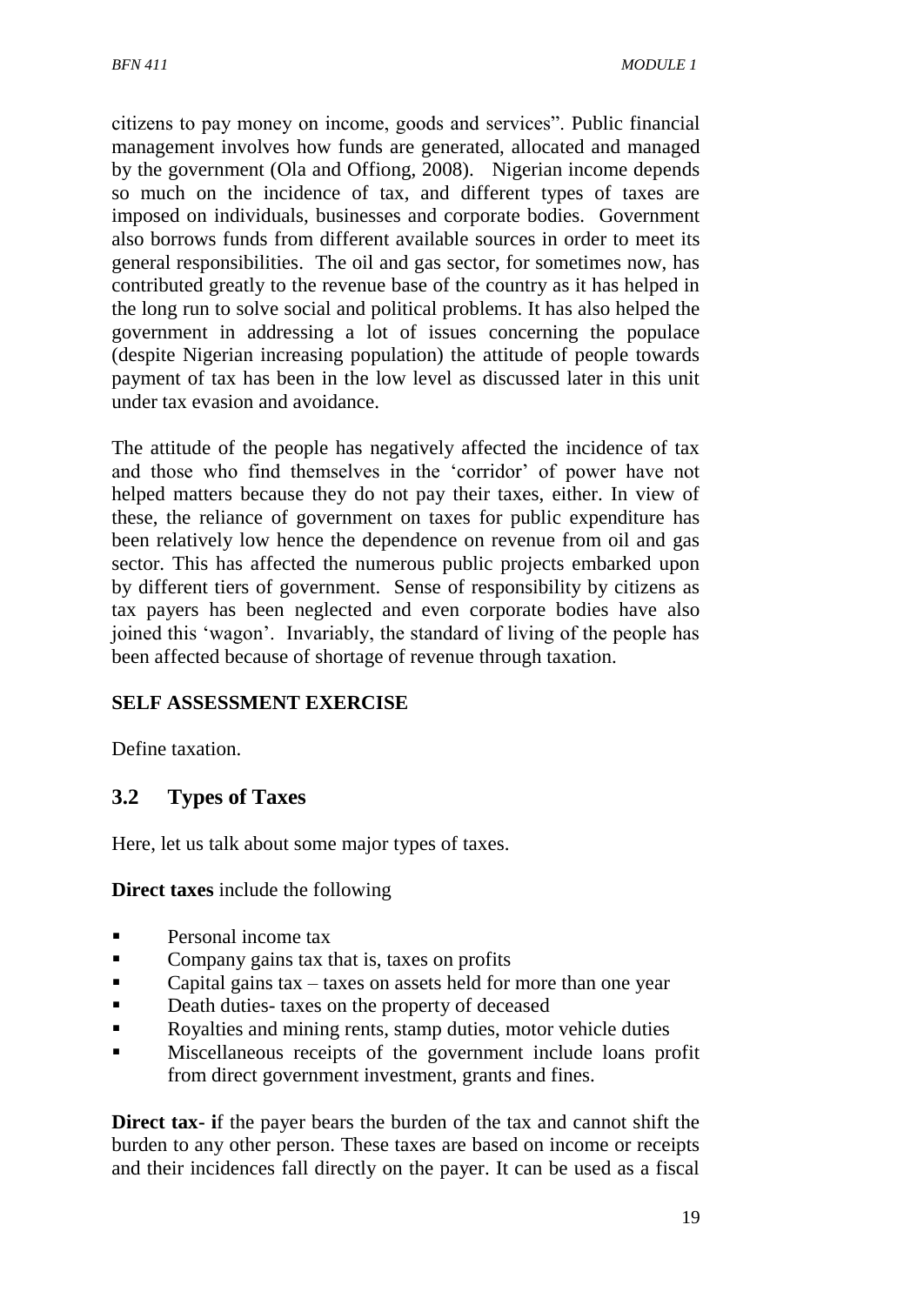instrument to adjust disposable income of the citizens and redistribute income through different forms of direct taxes. Different forms of direct taxes are progressive, regressive and neutral (proportional).

**Progressive tax**-the higher the tax base, the higher the rate will be. The rate of taxation is graduated progressively as income increases. Its major features include the following.

- Reduces inequality of income
- Increases aggregate demand
- Is non-inflationary
- Yields more revenue to government
- May induce disincentive as it is exorbitant in additional income of tax payers.
- Adopted in real life situation.

**Regressive tax**- the tax rate diminishes as income level/tax base increases. This is the opposite of progressive tax.

#### **Features-**

- Low rate of tax is paid at high levels of income
- Creates incentives to efforts
- Widens inequality of income in the economy
- Decreases aggregate demand
- Only rich saves extra income
- The rest discouraged in investment in the economy
- Not applied in real life

**Neutral (progressive) tax**- this takes no cognizance of the economic situation of the tax payer and the tax is proportional to the tax base/income at a constant rate.

#### **Features-**

- Is impartial
- Is not disincentive to efforts
- It does not provide incentives
- It is insensitive to economic situation
- It is against social equity

#### **SELF ASSESSMENT EXERCISE**

Identify types of tax in Nigeria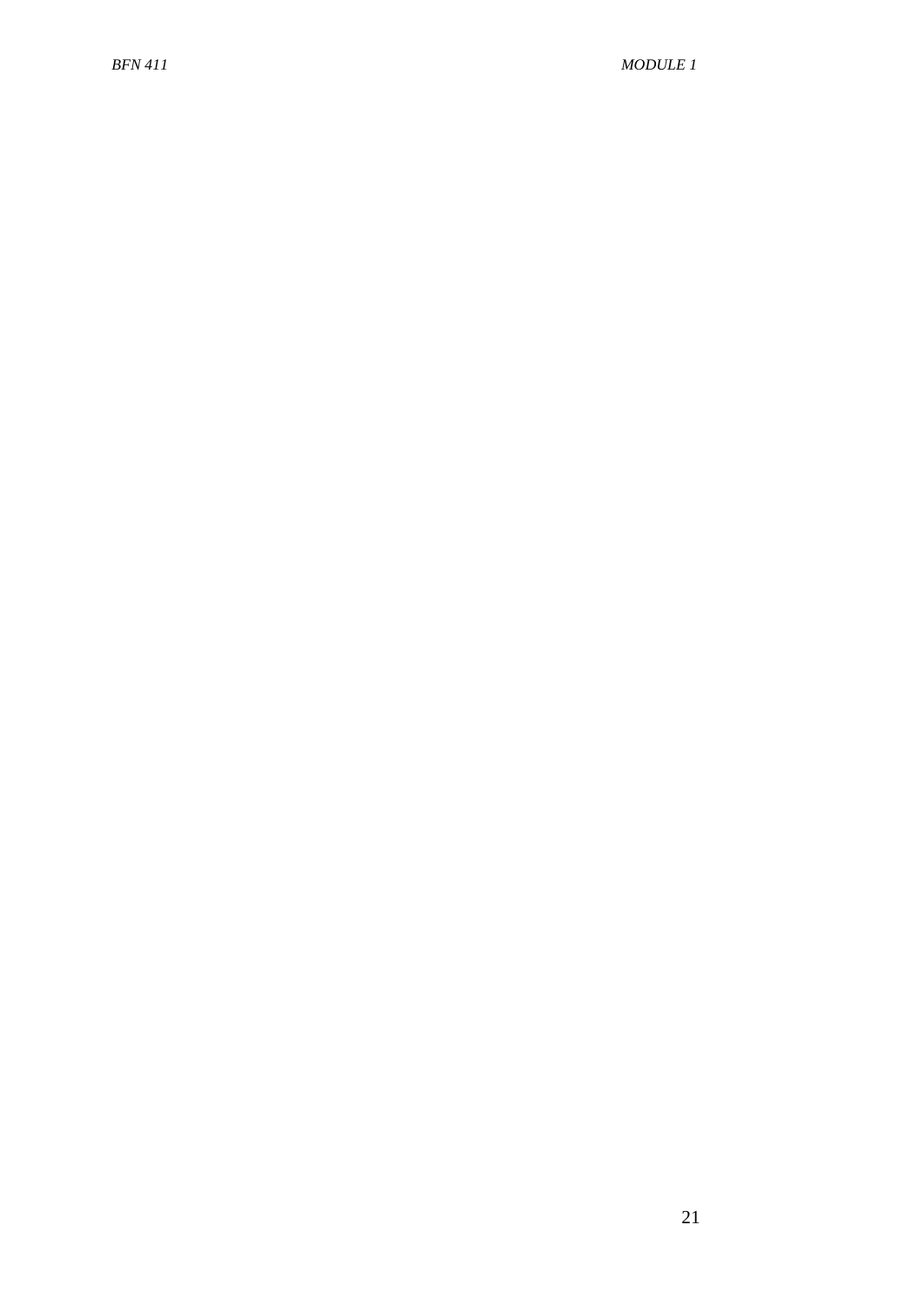

#### **Figure 4.1: Graphical Expression of the Behaviour of the Forms of Direct Taxes**

**Indirect tax**- the payer shifts the burden to someone else. This depend on the elasticity or otherwise of the demand for the goods and services and the object of the tax.

- Tax on expenditure
- It is possible to shift tax incidence (partly or wholly) to someone else.

**Indirect taxes** are listed below.

- Custom duties imports and exports
- Excise duties domestic products
- Purchase tax on certain goods at wholesale level
- Sales tax levied and collected either at wholesale or retail level
- Value-Added-Tax- VAT (replaced sales tax since 1994).

#### **Tax base**

Taxes are based on something. In Nigeria tax system it is based on three main bases namely- income, capital gains and consumption.

### **1. Income tax**

This is the regime of tax levied on the financial income of individuals, companies and corporate entities. Diverse income tax regime exists in different degrees of tax incidence – progressive, regressive or proportional which had earlier been discussed above. Income tax is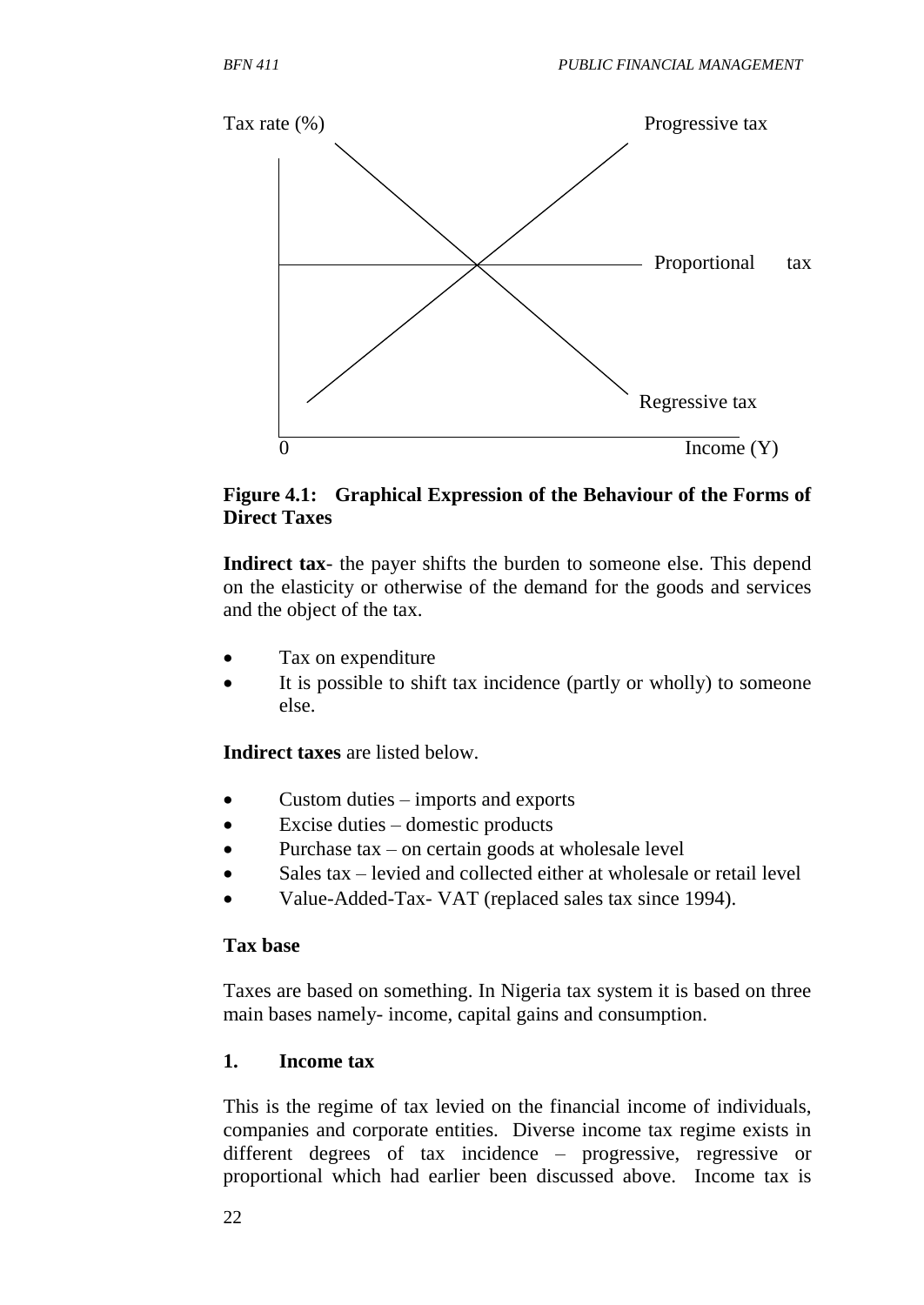levied on the income or profit of the companies as corporate tax, corporate income tax or income tax. It is based on net income – the difference between gross earnings and expenses and/or any other write offs. When it involves an individual, the income tax is often assessed on the total income less deductions or exemptions statutorily permitted by the law and regulations of tax in a given country. Types of payments that are taxable include: personal earnings, capital gains and business income.

### **2. Capital gains tax**

This is tax levied on the gains or profits realised from sales of assets. The most common capital gains tax around the world are charged on the sale of stocks (shares), bonds, precious metal, real estate, mutual trust shares, interest on bank deposits, etc. The capital gains take into account the cost of investment and the proceeds realised from the sales of such assets. There are exemptions like agricultural land, primary residential buildings, etc.

### **3. Consumption tax**

Sales taxes are also known as consumption tax, charged at the point of purchase for certain types of goods and services. The percentage of this tax is set by the government (authorised tax authority – Federal Inland Revenue Service and backed up by their States counterpart). There are exemptions in terms of goods and services which are not subject to sales tax. This sales tax can be included in the sales price of the good or service. By its nature and application, sales tax is considered to be fair and has a high compliance rate which makes it difficult to avoid. The retail sales tax (a version of sales tax) is, usually, affected by charging the tax only on the ultimate consumer as compared to the gross receipt tax levied on the intermediate businesses in production or distribution line.

### **Value Added Tax(VAT)**

The value added tax (VAT) is also known as goods and services tax, and is a tax on exchanges. It is levied on the added value that results from each exchange through the whole gamut of the production of goods to the final consumer. It is an indirect tax because the tax is collected from someone other than the person who actually bears the cost of the tax; the seller of the product or service pays the tax rather than the consumer who benefit the utility of the commodity. VAT is the acronym for valued added tax. This tax which is in other words called consumption tax can be defined as the amount charged by the government for every goods or services purchased from time to time. This means it can only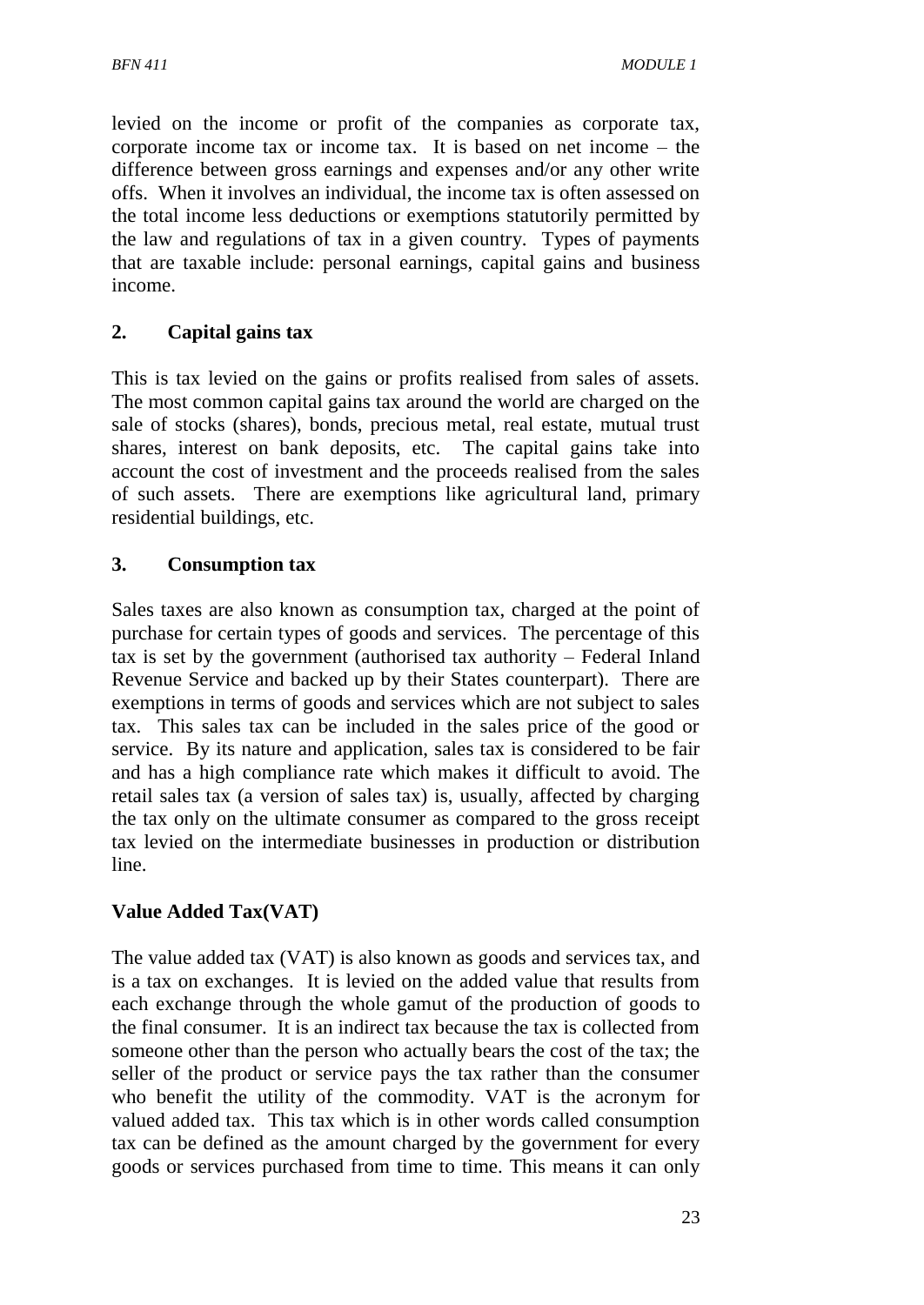be paid when there is consumption of goods or services (It forms part of the price paid for the good or service).

### **More Facts about VAT**

This was introduced by the federal government in 1994 to replace sales tax. Initially, the federal government received only 20 percent of the VAT proceeds to cover administrative cost of collection while state and local governments received 50 and 30 percent respectively.

VAT was designed broadly to be levied on imported goods, locallymanufactured goods, hotel service, bank transaction etc and to be federally-collected. A uniform rate of 5 percent was fixed on all affected items while VAT proceeds are shared among the three tiers of government at an agreed proportion.

### **Characteristics of value added tax**

These are spelt out as follows.

- 1. It is a consumption tax- it can be paid when there is consumption of the good or service.
- 2. Its incidence is borne by the final consumer.
- 3. It is multi-stage tax. That is, as additional value is created at each stage of production the tax is paid by the consumer of the product at that stage. The total payments make up the consumer's price of the product.

### **The following goods and services are exempted from VAT**

- 1. Medical and pharmaceutical items
- 2. Basic food items(food stuffs etc.)
- 3. Books and educational materials
- 4. Agricultural equipments, product and veterinary medicine
- 5. Fertilizer/ agricultural Chemicals
- 6. Baby product
- 7. Exported goods.

### **Services exempted are:**

- 1. Medical services
- 2. Services by development finance institutions like Agricultural, Cooperative and rural Development, Mortgage Banking institutions.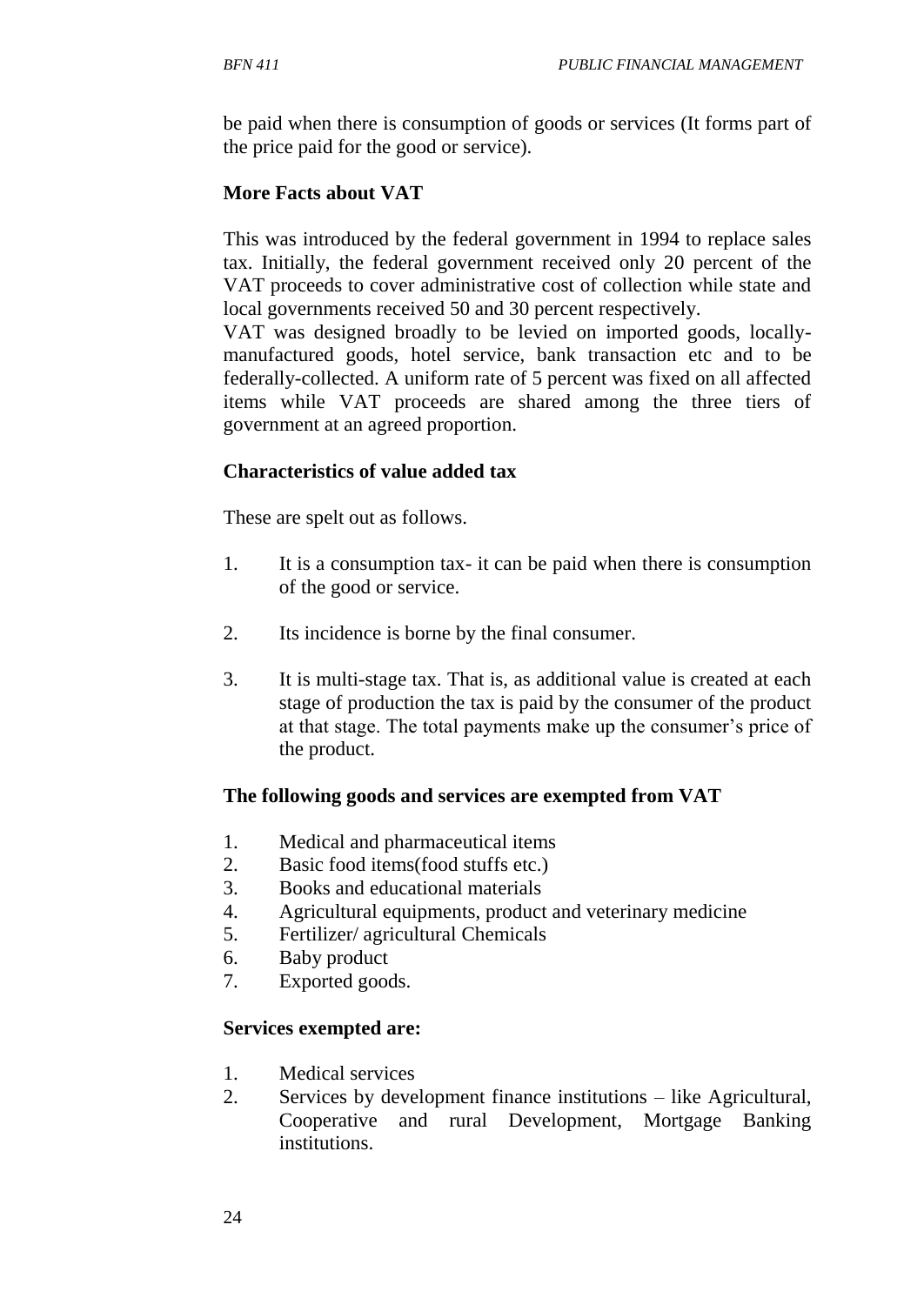- 3. Plays and entertainments by educational institutions (part of learning)
- 4. Religious services
- 5. Exported services

#### **VAT administration**

The tax authority for VAT is the Federal Inland Revenue Service (FIRS)- with head office centrally located at Abuja, and has Zonal offices and local offices throughout the federation. The VAT directorate works in close cooperation with the Nigerian Custom's Services and the State Internal Revenue Service.

### **VAT registration-procedure**

- First step- identification of VAT-able person and address
- **•** Prepare a comprehensive list of all suppliers of goods and services
- Form 001 is completed by each VAT-able person
- VAT identification number is given
- VAT certificate issued to the VAT payer
- VAT-able person registers for VAT within six months of the business
- A penalty of N10,000 is given in the first month of failure and
- N5000 for each subsequent month if failure continues.
- Government ministries, statutory agencies have to register for VAT as FIRS agents,

for the purpose of collecting VAT and paying to the appropriate VAT office.

Non-resident companies doing business in Nigeria shall register for VAT with FIRS, but the person with whom it has a subsisting contract shall act as agent of FIRS in collecting the VAT and paying over to the VAT office. This formula varied in 1996, 1998, and 1999 **as shown on the table 4.1 .** You should note that revenue from VAT recorded a substantial growth since its inception in 1994, increasing from N726.8 million in 1994( which represented 3.6 percent of totally-collected revenue in that year), to N36,867.7 million or 8.0 per cent of the total revenue in 1998.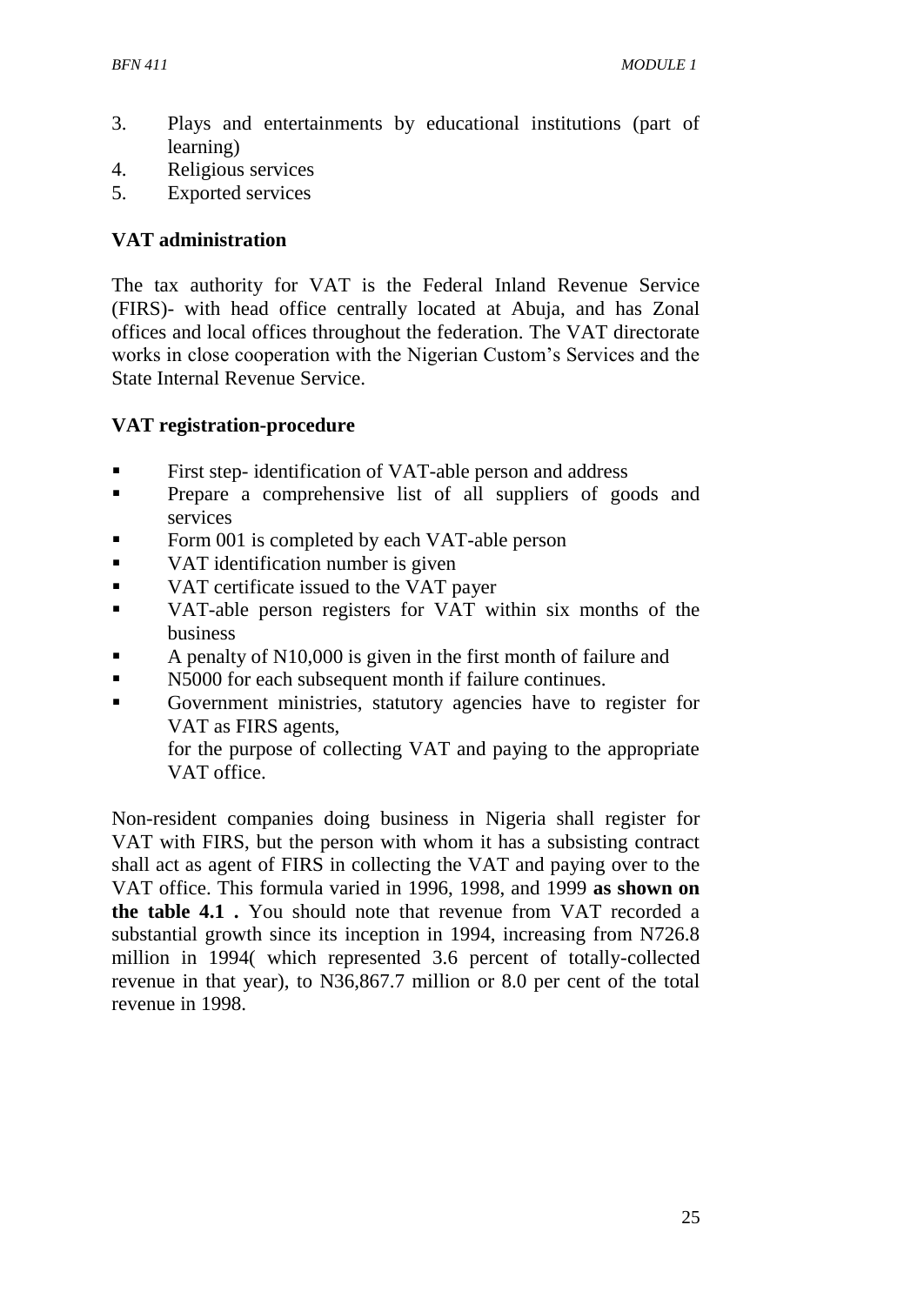| S/N                                                                                                                                                  | <b>Governments</b> | 1994   | 1995   | 1996   | 1997   | 1998   | 1999   |
|------------------------------------------------------------------------------------------------------------------------------------------------------|--------------------|--------|--------|--------|--------|--------|--------|
| 1.                                                                                                                                                   | Federal            | 20.0   | 50.0   | 35.0   | 35.0   | 25.0   | 15.0   |
| ۷.                                                                                                                                                   | State and FCT      | 50.0   | 30.0   | 40.0   | 40.0   | 45.0   | 50.0   |
| 3.                                                                                                                                                   | Local              | 30.0   | 20.0   | 25.0   | 25.0   | 30.0   | 35.0   |
|                                                                                                                                                      | <b>Total</b>       | 100.00 | 100.00 | 100.00 | 100.00 | 100.00 | 100.00 |
| $CDM$ $D-11$ $L=1$ $(2000)$<br>$\mathbf{C}$ $\sim$ $\sim$ $\sim$ $\sim$ $\sim$<br>A non-example D and $\mathbf{L}$ and $\mathbf{L}$ and $\mathbf{L}$ |                    |        |        |        |        |        |        |

**Table 4:1 VAT Revenue Allocation Formula (%)** 

**Source:** CBN Publication (2000). Approved Budgets of the Government of the Federal Republic of Nigeria

#### **3.3 Cannon or Principles of Taxation**

Here, let us consider the following.

- 1. **Equity-** equality of sacrifice; this principle states that the subjects of every state should contribute towards the support of the government in proportion to the revenue which they respectively enjoy under the protection of the government.
- 2. **Certainty-** by this principle tax paid by individuals must be certain with respect to amount paid, time of payment and manner of payment.
- 3. **Convenience-** the principle of convenience states that the time of payment and the manner of payment should be suitable to the contributor.
- 4. **Economy-** the administrative cost of collecting the tax should not be higher than revenue realised, but should be less enough to leave surplus revenue.
- 5. **Simplicity-** the tax system should be coherent, straight forward and clear to the tax payers and accepted by the public.
- 6. **Flexibility-** the tax system should be such that it should respond to changes.
- 7. **Impartiality-** all similar income earners should pay the same amount of tax.
- 8. **Productivity/fiscal adequacy-** the origin of taxation is to raise revenue for the expenditure of government, hence should be able to cover government's expenditure.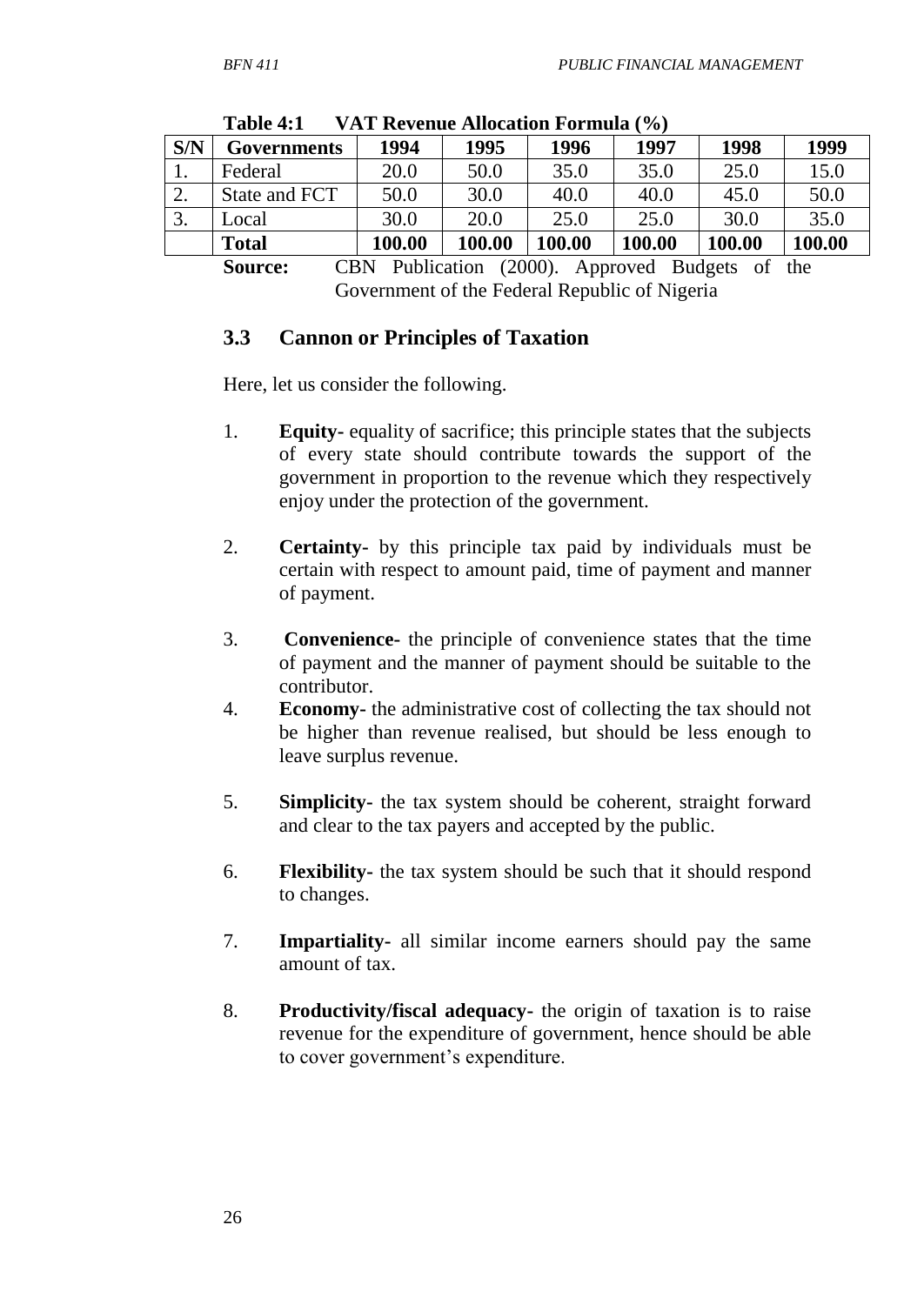## **3.4 Incidence of Tax**

The incidence of a tax is upon the person who pays it. In the case of income tax, the incidence is always on the person receiving the income because income tax cannot be shifted to someone else. A person's income is always being reduced by the full amount of the tax.

In the case of an indirect tax, one cannot be sure in advance whether the incidence of the tax will be on the buyer or on the seller of the commodity or whether it will be on them. The effect will depend on the elasticity of demand.

#### **Illustration**

Suppose a specific tax of N2 is imposed on a commodity previously priced N10. If the price is immediately raised to N12, the incident of the tax is clearly on the purchaser. For now, he has to pay N2 more for it. That is, the old price plus the full amount of the tax. If the demand for the commodity is perfectly inelastic, the price will rise to N12 and the full incidence of the tax will then be on the buyer as shown graphically in figure 4.2



Tax AB increases the cost of production by that amount and so the condition of supply moved from  $S_1$  to  $S_2$ . The demand curve being perfectly inelastic, the price rises from  $Op<sub>1</sub>$  to  $Op<sub>2</sub>$ , this increase being exactly equal to the amount of the tax AB. If the demand for the commodity is perfectly elastic, the incidence of the tax will be entirely on the seller, since at any price above N10 sales drops to zero as shown in figure 4.3 b. Again tax AB increases the cost of production by the same amount, but because demand is perfectly elastic, price OP remains the same.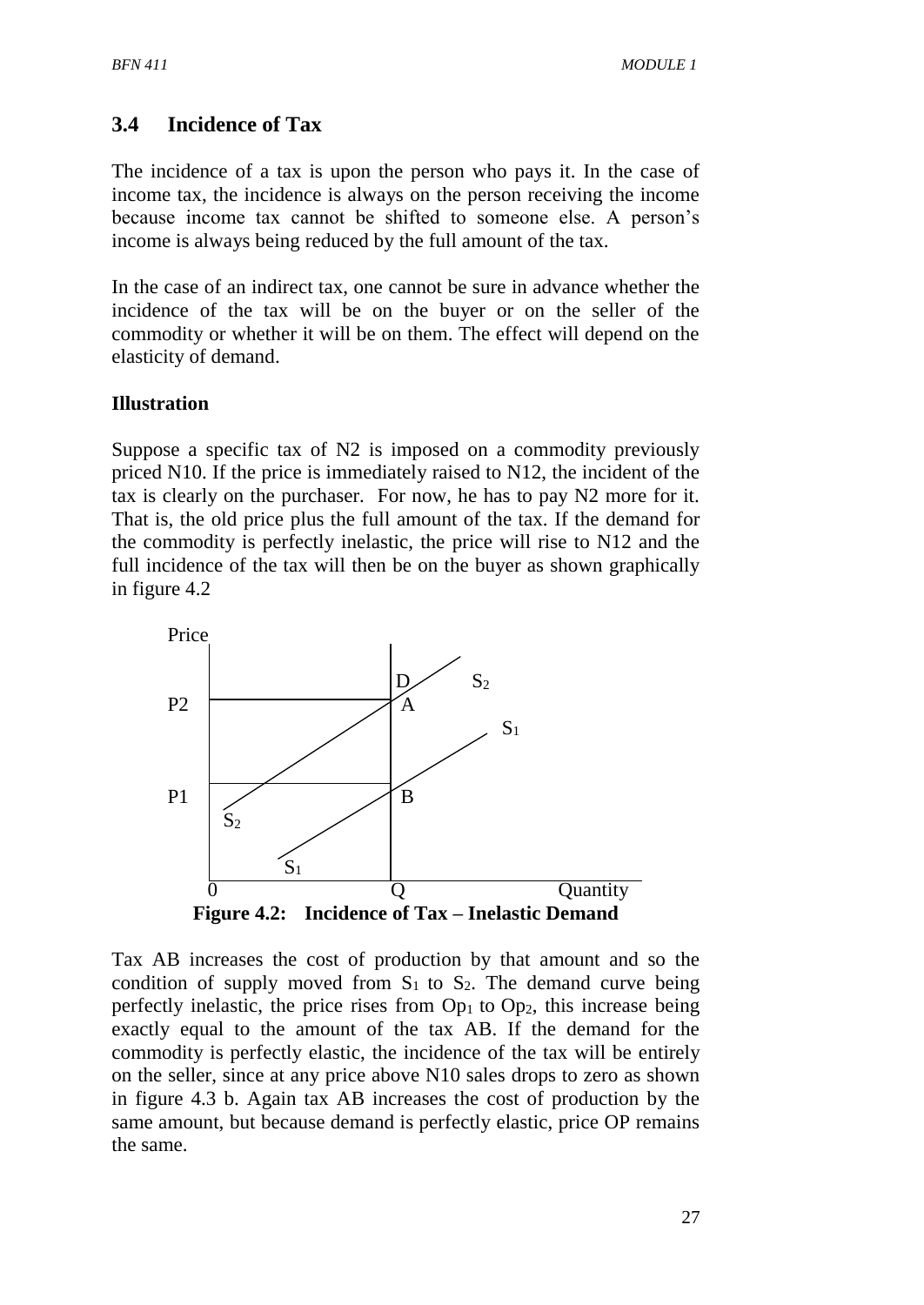

The above are extreme cases of incidence. If demand is moderately elastic, the quantity demanded will fall off due to increase in price. To keep sales up, the price may be reduced to may be N11. In this case, buyer and seller pay part of the tax each so that the incidence of the tax is partly on the buyer and the seller as shown in the figure 4.4.



From the foregone discussions and graphical presentation, it stands to reason that the commodities most suitable for taxation (when thinking of maximising revenue) will be those for which demand is inelastic. Unfortunately, many of the commodities for which there is a fairly inelastic demand are common necessaries of life, whereas for some luxury goods demand moves towards more elastic. Semi-luxuries like alcoholic drink have to bear an increasing burden of taxation because experience has indicated the demand for them to be fairly inelastic.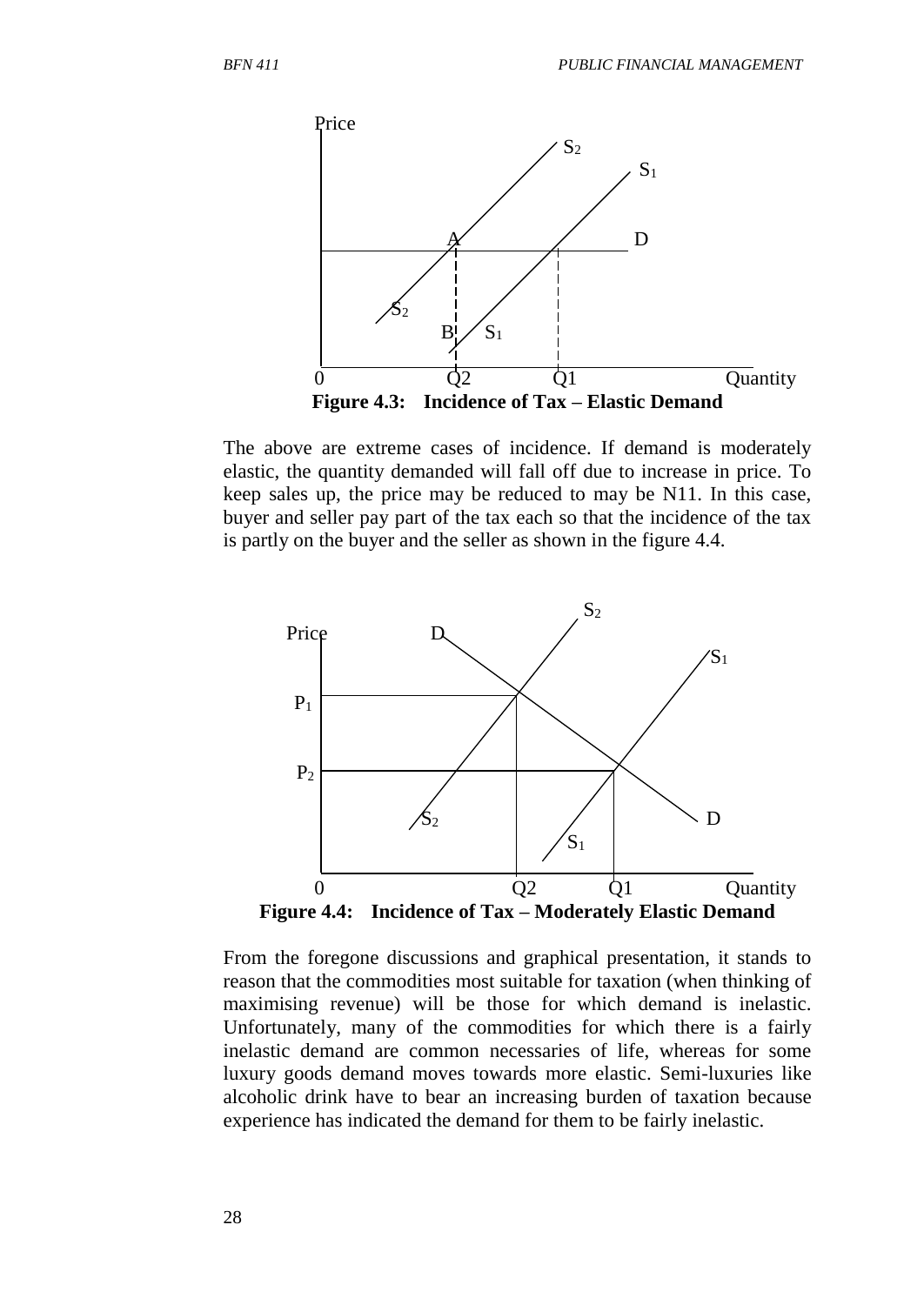## **3.5 Effect of Tax on Economic Amenities- Purpose of Taxation**

The general tax administration and practicing guide for professionals proffers the following reasons for imposition of taxes :

- 1. to maintain general administration, defence, law & order, and social services provided by government
- 2. to reduce income and wealth in order check inequality
- 3. to control consumption of goods and services considered nonessential and harmful
- 4. to check inflation by reduce the volume of purchasing power
- 5. to service national debt and to provide retirement benefit etc.
- 6. to provide subsidies in favour of preferred sectors of the economy-for example, agro-allied industries
- 7. to implement government policies since budget is now an adjunct to monetary policy
- 8. to serve as a dependable fiscal tool to plan and direct the economy, by shaping the growth and development of the country.

## **SELF ASSESSMENT EXERCISE**

List the purposes of Taxation.

## **3.6 Tax Evasion and Tax avoidance**

**Tax evasion** is the manipulation of forms when rendering returns and claims as regard the taxpayer's income status and the accompanying responsibilities. This is a direct violation of the law and it involves a fraudulent or deceitful effort by the tax payer to escape legally stated obligation. It is a criminal offence as it involves illegal means of reducing the tax payable by making false returns or by deliberate omission from the return of some source of income like declaring lower income or refusing to pay altogether.

### **Tax avoidance**

This is where the individual takes advantage of the loopholes in tax regulation and manipulate his/her economic situation accordingly to pay low tax. It occurs when a tax payer takes a perfectly legal course to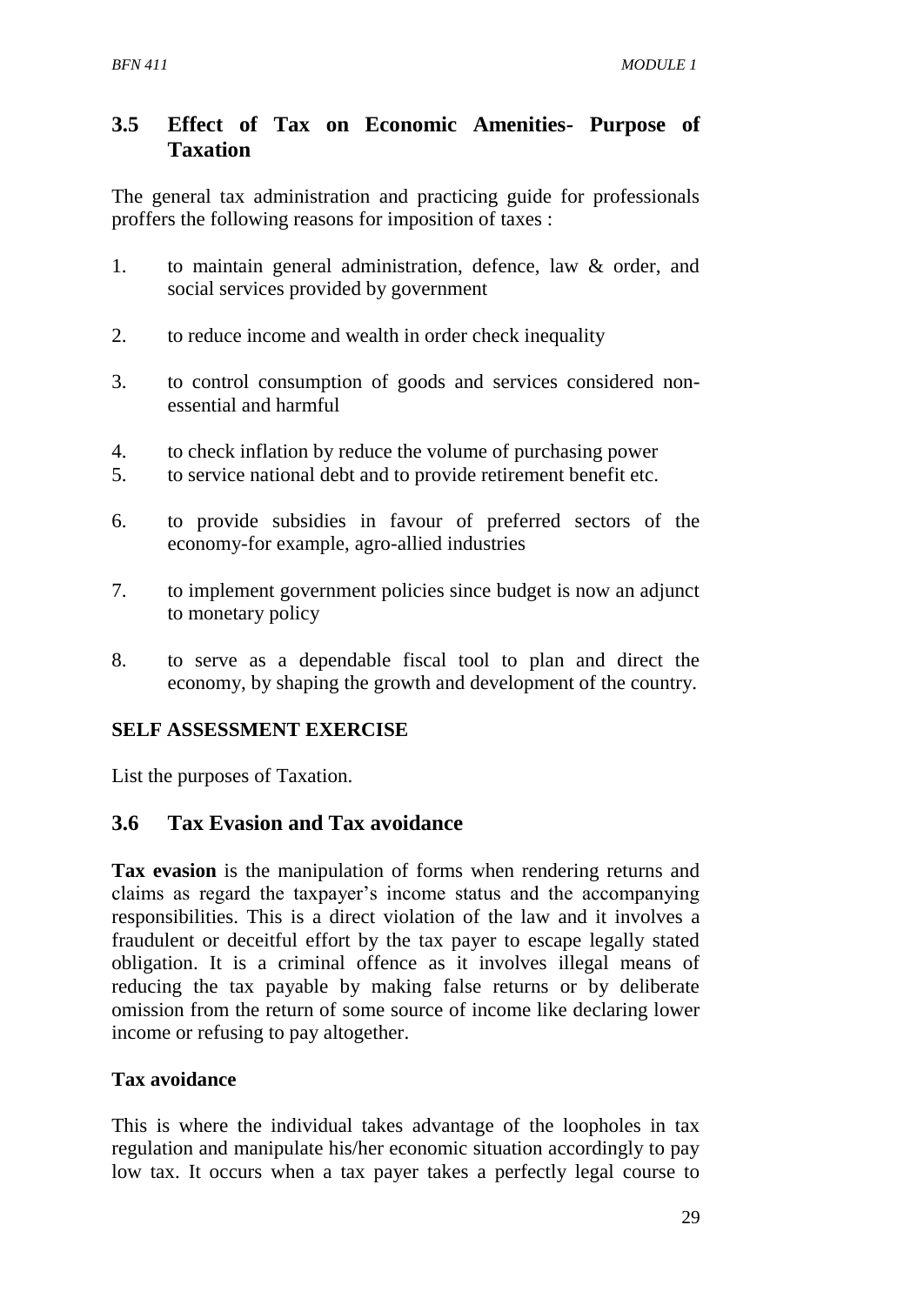lower the amount he has to pay in taxes like the taking a life assurance policy, deductible from the total amount subjected to tax or claiming the existence of an aged mother or father- where there not which statutorily attract some deductions from the taxed sum and declaring that he has children whereas he/she has none

#### **SELF ASSESSMENT EXERCISE**

Differentiate between tax avoidance and evasion.

### **4.0 CONCLUSION**

Tax is compulsory levy on the residents of an economy by the government of that economy. In this unit, we will see tax as a compulsory payment which is enforced by law for adults within the work-force age to pay and the non-payment leads to penalties. The other fact is the only government can levy tax as a means of revenue.

### **5.0 SUMMARY**

In summary, we have discussed the definition and historical perspective in Nigeria, highlighting types of tax, canons/incidence of tax, effect of tax on economic amenities, tax evasion and avoidance.

### **6.0 TUTOR-MARKED ASSIGNMENT**

- 1. State the purpose of taxation
- 2. List the incidence and effects of taxation on economic amenities.

### **7.0 REFERENCES/FURTHER READING**

- Abianga, E. U. (2009). *MBA728- Public Financial Managemen.t* Lagos: NOUN.
- Ekpe, D. A. (2008). *Personal Income Tax in Nigeria.* Panaf Publishing Inc.
- Ogunjimi, S. O. (1997). *Public Finance: For Polytechnics- ICAN Students.* Nigeria :Lekem Productions.
- Ola, R.O.F. & Offiong, O.J. (2008). *Public Financial Management in Nigeria*. Lagos: AMFITOP Books.
- Oriakhi, D.E. (2004) *Introduction to Public Finance. (*2nd ed.). Nigeria : Mindex Publishing.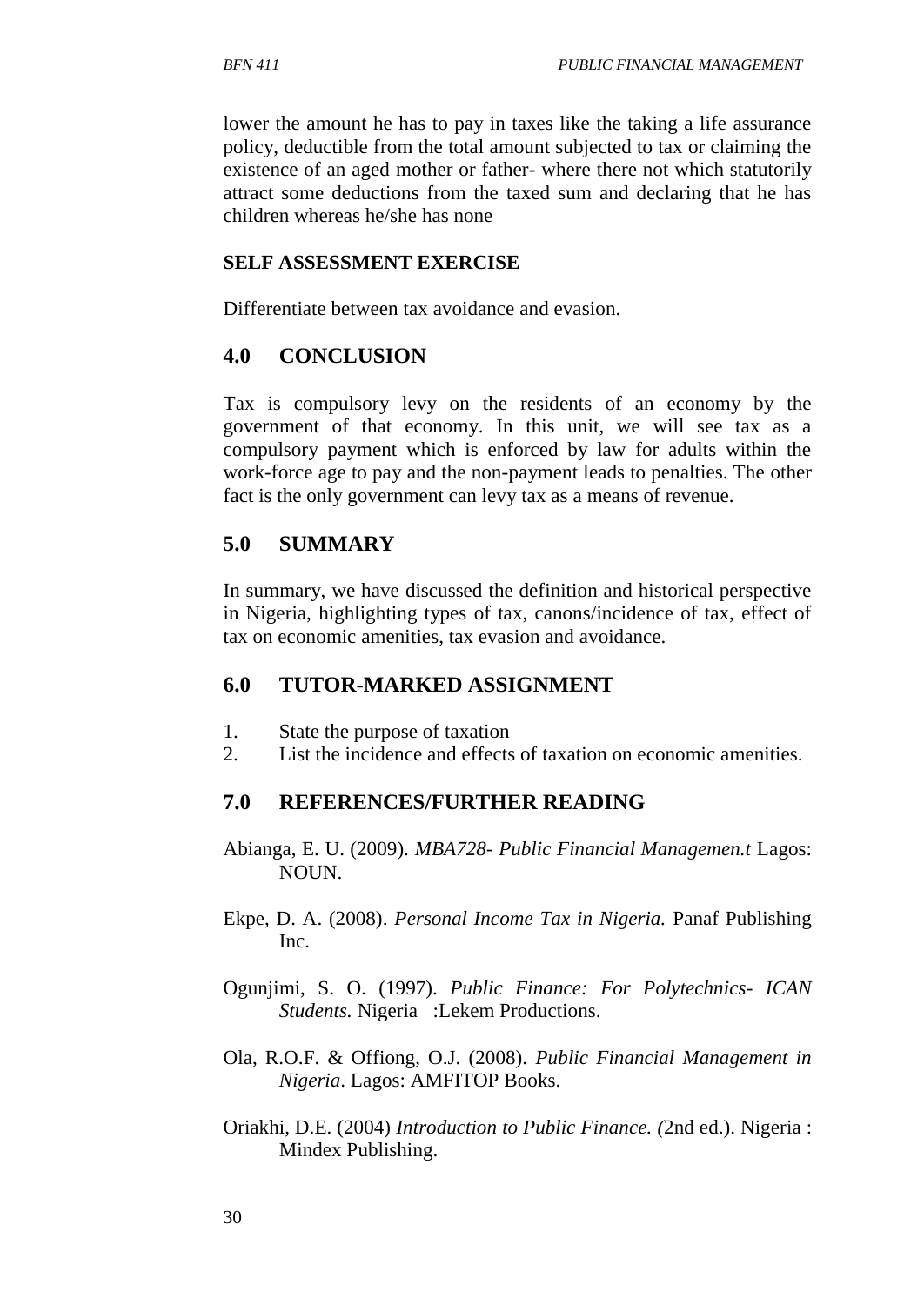## **MODULE 2 GOVERNMENT ACCOUNTING (REVENUE AND EXPENDITURE)**

- Unit 1 Government (Public) Accounting
- Unit 2 Government (Public) Revenue
- Unit 3 Government (Public) Expenditure
- Unit 4 Fiscal Federalism and Resources Allocation and Government Accounting

# **UNIT 1 GOVERNMENT (PUBLIC) ACCOUNTING**

### **CONTENTS**

- 1.0 Introduction
- 2.0 Objectives
- 3.0 Main Content
	- 3.1 Government (Public) Accounting-Definition
	- 3.2 Objectives of Government (Public) Accounting
	- 3.3 Basis for Government Accounting
- 4.0 Conclusion
- 5.0 Summary
- 6.0 Tutor-Marked Assignment
- 7.0 References/Further Reading

## **1.0 INTRODUCTION**

This unit introduces you to the module 11 of this course- which is mainly concerned with government/public accounting. The unit will define, state the objective and discuss government accounting. The activities of government need proper balance sheet to show the nature of public sector- revenue (income) and expenditure (outcome).

## **2.0 OBJECTIVES**

At the end of this unit, you should be able to:

- define government (public) accounting
- state the objectives of government (public) accounting
- discuss the basis for government accounting.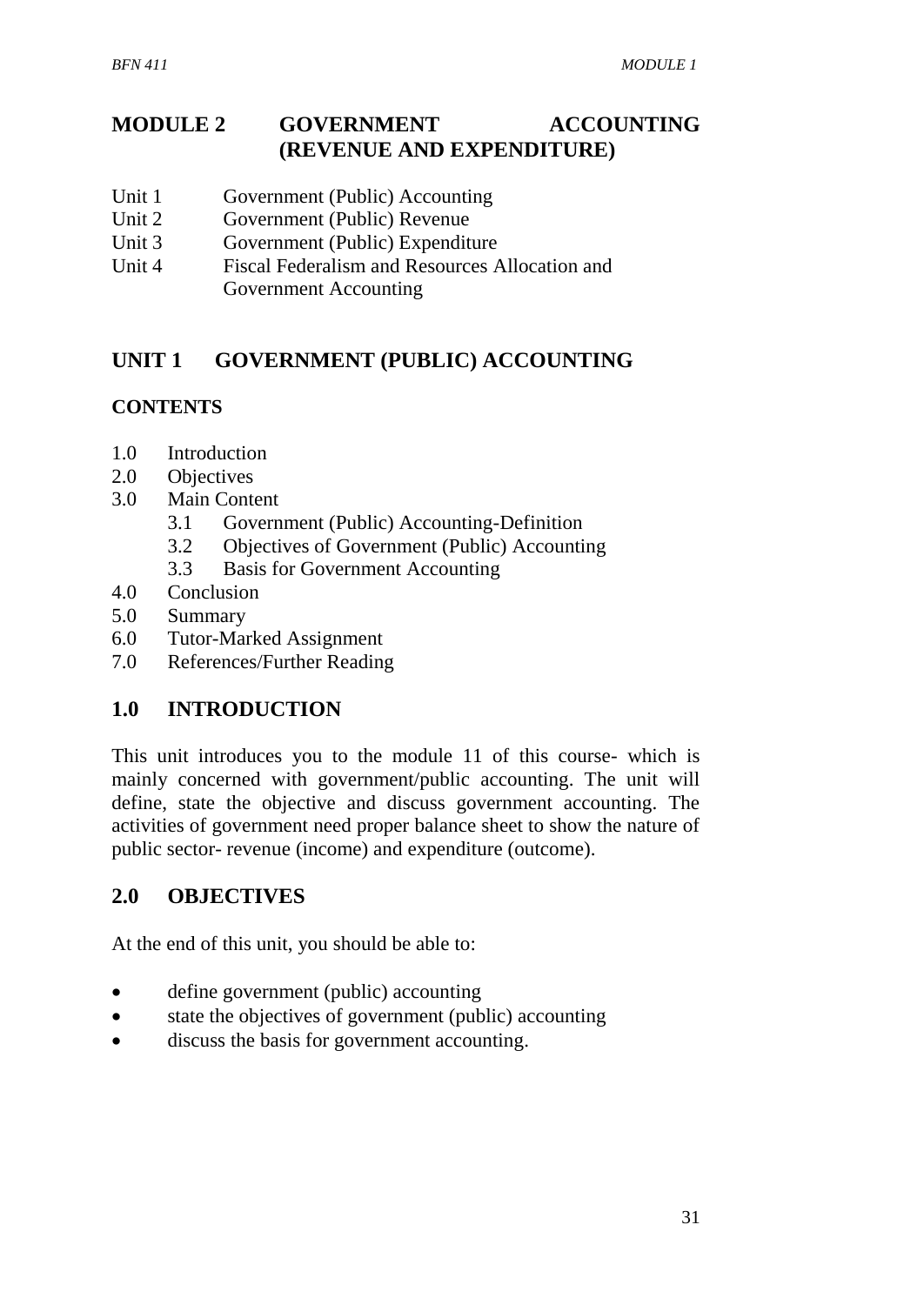# **3.0 MAIN CONTENT**

### **3.1 Government (Public) Accounting-Definition**

Government accounting can be defined as the process of recording, analysing, classifying, summarising, communicating and interpreting financial information about government in aggregate and in details, reflecting all transactions involving the receipt, transfer and disposition of government funds, assets/property and stores. In this definition, we have the following key variables:

- recording
- analysing
- classifying
- summarising
- communicating and
- interpreting of financial information.

Generally, government (public) accounting may be considered as a process in which transactions, events and activities in an operating entity (system) are recorded for the purposes of accumulating and providing financial information essential to the good conduct of activities of that entity. This consists of accounting in the federal, state and local government as well as their respected agencies. The need for greater attention in developing government accounting or public sector accounting and financial control is now, globally, awaken. The reason being that government is obviously the largest single business entity and broad sense; it is the pivot of the economy. The pattern of resource allocation determines the level of accountability for economy to be efficient and effective. These objectives can be realised by having a sound financial control which depends on the status of the accounting system.

#### **SELF ASSESSMENT EXERCISE**

Define government accounting

### **3.2 Objectives of Government Accounting**

With the definition of government accounting in mind, you can break down the meaning into objectives as follows:

1. to determine the extent of probity and accountability in the management and disbursement of government resources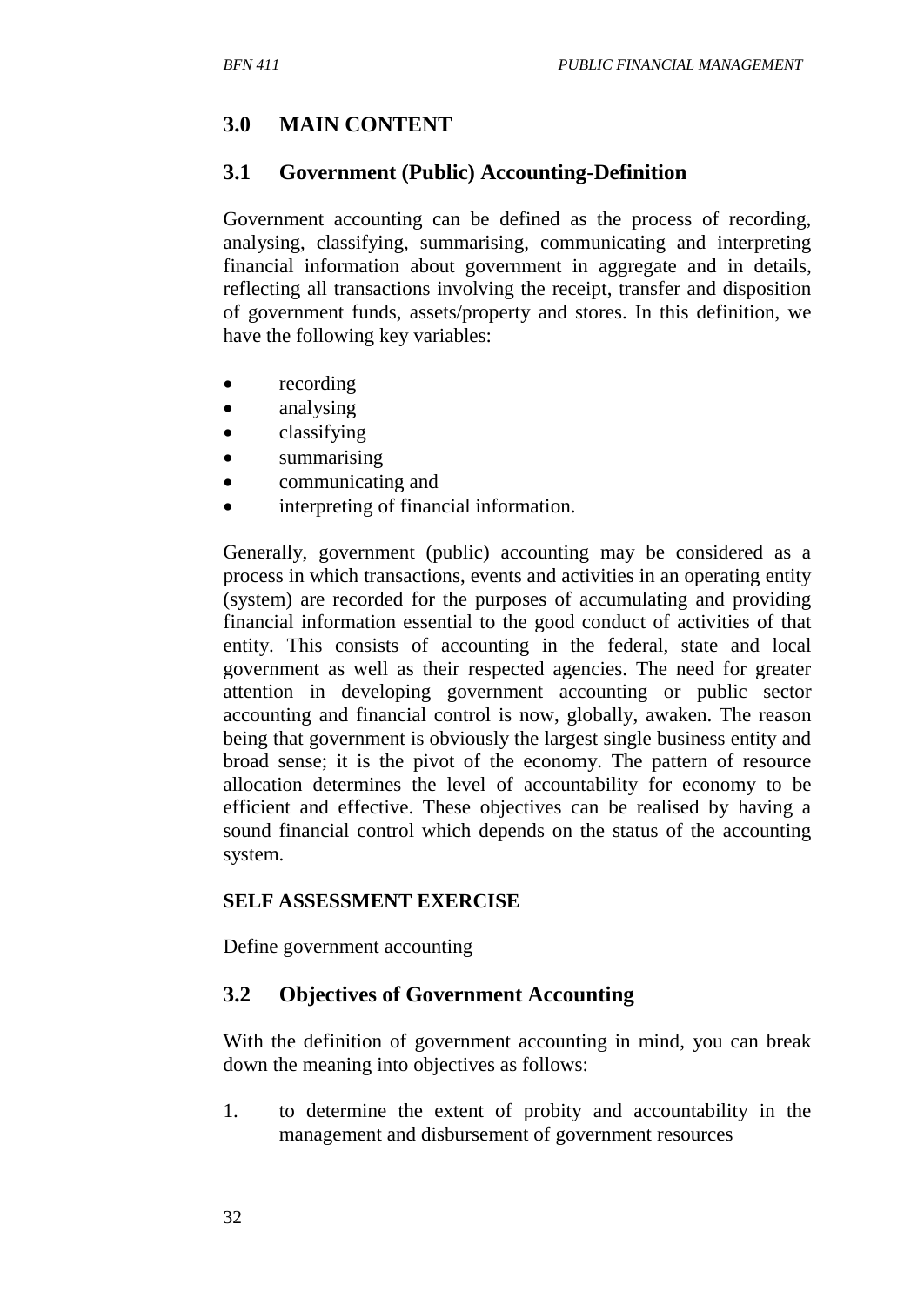- 2. to determine propriety of transactions and their conformity with established rules
- 3. to provide financial information useful for control and coordination of activities; determining and forecasting the flows; balance and requirements of short term financial resources; monitoring performance in various facets of the economy; planning and budgeting for effective allocation of resources and assessment of socio-economic, political conditions of government establishments.

### **SELF ASSESSMENT EXERCISE**

Summarise the objectives of government accounting.

### **3.3 Basis for Government Accounting**

You can deduce, from the above objectives, that the basic feature of public or government accounting is established on accountability and probity. Note the following salient issues.

- It deals with the control and stewardship of receipts, payments and related activities in the public sector.
- The peculiar nature of social or government accounting transactions make it desirable and indeed mandatory to treat them in accordance with specific but cohesive and standardised measurement theories and rules like budgeting system and applicable procedures, fiscal accounting procedures, nature of source of revenue etc.
- The need to get formal approval on estimates of revenue and expenditure before they are collected or incurred, makes budgeting to largely determine the structure of government accounting
- The governments-Federal, State and Local- sometimes find it necessary to demarcate and segregate its resources into specific or special purpose compartments – receipts and payments – and the method of accounting adopted in recording and measuring each component is referred to as "fund accounting".
- Another peculiarity of government accounting is that it is maintained on cash basis. This ensures stewardship accountability and cash programming. Accordingly, the balance sheet (known as monthly reconciliation of accounts, surplus and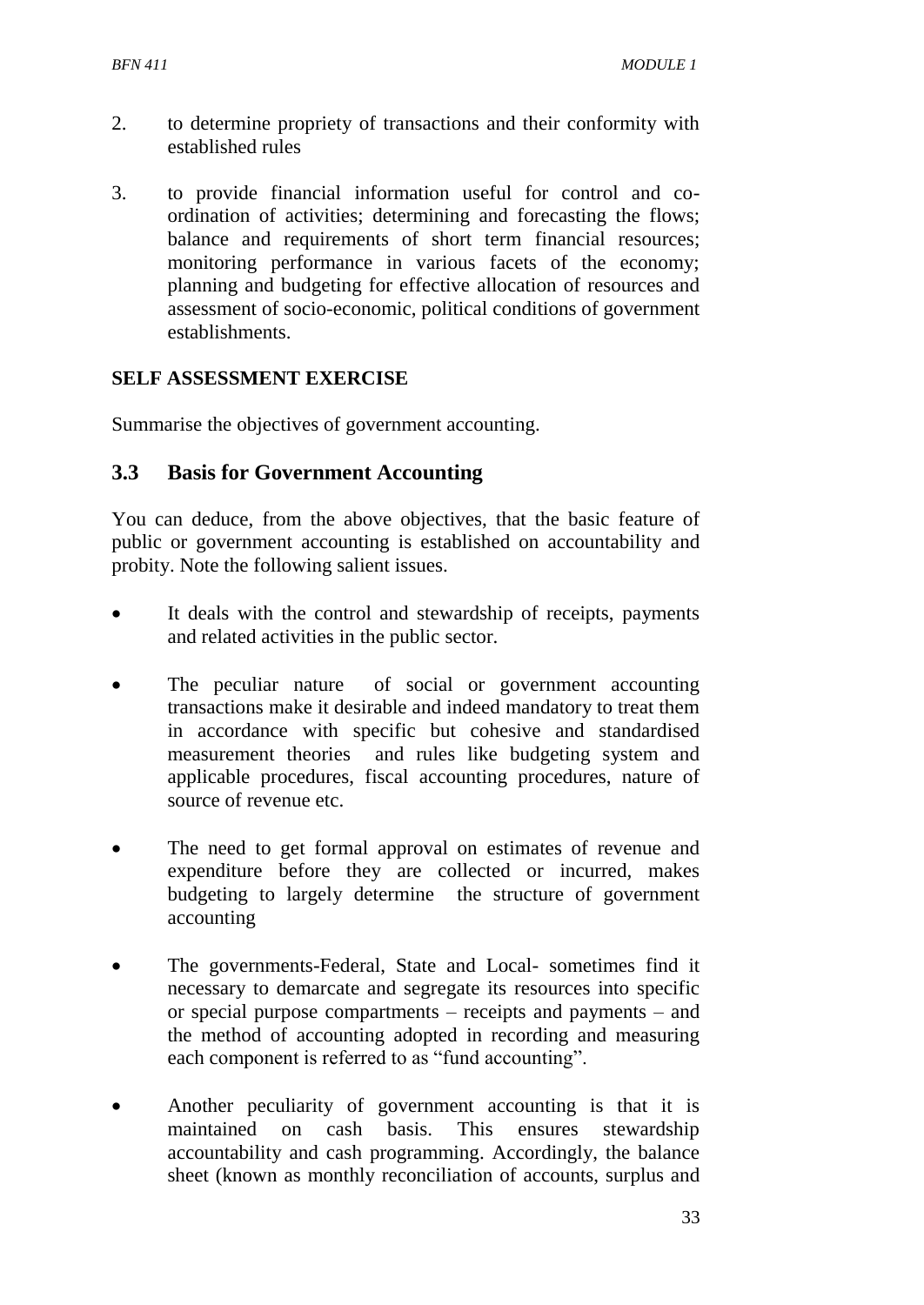deficit statement of assets and liabilities in government) does not contain information on fixed assets such as buildings.

Government accounting is based on the following.

- 1. The grouping account into funds is the main characteristic of government accounting; that is, various accounts are grouped into funds. Fund is a separate "fiscal entity in which resources are held, governed by special regulation, segregated from other funds, established for the specified purpose on which the resource of the fund may be expanded."
- 2. Cash basis-this is the basis under which the receipts are recorded when cash is received while expenditures are recorded when cash is paid irrespective of the accounting period in which the services are rendered of benefits received.
- 3. Accrual basis-this is the system where revenue is recorded when earned and expenditure recorded when benefits are received, notwithstanding that the receipt and payment of cash may take place, wholly or partly, in another accounting period.
- 4. Commitment/obligation basis-this is an accounting system concerned with the recording of local purchase order, contract or job order issued in the memorandum book (referred to as vote book) as liability pending the time when the fund will be available for settlement.

### **SELF ASSESSMENT EXERCISE**

What are the bases of government accounting?

## **4.0 CONCLUSION**

Government accounting has been defined as the process of recording, analysing, classifying, summarising, communicating and interpreting financial information about government in aggregate.

## **5.0 SUMMARY**

We have defined government accounting, its objectives and the basis for it. Government accounting is summarised into four main bases as stated above. In the next unit, you will be introduced to another interesting unit on government (public) revenue.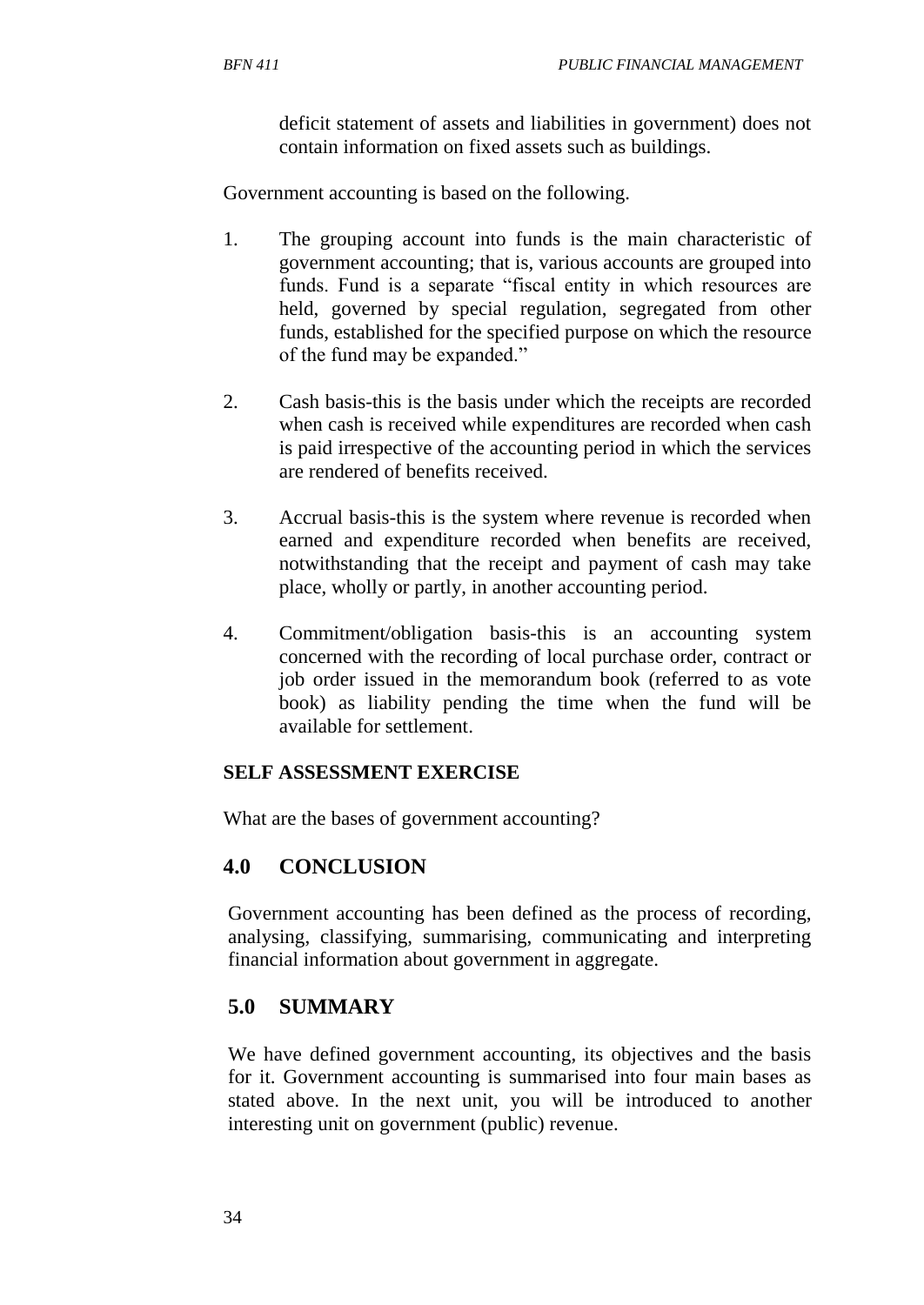#### **6.0 TUTOR-MARKED ASSIGNMENT**

- 1. Discuss basis for government accounting.
- 2. Identify the objectives of government accounting.

#### **7.0 REFERENCES/FURTHER READING**

- Abianga, E. U. (2009). *MBA728-Public Financial Management*. Lagos: NOUN.
- Jumare, B. M. (2006). *BHM 641- Financial Management in Local Government.* Lagos: NOUN.
- Ogunjimi, S. O. (1997). *Public Finance: For Polytechnics- ICAN Students.* Nigeria: Lekem Productions.
- Shafritz, J.M. & Russell, E.W. (2005). *Introducing Public Administration-Public Financial Management.(* 4th ed.). New York :PEARSON Longman.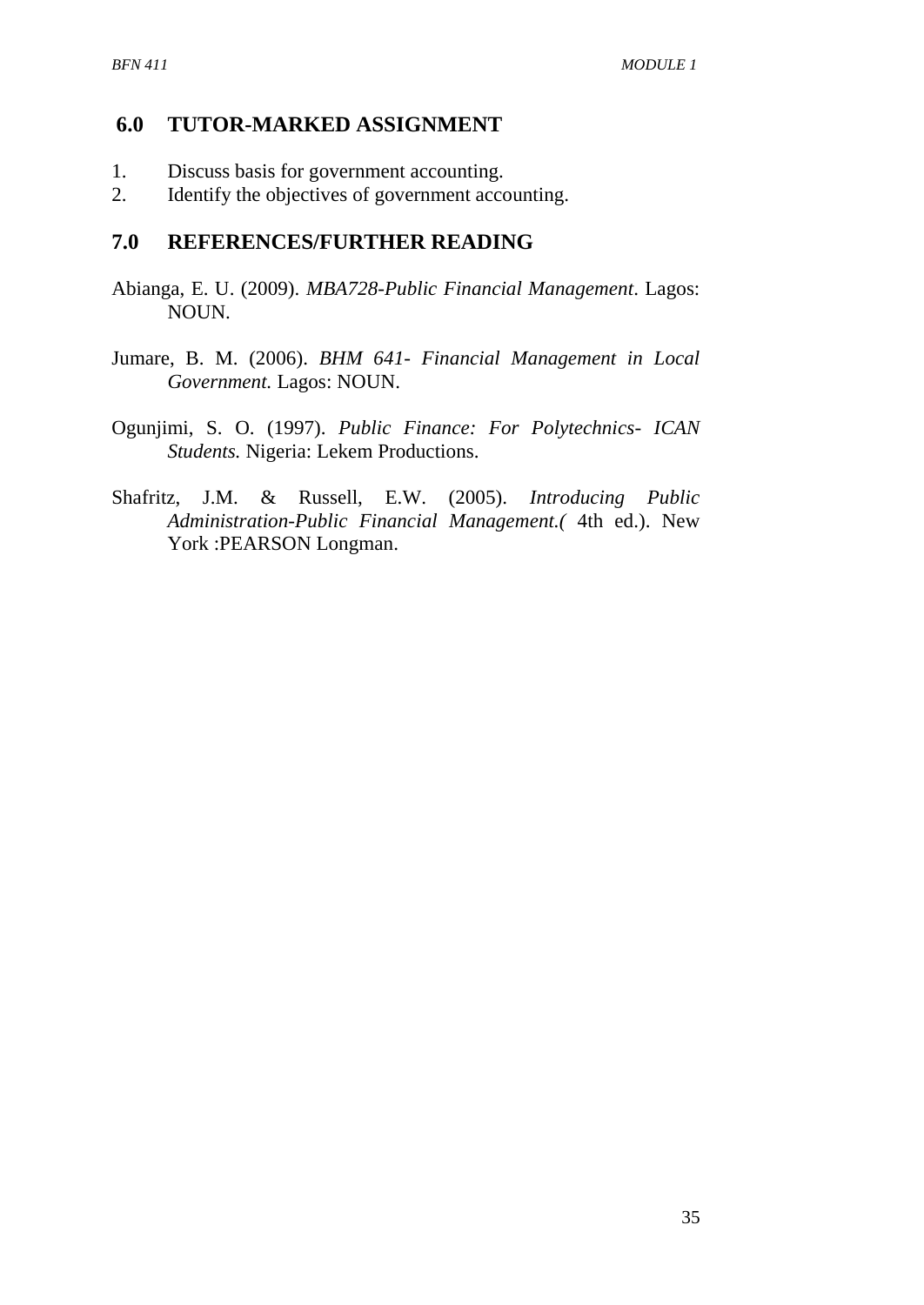## **UNIT 2 GOVERNMENT (PUBLIC) REVENUE**

#### **CONTENTS**

- 1.0 Introduction
- 2.0 Objectives
- 3.0 Main Content
	- 3.1 Sources of Government Revenue
	- 3.2 Oil Revenue
	- 3.3 Non-Oil Revenue
- 4.0 Conclusion
- 5.0 Summary
- 6.0 Tutor-Marked Assignment 7.0References/Further Reading

### **1.0 INTRODUCTION**

In this unit, we will discuss government conventional sources of revenue namely- direct and indirect taxes, expanded to enable corporate governance take place. This means a broader portion of total funds required by government for the purpose of financing activities. The constitution of the federal government of Nigeria provides for the generation of revenue through taxation and miscellaneous receipts as the main sources of revenue.

In this unit, we will pin-down our discussions on two main sources of government revenue, classified as- oil and non-oil, although governments have other means of sourcing for fund for financing projects.

### **2.0 OBJECTIVES**

At the end of this unit, you should be able to:

- identify the sources of government revenue
- differentiate oil-revenue from non-oil revenue.

### **3.0 MAIN CONTENT**

#### **3.1 Sources of Government Revenue**

Government (Public) revenue can be defined as income generated by public sector from various services rendered. Revenue is the other arm of the public/government accounts. Income generated by the public sector from various services rendered could mean a portion of total funds required by government for the purpose of financing its activities.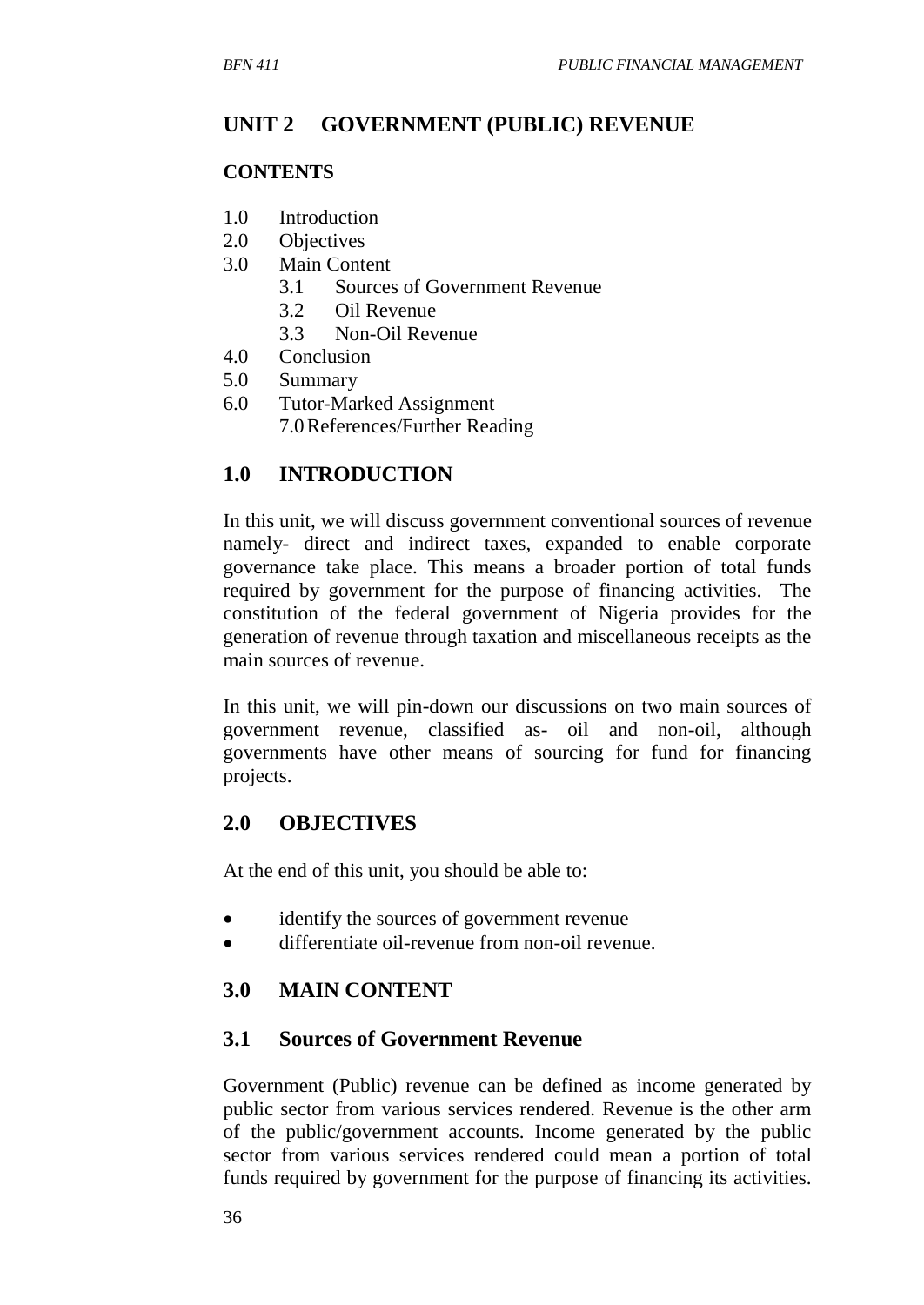We know that government earns money to sustain itself and perform it duties of national building through fiscal measures.

The money required by government to perform its duty must be from a source and utilised on recurrent and capital expenditure. In Nigeria, there are two main sources of government revenue-oil and non-oil. This became imperative since exploration of oil became major contributor to the national budget.

## **SELF-ASSESSMENT EXERCISE**

Name two main sources of government income in Nigeria.

## **3.2 Oil Revenue**

This source consists of royalties, petroleum profit, rent, earnings from direct sales of crude oil to domestic market by Nigerian National Petroleum Corporation (NNPC), gas flaring penalties, pipeline licenses etc. Now, you are to note the following salient issues.

- Since the 1970s oil revenue became the dominant source of government revenue, contributing over 70 per cent of federallycollected revenue.
- For most of the 1960s, federally-collected revenue from oil sources accounted for an average of 8 percent of total receipts.
- The oil boom of the 1970s propelled the sector to become dominant, accounting for most of the foreign exchange earnings as well as federally-collected revenue.
- The contribution of the oil sector to total receipts increased from average of about 46 percent between 1970 and 1973 to about 77 percent between 1974 and 1980. Through-out the 1980s and 1990s, the contribution of the oil sector to total revenue maintained its dominant position and contributed between 70 and 76 percent of the federally-collected revenue (CBN, 2000).
- With the constitutional powers vested on the federal government to control the exploration of mineral resources, proceeds from the sales of crude oil, petroleum profit tax, rents and royalties etc are collected by the federal government and paid into the Federated Account for distribution among the three tiers of government. The status quo is retained till today with legislations for adjustment.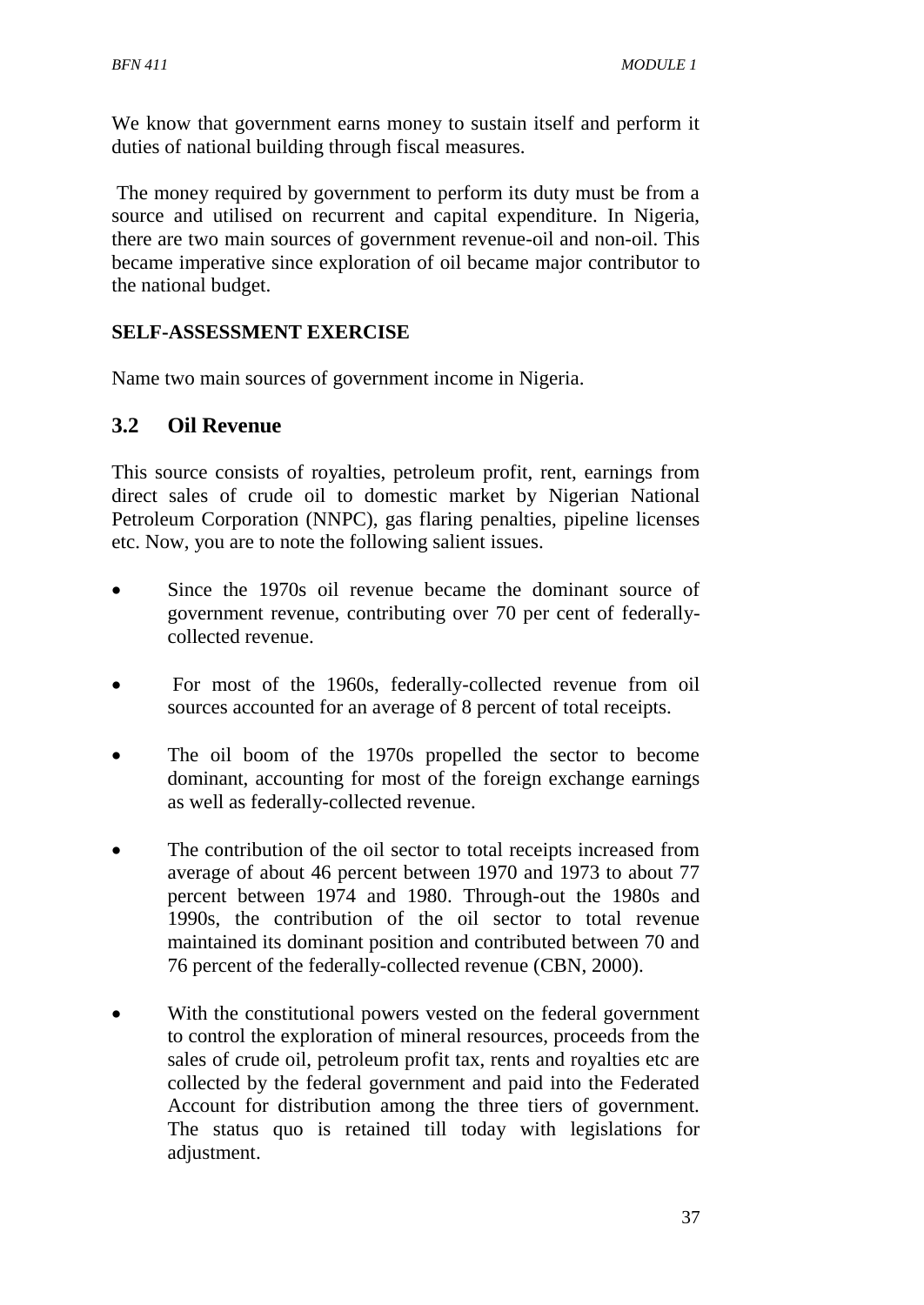# **3.3 Non-oil Revenue**

These are Direct and In-direct taxes. Since independence, federallycollected revenue was largely revenue from non-oil sources, accounting for an average of 92 percent of the total receipts while revenue from the oil sources accounted for the balance. As can be deduced from available records, from the 1970s to this day, the non-oil sector revenue accounted for the balance of about 20 to 30 percent receipts annually, to complement the oil sector receipts which form the mainstay of the sources receipts of Federal Republic of Nigeria. Government also borrows from the public through issuance of bonds and using innovative finance techniques, public-private partnerships, franchise or licensing of private sector providers etc. are also applied where the need arises.

#### **Representation of public revenue**

- **Oil revenue**
- 1. NNPC earning
- 2. Petroleum profit
- 3. Tax
- 4. Royalty

#### **Non-oil revenue**

- 1. Import duties
- 2. Export duties
- 3. Excise duties
- 4. Stamp duties
- 5. Value-added tax
- 6. Personal income tax
- 7. Corporate tax
- 8. Capital gains tax
- 9. Capital transfer tax

#### **Independent revenue sources**

- 1. Fines
- 2. Fees
- 3. Rates
- 4. License
- 5. Income from government investment
- 6. Public loans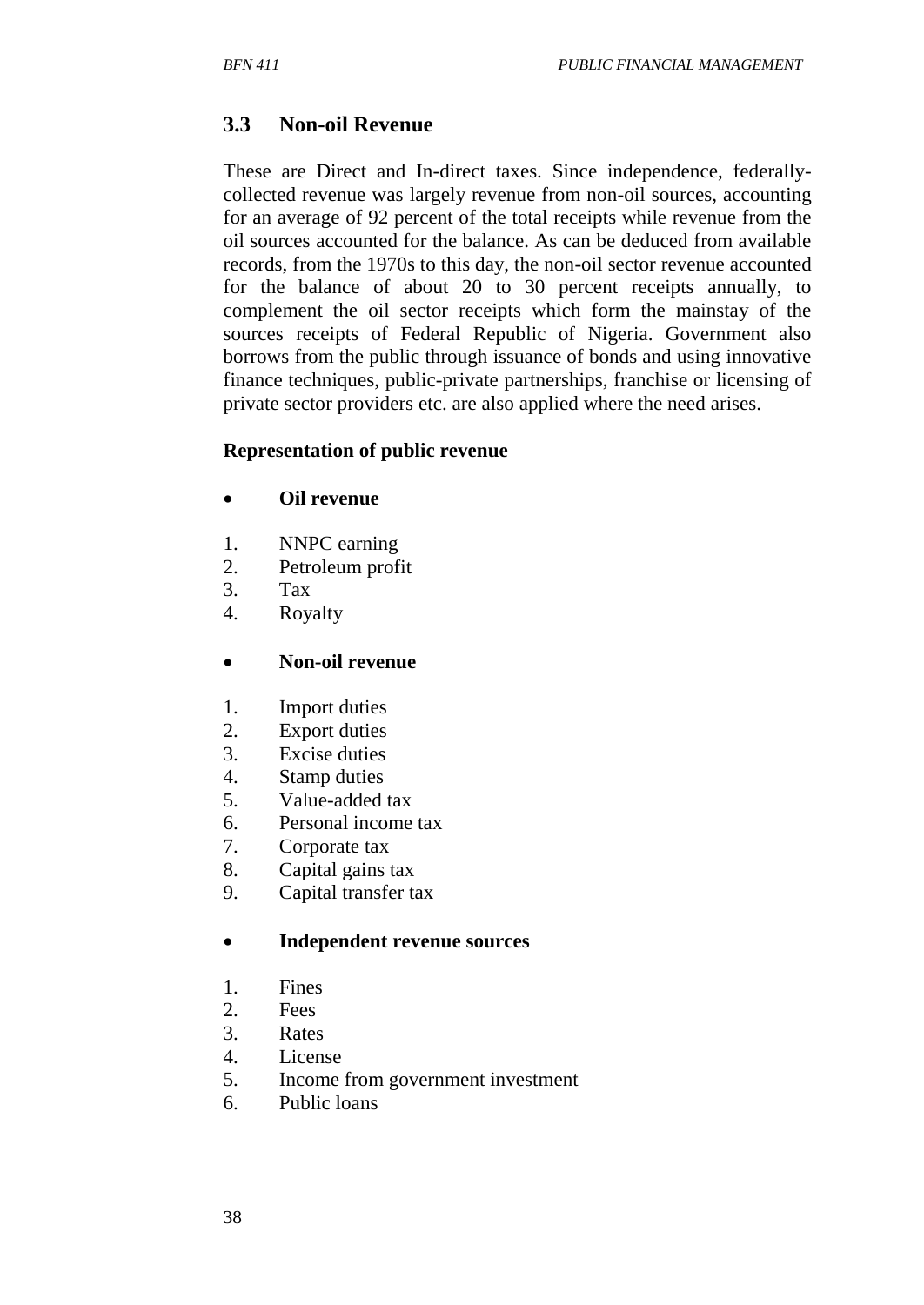# **Types of revenue for each government level**

The major sources of revenue collected **by the federal government are listed below.**

- Import, export, excise duties and fees
- Direct tax-mainly company income tax and petroleum profit tax
- Licence fees and stamp duties
- Mining rents and royalties
- Earnings and sales
- Rents on government property
- Reimbursements
- Revenue from Armed Forces
- Interest and repayments
- Miscellaneous

### **Sources of revenue for states are as follows.**

- Independent revenue
- Statutory appropriations from the federation account
- Non-statutory grants
- Total recurrent revenue less recurrent expenditure
- Budget surplus or deficit
- Capital grant from federal government
- Internal loans
- External loans
- Total capital receipts

#### **Sources of revenue for local government are as follows.**

- Independent revenue
- Statutory allocation from the federal government
- Statutory allocation from the state government
- Budget surplus
- Internal loans
- Capital grants
- Total capital receipts

## **SELF ASSESSMENT EXERCISE**

List the sources of revenue for states.

## **4.0 CONCLUSION**

In conclusion, this unit identified other sources of government revenue to include oil revenue, non-oil revenue.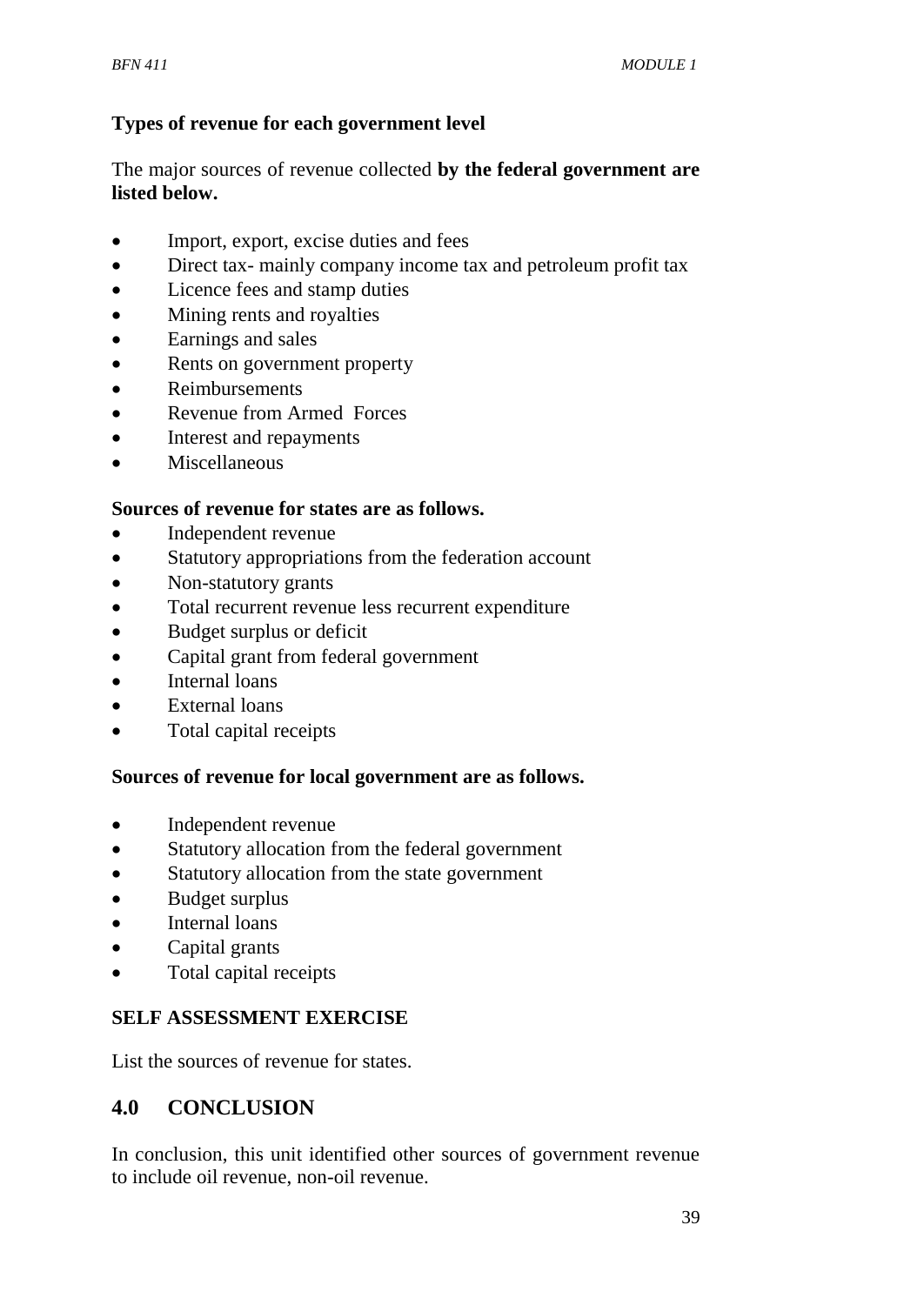# **5.0 SUMMARY**

In this unit, we have identified the sources of government revenue as oil and non-oil revenue. In the next unit, government (public) expenditure will be discussed.

# **6.0 TUTOR-MARKED ASSIGNMENT**

- 1. Identify the main sources of government revenue in Nigeria.
- 2. Differentiate oil-revenue from non-oil revenue in Nigeria.

# **7.0 REFERENCES/FURTHER READING**

- Abianga, E. U. (2009). *MBA728-Public Financial Management*. Lagos: NOUN.
- Jumare, B. M. (2006). *BHM 641- Financial Management in Local Government.* Lagos: NOUN.
- Ogunjimi, S. O. (1997). *Public Finance: For Polytechnics- ICAN Students.* Nigeria: Lekem Productions.
- Shafritz, J.M. & Russell, E.W. (2005). *Introducing Public Administration-Public Financial Management.(* 4th ed.). New York :PEARSON Longman.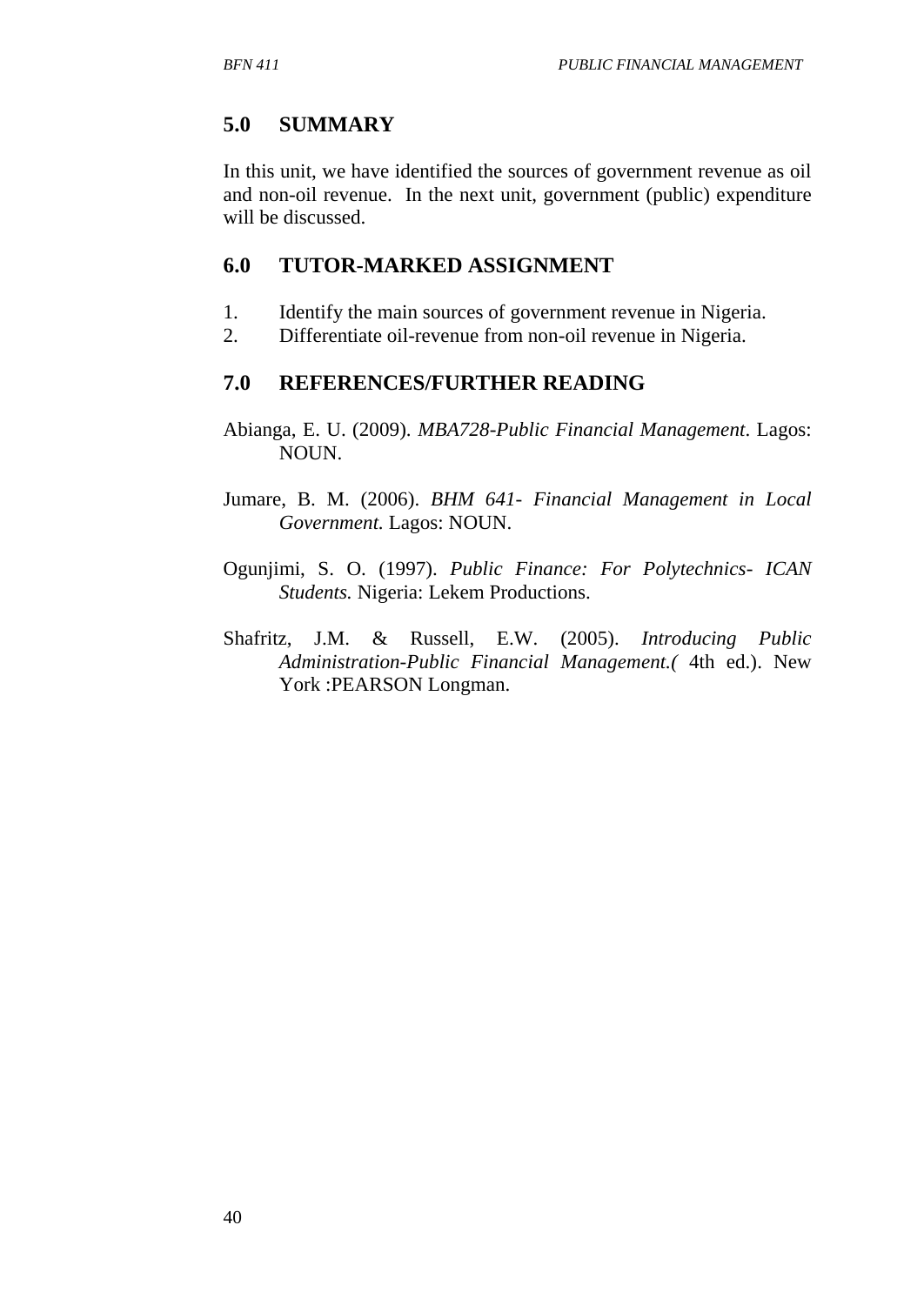# **UNIT 3 GOVERNMENT (PUBLIC) EXPENDITURE**

## **CONTENTS**

- 1.0 Introduction
- 2.0 Objectives
- 3.0 Main Content
	- 3.1 Government Expenditure
	- 3.2 Classification of Government Expenditure
	- 3.3 Government Expenditure and Gross Domestic Product
- 4.0 Conclusion
- 5.0 Summary
- 6.0 Tutor-Marked Assignment
- 7.0 References/Further Reading

# **1.0 INTRODUCTION**

In this unit, we will consider the expenditure of government, which is the other arm of public accounts. You have to study this unit, closely, in order to identify the broad parts of public expenditure. As with the machinery of government and the system of inter-governmental relations, many aspects of the design of the Nigerian system of public financial management depend so much on political considerations and constitutional provissions.

# **2.0 OBJECTIVES**

At the end of this unit, you should be able to:

- explain government expenditure
- classify government expenditure
- link government expenditure with gross domestic product.

# **3.0 MAIN CONTENT**

## **3.1 Government Expenditure**

**Wagner's Law** predicts that the development of an industrial economy would be accompanied by an increased share of public expenditure in gross national product (GDP). This is not an exception in Nigeria, as a developing nation, trying to expand its industrial base – manufacturing, agriculture, mining, extractive industry etc. The scope of government expenditure has obeyed this law since the economic base and government expenditure has been expanding over the years. Furthermore, Wagner's law suggests that a welfare state evolves from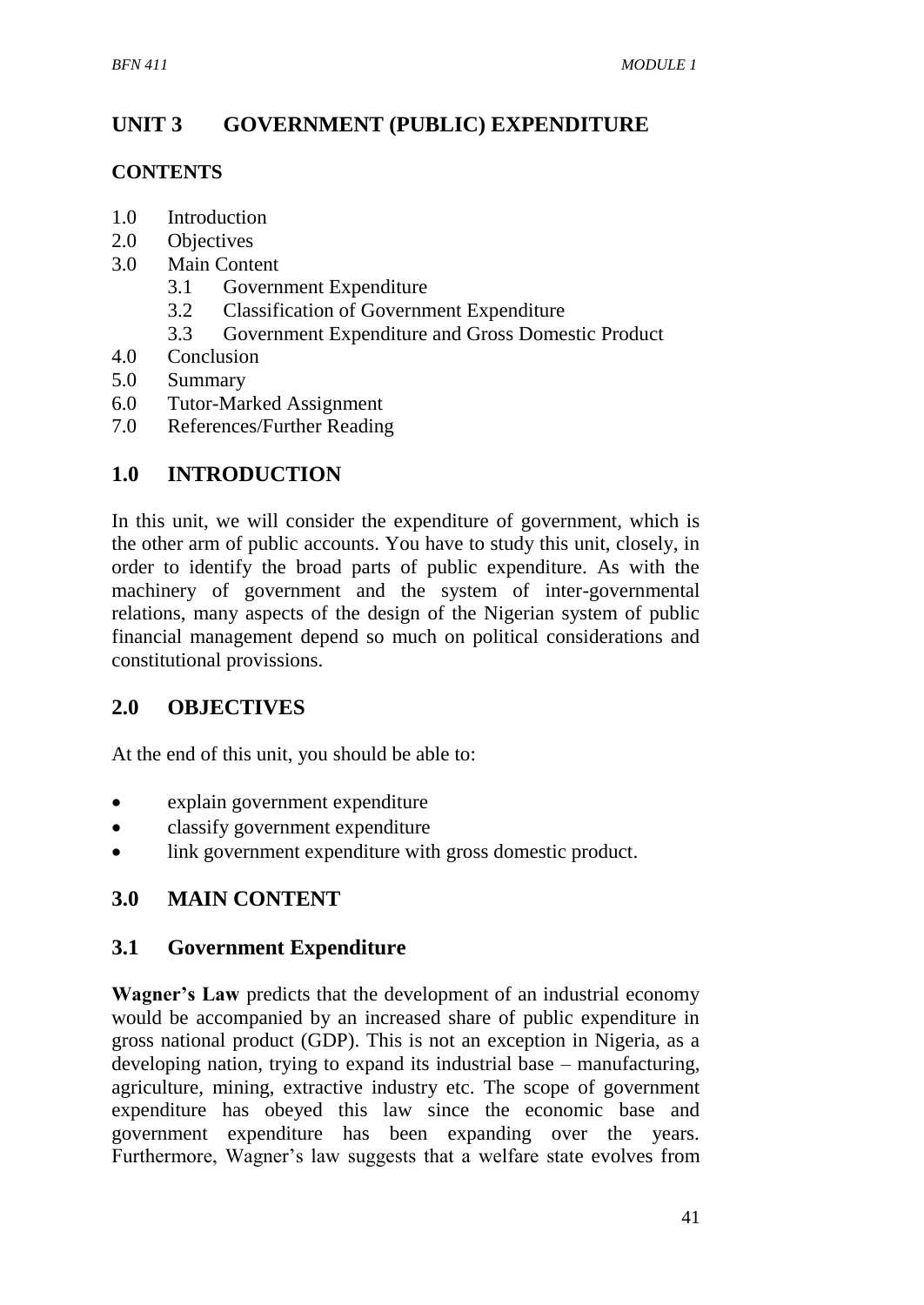free market capitalism due to the population voting themselves ever increasing social services.

Neo-Keynesians and socialists often urge governments to emulate modern welfare states like Sweden, which Nigeria is taking a cue from. As progressive nations ensure industrialisation of their economy and the national economy grows continually. The increase in state expenditure is indeed due to three reasons- as identified by Adolf Wagner (German economist,  $1835 - 1917$ ), namely:

- (i) social activities of the state
- (ii) administrative and protective actions
- (iii) welfare functions.

#### **SELF ASSESSMENT EXERCISE**

What is government expenditure?

The submission below is an apparently much more generous interpretation of Wagner's original premise.

- Socio-political- i.e., the state social functions expand over time; retirement insurance, natural disaster aid (either internal or external), environmental protection programmes.
- Economic- advance in science and technology, given room to an increase of state assignment into the sciences, technology and various investment projects.
- Historical- the state resorts to government loans for covering contingencies, and thus, the sum of government debts and interests grow. What this means is that it is an increase in debt servicing expenditure.

This principle applies to Nigeria as it increases her economic and capital bases, socially and politically. As explained, there are two broad parts of government expenditures, namely- recurrent and capital expenditures. Note the following salient issues.

- Recurrent expenditure-the financial outlay of daily running of government business
- That of federal government is divided into three main partspersonnel emoluments, other charges and special expenditure.
- Personnel emoluments are wages and salaries of government workers and the allowances accruing to them.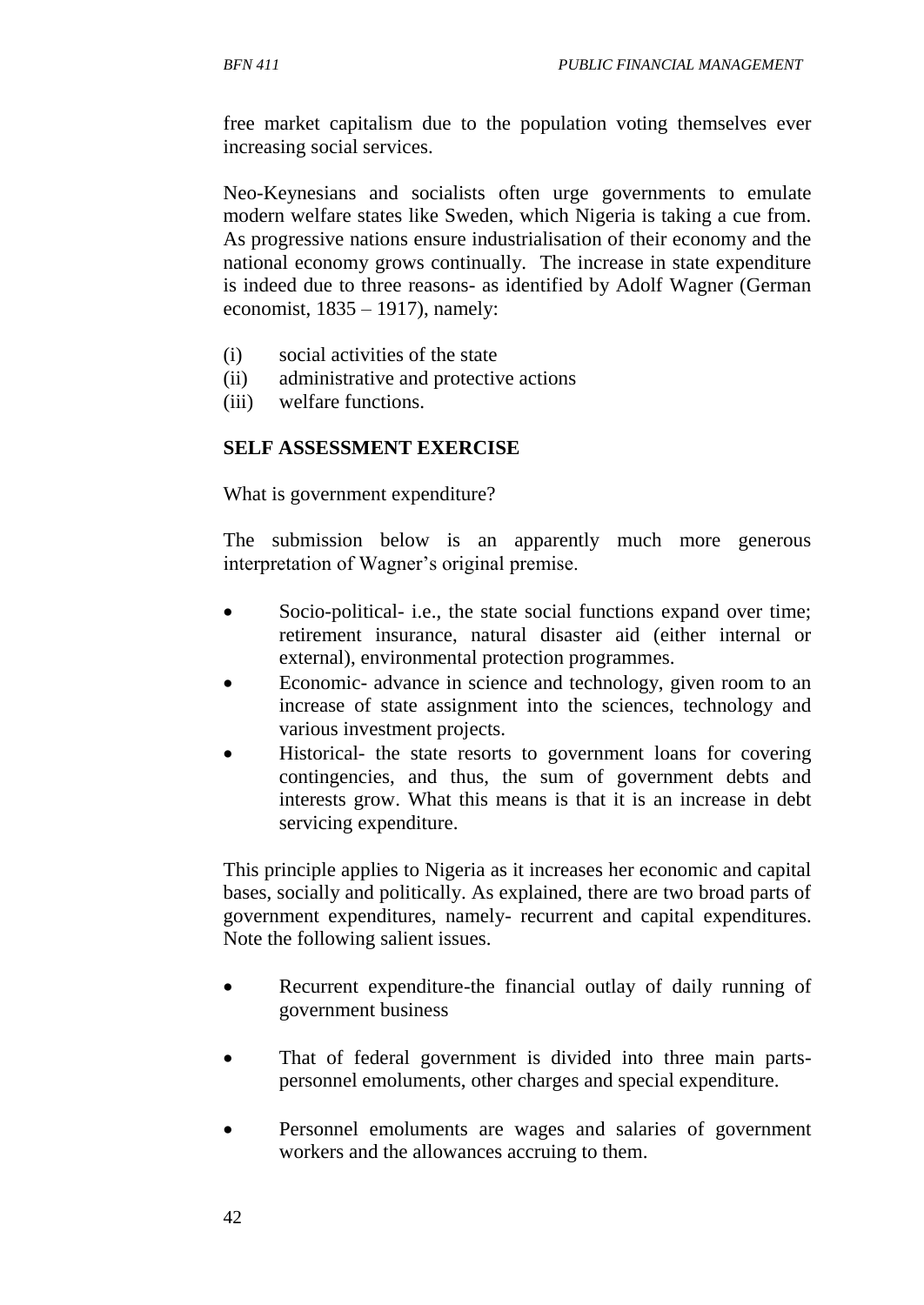- Other charges are maintenance expenditure, travel, stationery, and consolidated charges. Consolidated charges include emolument for judges and settlement of government debts.
- Special expenditure-relates to acquisition of durable equipment, machines, motor vehicles, furniture etc. At times, they are more of capital than running costs.
- Capital expenditure-investment outlays that increase the asset of government. It depends not only on the size of revenue, but on the amount used annually by government.

### **SELF ASSESSMENT EXERCISE**

Name two broad parts of government expenditures.

### **3.2 Classification of Government Expenditure**

In developing countries like Nigeria, government spending can be classified as follows.

- 1. Administration of law and order
	- Police, law courts, prisons, civil service, government agencies, foreign affairs
- 2. Defense
	- Army, navy, air-force
- 3. Social amenities
	- Education, health, housing, social welfare, environment, recreation.
- 4. Economic development
	- Agriculture, mining, power and electricity, oil and gas, commerce and industry, transport, communication.
- 5. Miscellaneous
	- National debt interest payment, grant to local governments, social security, pension payment, aids to other countries.

#### **3.3 Government Expenditure and Gross Domestic Product**

Generally, government expenditure has been on the increase with increase in the Gross Domestic Product (GDP). That is the marginal propensity to spend in the public sector is high (the increase in current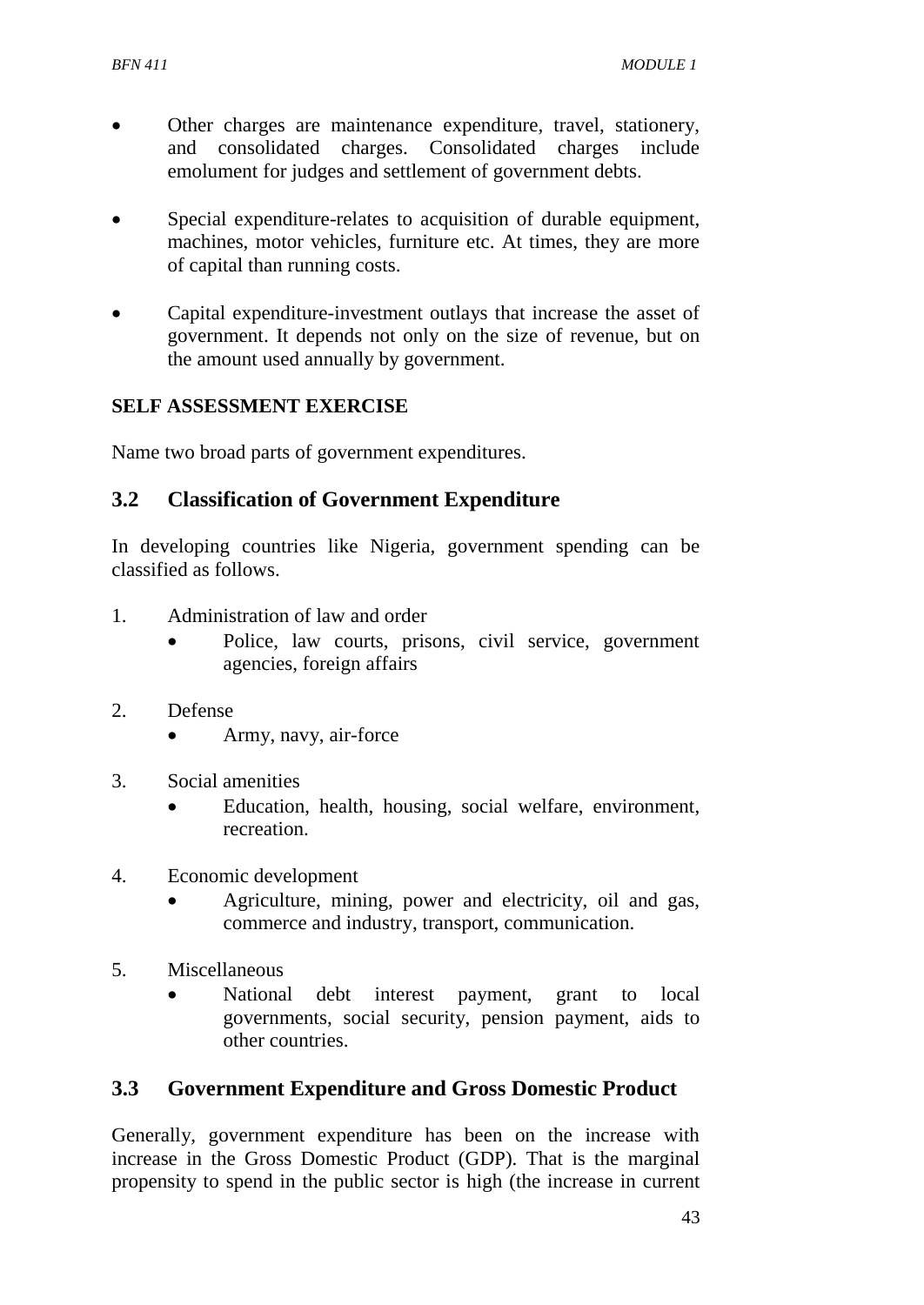expenditure as a percentage of the increase in the GDP).This is as the need of the society increases. You are to note the following.

- As government revenue increased, government decided on the provision of a number of social services as a means of spreading oil wealth such as free education etc.
- As a matter of necessity, government can embark on the provision of public capital goods. Hence overhead capital like roads etc with heavy operating and maintenance expenditure
- Relatively, cost of public services is higher than private owing to bureaucracy in government administration resulting in red-tape in the system.

# **4.0 CONCLUSION**

In this unit, we have attempted to identify government expenditure from the different tiers of governance in Nigeria recognising their different responsibilities which abound in the laws of the country.

# **5.0 SUMMARY**

In summary of this unit, we have discussed the classification of government expenditure. In the next unit, you will learn another interesting topic- fiscal federalism and resources allocation and government accounting

# **6.0 TUTOR-MARKED ASSIGNMENT**

- 1. Classify government expenditure in Nigeria.
- 2. What do you understand by Wagner's law of public expenditure?

# **7.0 REFERENCES/FURTHER READING**

- Abianga, E. U. (2009). *MBA728-Public Financial Management*. Lagos: NOUN.
- Ogunjimi, S. O. (1997). *Public Finance: For Polytechnics- ICAN Students.* Nigeria: Lekem Productions.
- Shafritz, J.M. & Russell, E.W. (2005). *Introducing Public Administration-Public Financial Management.(* 4th ed.). New York :PEARSON Longman.

[http://en.wikipedia.org/wiki/Wagner%27s\\_Law](http://en.wikipedia.org/wiki/Wagner%27s_Law) (Retrieved- March, 2009).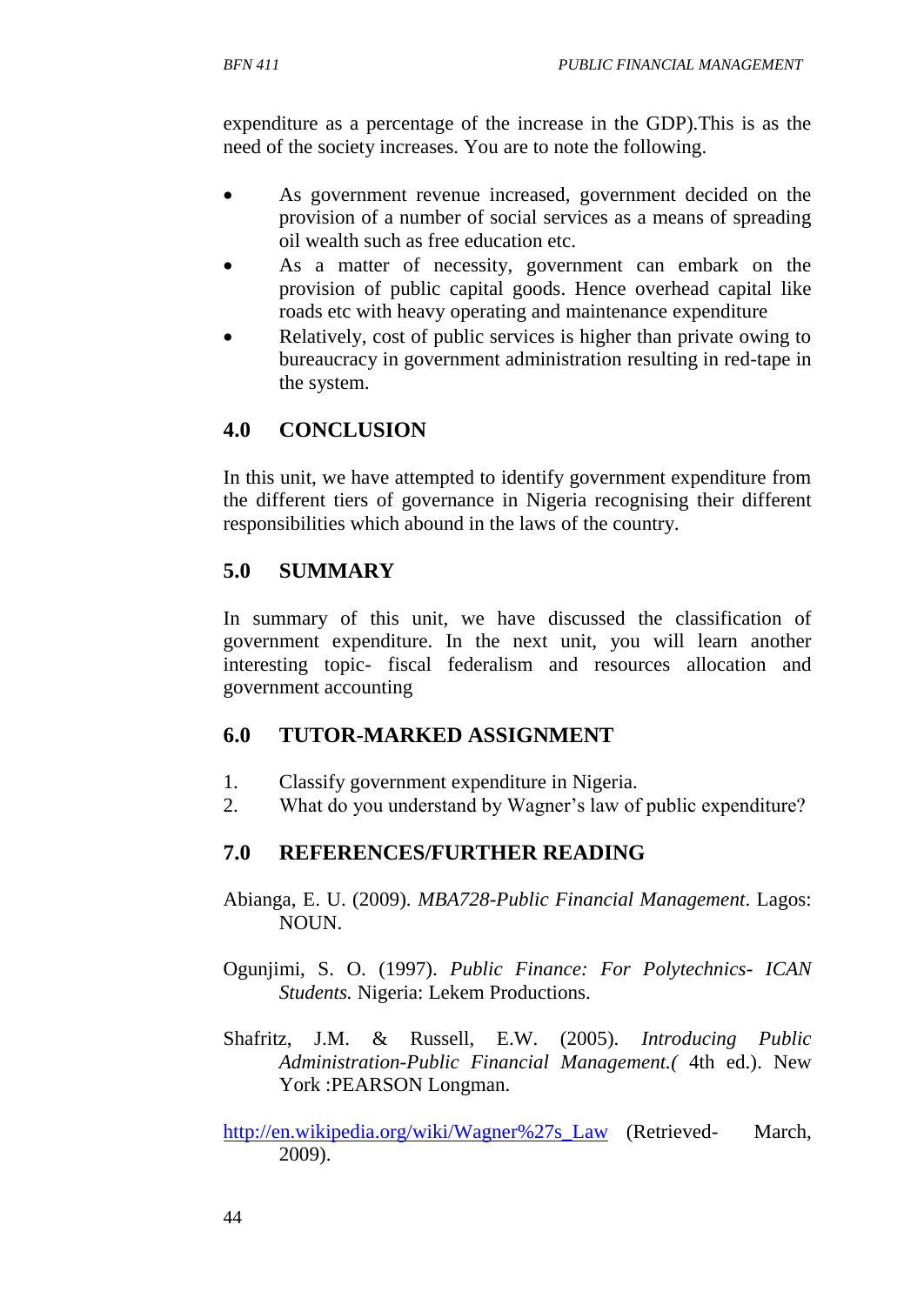# **UNIT 4 FISCAL FEDERALISM, RESOURCES ALLOCATION AND GOVERNMENT ACCOUNTING**

#### **CONTENTS**

- 1.0 Introduction
- 2.0 Objectives
- 3.0 Main Content
	- 3.1 Fiscal Federalism in Nigeria
		- 3.1.2 Distribution of Revenue
	- 3.2 Revenue Allocation
	- 3.3 Structure for Revenue Allocation from the Federation Account
- 4.0 Conclusion
- 5.0 Summary
- 6.0 Tutor-Marked Assignment
- 7.0 References/Further Reading

### **1.0 INTRODUCTION**

In this unit, we will see the adoption of a federal system of political administration with fundamental implications for the fiscal system and economic management of a country through revenue allocation formula.

#### **2.0 OBJECTIVES**

At the end of this unit, you should be able to:

- describe fiscal federalism
- discuss revenue allocation formula
- identify structure for revenue allocation from the federation account.

#### **3.0 MAIN CONTENT**

#### **3.1 Fiscal Federalism**

Nigeria is a federal system of political administration with fundamental implications for the fiscal system and economic management of the country. The economic role of the public sector in a federal system is the joint responsibility of the multi-levels of government with joint responsibility of local, state and federal governments in performing the fundamental functions of socio-political administration and economic management.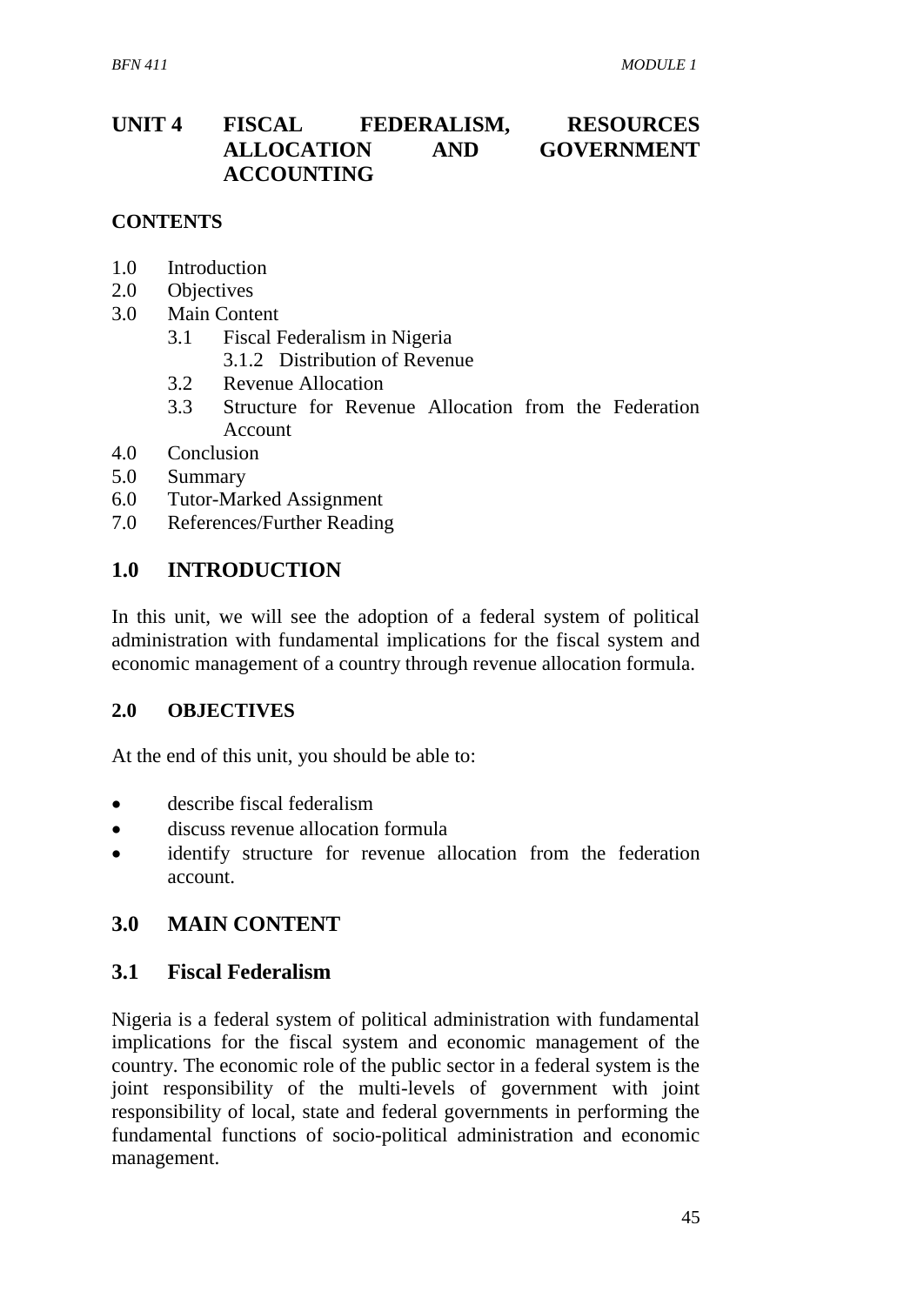Complications in the fiscal system are technically and constitutionally handled and resolved in the light of political factors and pressures that gave birth to the union. The process of economic transformation and development calls for the collaboration and participation of many interest groups in an economy such as household, firms, public and private sectors etc.

The role played by government or public sector in achieving desired changes in the structure of the economy is unique. This uniqueness of the government sector is formed from the fact that apart from being the element of the economy, the government sector plays a decisive role in achieving macroeconomic objectives of stability, growth and development through a package of economic policy measures and legal provisions.

### **SELF ASSESSMENT EXERCISE**

Explain fiscal federalism.

# **3.1.2 Distribution of Revenue**

The distribution of revenue from the federation accounts is done at two levels:

- 1. between federal, state and local governments
- 2. intra-states and local governments.

The formula and principles of revenue distribution have always been subjects of intense debate with the formation of *ad hoc* fiscal review commissions, all to no avail.

## **3.2 Revenue Allocation**

The use of revenue allocation formula for sharing federation account revenue among the tiers of government in Nigeria originated from the colonial administration and the revenue allocation was based on the prevailing political structure then. As the country became independent, the structure changed and the review of revenue formula became necessary. Revenue allocation commissions were appointed at *ad hoc* level, thus: -

- $\bullet$  Binns (1964)
- $\bullet$  Dina (1968),
- Aboyade (1977)
- Okigbo (1980).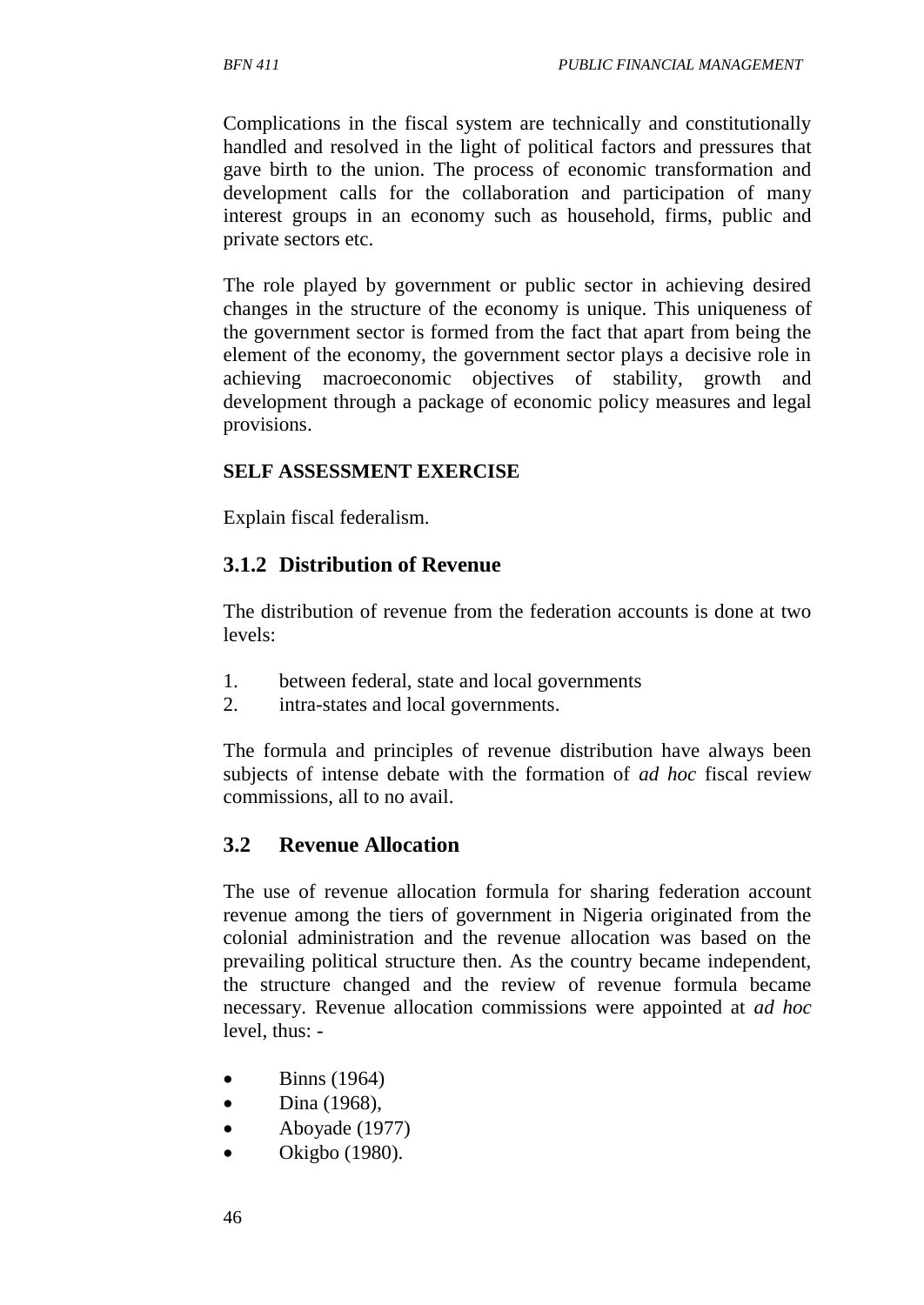## **National Revenue Mobilisation Allocation and Fiscal Commission (NRMAFC)**

The above *ad hoc* commissions could not come out with a lasting solution; there became need for a permanent body that would regularly review the major sources for revenue and advice on the necessary changes in the revenue allocation formula. In 1989, the federal government established NRMAFC under the presidency, to find enduring solutions to problems of revenue mobilisation and adequate allocation to the three tiers of government. In the 1999 Constitution of the Federal Republic of Nigeria, provision was made for the permanent body to exercise this function.

# **3.4 Structure for Revenue Allocation from the Federation Account**

The allocation principles of revenue sharing formula that are in use at the inception of the present democratic dispensation are- equality of states, internal revenue generation, land mass, terrain, population density and derivation. These principles are expressed in the Nigeria's 1999 Constitution under Section 162 (2), which provides that " derivation accruing to the area which is home to natural resources being exploited for foreign exchange earnings, takes a magnitude of not less than thirteen percent of the revenue accruing to the Federation Account."

So far, a revenue allocation formula was proposed by the Revenue Mobilisation, Allocation and Fiscal Commission in 2003 and submitted to the National Assembly through the Presidency, as prescribed by the 1999 Constitution. There emerged a structure of sharing of revenue from the federation account as typified below.

## **A. Vertical formula**

This shows the structure of allocation to the three tiers of government.

|                | <b>Total</b>                                | 100.00%    |
|----------------|---------------------------------------------|------------|
| 3.             | Local Governments (including Area Councils) | 21.00%     |
| 2.             | State Government (including FCT)            | 33.33%     |
| $\mathbf{1}$ . | <b>Federal Government</b>                   | 46.00%     |
| S/N            | Beneficiary                                 | Percentage |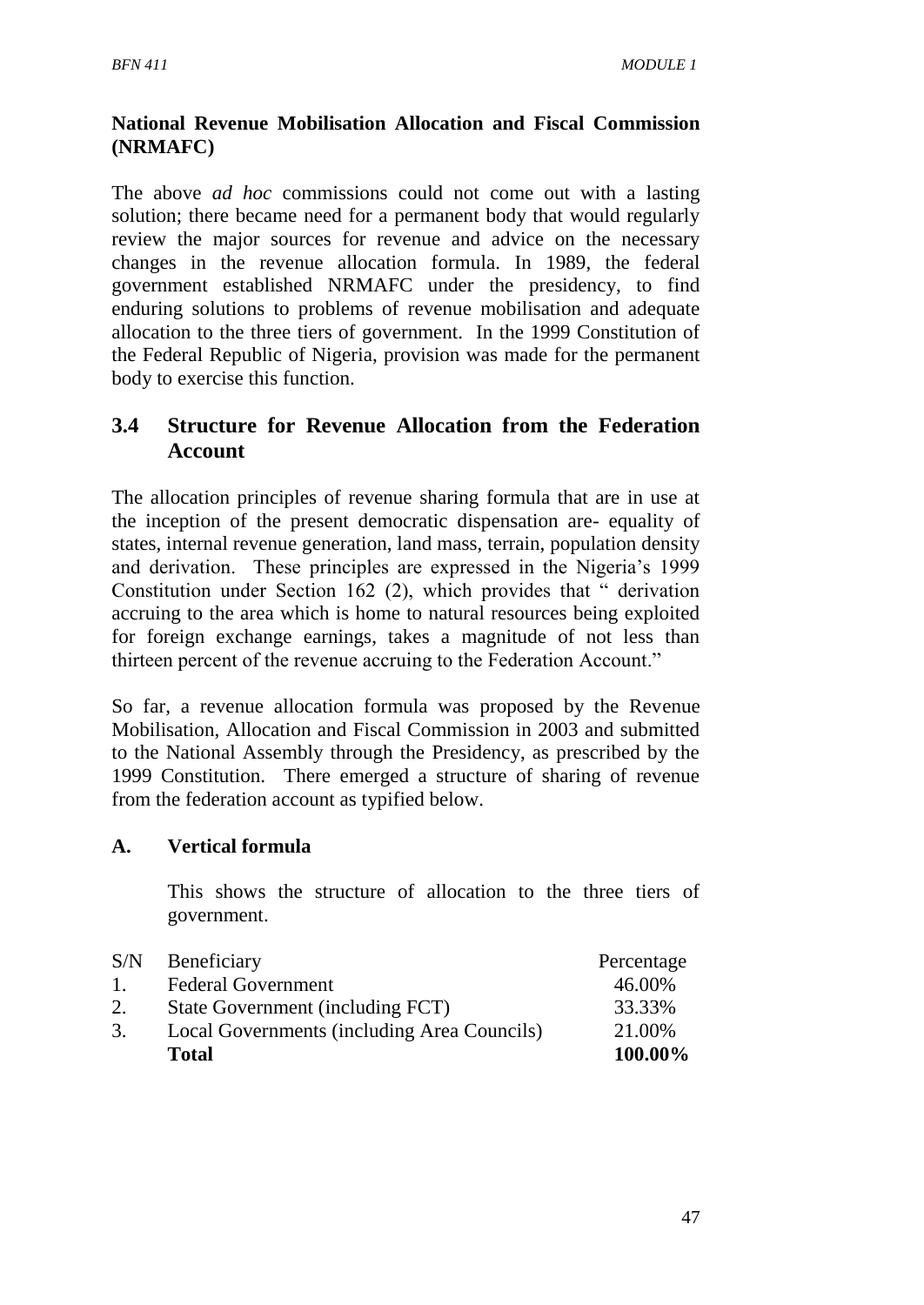### **B. Horizontal formula**

This shows the structure of allocation among state governments (including FCT) and among local governments (including area councils) - the three tiers of government.

| S/N   | Principles of Allocation                  | Percentage |
|-------|-------------------------------------------|------------|
| i.    | Equality                                  | 45.00      |
| ii.   | Population                                | 25.60      |
| iii.  | <b>Population Density</b>                 | 1.45       |
| iv.   | <b>Internal Revenue Generation Effort</b> | 8.31       |
| V.    | <b>Land Mass</b>                          | 5.35       |
| vi.   | Terrain                                   | 5.35       |
| vii.  | <b>Rural Roads/Inland Waterways</b>       | 1.21       |
| viii. | Portable Water                            | 1.50       |
| ix.   | Education                                 | 3.00       |
| X.    | Health                                    | 3.00       |
|       | Total                                     | 100.00     |

### **Revenue sharing formula in use in Nigeria**

The revenue sharing formula in Nigeria has always been tilted in favour of the federal government, as evident from the recent formula used and presented in table 4.1.

| Year          | <b>Beneficiaries</b>      | Formula (in percent) |
|---------------|---------------------------|----------------------|
| $1999 - 2000$ | <b>Federal Government</b> | 54.68                |
|               | <b>States</b>             | 24.72                |
|               | <b>Local Councils</b>     | 20.60                |
|               |                           | 100.00               |
| 2001          | <b>Federal Government</b> | 41.30                |
|               | <b>States</b>             | 31.00                |
|               | <b>Local Councils</b>     | 16.00                |
|               | Special Funds             | 11.70                |
|               |                           | 100.00               |
| 2002          | <b>Federal Government</b> | 56.00                |
|               | <b>States</b>             | 24.00                |
|               | <b>Local Councils</b>     | 20.00                |
|               |                           | 100.00               |
| $2003 - 2006$ | <b>Federal Government</b> | 54.68                |
|               | <b>States</b>             | 24.72                |
|               | <b>Local Councils</b>     | 20.60                |
|               |                           | 100.00               |
| 2007          | <b>Federal Government</b> | 52.68                |
|               | <b>States</b>             | 26.72                |
|               | <b>Local Councils</b>     | 20.60                |
|               |                           | 100.00               |

*Table 4.1: Extant Revenue Sharing Formula (1999 – 2007)*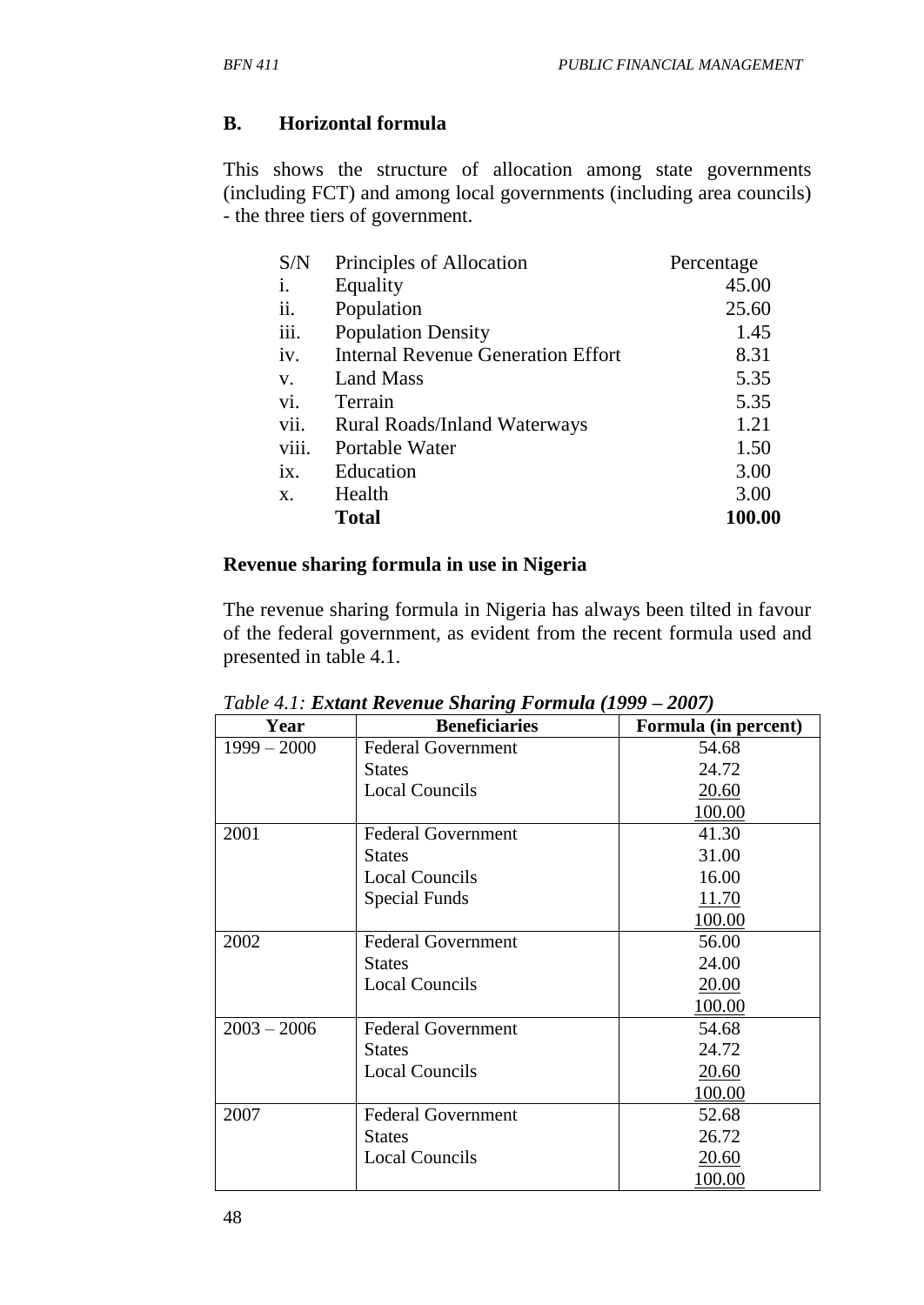| Year | <b>Beneficiaries</b>               | Formula (in percent) |
|------|------------------------------------|----------------------|
| 2001 | <b>Federal Government</b>          | 41.30                |
|      | <b>States</b>                      | 31.00                |
|      | <b>Local Councils</b>              | 16.00                |
|      | <b>Special Funds</b>               | 11.70                |
|      |                                    | 100.00               |
| 2003 | <b>Federal Government</b>          | 46.63                |
|      | <b>States</b>                      | 33.00                |
|      | <b>Local Councils</b>              | 20.37                |
|      |                                    | 100.00               |
| 2004 | <b>Federal Government</b>          | 41.30                |
|      | <b>States</b>                      | 20.50                |
|      | <b>Federal Capital Territory</b>   | 6.50                 |
|      | <b>Local Councils</b>              | 20.00                |
|      | <b>Special Funds</b>               | 11.70                |
|      |                                    | 100.00               |
| 2007 | <b>Federal Government</b>          | 47.19                |
|      | <b>States</b>                      | 31.10                |
|      | <b>Local Councils</b>              | 15.21                |
|      | <b>Special Funds:</b>              |                      |
|      | <b>General Ecology Fund</b><br>(i) | 1.50                 |
|      | (ii) Solid Mineral Fund            | 1.70                 |
|      | (iii) National Reserve Fund        | 1.50                 |
|      | (iv) Agricultural Dev. Fund        | 1.75                 |
|      |                                    | 100.00               |

**Table 4.2: Proposed Revenue Sharing Formula by RMAFC**

**Source:** Abdullahi, S.A. (2008). Public Financial Management in Nigeria: Principles, Practice and Issues. pp. 136 – 137

## **SELF ASSESSMENT EXERCISE**

Explain fiscal federalism.

**The Federal Government** independent revenue comprises the following.

- Personal income tax of personnel in armed forces
- Staff of the ministry of foreign affairs
- residents of the Federal capital territory, Abuja
- operating surplus of federal agencies
- dividends from federal government's investment in public quoted companies
- rents on government properties
- Interest on and capital repayments of loans to state government and their agencies.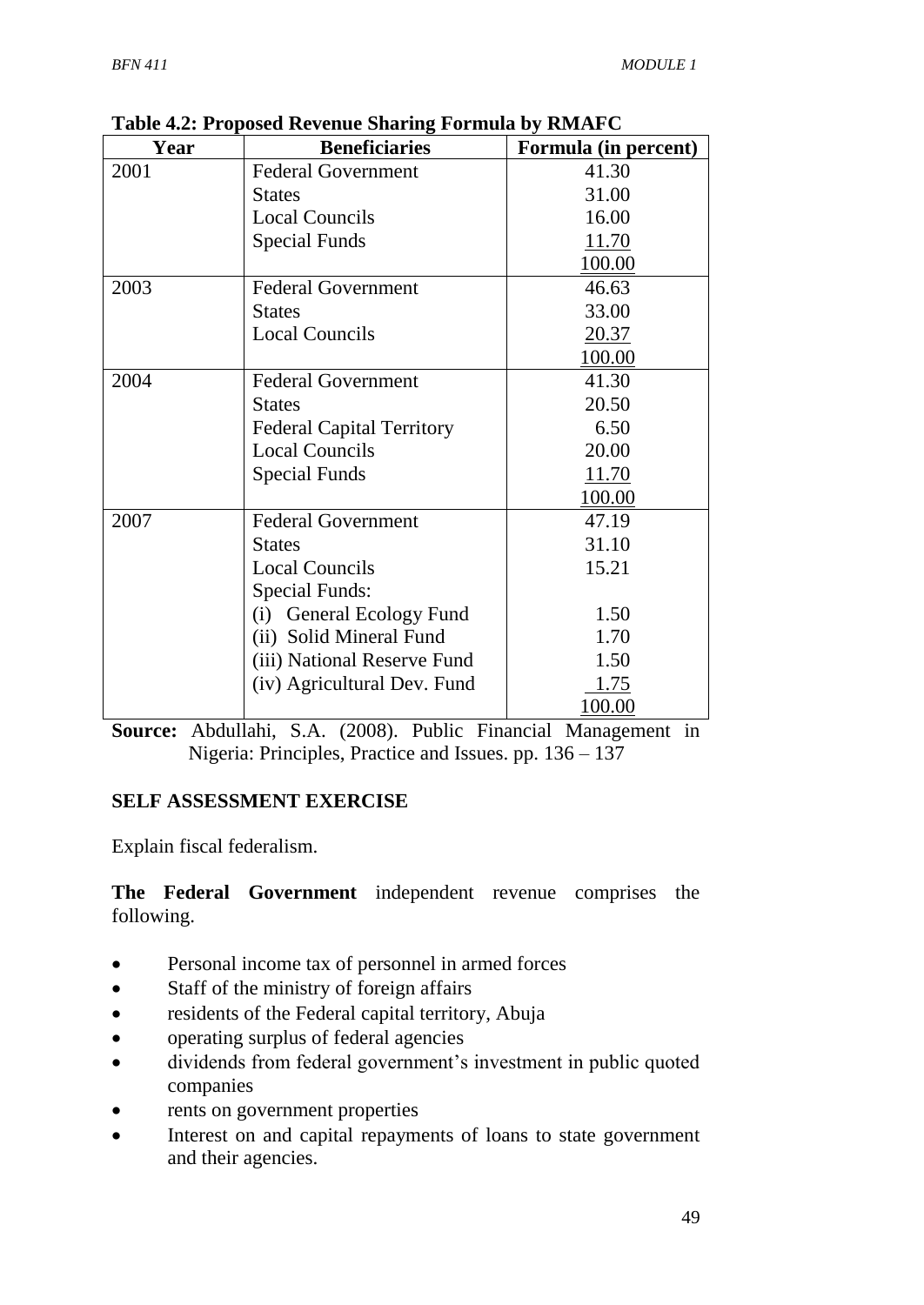| <b>Sources</b> | 1994      | 1995      | 1996      | 1997      | 1998      |
|----------------|-----------|-----------|-----------|-----------|-----------|
| Oil Revenue    | 160,192.4 | 324,547.6 | 369,190.0 | 416,811.1 | 289,532.3 |
| Non-Oil        | 41,418.4  | 135,439.7 | 151,000.0 | 166,000.0 | 174,076.5 |
| Revenue        |           |           |           |           |           |
| Total          | 201,910.8 | 459,987.3 | 520,190.0 | 582,811.1 | 463,608.8 |
| Federally-     |           |           |           |           |           |
| collected      |           |           |           |           |           |
| Revenue        |           |           |           |           |           |

**Table 4.3: Summary of Federal Government Finances (N Million)**

|                  |  | Table 4.4: Summary of Federal Government Expenditure (N |  |
|------------------|--|---------------------------------------------------------|--|
| <b>Million</b> ) |  |                                                         |  |

| <b>Sources</b> | 1994      | 1995      | 1996      | 1997                     | 1998      |
|----------------|-----------|-----------|-----------|--------------------------|-----------|
| Recurrent      | 89,974.9  | 127,629.8 | 129,416.3 | 146,421.0                | 206,477.5 |
| Expenditure    | 112,538.1 | 121,138.3 | 158,678.3 | 289,841.3                | 237,085.8 |
| Capital        |           |           |           |                          |           |
| Expenditure    |           |           |           |                          |           |
| Total          | 202,513.0 | 248,768.1 | 288,094.6 | 356,262.3                | 443,563.3 |
| Federally-     |           |           |           |                          |           |
| collected      |           |           |           |                          |           |
| Revenue        |           |           |           |                          |           |
| $\sim$         | .<br>−    |           |           | $\overline{\phantom{a}}$ |           |

**Source:** Federal Ministry of Finance and Economic Development / CBN Publication (2000).

State governments' sources of internally generated revenue are:

- personal income tax of citizen resident in the states
- fees for registration and licencing of vehicles, permits, fees charges and levies with respect to land development etc.

For the local governments**,** the sources of internally generated revenue are:

- property tax within their boundaries
- licenses on bicycles, tricycles, motorcycles trucks, canoes, wheelbarrows and crafts, collection of rates, radio and television licences etc.

## **Fiscal operation of government**

You should note that under the fiscal system of Nigeria, the multi-levels of government engage in:

- fiscal management
- preparing and implementing annual budgets for the provision of services in the respective area of jurisdiction.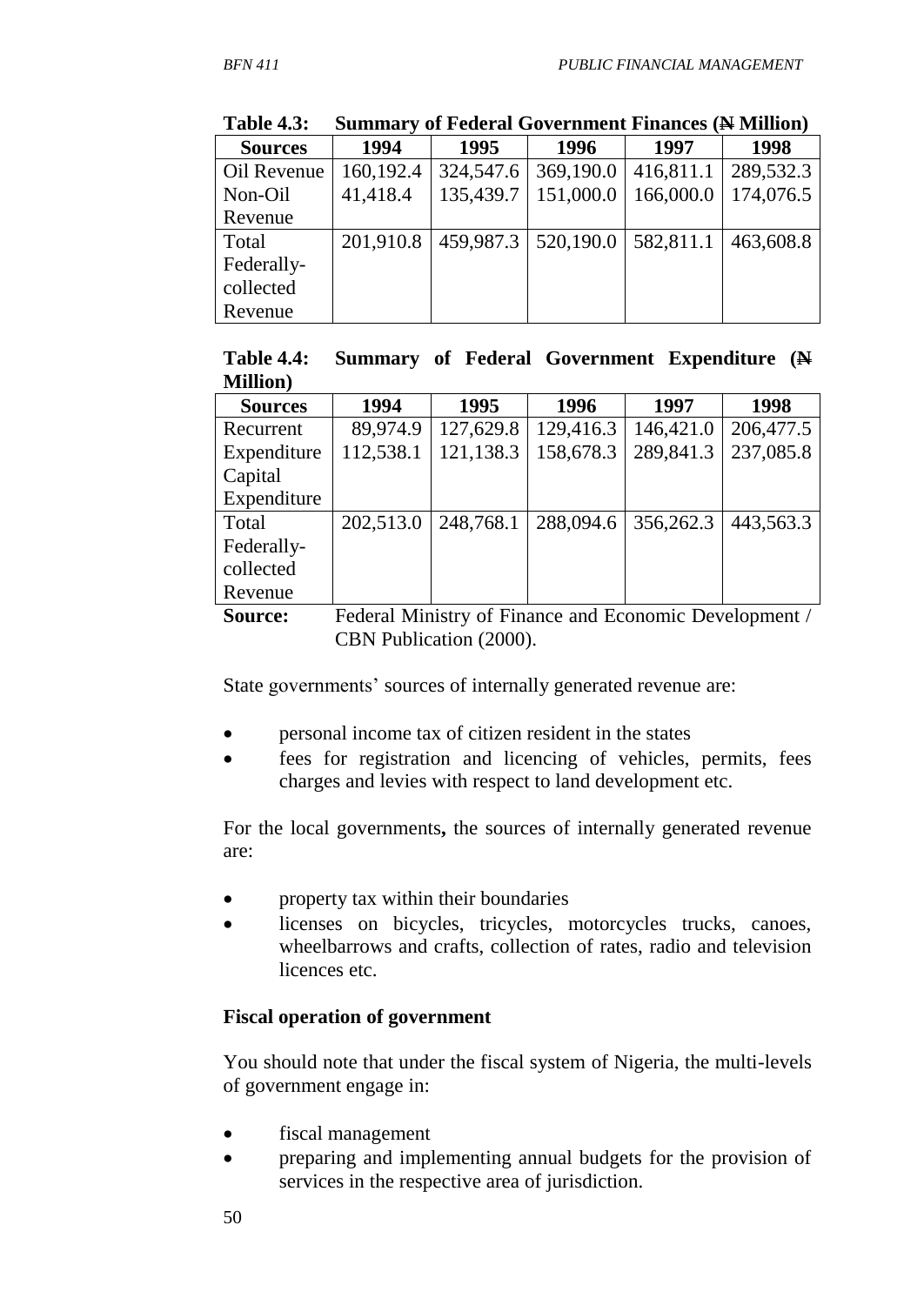The main objective of fiscal management, over the years, is that of promoting accelerated economic growth as a base for achieving higher per capita income and social welfare.

#### **Federally-collected revenue**

Nigeria's fiscal management experience in the 1960s was characterised by narrow revenue base, largely due to the relative under-development of the economy. The federally-collected revenue retains the trend of oil based revenue being- 70 percent and above till today.

# **4.0 CONCLUSION**

This unit has exposed you to the distribution of revenue via revenue allocation formula based on the structure/tier of government; the unit also demonstrated to you the fiscal operations of the federal government.

# **5.0 SUMMARY**

In this unit, attempts were made to expose you to fiscal federalism and resources allocation/fiscal operation of government.

# **6.0 TUTOR-MARKED ASSIGNMENT**

- 1. Identify the priority accorded each tier of government in Nigeria.
- 2. Explain value-added tax system in Nigeria.

# **7.0 RERENCES/FURTHER READING**

- Abianga, E. U. (2009). *MBA728 Public Financial Management.* Lagos: NOUN.
- Abdullahi, S.A. (2008). *Public Financial Management in Nigeria: Principles, Practice and Issues.* Abuja: Premier Educational Institute.
- Central Bank of Nigeria. (2000). *The changing structure of the Nigerian Economy and Implications for development.* Lagos : Realm Communications Ltd.
- Oriakhi, D.E. (2004). *Introduction to Public Finance. (*2nd ed.). Nigeria: Mindex Publishing .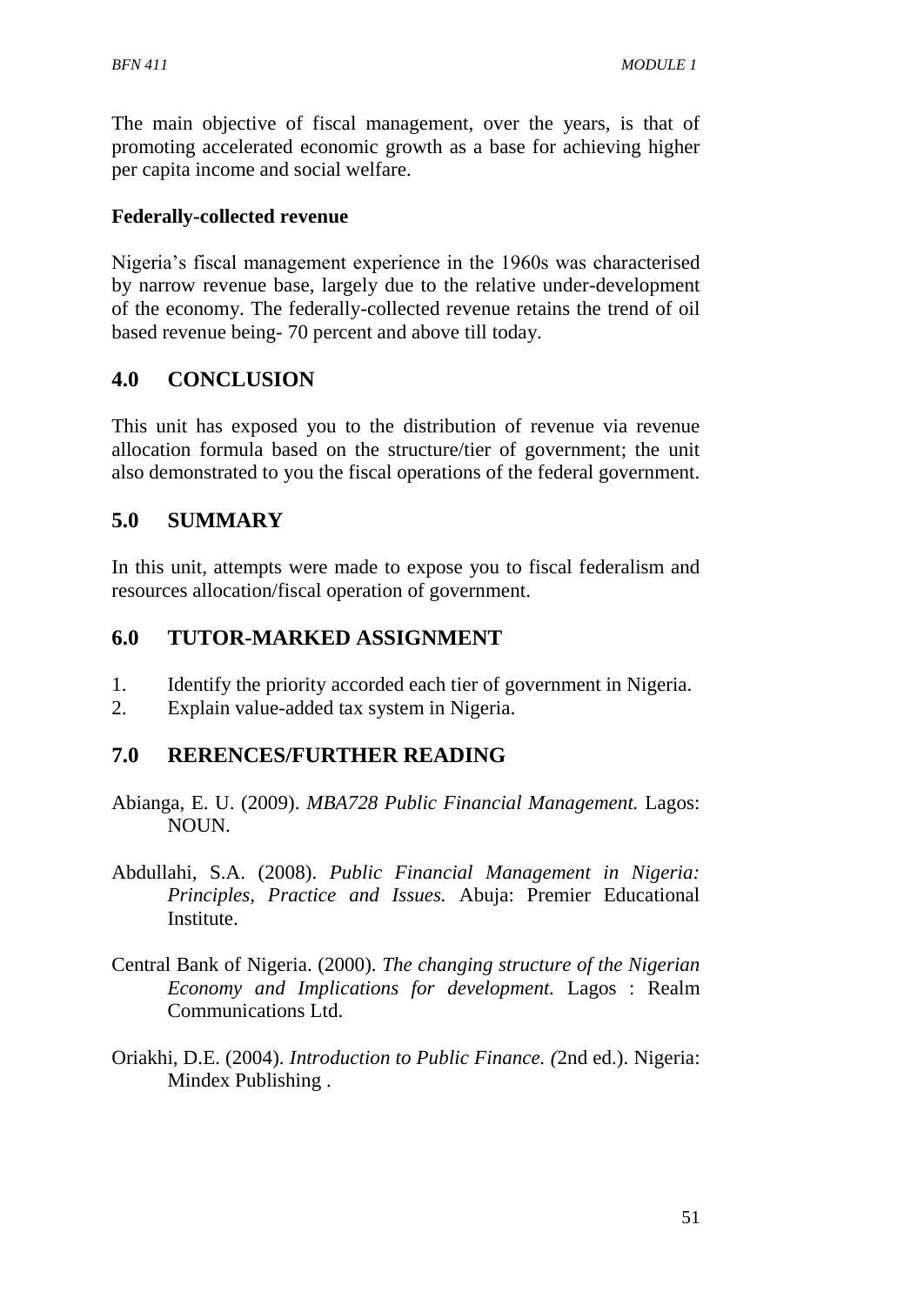# **MODULE 3 BUDGETING IN THE PUBLIC SECTOR**

- Unit 1 Budgeting in the Public Sector
- Unit 2 Budgetary Control in the Public Sector
- Unit 3 Appropriation in the Public Sector
- Unit 4 Project Management in the Public Sector

# **UNIT 1 BUDGETING IN PUBLIC SECTOR**

### **CONTENTS**

- 1.0 Introduction
- 2.0 Objectives
- 3.0 Main Content
	- 3.1 Budget: Definition
	- 3.2 Budgeting: Theory and Practice
	- 3.3 Objectives of Budgeting
		- 3.3.1 The Influence of Keynes
	- 3.4 Types of Budgets
- 4.0 Conclusion
- 5.0 Summary
- 6.0 Tutor-Marked Assignment
- 7.0 References/Further Reading

# **1.0 INTRODUCTION**

In this unit, we will attempt to explain budget and emphasises on its application in the public sector administration especially as it affects developing economy like Nigeria. Budget is presented as a major financial management tool. The execution of a government's budget is carried out within an established legal framework for management of public finances as enshrined in the constitution and further elaborated in other statutes

# **2.0 OBJECTIVES**

At the end of this unit, you should be able to:

- define budget
- explain the theory and practice of budgeting
- identify objectives and types of budgeting
- state the procedure for budgeting in the public sector.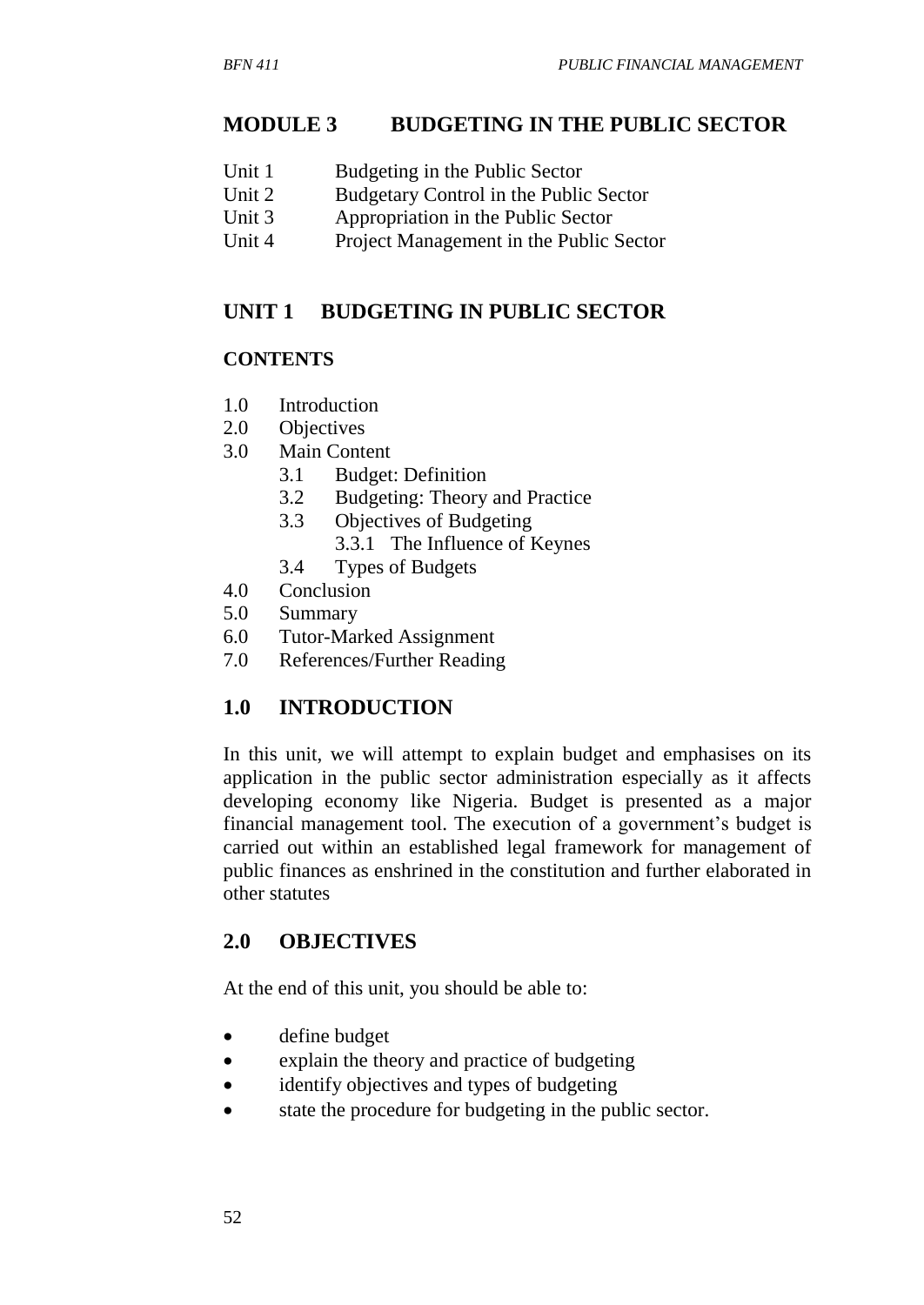# **3.0 MAIN CONTENT**

# **3.1 Budget: Definition**

According to Chartered Institute of Management Accountants, a budget could be defined as a plan stated in quantitative monetary terms which is prepared and approved prior to a defined period of time usually showing planned income to be generated and/ or expenditure to be incurred during that period and capital to be employed to attain a given objective.

Budget is applied by users differently. In the individual / personal, business and public sector the scenario differs. For personal budget instinct and personal idiosyncrasies come to play; while in the business sector liquidity and profitability are the guiding barometer. The public sector budget considers the availability of funds and socio-political consideration uppermost alongside regulations cum policies.

## **SELF ASSESSMENT EXERCISE**

Define budget.

# **3.2 Budgeting: Theory and Practice**

Budgeting is the most important decision making process in public institutions. It is also the jurisdiction's most important reference document. A public budget has four basic dimensions, as itemised below.

- 1. It is a political instrument that allocates scarce public resources among the social and economic needs of the jurisdiction.
- 2. It is a managerial and administrative instrument: it specifies the **ways** and **means** of providing public programs and services; it establishes the cost of programme and criteria by which these programmes are evaluated for efficiency and effectiveness; it ensures that the programme will be reviewed or evaluated at least once during the budget year.
- 3. It is an economic tool that can direct a jurisdiction's economic growth and development.
- 4. It is an accounting instrument that holds government officials responsible for the expenditure of funds with which they have been entrusted.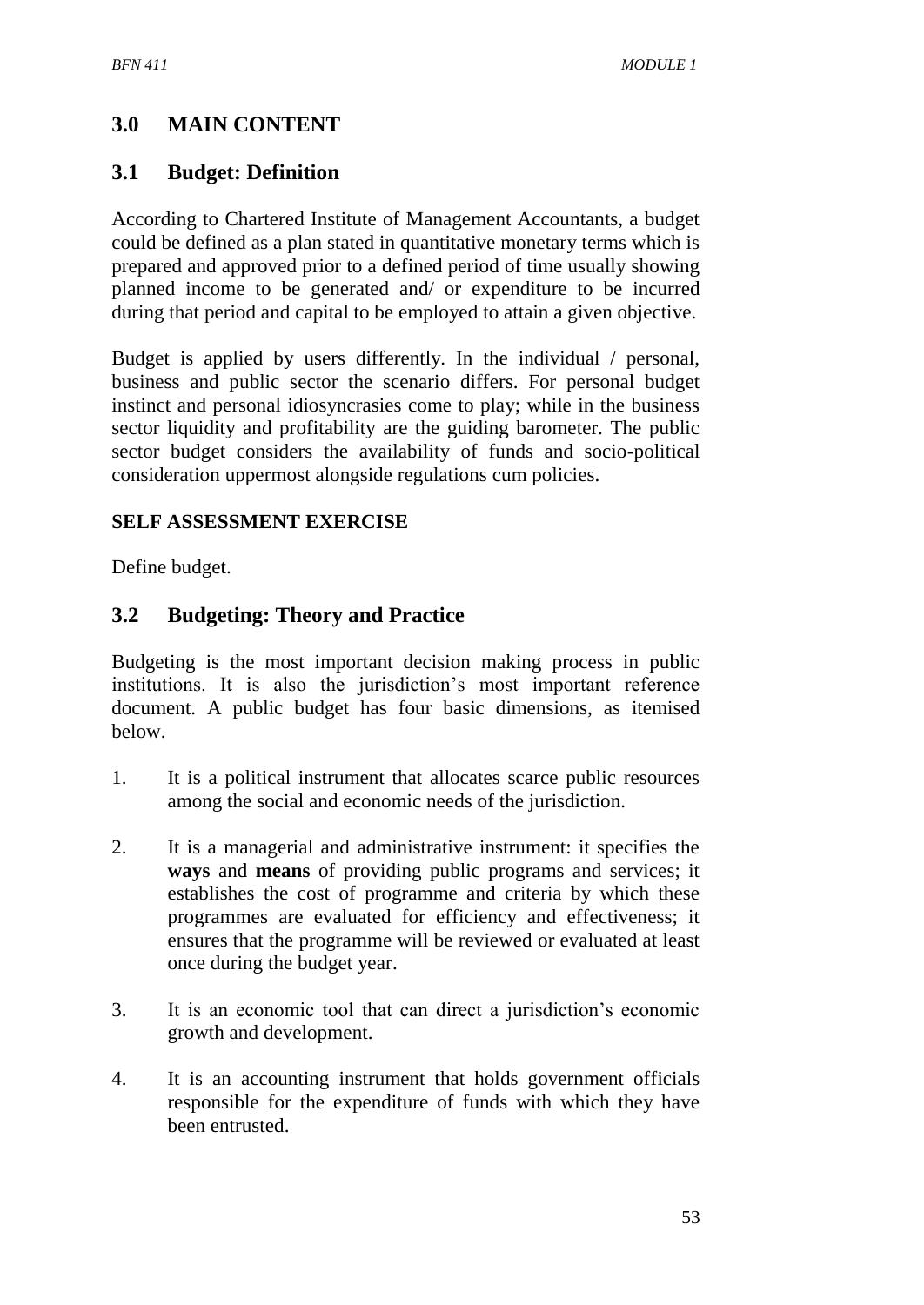#### **Planning, budgeting and public expenditure**

In the introduction section above, we stated that execution of government budget is based on established framework and constitutional expectations. The legislative frame contained in the statutes of the country has been arraigned to ensure that government has access at all times to financial resources to defray approved public expenditure. The legislative framework also ensures that the government's access to financial resources other than tax revenues is not utilised before certain set of limits, which, if exceeded, would compromise the government's ability to finance its operations in the years ahead and could be inflationary, thereby causing fiscal imbalances in the economy.

# **3.3 Objectives of Budgeting**

Budget is a management tool. Pandey (2005) ascribes the following to be the purpose of budgeting- for both business and public sector.

- Planning compels planning to take place
- Coordination helps to coordinate and integrate all efforts to achieve objectives
- Control facilitates control by providing definite expectations in planning phase
- Evaluation ensures evaluation of past with present and future
- Communication improves the quality of communication
- Utilisation optimum use of resources
- $\bullet$  Improvement leads to productivity
- Efficiency it leads to self assessment of the organisation.

A good budget should be able to fulfill these objectives.

## **3.3.1 The Influence of Keynes**

Before the intervention policy put forward by a British economist- John M. Keynes, in the wake of the Great Depression of the 1930's, that government spending could be critical in managing an economy by stimulating demand when resources were underutilised and unemployment was high; the annually balanced budget was a common feature of most governments' budgetary practices. His thought created the notion of budgetary policy as an instrument by which a country can execute macroeconomic policy.

#### **SELF ASSESSMENT EXERCISE**

State the purposes of budgeting.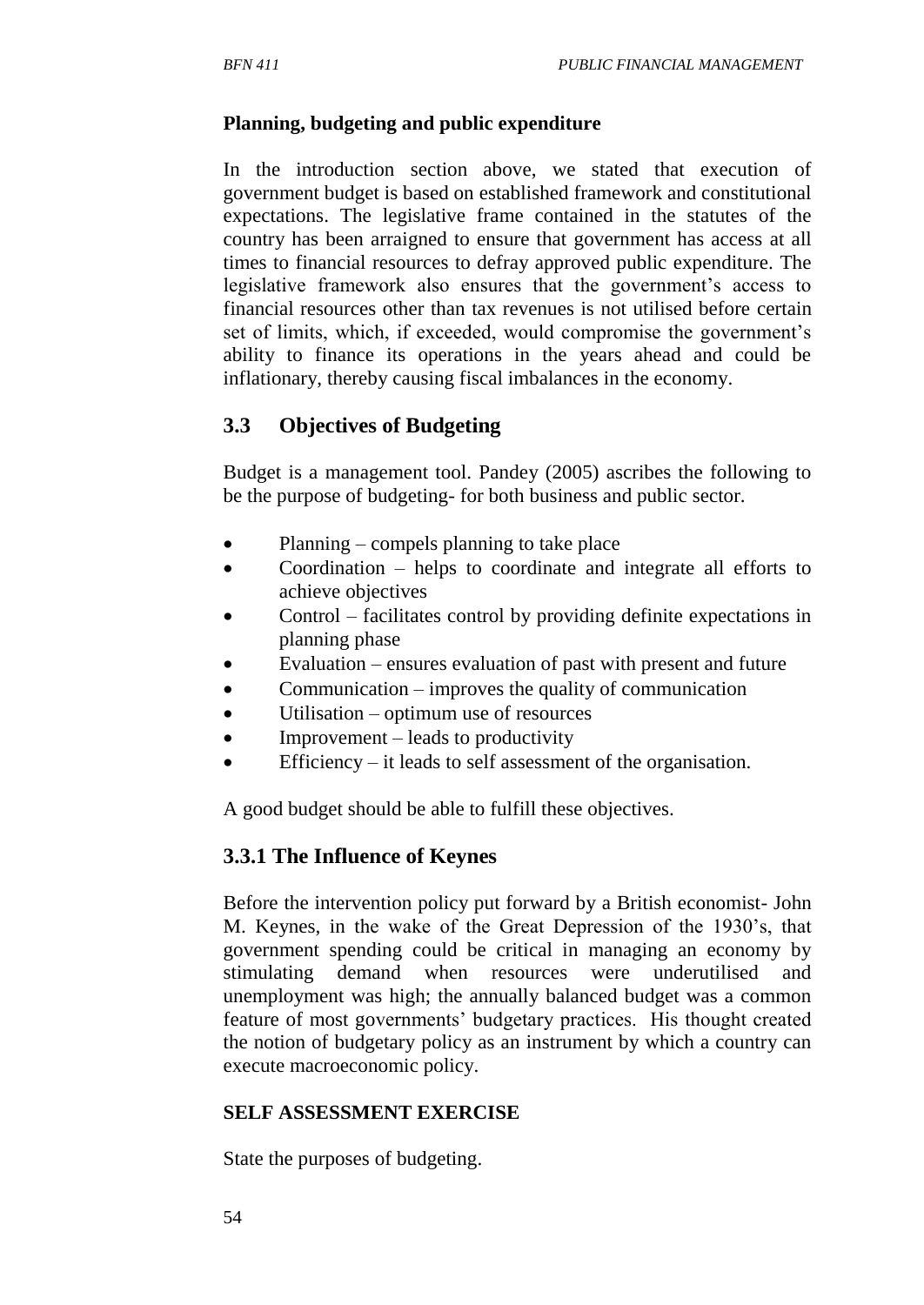# **3.4 Types of Budgets**

In the public sector, the classifications accorded budget are balanced, surplus or deficit, annually balanced, cyclically balanced and functional finance, incremental, priority resource, rolling, fixed and flexible budgets. You are to note the following.

- Balanced-when revenue projections and expected expenditures in a budget are presumed equal.
- Surplus-the presumed excess of revenue projections over estimated expenditure.
- Deficit-if the expenditure estimates in a budget outweigh the revenue projections.

You should note that in Nigeria (at the federal, state or local government levels), all budgets are either surplus or balanced, with major source of balancing either internal or external debt contraction.

- Annually- balanced- budget- common feature of most government budgetary practice. With time most economists observed that an annually balanced budget rules out government fiscal activity as a counter cyclical stabilising force. It is a tool to curtail undesirable and uneconomic expansion of the public sector.
- Cyclically-balanced-budget-is the one balanced over the course of business cycle rather than being annually balanced. Therefore, government could initiate its counter cyclical influence while at the same time balancing the budget.
- Functional finance-is based on the assurance of a non-inflationary full-employment which is balancing the economy and not the budget.

Another type of budget is **line-item budgeting.** Also, take note of the following.

- 1. The line-item budget was the original budget format-each item of expense had a literal line in a ledger book; this is the traditional or incremental system
- 2. It classified budgetary accounts according to narrow, detailed objects of expenditure (such as motor vehicles, clerical workers or reams of paper) used within each particular agency of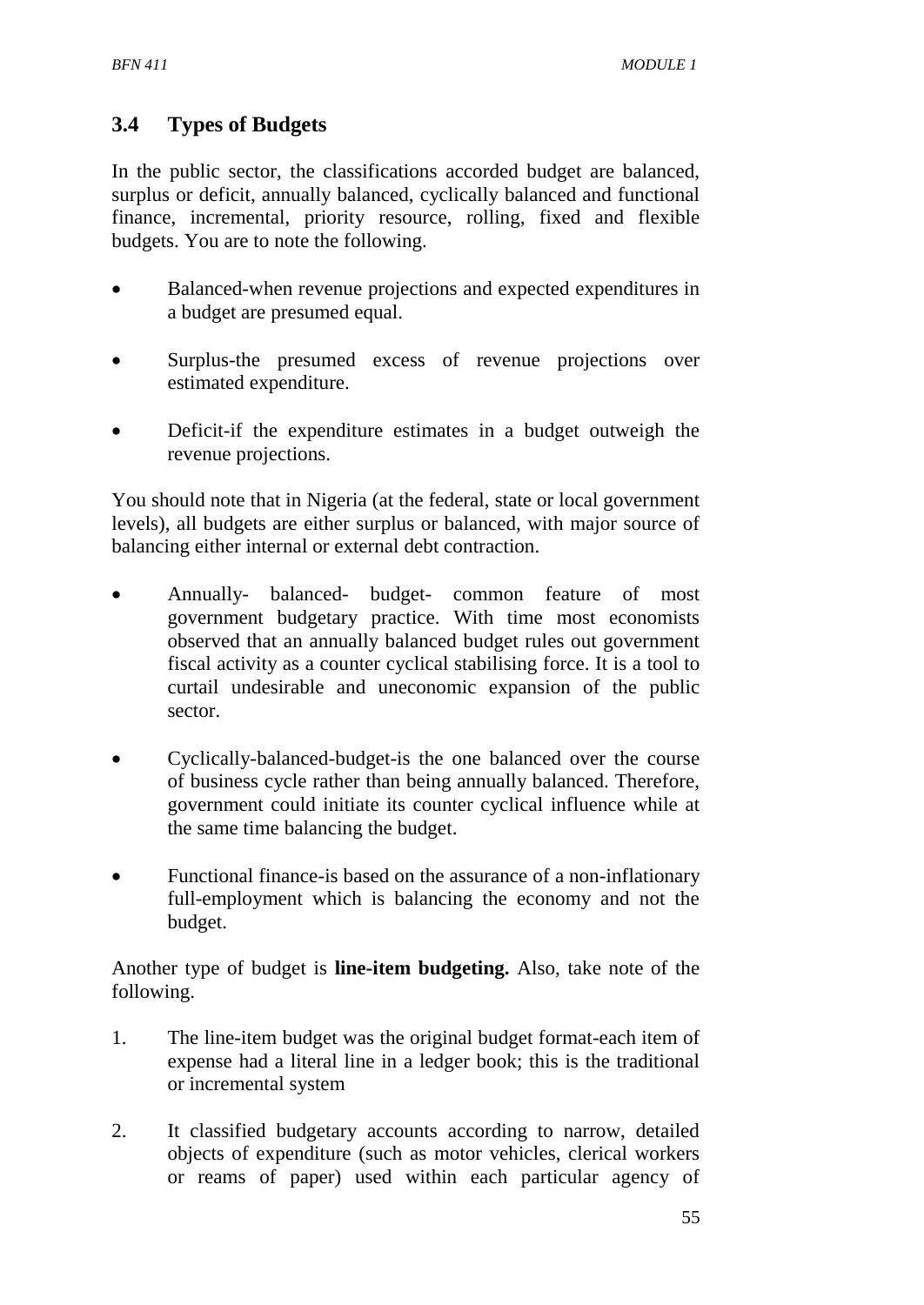government, generally without reference to the ultimate purpose or objective served by the expenditure.

- 3. It is useful as a record of expenditures and the criteria against which audits could measure compliance.
- 4. It is widely used, mostly, in the local governments as their basic budget format or as a supplement to more sophisticated formats. This is so because it offers such comprehensive details on proposed expenditures.

A major weakness of this budget is that it may allow the test to be made as to whether funds had been spent on the purposes for which they had been appropriated. Despite several budgetary innovations and experimentations, the **line-item** or **incremental budget** is the most commonly used method of budgeting.

Table 1.1:Sample of Line-Item Budget

| Expenditure<br><i>Items</i>             | Last Year $(07)$ Current Year $(08)$ Next Year $(09)$ |  |
|-----------------------------------------|-------------------------------------------------------|--|
| Salaries<br>Materials<br>Other expenses |                                                       |  |
| Total                                   |                                                       |  |

The main advantage of line-item budget is the ease of its preparation and it makes a simple comparison of performance from one fiscal period to another. The main problem is the difficulty of relating the line budget to the goals of the parent organisation. Without much reviews, past inefficient activities are carried forward, making some resources wasteful. This could be deduced from the sample table 1.1.

#### **Performance budgeting**

The concept of performance budgeting requires a performance measure to be stated alongside each line item, so that elementary calculations of unit cost and efficiency could be made. Line items were grouped or categorised in functional items. For example, refuse collection department's workload could be determined on the basis of the number of houses and businesses served, which made it relatively easy to calculate how much trash is generated each week, month or year. Using this measure, the efficiency of collection could be compared to a base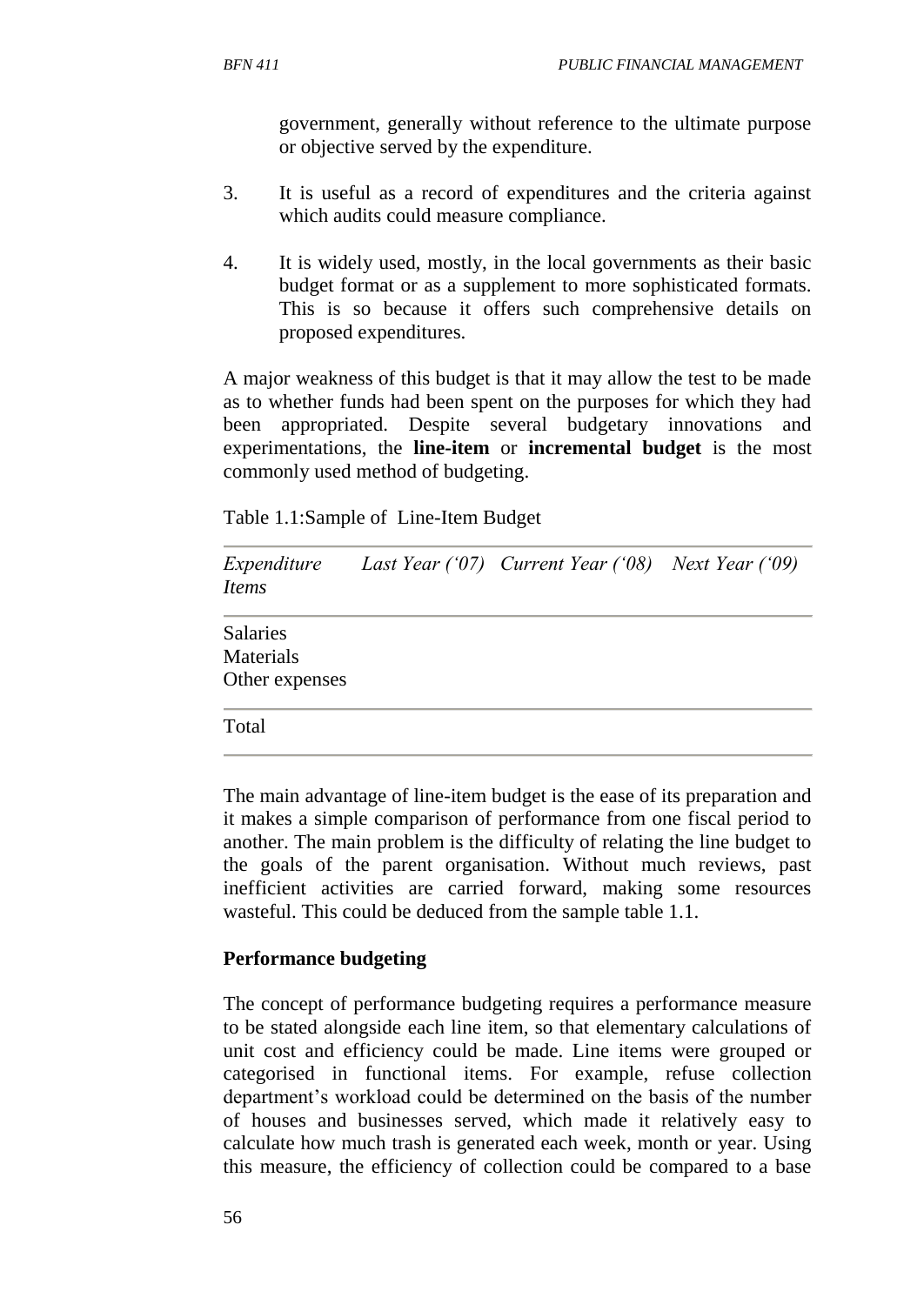period and a base cost. This system is recommended by World Bank and International Monetary Fund to countries seeking to reform their budgetary system

Performance Budgeting (PB) is a system wherein managers are provided with the flexibility to utilise organisation's resources as required, in return for their commitment to achieve certain performance results. It is a system of planning, budgeting and evaluation that emphasises the relationship between money budgeted and result expected

### **Characteristics of a performance budget**

- It helps in identification of mission, goals and objectives of an organisation.
- It links strategic planning information with the budget.
- Development and integration of performance measures into budget.
- Expenditures are classified into very broad areas like, personnel, operating expenses and capital outlays, rather than specific lineitems.

#### **Advantages**

- It has more of a policy-making orientation since it links plans, measures and budgets.
- It forces departments and policy-makers to think about the big picture.
- It provides better information about the impact of budget decisions on people.
- It gives department's increased budgetary flexibility and incentives for generating budget savings.
- It allows for ongoing monitoring to see if agencies are moving in the right direction.
- It helps in developing unit costs for the activities. Activity-based costing may be applied under this approach.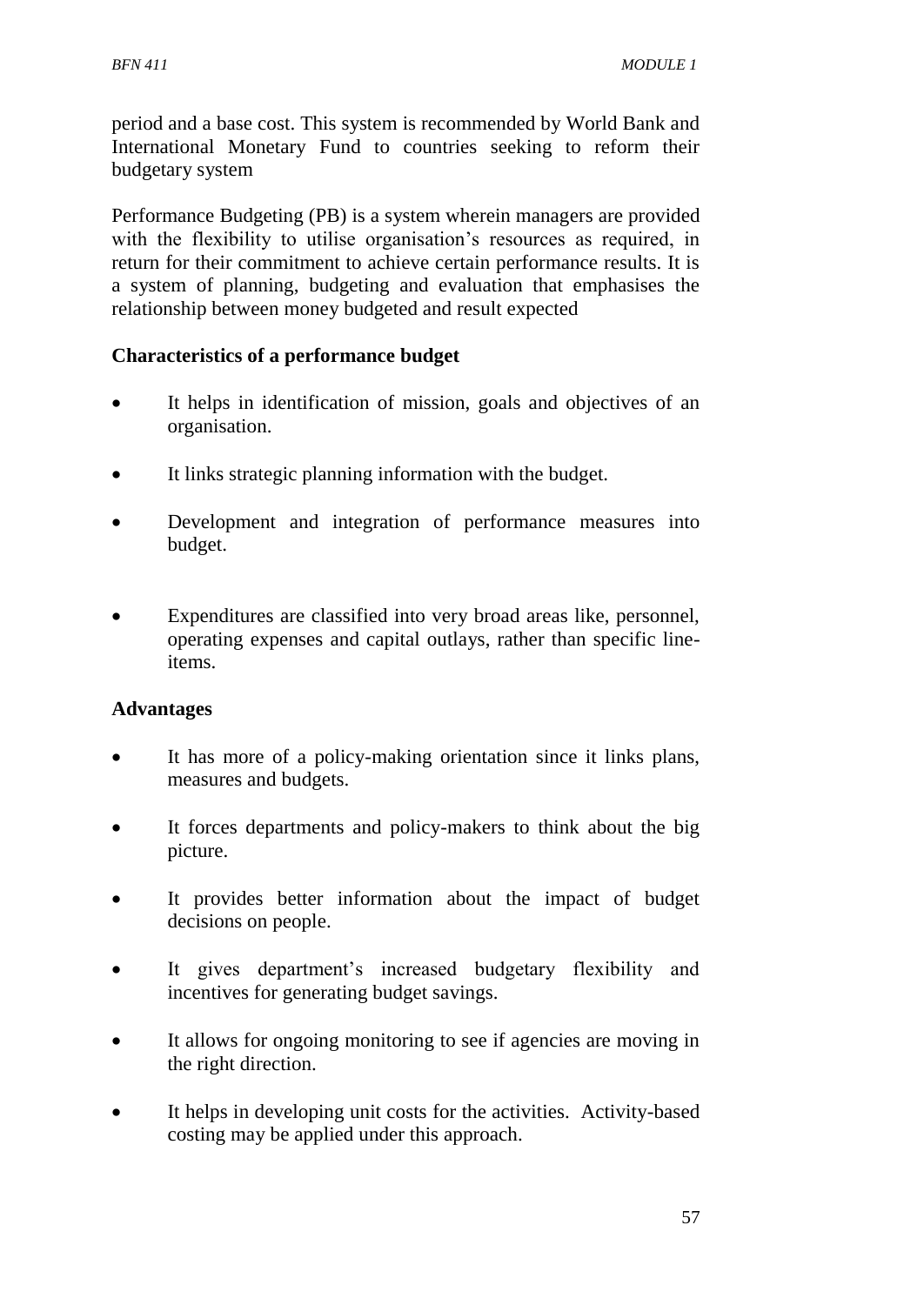- It strengthens legislative decision-making and oversight.
- It enhances financial accountability to citizens, decision makers and governmental monitoring agencies, and
- It supports better management and evaluation.

Performance information can increase public accountability and public services. Furthermore, performance information provides decision makers information they need for evidence-based policy-making.

The primary disadvantage associated with it is the emphasis on quantity, not quality, of the activity being monitored. Besides, the link between performance measures and resource allocations are subject to political choices. There may also be lack of credible and useful performance information. In addition, difficulties may arise in achieving consensus on goals and measures. There could also be dissimilarities in programme and fund reporting structure as well as the limitations of information and accounting system.

**Table 1.2: Performance Budget**

| <b>Expenditure Items</b><br>Salaries | <b>Function N1</b> | <b>Function N2</b> | <b>Function 3</b> | Total |
|--------------------------------------|--------------------|--------------------|-------------------|-------|
| Materials                            |                    |                    |                   |       |
| Other expenses                       |                    |                    |                   |       |
| Total                                |                    |                    |                   |       |
| Percent                              |                    |                    |                   | 100%  |
|                                      |                    |                    |                   |       |

#### **Table 1.3**

| <b>Detailed head</b> (Financial targets or expenditure) | <b>Total Budget</b><br>N |               |
|---------------------------------------------------------|--------------------------|---------------|
| Salary                                                  |                          | <b>XXXXXX</b> |
| Wages                                                   |                          | <b>XXXXXX</b> |
| Office expenses                                         |                          | <b>XXXXXX</b> |
| Rent                                                    |                          | <b>XXXXXX</b> |
| Stationery                                              |                          | <b>XXXXXX</b> |
| Supplies                                                |                          | <b>XXXXXX</b> |
| Diet                                                    |                          | <b>XXXXXX</b> |
| Medicines                                               |                          | <b>XXXXXX</b> |
| <b>Grants</b>                                           |                          | <b>XXXXXX</b> |
| Vehicles                                                |                          | <b>XXXXXX</b> |
| <b>Others</b>                                           |                          | <b>XXXXXX</b> |
| Categories of manpower:                                 | Gazetted                 | <b>XXXXXX</b> |
|                                                         | Non-gazetted             | <b>XXXXXX</b> |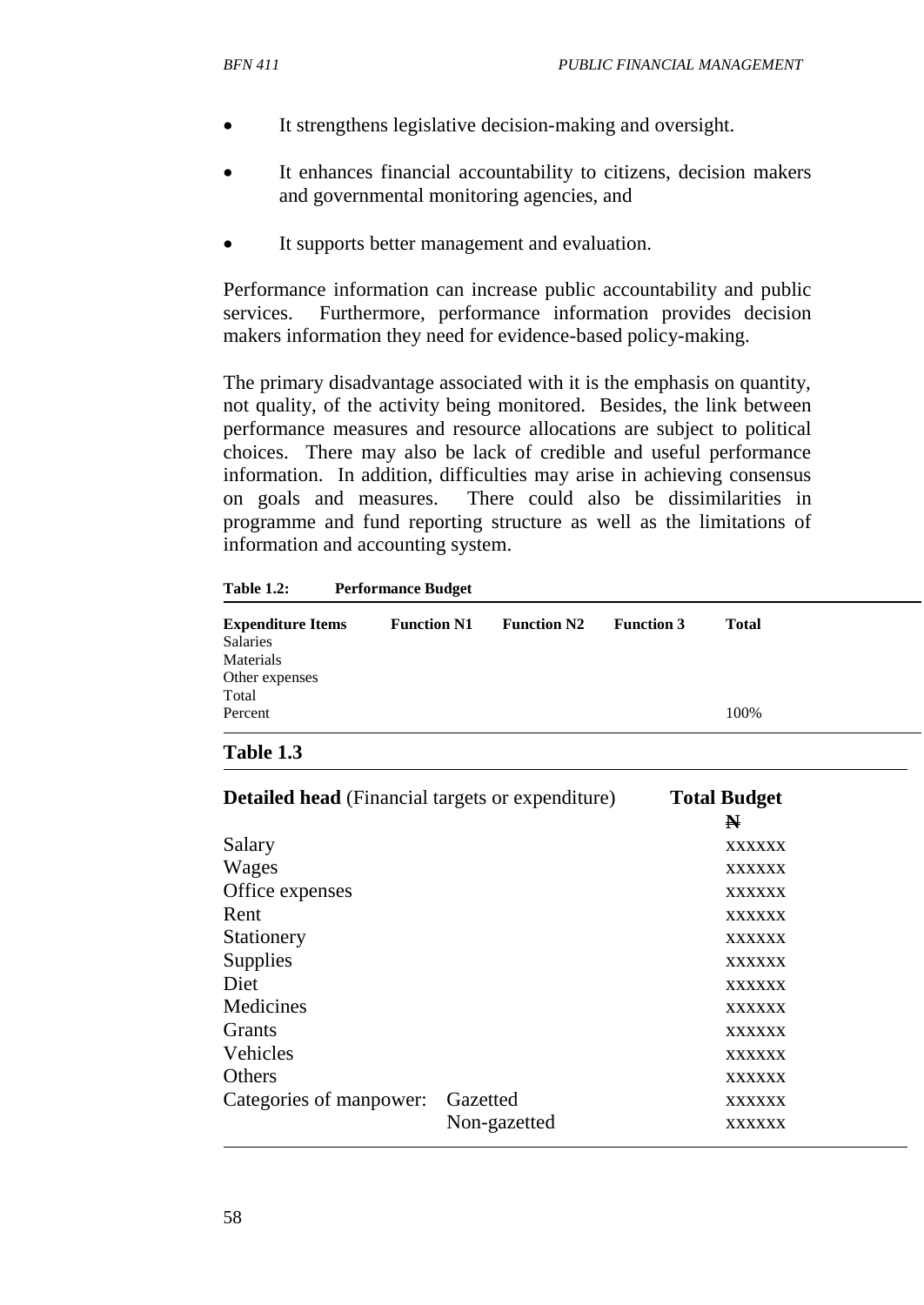# **Programme budgeting**

Programme budgeting system focuses on the output services that the programme provides to its users. It also readily relates to overall organisational goals and objectives. Under this system, budget request of public agencies or departments include funding and outputs and outcomes expected to be produce as a result of that funding

The legislature establishes performance targets for outcomes and outputs in the implementing act to appropriations act. Public organ then report their actual performance in their long range programme plans and budget requests for the following fiscal year. Incentives are given when performance exceeds standard or disincentives when it falls below standards. These incentives and disincentives can be monetary or nonmonetary.

## **Zero-Based Budgeting (ZBB)**

Zero-based budgeting is a cost-benefit-approach to budgeting which ensures value for money activities which involves the use of decision packages. It is a budget for public sector organisation in which all expenditures must be justified afresh each year and not just amounts in excess of the previous year. Under zero-based budgeting, nothing is considered as sacrosanct. Every time, the managers or directors are supposed to start from scratch or writing on a 'clean slate'.

ZBB is claimed to be a new technique of planning and decision-making. It reverses the working process of traditional budgeting. In traditional budgeting, departmental managers or directors need to justify only increases over the previous year budget. This means what has been already spent is automatically sanctioned. While in ZBB, no reference is made to the previous level of expenditure, every department function is reviewed comprehensively and all expenditures rather than only increases, are approved. ZBB is a technique, by which the budget request has to be justified in complete detail by each divisional manager or director starting from the zero-base. The zero-based budgeting is indifferent to whether the total budget is increasing or decreasing.

## **4.0 CONCLUSION**

The public sector budget considers the availability of funds and sociopolitical consideration uppermost alongside regulations cum policies of the country.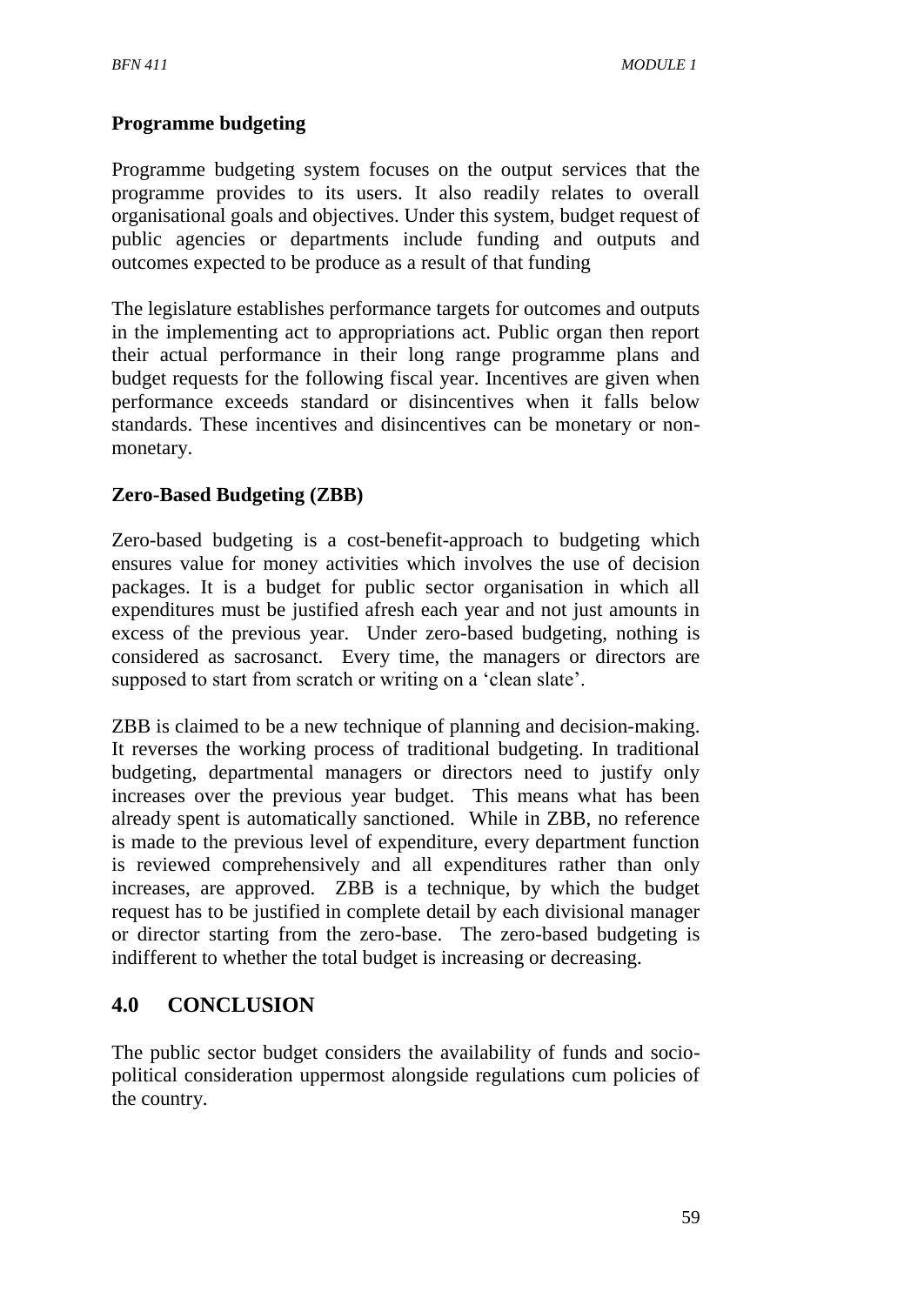# **5.0 SUMMARY**

In this unit, we defined budget and analysed budgeting theory and practices; the unit also considered objectives of budgeting, types of budgets and budget making process in Nigeria as a developing country.

# **6.0 TUTOR-MARKED ASSIGNMENT**

- 1. Explain the theory and practice of budgeting.
- 2. What is the objective of budgeting in the public sector?

# **7.0 REFERENCES/FURTHER READING**

- Abianga, E. U. (2009). *MBA728 Public Financial Management.* Lagos: NOUN.
- Nwulu, A. O. (2008). *MPA 752-Budgeting and Public Finance*. Lagos: NOUN.
- Ogunjimi, S. O. (1997). *Public Finance: For Polytechnics- ICAN Students.* Nigeria:Lekem Productions.
- Pandey, I.M. (2005). *Financial Management.* New Delhi: Vikas Publishing House PVT Ltd.
- Shafritz, J.M. & Russell, E.W. (2005). *Introducing Public Administration – Public Financial Management*: New York: PEARSON Longman.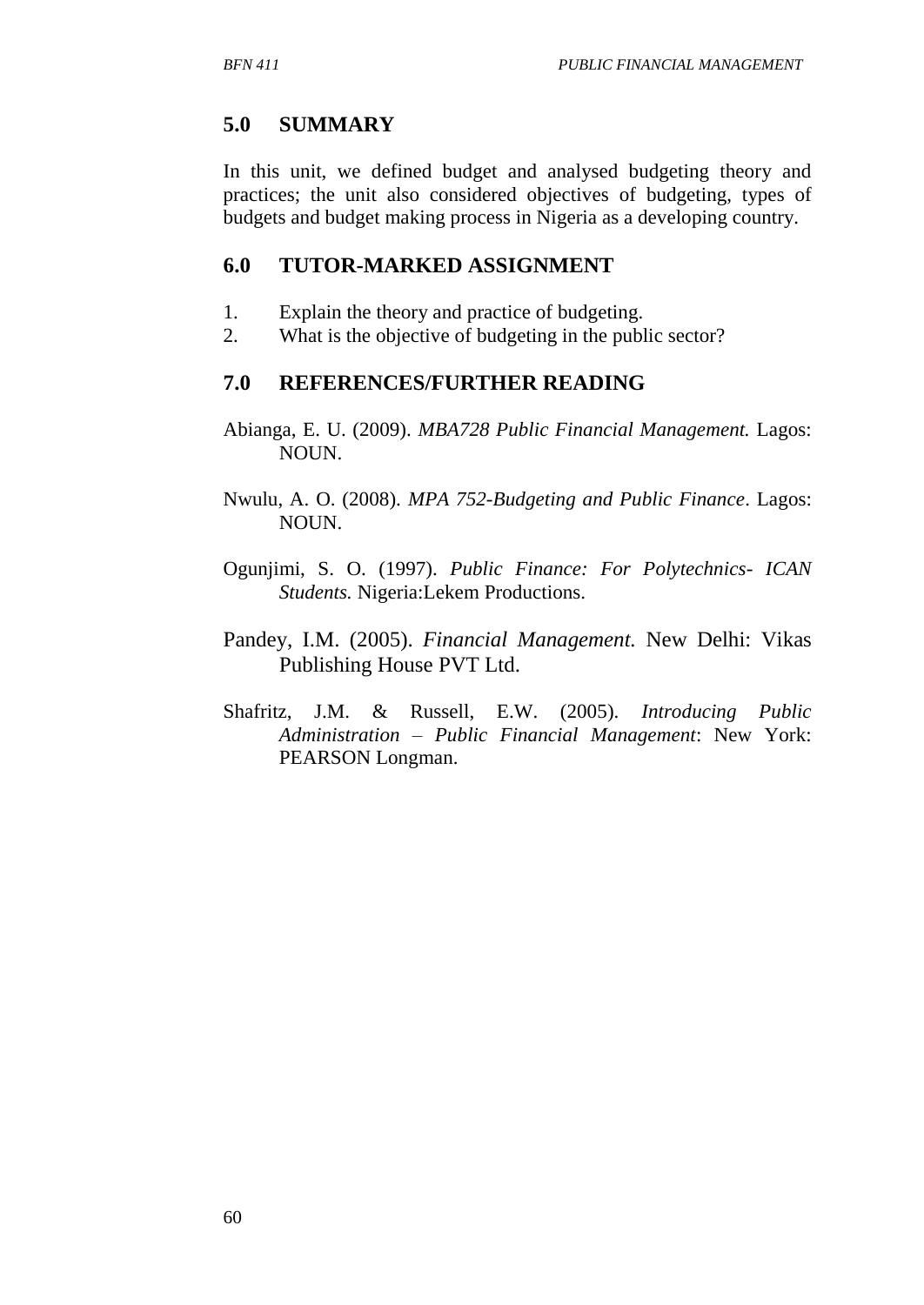# **UNIT 2 BUDGETARY CONTROL IN THE PUBLIC SECTOR**

#### **CONTENTS**

- 1.0 Introduction
- 2.0 Objectives
- 3.0 Main Content
	- 3.1 Government Budget
	- 3.2 Budgetary Control in the Public Sector
	- 3.3 Objectives of Budgetary Control
- 4.0 Conclusion
- 5.0 Summary
- 6.0 Tutor-Marked Assignment
- 7.0 References/Further Reading

# **1.0 INTRODUCTION**

In the last unit, you were exposed to the definition of budget, its theory and practice, the objectives of budgeting, the influence of Keynes, types of budgets and the processes involved in budget making. In this unit, we shall explain budget in government sector and budgetary control as a primary device for ensuring compliance in public sector funding. The decisions are based on available policy thrust of the government on such funding.

## **2.0 OBJECTIVES**

At the end of this unit, you should be able to:

- explain government budget
- define budgetary control concept
- discuss budgetary objectives in government sector.

## **3.0 MAIN CONTENT**

#### **3.1 Government Budget**

The description of government intentions and policies presented by a financial plan with details of estimates stating the receipts and proposed expenditures under various classifications is known as government budget.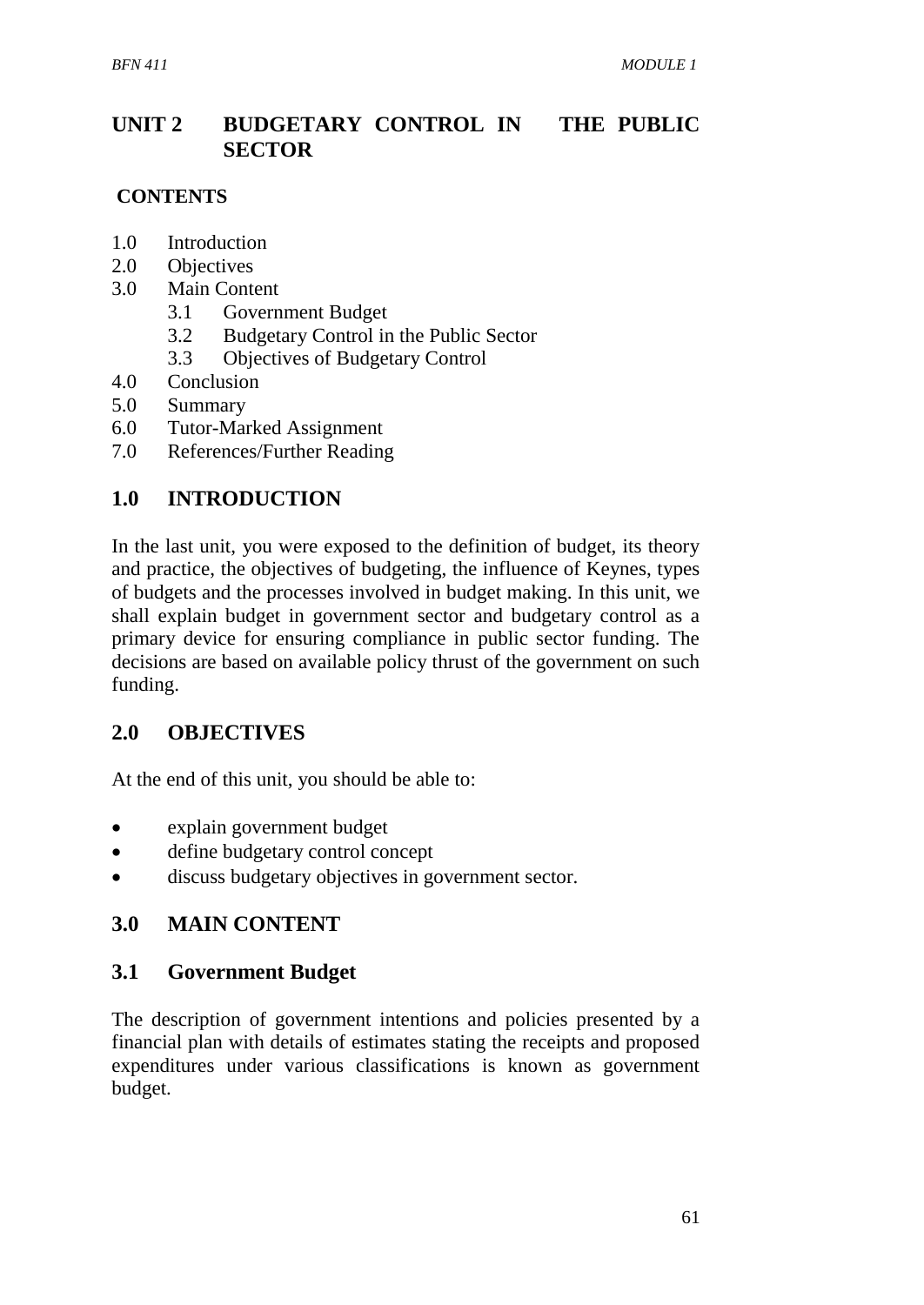- It is a projection of the flow of funds and how the funds will be expended to achieve stated objectives of individuals, households, business firms, institutions and governments.
- Budget is a financial plan which typically is made up of detailed estimate of expenditures, revenues- surplus or deficit for the present and successive fiscal years.
- Government budget is not mere accounting statement of proposed expenditures and anticipated revenues; it bears the fruits of conscious policy decisions about the amount involved.
- Government budgetary policy is fiscal policy directed to specific activity within the framework of the budget. Essentially, government budget is the instrument employed in the actualisation of development plans hence, has legal backing. The Nigerian system of budgeting is usually for a year- from January to December.

### **SELF ASSESSMENT EXERCISE**

Explain government budget.

There are two essential aspects of budget framework,namely- capital and recurrent estimates:

- 1. recurrent budget includes recurrent revenue and recurrent expenditure. This category consists of items for the smooth running of government and of consumption nature like salaries, purchase of stationery as well as maintenance of infrastructure.
- 2. capital budget includes capital receipts and capital expenditure. The annual capital budget is the instrument through which planned targets are translated to a programme of action. It is worthy of note that recurrent expenditure surplus and development loan stocks usually come under capital receipts with the defined development plan known as Rolling plan in Nigeria.

The economic policy objectives of a nation namely- stabilisation of the economy, indigenisation, income distribution, balanced development, socio-cultural growth etc. are focused through the budget.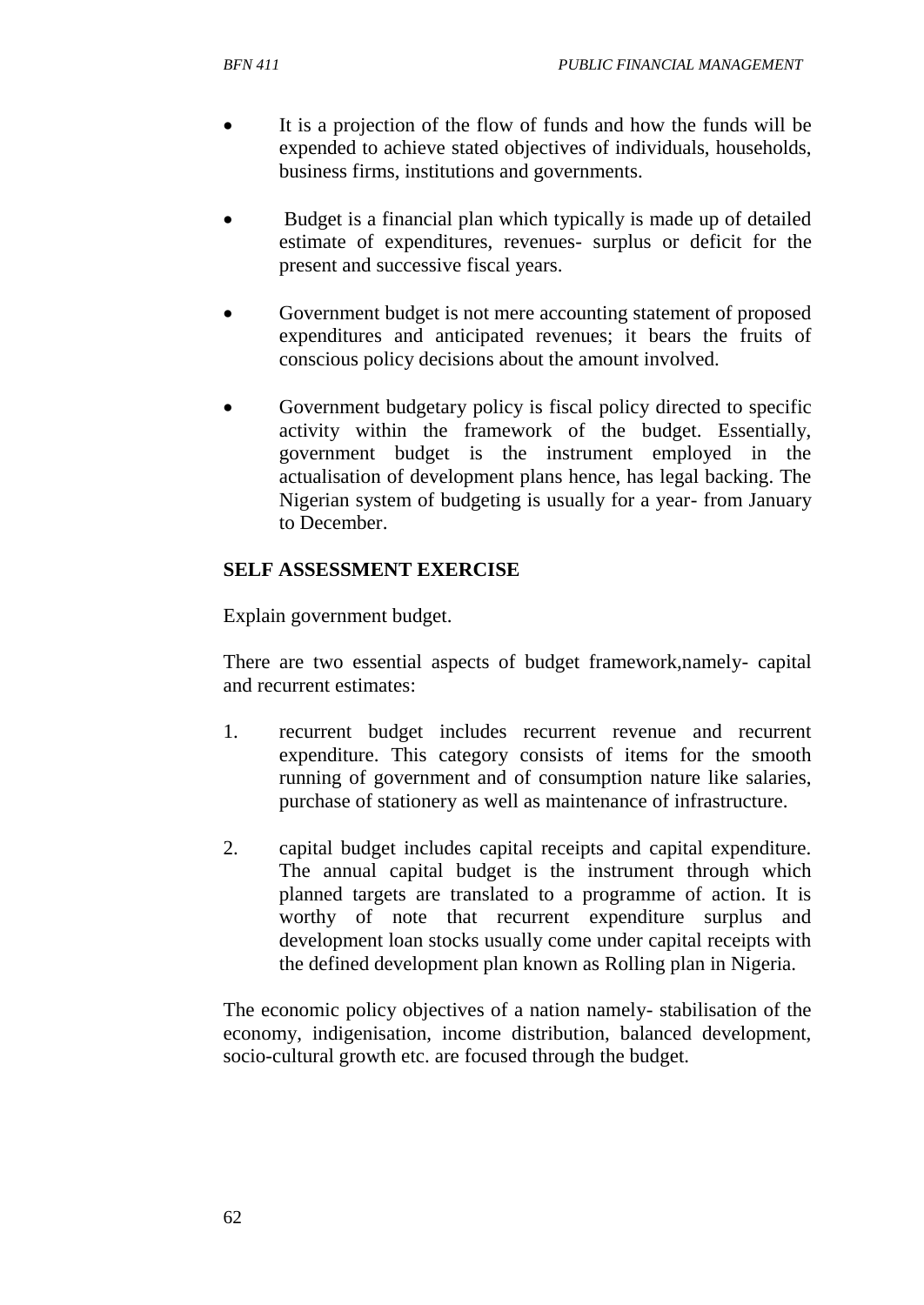## **3.2 Budgetary Control in the Public Sector**

**Budget and budgetary control** is the backbone of any financial control system. The emphasis of financial control was in the private sector. Recently, the general attitude in the public sector has been geared toward financial control because of the reality of scarce public resources which need proper management even at the macro-level. Nowadays, public accounts committees have been formed at the ministerial level and other agencies of government. Government prepares a master budget which is supported by budget classification in terms of revenue, capital expenditure and cash budget. The budget targets are, conventionall evolved not by consensus, but from top to bottom. The incremental approach to budgeting overshadows the zero-based and programme-cum-performance approaches.

**Costing and cost control** in most of the public sector enterprises is not given appropriate attention. They pay lip service to cost and maintenance of standards. Cost reduction drives are seldom undertaken. The concept of just-time-inventory is not practiced in public sector undertakings. Variance analysis is not a regular feature and the resultant effect of such analysis is not effectively utilised. Raw material consumption norms and optimum inventory limits have been developed by some of them. To be effective in this, extensive costing systems and appropriate procedure need to be in place for their operation.

**Internal audit** is an important component of financial controls. It has been given adequate attention in public enterprise's management in terms of its location, organisation, empowerment, resource allocation, staffing and performance. It is usually headed by an executive at the middle or senior level.

#### **SELF ASSESSMENT EXERCISE**

Name the importance of budgetary control in the public sector.

#### **The concept of budgetary control**

Budgetary control is a system of controlling costs which include the preparation of budgets. Budgeting is thus only a part of the budgetary control. Budgetary control is defined by Chartered Institute of Management Accountants as "the establishment of the budgets relating to the responsibilities of the executive to meet the objective if an organisation and the continuous comparison of actual with budgeted estimates so that if remedial is necessary it may be taken at an early stage".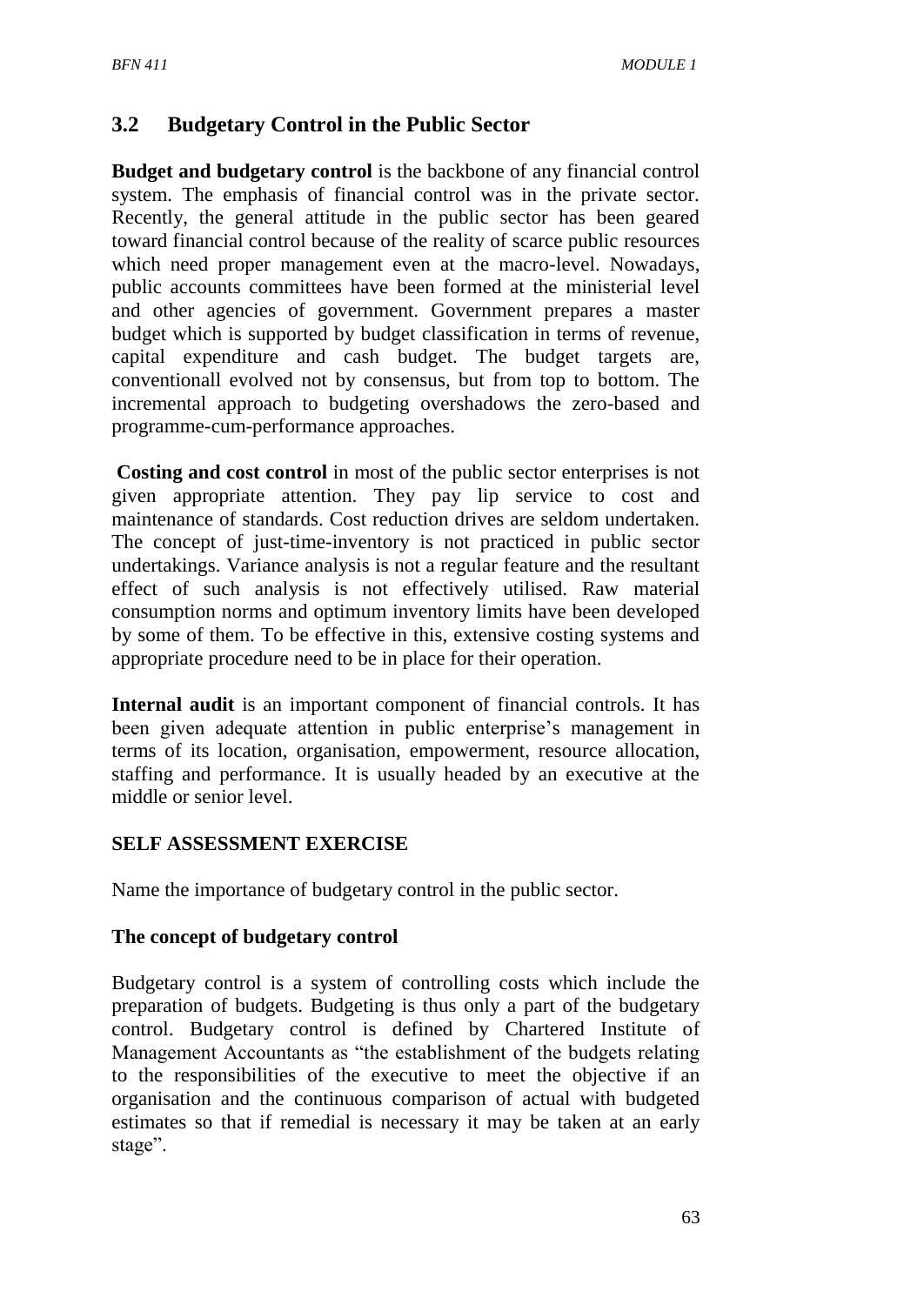- It can also be defined as "a continuous process which reviews and adjusts budgetary targets during the financial year and produces a control mechanism to hold budget holder to account"
- This means that budgetary control is a technique encompassing the entire process starting from the preparation of the budget or the action plan, covering monitoring and review culminating in corrective action.

The focus of budgetary control is to:

- establish target of performance/budget
- record the actual performance
- compare the actual performance with the budgeted
- establish the differences and analyze the reason
- respond immediately, for corrective actions.

### **3.3 Objectives of Budgetary Control**

The following are the objectives of budgetary control.

- To plan a budget provides a detailed plan of action for activities over a definite period of time. By planning, many problems are anticipated long before they arrive and solutions sought through careful study. Example relates to government's plan for infrastructural development in a particular year for an area that is in need.
- To coordinate budgeting aids managers in coordinating their efforts so that objectives of the organisation are harmonised with the objectives of its constituents. This will help in achieving result. Like the different sector need to be achieved and prioritised in the light of the scarce resources.
- To communicate a budget is a communication device. The approved budget indicating the details of planned activities assist in communicating the plans. The copies are distributed to the different ministries, extra ministerial departments and agencies.
- To control the budget ensures that plans and objectives are being achieved. Control in budgeting may be synthesised effort aimed at keeping management informed of what pre-determined plans will be achieved. Control comes through variance analysis and reporting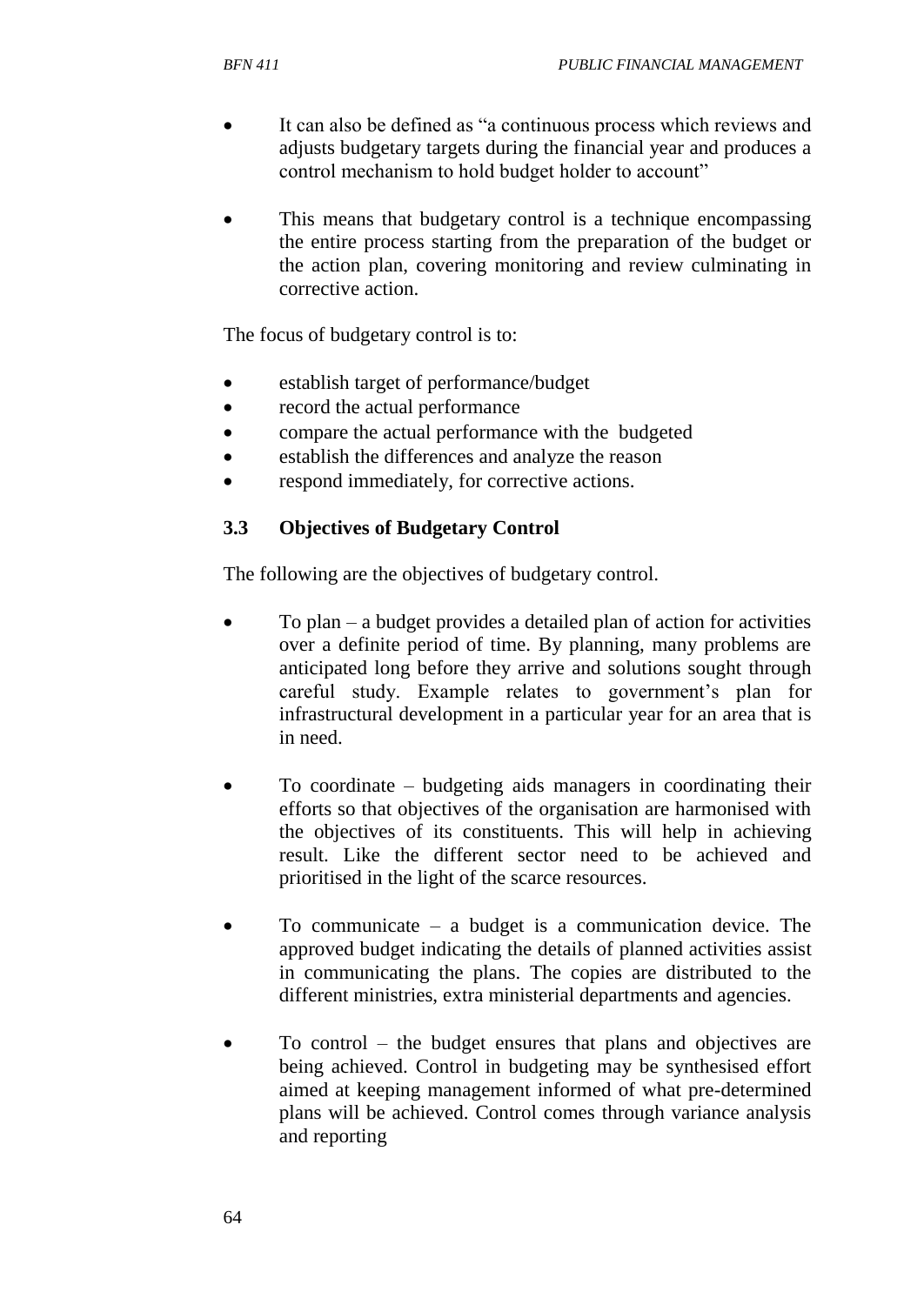To motive – careful budgeting control motivates the human resource of the organisation.

#### **Advantages of budgetary control**

- Planning- it provides a well-organised plan based on facts. It provides definite objectives with regard to future operation.
- Control- it enables management to control each function, sector, ministry or department in order to achieve the best possible result.
- Coordination- it promotes and encourages coordination between departments of activities for the attainment of the overall good of the organisation/institution
- Cost consciousness- it makes management to become more cost conscious and eliminate waste and inefficiency in its operations
- Management by exception- it is a time saving mechanism as attention is directed to areas of more pressing needs.
- Management Responsibility- it enables each manager to assume responsibility which is clearly established
- Measurement of performance- it provides a means of measuring the performance of individual managers and the various cost centers or departments by comparing targets against the performance of the manager can be assessed.
- Communication and motivation- it involves communication between top management and lower levels on how to attain the objectives. This motivates managers to achieve the target set.
- Prevention of waste- it prevents waste of physical resources such as labour, equipment, machinery etc. Duplication of efforts is avoided as the most efficient and effective use of these resources is expressed in the budget
- Authorisation and delegation- it explicitly and expressly authorises the budget's policy thrust on approval of the master budget of the organ be it private or public. By the acceptance of the budget by the sectors concerned, responsibility for executing the policy can be delegated to desk officers.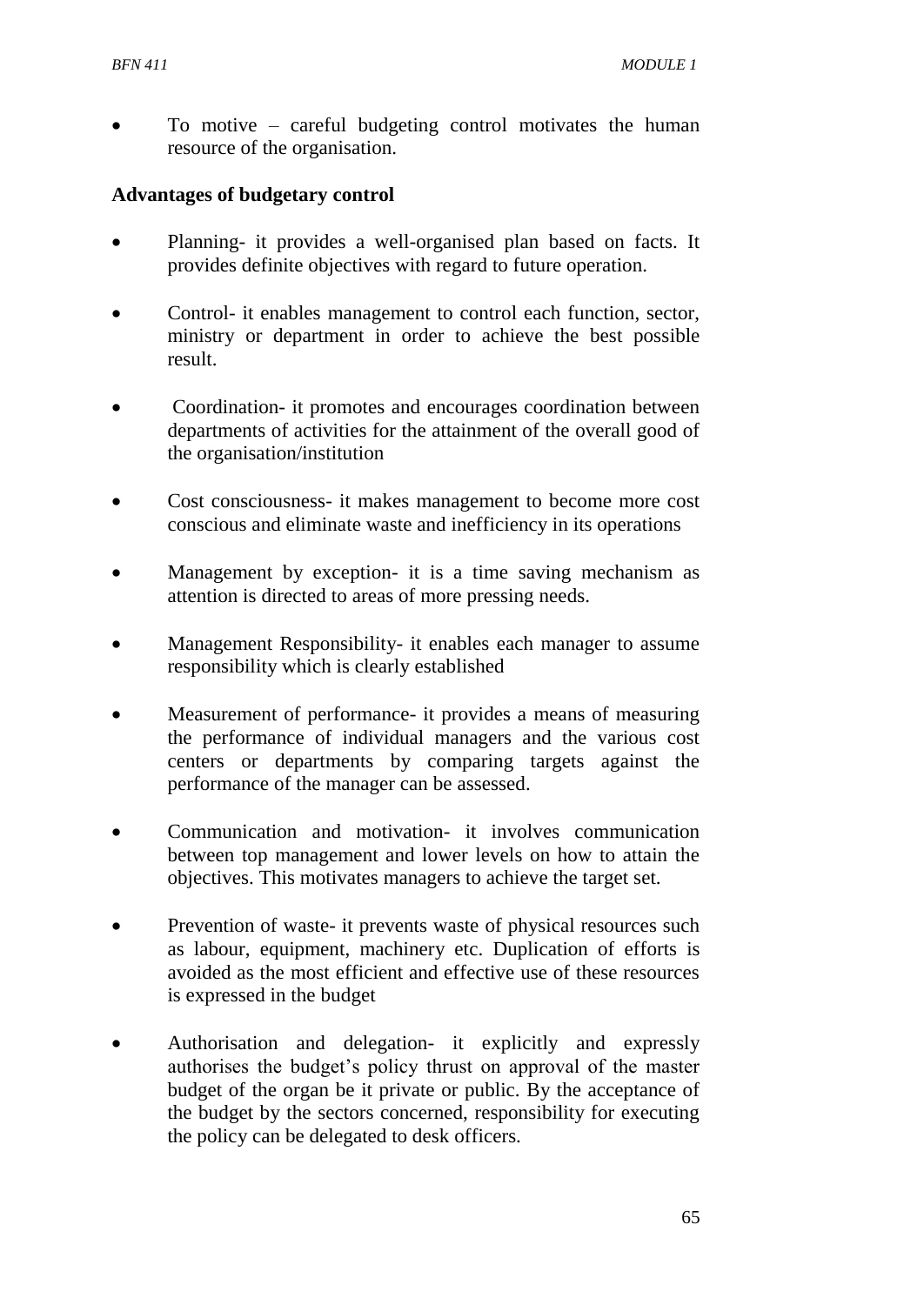### **Limitations of budgetary control**

- The budget plan is based on estimates- budgets are based on forecasts and forecast estimates. Absolute accuracy is not possible in forecasting and budgeting. The strength or weakness of the budgetary control system depends to a large extent on the accuracy with which estimates are made.
- Danger of rigidity- budget will not stand the test of time if not flexible because of the dynamic and continuous change in business condition.
- Management tool- budget is only a tool of management and cannot replace it. Its execution will depend on the will and nature of management concerned. The tool is as good as its applier.
- Expensive technique- budget operation is costly, requiring specialised staff as well as incidental expenditure; however the cost used should not exceed the benefits to be derived there from.
- Inappropriate condition- budgets are developed round existing organisational framework which may be inappropriate for current conditions.
- Endangers morale and productivity- budgets state clear objectives, realistic fulfillment of the desired established goal will be difficult.

#### **SELF ASSESSMENT EXERCISE**

Discuss the objectives of a budgetary control system.

#### **Functions of budgetary control**

- 1. It increases efficiency.
- 2. It reveals inefficiency.
- 3. It reduces greater losses since it is a continuous measuring of actual and budgeted positions.
- 4. The causes of variances between the budgeted and actual are identified to chart the remedial process to forestall such.
- 5. It checks over-expenditure on the part of spending officer.

## **Master budget**

Public sector undertakings prepare master budget which is supported by budget classification under three sub-heads, namely: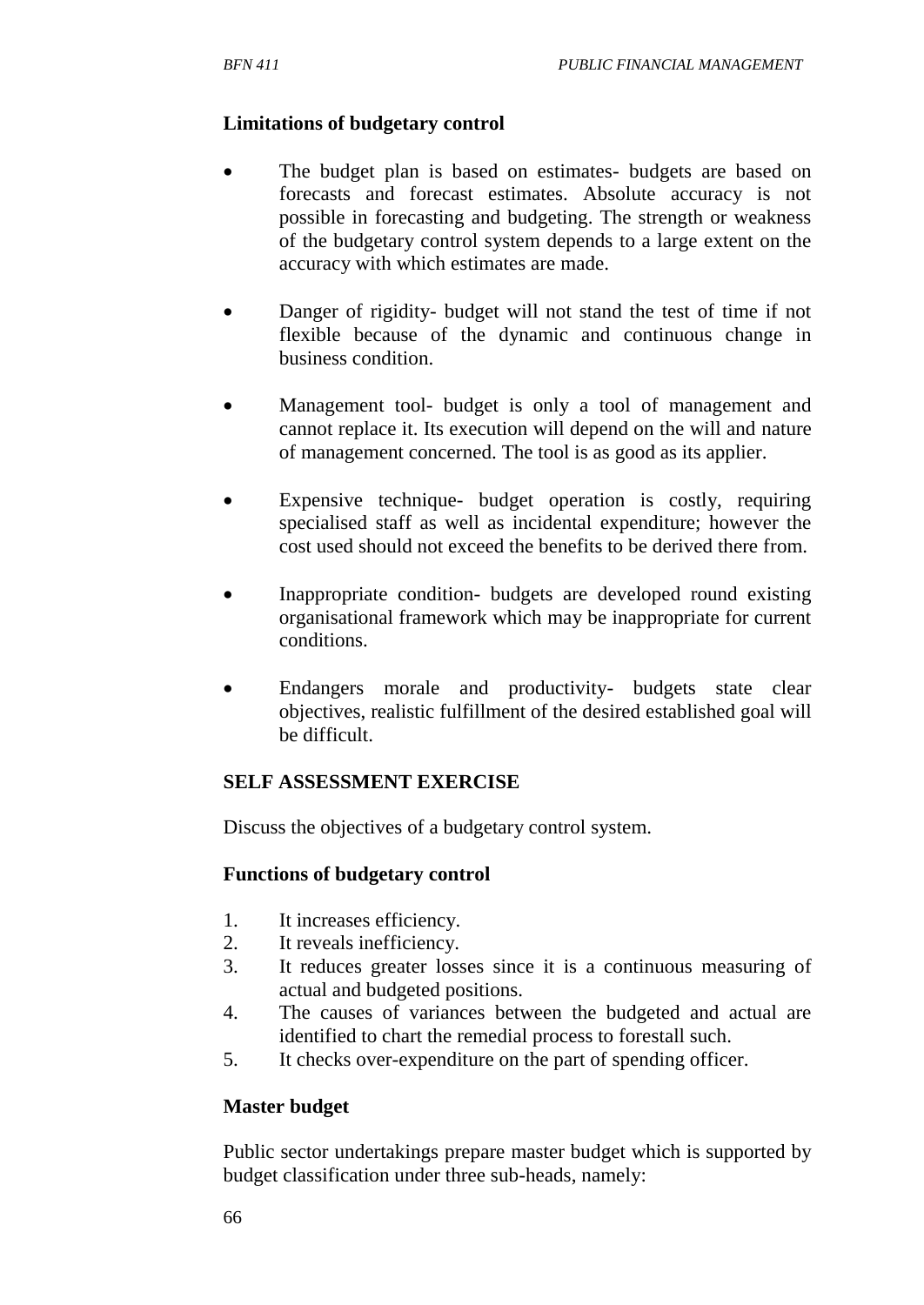- 1. revenue
- 2. capital expenditures and
- 3. cash budgets.

This is a functional budget and a summary of all the related functions of government.

# **4.0 CONCLUSION**

Budgetary control is explained as the establishment of the budgets relating to the responsibilities of the executive to meet the objective if an organisation and the continuous comparison of actual with budgeted estimates so that if remedial action is necessary it may be taken at an early stage.

## **5.0 SUMMARY**

In this unit, attempts have been made to describe government budget, essential features and the importance of budgetary control in the public sector. The functional budget is known as the master budget summarising all the main functions of government

# **6.0 TUTOR-MARKED ASSIGNMENT**

- 1. Classify government budget.
- 2. Itemise the essential features of budgetary control.

## **7.0 REFERENCES/FURTHER READING**

- Abianga, E. U. (2009). *MBA728 Public Financial Management.* Lagos: NOUN.
- Asaolu, T. (2006). *MBA 705- Management Accounting. NOUN.*
- Nwulu, A. O. (2008). *MPA 752*-*Budgeting and Public Finance*. Lagos: NOUN.
- Oriakhi, D.E. (2004). *Introduction to Public Finance. (*2nd ed.). Nigeria :Mindex Publishing .
- Pandey, I.M. (2005). *Financial Management.* New Delhi: Vikas Publishing House PVT Ltd.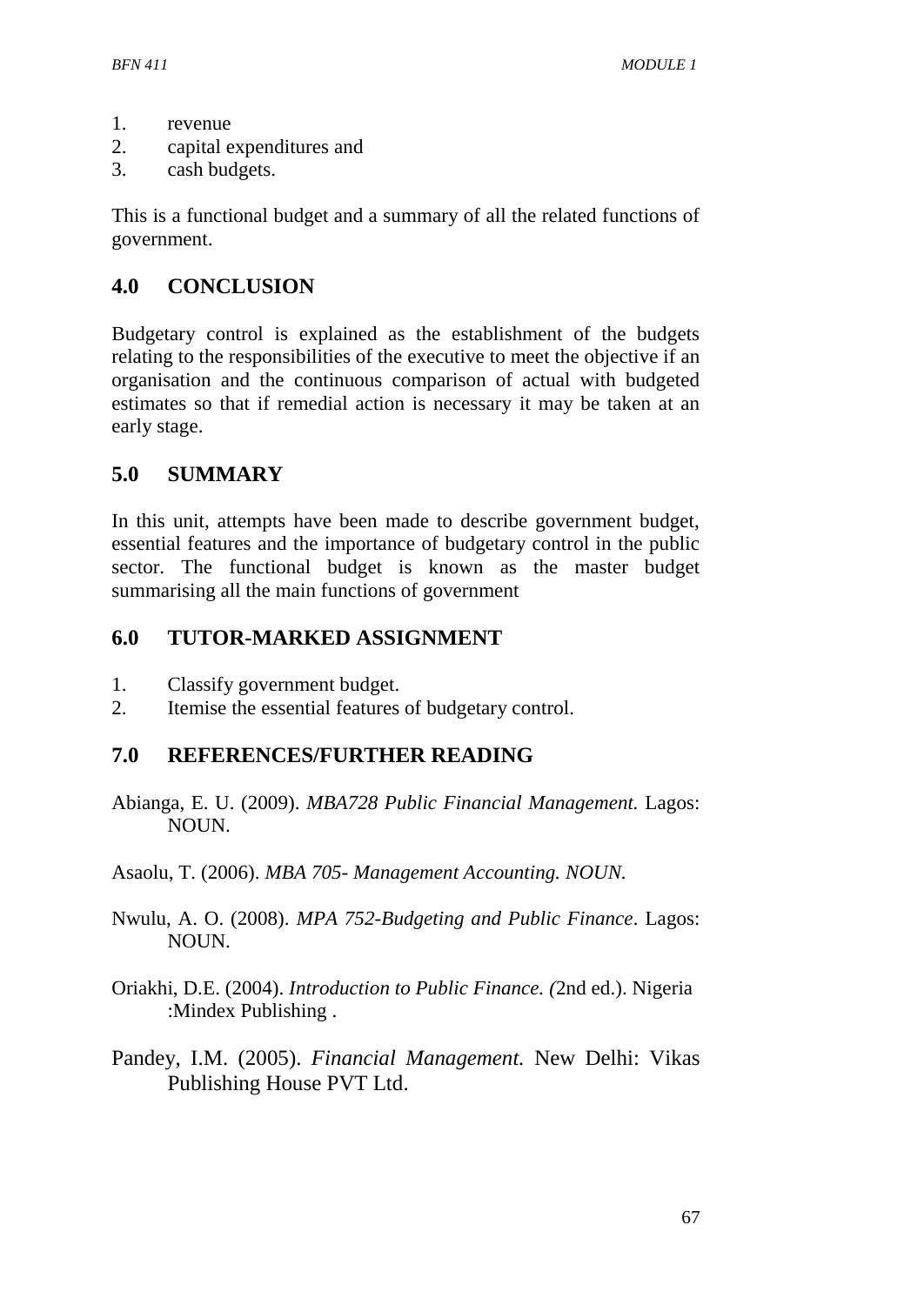# **UNIT 3 APPROPRIATION IN THE PUBLIC SECTOR**

#### **CONTENTS**

- 1.0 Introduction
- 2.0 Objectives
- 3.0 Main Content
	- 3.1 Appropriation- Budget Making Process
	- 3.2 Authorisation Budgetary Process in Democratic Development
	- 3.3 Control- Legal and Institutional Framework of Budget Making Process
- 4.0 Conclusion
- 5.0 Summary
- 6.0 Tutor-Marked Assignment
- 7.0 References/Further Reading

# **1.0 INTRODUCTION**

In this unit, we shall explain appropriation, authorisation and control of budget process in a democratic Nigeria. Attention will be given to the legal and institutional framework.

# **2.0 OBJECTIVES**

At the end of this unit, you should be able to:

- explain appropriation and budget making process
- discuss authorisation and the process of budgeting in Nigeria
- identify the legal and institutional framework of budget in Nigeria.

# **3.0 MAIN CONTENT**

## **3.1 Appropriation- Budget Making Process**

The process of budgeting cuts across all political settings whether it is developed or developing nation. Budgeting is a major preoccupation in government at the federal, state and local levels of governance. Budget is the tool of decision and literally the biggest process. It involves a lot of lobbying at both chambers of the national assembly. This is also found at the state legislature floor. For this reason Nigerian politicians has been pre-occupied with what Aaron Wildavsky termed the "politics of the budgetary process".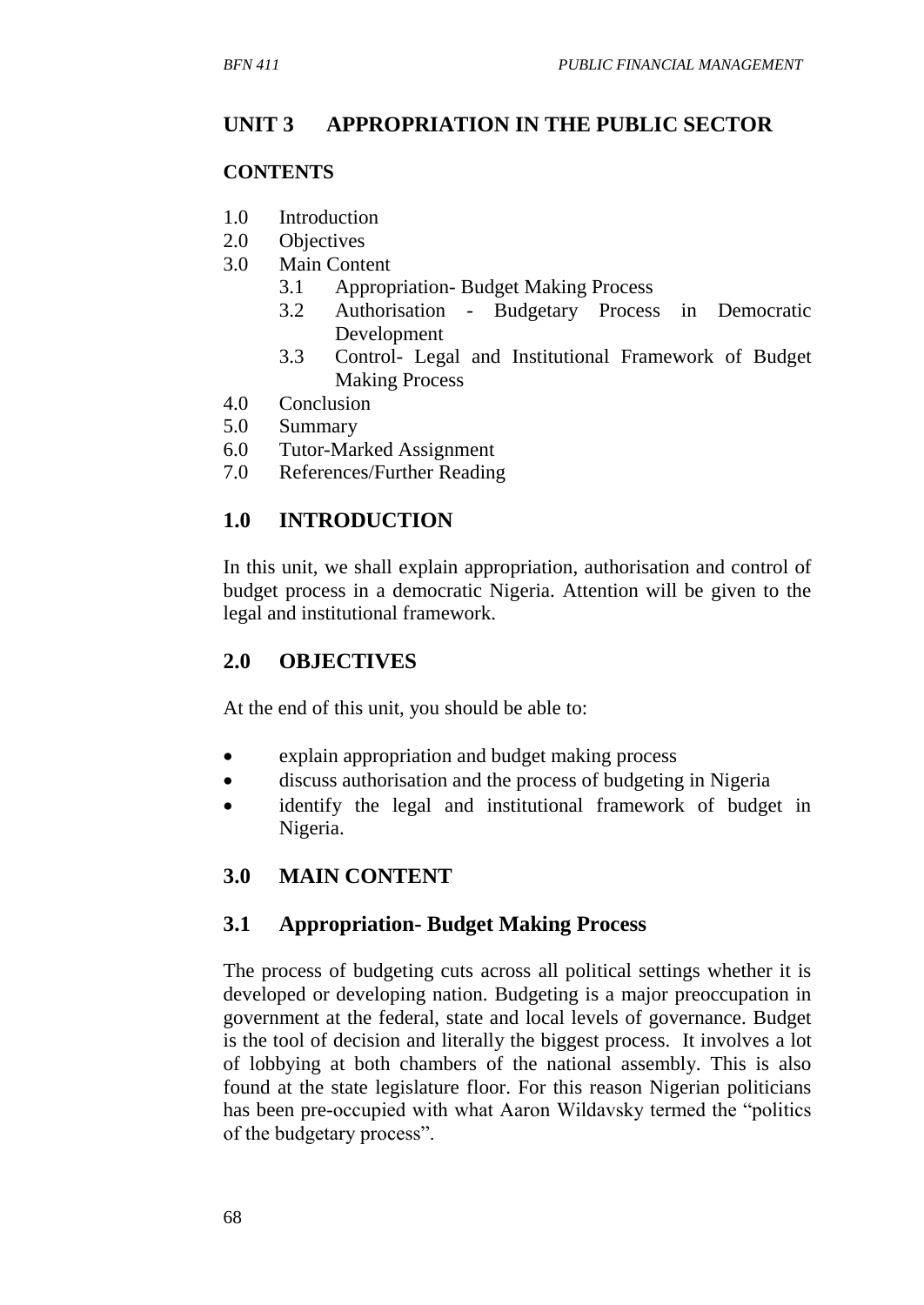This, of course, consists of two fields of play for politics and governance:

- 1. defending clientele (members of constituency) against revenue hikes such as tax increases and
- 2. seeking to attract government spending programme that will benefit clientele.

Often the process requires skillful displayed of an initiative as revenue or expenditure may serve to conceal its nature. For example, government housing assistance to low-paid workers is categorised as expenditure. Government housing assistance to high-paid workers (tax deductibility of mortgage interest payment) is presented as an exemption on the revenue side. One is a direct expense and one is a tax expense. How do they differ?

Spending on the highway is characterised as the provision of necessary infrastructure. Spending from general taxation on public transportation is assigned the category "losses". Again, how do they differ? In many respect, the inter-play between the President and the National Assembly represent the ultimate show-down. You should note that the play will be heightened in its drama as the National Assembly and President are from opposing parties. The issues are:

- both have budget offices to support them in analysis and in repackaging deals into budget options
- both have enormous standing and access to the public through the media

Eventually, the president must send his budget to the National Assembly. The National Assembly, if hostile, will extremely amend it and return it; the President must decide whether and to what extent to use the power of veto. Behind the scene, horse traders, lobbyists continue to parley.

Owing to its importance and the way in which in which it is conducted, the budget game should never under-estimated or ignored by public administrators. At the same time, its centrality should not divert attention far from the substantive merits of new and existing policies as embedded in the constitution, rather than the gamesmanship with which funds for them may be sought or denied.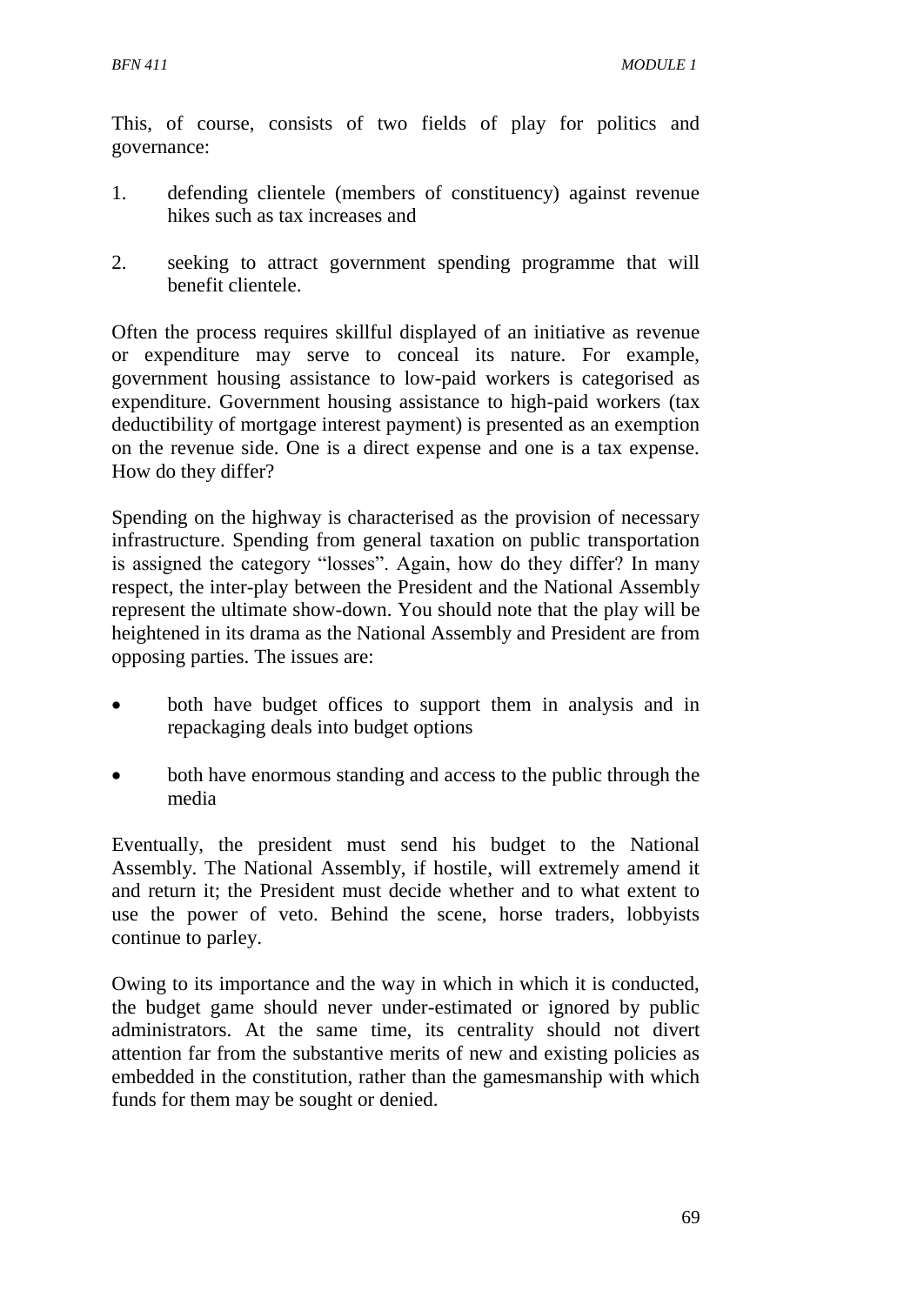#### **SELF ASSESSMENT EXERCISE**

Explain appropriation in budgetary process.

According to Kiragu, Kithinji, effective financial management is critical feature of a public administration system. He noted that the key objectives of an effective public financial management system are as follows.

- Proper planning and budgeting for public expenditures
- Effective and efficient administration of government revenues
- Proper use of budget resources
- Effective control of public expenditure
- Accounting and reporting on public finance
- Full accountability for all public spending

# **3.2 Authorisation - Budgetary Process in Democratic Development**

The importance and sensitivity of the finance management function in the conduct of public affairs underpinned by the comprehensive legislative and other statutory provisions on what, how, where and by whom public resources are obtained and utilised. Usually, this key aspect of public financial management are enshrined in the constitution, elaborated in specific acts of parliament (National Assembly) and reinforced and enforced through supplementary legislation (financial regulations); usually issued by the Minister of Finance with the authority of National Assembly. For example, the constitution of most Anglophone countries in Africa, including Nigeria, stipulates that:

- all government revenue will be collected under the authority of parliament (National Assembly) and paid into one Consolidated Fund, from which all funds for public expenditure purposes shall be paid
- no public moneys shall be spent without the authority of the parliament
- government expenses shall be made only for the purposes authorized by the parliament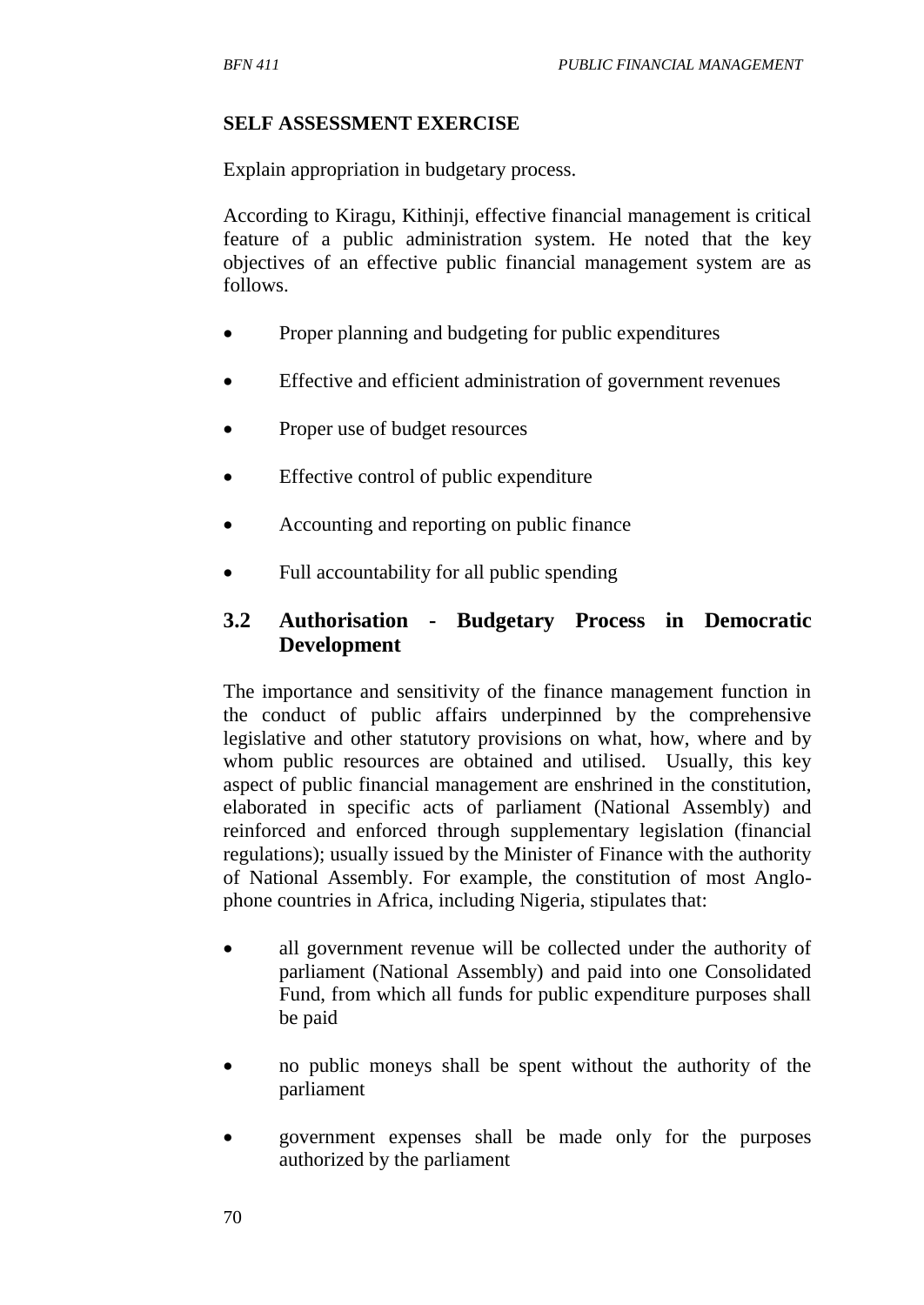- all moneys spent out of the Consolidated Fund must be accounted for before the parliament
- the office of the Auditor General will operate independently of the executive arm of the government

# **3.3 Control- Legal and Institutional Framework of Budget Making Process**

Here, you are to note the following.

- 1. The preparation of the annual budgets is, essentially, the duty of the executive and the approval that of the legislature.
- 2. Statutorily, the section 81 of 1999 constitution of the Federal Republic of Nigeria empowers the president of the nation to prepare and present an annual estimate of revenue and expenditure of each fiscal year in a specific format to the National Assembly for approval.
- 3. Presidency through the budget department initiates budget policy which is sent to the Ministry of Budget and Planning for consolidation.
- 4. Guidelines are given to various ministries in form of call circulars for action in the various ministries.
- 5. These are collated and sent back to the Ministry of Budget and Planning for further review, revision and modification by the draft estimate committee before transmission to the President who would present same to the National Assembly for approval.
- 6. In summary, there are three phases of approval namely; the Ministerial, the Executive and Legislature.

## **SELF-ASSESSMENT EXERCISE**

What is the role of executive in budgetary process?

#### **Budget making process–appropriation, authorisation and control**

You would deduce that the structure and government budget is the subject of successive waves of innovation. This is so because the ultimate statement of what a government stands for and spends is found in the texture of its budget. The budget is the key focal point of public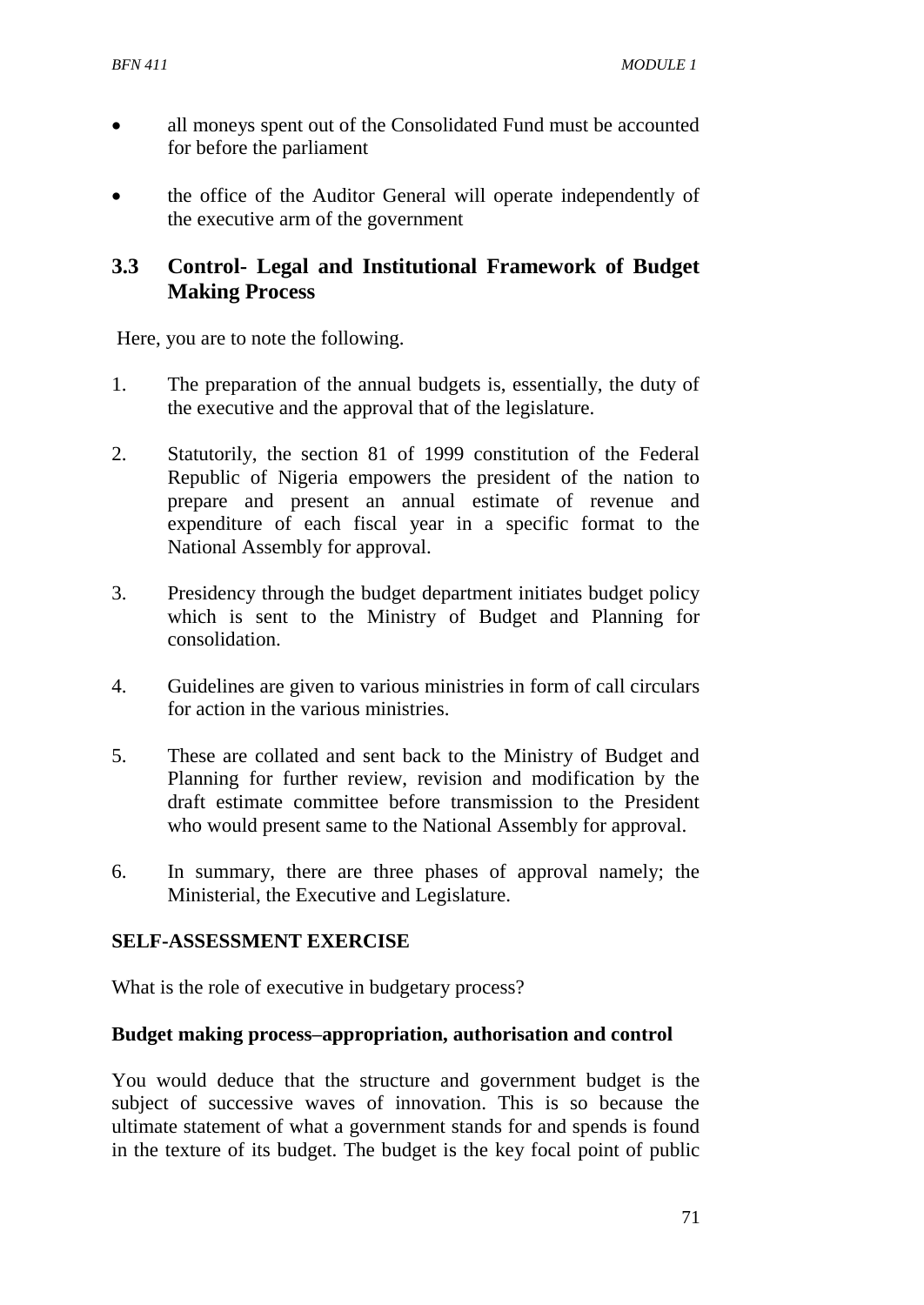administration. It places authority and huge power in the hands of those who shape it.

The waves of innovation gave birth to different types of budget in the public sector owing to its timeless potency as follows. Budgeting in government comprises two main arms, namely- the budgetary procedure and the budgeting system.

**Budgetary procedure-** this consists of practices, processes, institutional arrangements, documentations, norms and conventions governing budgets preparation, approval, implementation, appraisal and review.

**Budget system-** this means the management process that provides framework for acquisition, allocation and utilisation of resources by presetting decision rules and other operational mechanism which governs the entire allocation process. The budget cycle is a complete set of events which occurs in the same sequence yearly and cumulating into the approved budget. It has four phases, namely:

- (i) executive preparation and submission
- (ii) legislative consideration and enactment
- (iii) execution
- (iv) audit and review.

#### **Phase One**

Government objectives are articulated in terms of economic, social and welfare parameters. The priorities and expected levels of achievement act as indicators. These are made known both to the Ministry of Budget and the Council of Economic Advisers. Based on this, the Ministry of Finance (Federal and State level) issues call circulars inviting ministries, departments, and their agencies to submit advance proposals of revenues and expenditures for the next financial year (budget).

In response to this call, these units of government send their advance proposals (revenues and expenditures) to the Budget Ministry to collate them for consideration by the inter-ministerial body of officials selected from the treasury, establishment, National Planning and the Federal Ministry of Works. The officials of each ministry and their agencies, led by their accounting officers (permanent secretaries) will appear before the inter-ministerial committee of officials to defend their respective proposals. After this, the inter-ministerial committee completes its review exercise, transmits its decision in form of advice and recommendations through the budget ministry to the Federal Executive Council (Cabinet).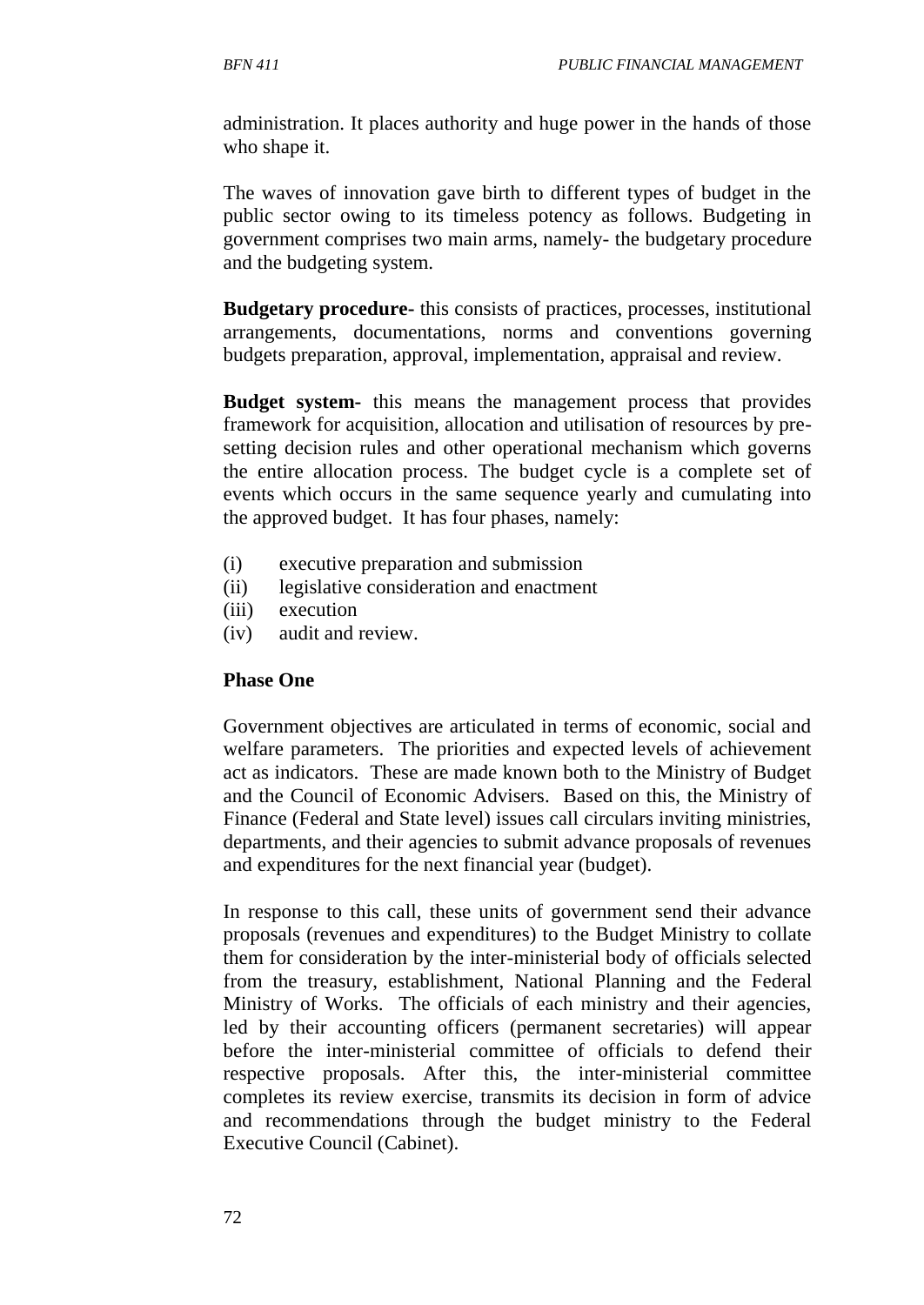The Federal Executive Council- made up of political heads of the ministries, i.e. federal ministers and state commissioners will then deliberate on the budget. At this point of political consideration, the programmes of the party in power and the particular preference of the chief executive (President or Governor) tend to gain attention than all other economic rationality and budgetary models and frameworks that the budgetary process had gone through. Under the presidential system of government, the draft of the estimate is sent to the State House of Assembly and the National Assembly, as the case may be. You should note that Section 81 (1) of 1999 Constitution place the responsibility for budget preparation on the President or the Governor at state level. The flow chart of budgetary process in Nigeria is shown in figure 3.1.



#### **Figure 3.1: Flow Chart of Budgetary Process in Nigeria**

**(Source:**Philip Adeotun (1980), cited in Ola and Offiong (2008). *Government Budgetary Process in Nigeria*. (Mimeograph). University of Nigeria.)

#### **Phase Two**

This phase involves legislative consideration and enactment. More political factors are brought to bear on the draft budget. Ideally, it is expected to be concluded before the beginning of the budget year. In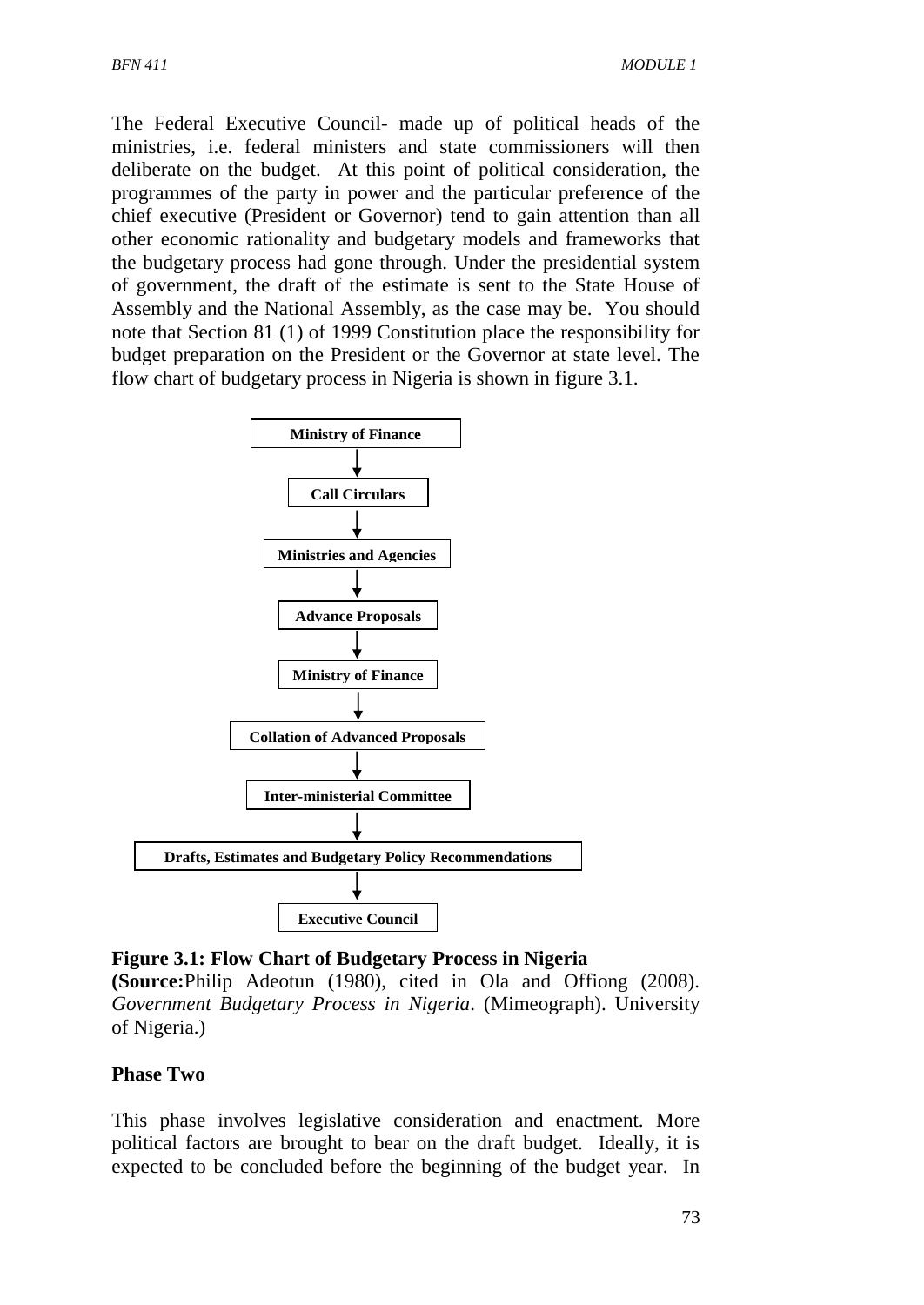this phase, the budget is sent to the National Assembly at the national level and to the House of Assembly at the state level, where debates are held to accept more amendments if suggested before it is passed into law. The national and state assemblies reserve the rights to call on both the political and technical heads of the ministries and agencies to defend their proposals.

Eventually, the bill is returned to the President/Governor for assent, which is an approval authority. However, in a situation where there is a delay in approval of appropriation bill in respect of any financial year, the chief executive (President at the federal level or Governor at the state level or Chairman at the local government council) may authorise expenditure in default of appropriation for a period not exceeding three months. Such authorised amounts should not exceed the amount so authorised by the legislature during the immediate preceding financial year (refer to Sections 82 and 122 of the 1999 Constitution).

#### **Phase Three**

This is the implementation stage of the budget and schedules of financial disbursement are contemplated by the budget department. The implementation is fraught with problem of timely release of funds which could be caused by administrative bureaucracy. This has a tendency of delaying the execution of programmes and projects of various ministries and their agencies.

#### **Phase Four**

This is the audit stage and the review stage, which constitutionally, requires a post-mortem evaluation of government accounts by the Auditor-General of the Federation or the State, as the case may be – Federal, State and Local Governments. The auditor-generals then submit their reports to the various assemblies (national and state). The Auditor-General's basic function in the Nigerian budgetary process is the prevention of fraud, ensuring that there is a legislative authority for all payments being made or expenditure being incurred.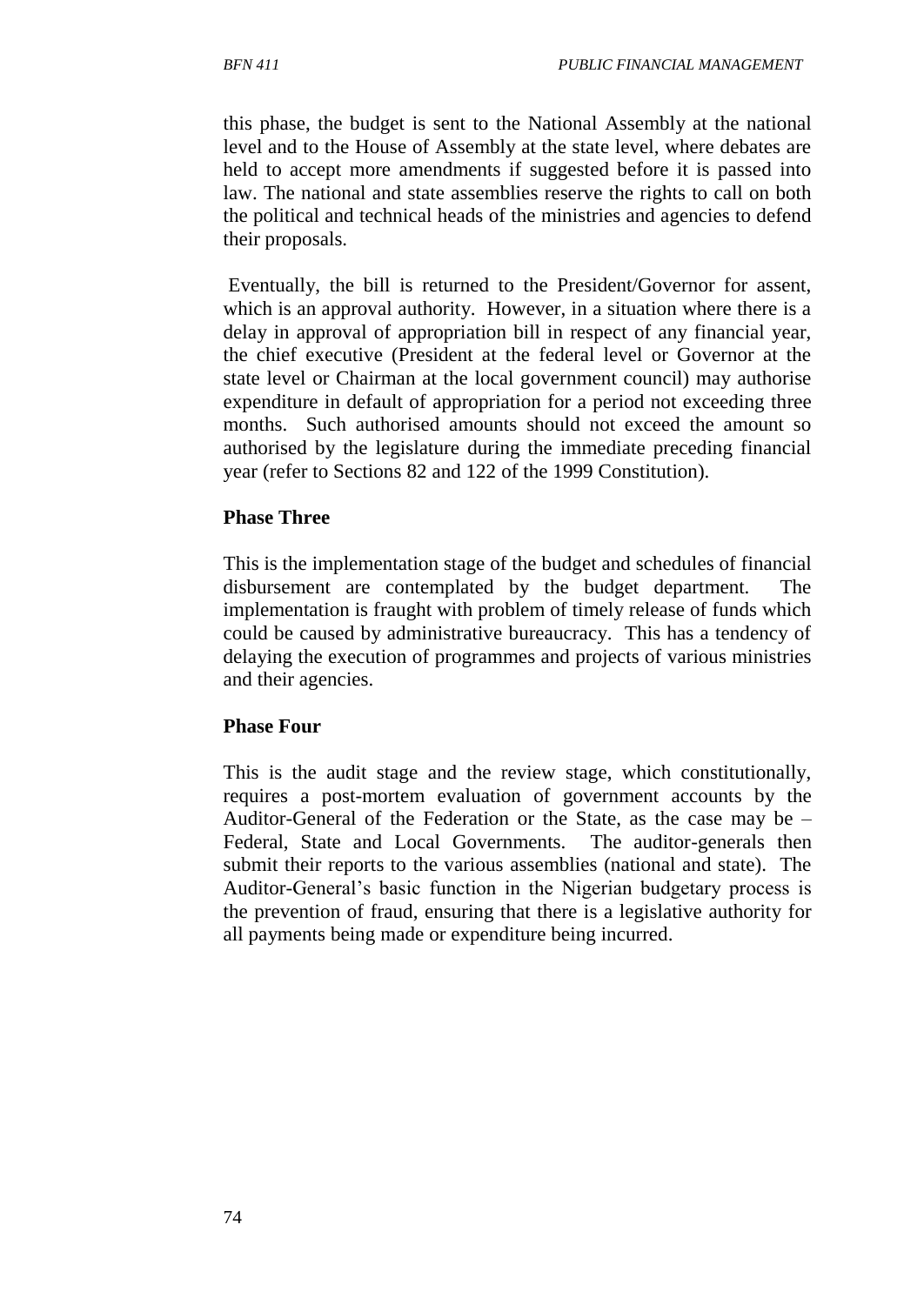

**Source:** Koleade, Oshisami. (1992). Cited in Ola and Offiong (2008). *Government Accounting and Financial Control*. Ibadan, Nigeria: Spectrum Books Limited, p. 55.

The following, though not exhaustive, can be listed as public financial control authorities in Nigeria.

### **(i) The constitution**

The Constitution serves as the foremost control authority on financial matters just like and other matter of national interest. In it, is embedded all rules through which the country is governed. For example, it provides for the custody of all revenues or other moneys raised or received by the federation and the conditions and manners for their disbursement or utilisation. The provisions of the constitution are control measures and serves as an authority on which public fund is operated. The constitution lays down the procedures for public fund control and compliance which protect it from abuse.

#### **(ii) The president, governors or local government chairmen**

The constitution vests executive powers (see Sections 5 (1-5) of the 1999 Constitution) on the President and his counterparts in other tiers of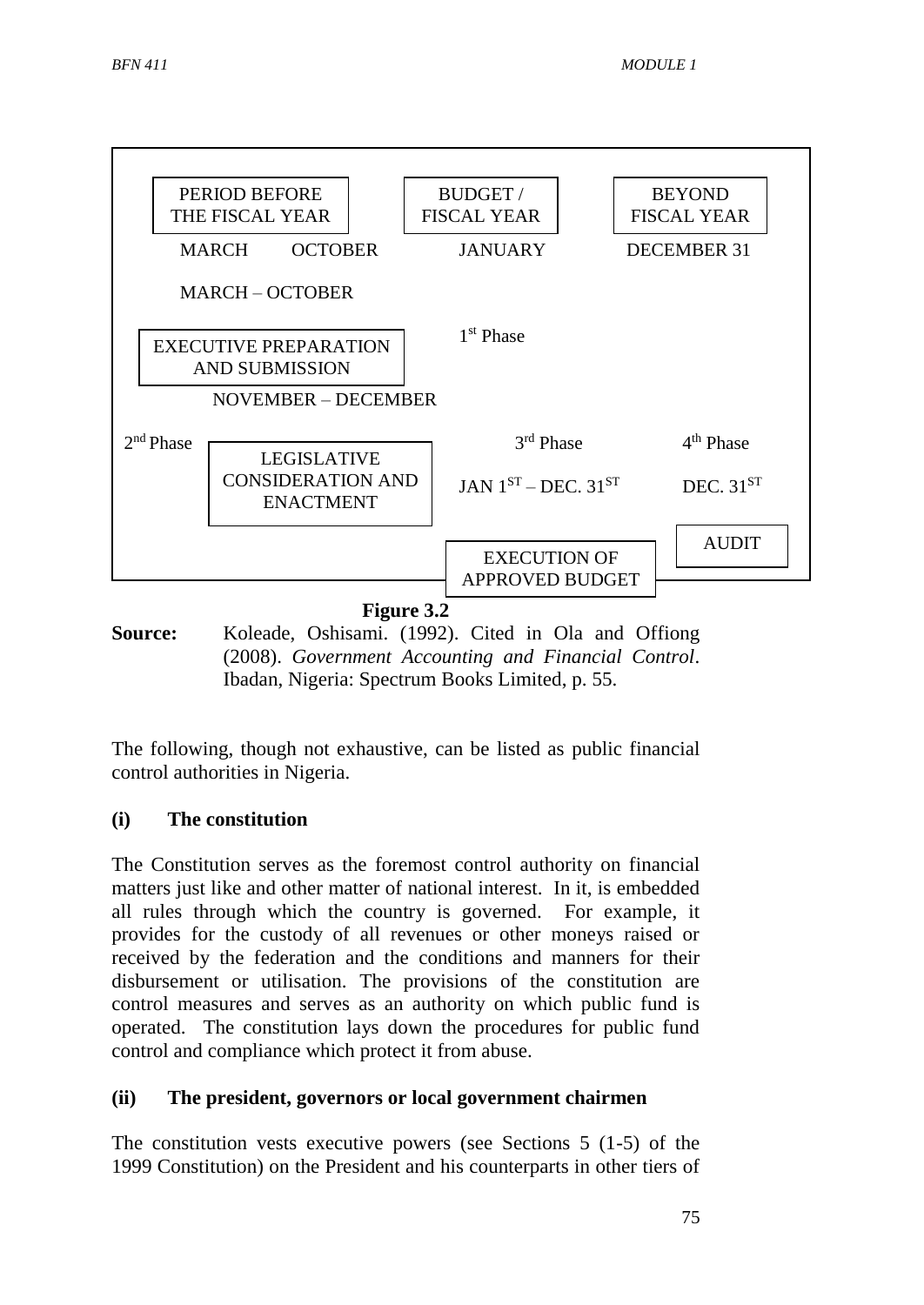government. As a result, they have powers over public financial matters and indeed, their consent and assent must be obtained for any public financial transaction. In their wisdom, they can refuse consent or assent if any foul play is suspected or an abuse is sensed. Public accountability lies on their heads and they are respectively accountable for any financial mismanagement of their states and localities.

### **(iii) The legislature**

The legislature is the formal law-making body of a country. In any democratic setting, all annual expenditures are controlled by the legislatures. For example, the budget or the annual estimates must be approved by the legislature before it can become legal and disbursable. The Executive Annual estimates are subject to reduction or addition by the legislature. They also have powers over supplementary estimates. The power of the legislature to control public funds is absolute and even the courts cannot challenge its decisions. The legislature also has powers over the custody and withdrawal of public funds. The legislature also has powers to enact money bills and laws. The Audit Act of 1956 and the Finance (Management and Control) Act of 1958 are cases in point. They all buttress the financial control authority of the Legislature.

#### **(iv) The minister of finance or commissioners for finance in the states**

Though all ministers are appointees of the president and only carry out tasks on his behalf, there is need to single out the Minister of Finance. This is because it is his ministry that disburses and provides control over funds in other ministries. Usually, before budgets are formalised, the ministry of Finance which, in most cases, embodies or has supervising power over the department of the budget, peruses and seeks clarifications where necessary on the financial estimates of other ministries. It has powers to advise the President on public financial matters. The Ministry of Finance's broad objectives in financial administration includes:

- (a) the development of initiatives for the formulation of policies on fiscal and monetary matters
- (b) the harnessing and mobilisation of internal and external financial resources for development
- (c) the supervision of the insurance industry
- (d) the supervision and supervisory control of ministries, departments and agencies of government in financial matters
- (e) management of foreign exchange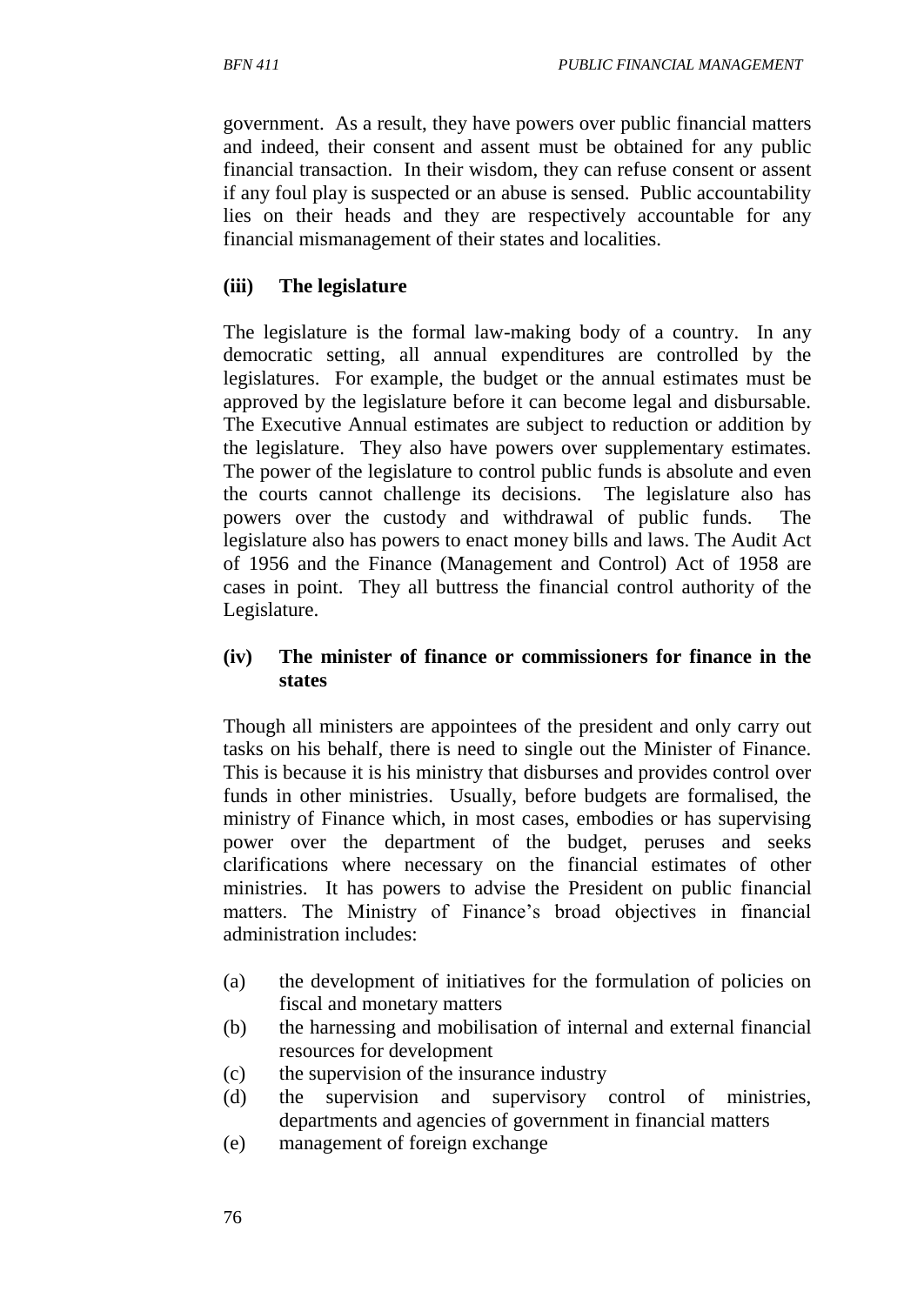- (f) external and internal borrowing, government-owned enterprises, public debt, trustee securities, etc.
- (g) the National Insurance Corporation of Nigeria, and
- (h) the Nigerian Re-Insurance Corporation and the Federal Savings Bank.

#### **(v) The accountant-general of the federation**

This is another control authority. The Accountant-General is vested with the responsibility of keeping the accounts of the Federation. Indeed, the Financial Regulations describes him as the "Chief Accounting Officer of the receipts and payments of the Government of the Federation funds". He was conferred with this status by virtue of Ordinance 27 of 1937. He is responsible for the general supervision of the accounts of all ministries and departments within the Federation and for compilation of the annual financial statements of government.

The Federal treasury is under his control. Indeed, he operates the main government funds accounts annually for the receipt and disbursement of federal money, and ensures that there are adequate machineries in public offices for the control of public funds. Though, the finance ministry has overall responsibility for financial administration, it is the Accountant-General who finally releases money from the government funds after the warrants for same must have been issued by the Minister of Finance. His importance in public financial control cannot be undermined. Though he acts mainly on ministerial directives, he could raise alarm where public funds are to be abused or misused.

The Revised Financial Regulations of 1976 vests enormous powers on him. Some of these powers include: the powers to conduct surprise inspections of government accounts (FR 112) and of the cashbooks of revenue collections (FR 311) and to disallow expenditure which has been incorrectly charged to a vote (FR 516).

### **(vi) The auditor-general of the federation**

Auditing is a crucial factor in ensuring proper control of public funds or any fund for that matter. The duties and responsibilities of the Auditor-General formally came to light through the Audit Act of 1956. Section 7 (3) of this Act provides the authority for the existence of his office. Due to the importance attached to the Office of the Auditor-General, relevant sections of subsequent Nigeria's Constitutions stipulate procedures for appointment, tenure of office and duties (powers to audit public accounts and conduct investigations).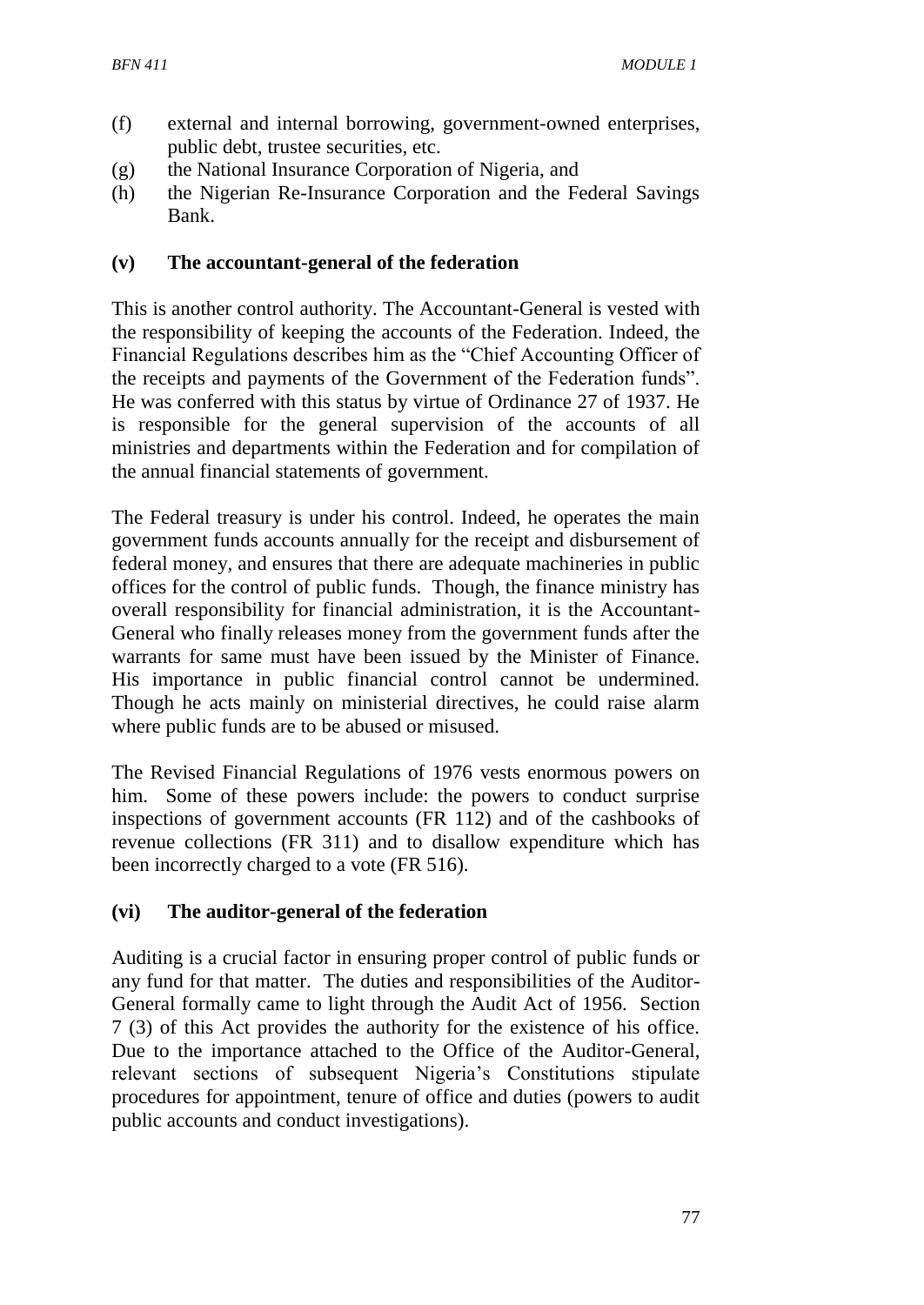The responsibilities of his office constitute perhaps, the most important financial control function within the overall financial control system. He ensures that public funds are not misappropriated, lost or abused. He is regarded as the watchdog of the people over the spending of public funds. He works in league with the Accountant-General of the Federation who must submit the financial statements of the Federation to him and he in turn after auditing submits his report to the National Assembly to be considered by a committee of the House responsible for public accounts. One significant aspect in the exercise of his function is that he cannot be subjected to the direction or control of any other authority or person (see Section 85 (6) of the 1999 Constitution). However, what is important is that the Auditor-General is a crucial factor in public financial control. A sound financial base strives in the effectiveness and efficiency of an Auditor-General.

#### **(vii) The role of the treasury**

At the heart of any organised government is the treasury function. The treasury is the financial organisation of the Federal Government which receives keeps and disburses its funds, on the directives of the Accountant-General. As the final port of disbursement, the Treasurer or any Treasury officials can raise alarm if there are suspected misappropriations. The Treasurer, if sufficiently satisfied that a disbursement is wrong, can stay action on such disbursement. There are cases where Treasurers have stopped payments on misappropriation grounds, and by this, they contribute in controlling public funds.

#### **(viii) The budget**

This is another significant control authority which had been exhaustively discussed above. Budget simply means estimates for expected revenues and expected expenditures in a given period though mostly annually. It is just a quantified plan and direction put in place by management or public officials, to achieve set objectives. The Budget of a country therefore provides the quantification course of action of the ruling government. It serves as a guide to actions of government. In a democratic setting, the legislature must approve the budget before it becomes binding.

#### **(ix) Permanent secretaries**

Permanent Secretaries are career officers and by the nature of their permanence, they can be held accountable for any misdeed at any time. The Permanent Secretaries assist the ministers at the national level and commissioners ate the state level on crucial decision making at various levels and stages.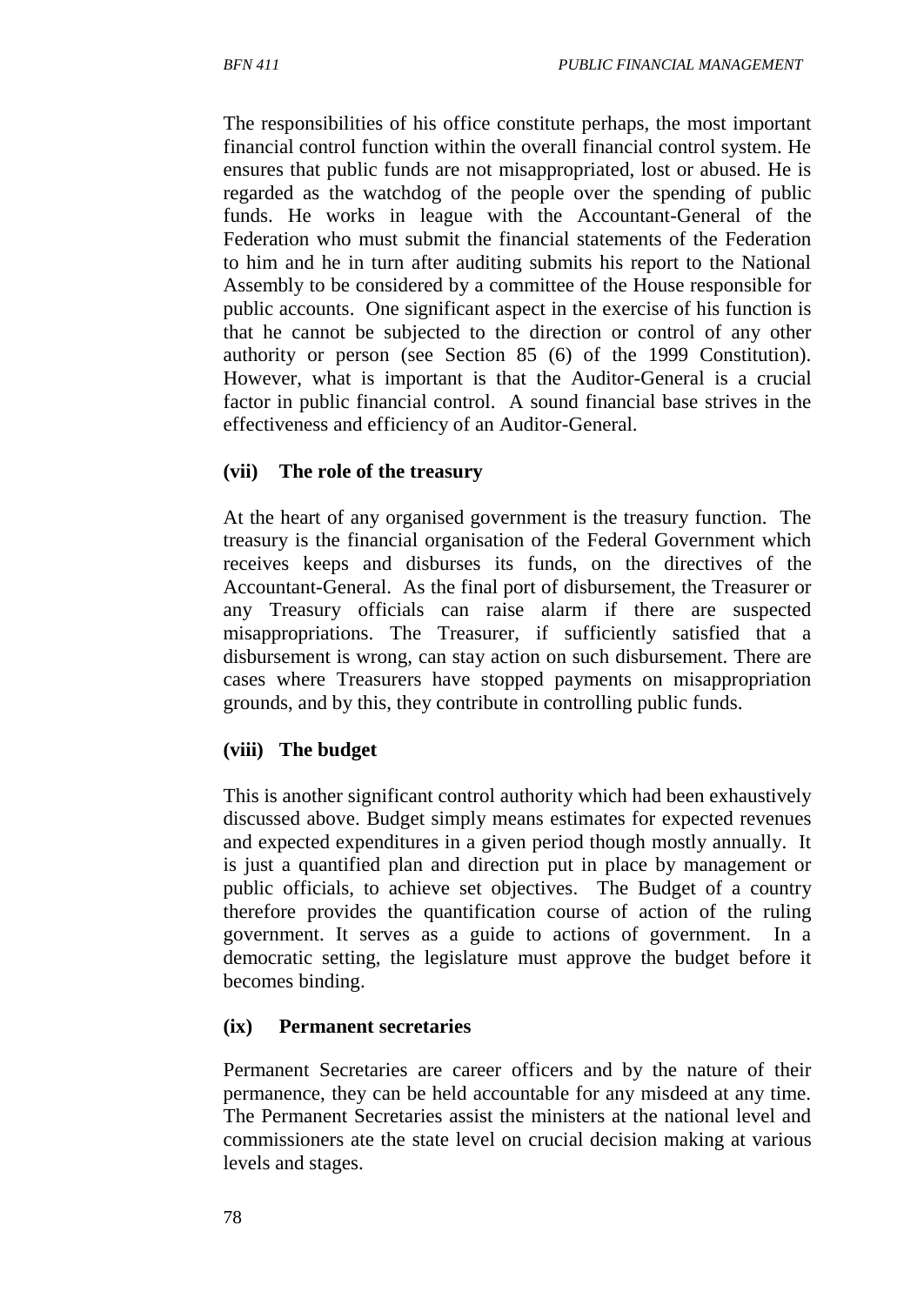#### **(x) The Central Bank of Nigeria (CBN)**

The CBN serves as the sole monetary authority through its control of the monetary policy of government. As part of its functions, it serves as the Bank of the Government and Bankers to other Banks. Foreign exchange transactions are its responsibility. Indeed, it has enormous control over public funds and could raise alarm where foul play or abuse is suspected. It is also saddled with the responsibility to print currency, thus having control over physical government funds. Again, since most Government businesses are transacted through the CBN, it can refuse suspected transactions.

#### **4.0 CONCLUSION**

In conclusion, we have realised from this unit that the politics of budgeting is not peculiar to Nigeria as a developing country; it cuts across all political settings whether it is developed or developing nation. The budget game is a major preoccupation in politics, occupying the time and energies of lobbyist politicians and officials at the federal, state and local of government.

#### **5.0 SUMMARY**

In this unit, we discussed budgetary process in Nigeria, since 1999, in terms of appropriation, authorisation and control.

### **6.0 TUTOR-MARKED ASSIGNMENT**

- 1. Narrate authorisation in the process of budgeting in a democratic Nigeria.
- 2. Identify the stages of budget making in Nigeria.

#### **7.0 REFERENCES/FURTHER READING**

- Adamolekun, L. (2005) *Public Financial Management-Public Administration in Africa: Main Issues and Selected Country Studies. (*Ed.) Ibadan Nigeria :Spectrum Books Ltd.
- Ola & Offiong (2008). *Public Financial Management- Government Accounting and Financial Control*. Ibadan: Spectrum Books Limited.
- Shafritz, J.M. & Russell, E.W.(2005). *Introducing Public Administration.* (4th ed.). New- York :PEARSON Longman.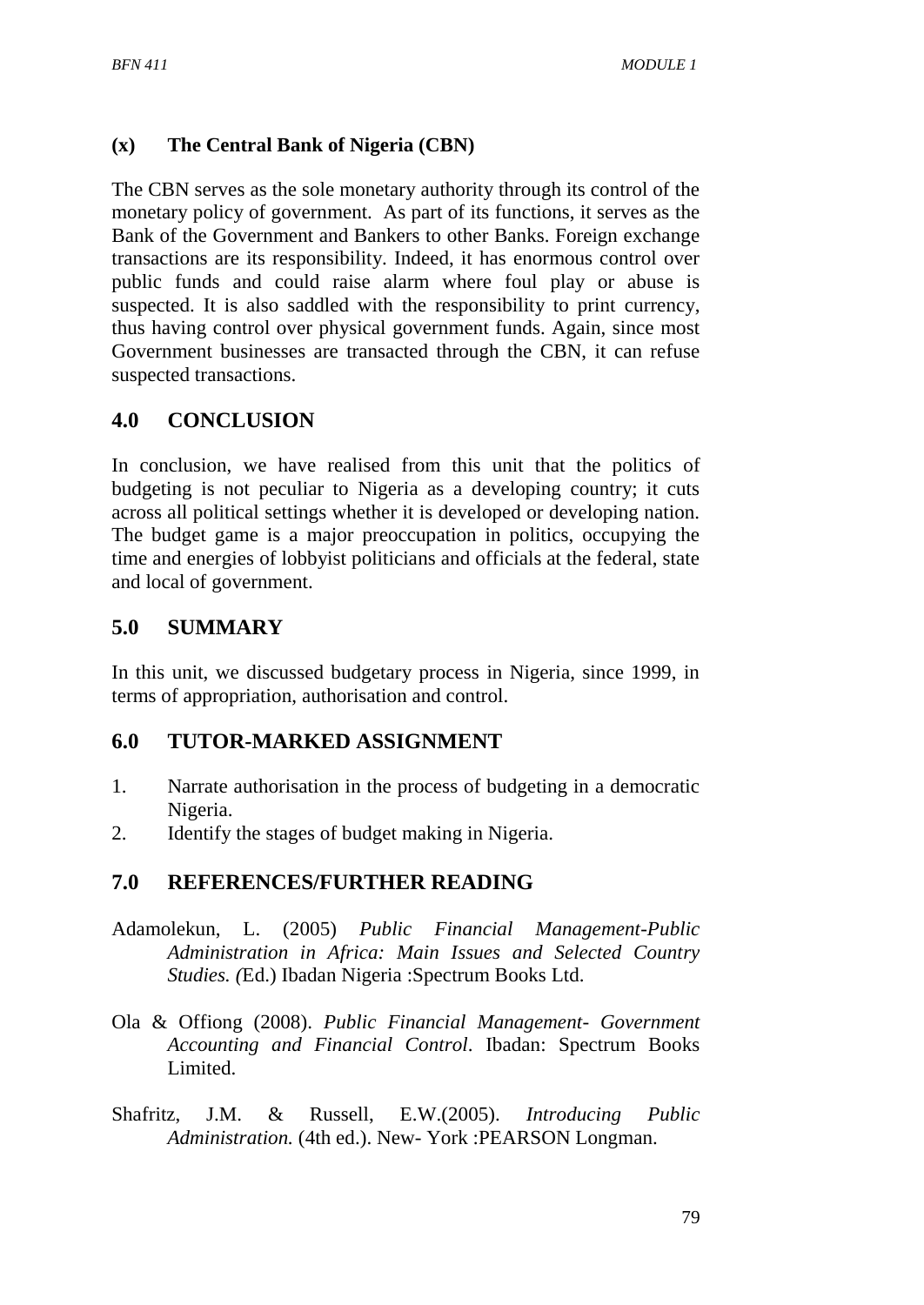## **UNIT 4 PROJECT MANAGEMENT IN THE PUBLIC SECTOR**

#### **CONTENTS**

- 1.0 Introduction
- 2.0 Objectives
- 3.0 Main Content
	- 3.1 Project Management
	- 3.2 Network in Project Management
	- 3.3 Project Planning Management- Using Network
- 4.0 Conclusion
- 5.0 Summary
- 6.0 Tutor-Marked Assignment
- 7.0 References/Further Reading

# **1.0 INTRODUCTION**

In this unit, we shall attempt to discuss project management as applied to the public sector. The private sector objective is always expressed in financial terms while the objective of a public sector enterprise is based on political and social consideration. You would be led through an insight of project management in government, using network analysis in executing projects.

### **2.0 OBJECTIVES**

At the end of this unit, you should be able to:

- explain project management
- state the objectives of network in project management.

# **3.0 MAIN CONTENT**

### **3.1 Project Management**

Management of big projects that consist of a large number of activities pose complex problems in **planning, scheduling** and **control**; especially, when the project activities have to be performed in a specified technological sequence with the help of PERT and CPM.

PERT = Program Evaluation and Review Technique CPM= Critical Path Method

The phases of network analysis are **planning, scheduling** and **control.** Public sector project might be done through the use of social Cost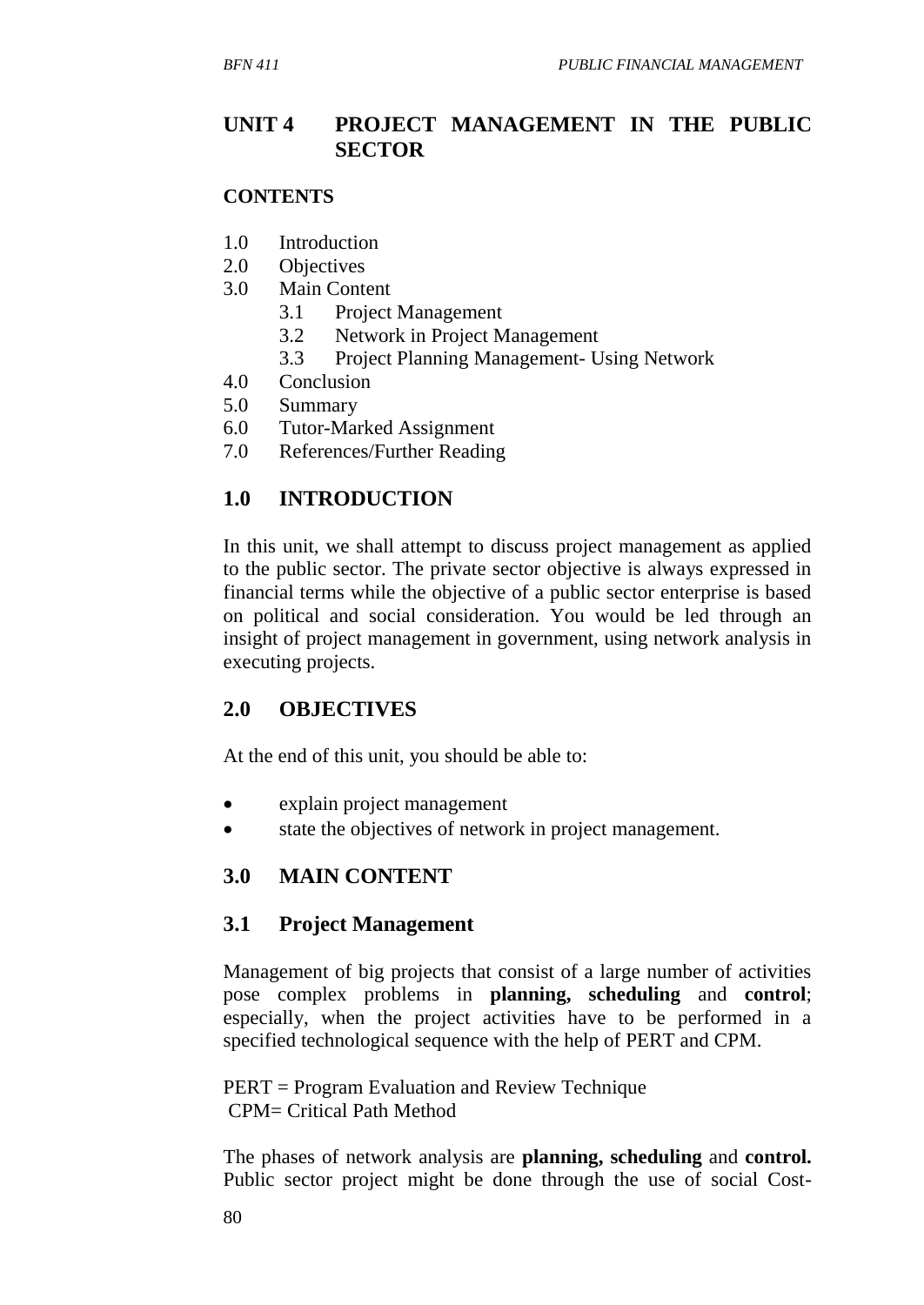Benefit Analysis. It considers a number of issues such as environmental problems, opportunity costs and transfer prices. It is more subjective than the normal capital budgeting technique especially forecasting of future outcomes of proposed projects. It attempts to consider all the consequences of embarking on a project to determine the viability of a project, the time cycle that would be beneficial to the project and the cash flow or profit (cash flow is preferable)

**Cost-Benefits Analysis Process- this** establishes the objectives and possible advantages of a proposed project, ascertains alternative solutions to the problem**,** estimates and analyses the cost and benefits (this is a wide spectrum) . It also considers the costs and benefits that may accrue to anyone outside the project**;** it considers opportunity costs, the cost of obtaining an extra unit of a scarce resource and transfer payments including subsidies and grants from a federal government fund to a state or local government funds.

## **SELF ASSESSMENT EXERCISE**

Explain project management

The following considerations are used as cost of capital in the public sector as it is difficult to calculate using private sector approach of market value, no interest, business or financial risk in government activities.

- **1**. **The social time preference rate-** expresses the value which one places on consuming or owning an asset now as an alternative to consuming or owning it in future.
- **2**. **Government borrowing and lending rate-** roughly the risk free rate of interest. The interest rate on treasury bills can be used.
- **3**. **The opportunity cost rate of interests-** if a project has been under taken at the expense of another project, the rate of interest that compensates for the capital being freed for the alternative project is called the opportunity cost rate of interest.
- **4**. **Real cost of capital- this is** used where the government set a target real rate of return for projects.

#### **3.2 Network in Project Management**

These are the summary of objectives of project:

to minimise total cost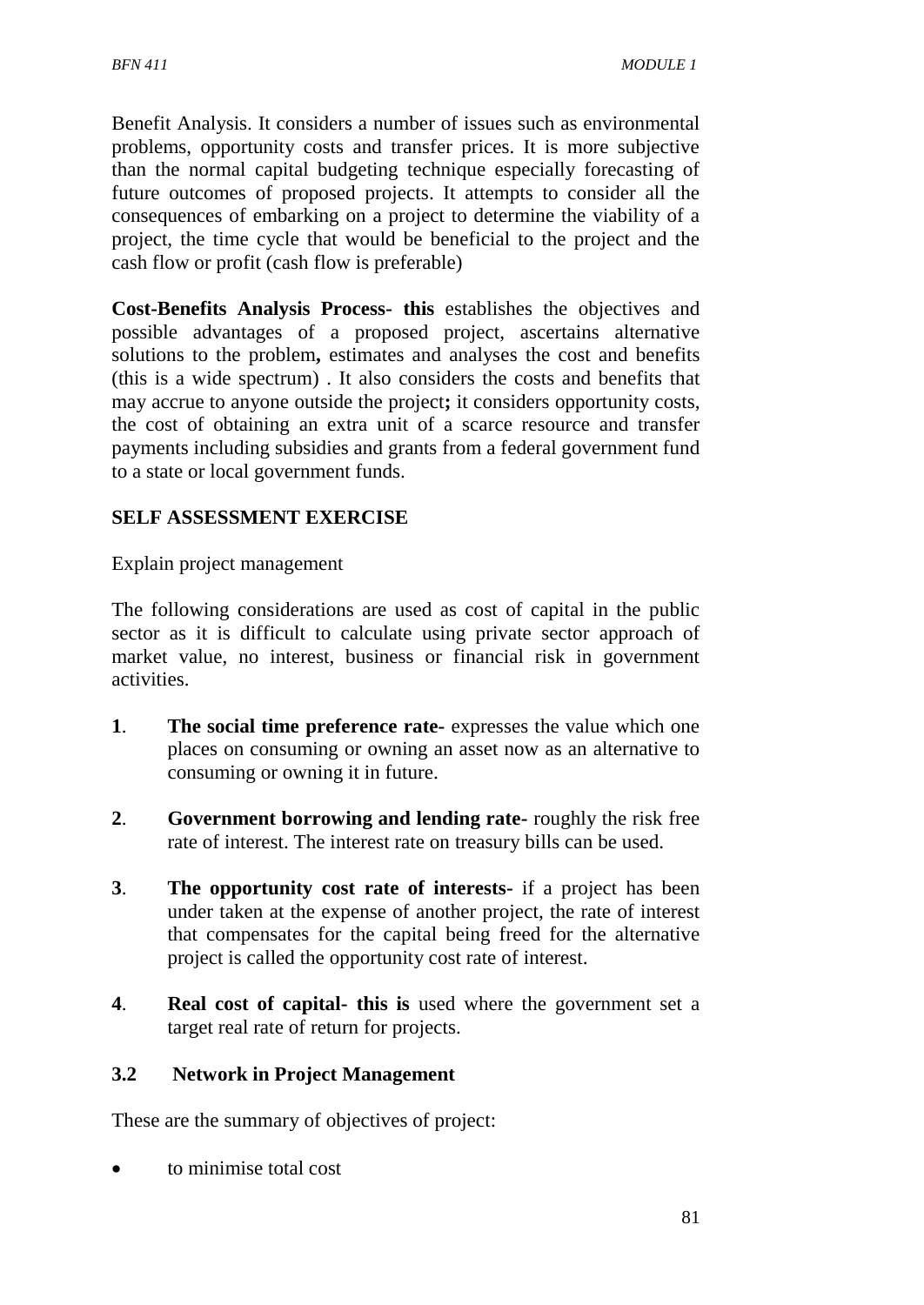- to minimise total time
- to minimise cost for a given time
- to minimise time for a given cost
- to minimise idle resources.

In public jobs, some of the common applications of network analysis occur in project scheduling for:

- 1 the construction of roads, bridges, factories
- 2 budgeting procedures
- 3 new project launching etc.

Network can be applied for any purposeful chain of events characteristic of public work involving the use of time, labour, and physical resources including cash usually related to projects of a complex nature where the scale of operations resulted to corresponding greater financial and administrative problems.

#### **SELF ASSESSMENT EXERCISE**

List the objectives of network in Project Management

#### **3.3 Project Management-Planning – Using Network**

Management of a project involves planning expediently through coordinating efficiently the factors there in. Planning has not been given priority as projects were less complex; the rule of thumb method would work well. However, today, as projects have become more complex, project managers and public administrators have associated themselves increasingly to systematic planning and management. This section of the unit will lead you through the complexity services and you will affirm the need for systemic outlay of projects.

**Projects are in stages**- a life cycle which include: planning, execution and phase- out. At each stage of this life cycle, a variety of skillful requirements are involved. In effect:

- project unit human resources and with diverse knowledge and skills
- some go from project to project as they are needed –consultants.

In **project management and planning** the size and scope of projects varies widely according to the nature and purpose of the project. It is worthy of note, that all projects have something in common. The life cycle can be arranged into five phases: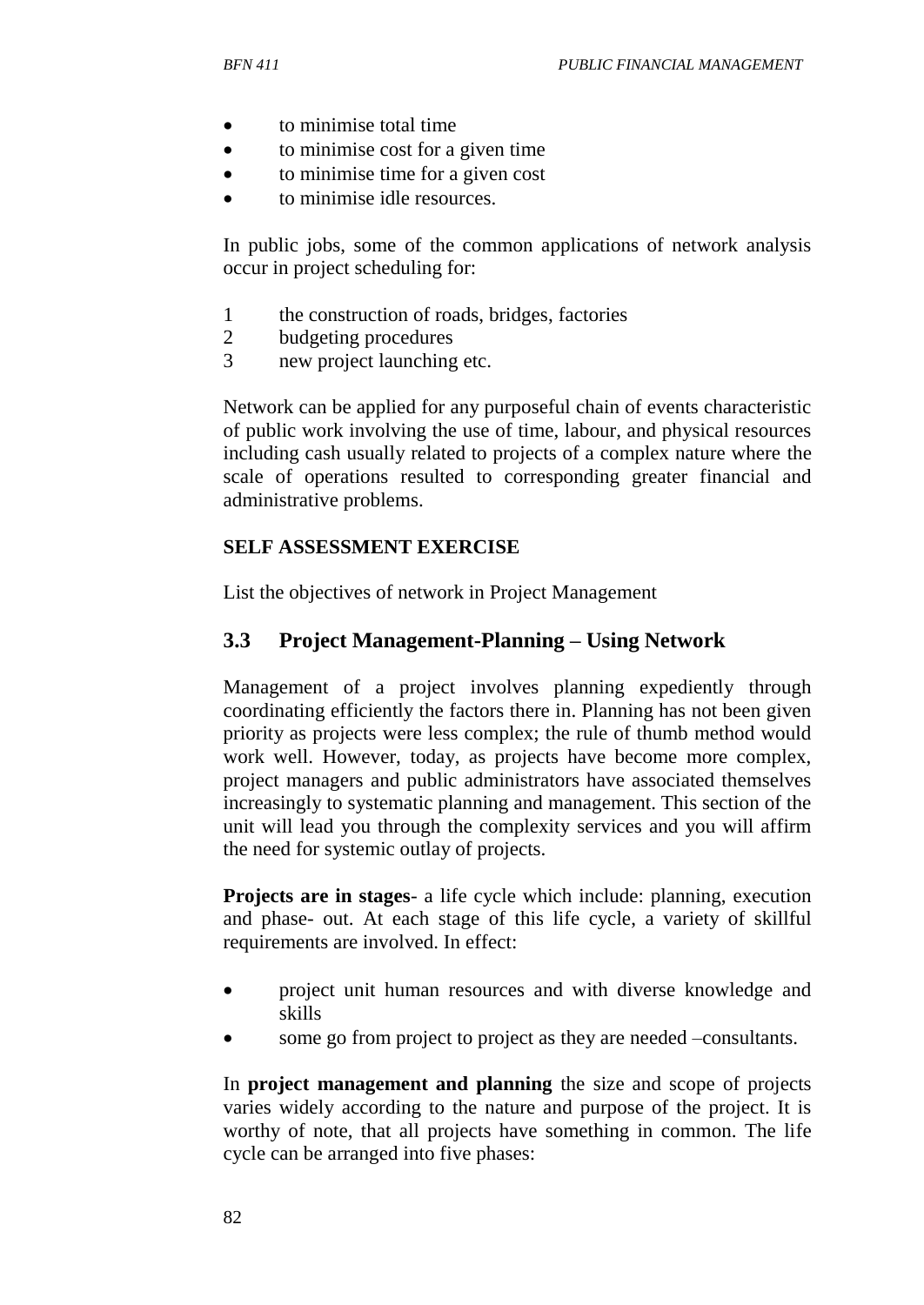- 1. **concept**-the need for the project
- 2. **feasibility**-expected costs-benefits analysis
- 3. **planning**-details of work-human, time and cost
- 4. **execution**-ensure project
- 5. **termination**-target achieved.

#### **SELF ASSESSMENT EXERCISE**

List the processes involved in management of a project.

#### **The network-symbols, diagram and convention**

The first stage of analysis is to divide the project into a number of different activities. An activity is merely a particular piece of work identifiable as an entity within the project. If for example, the project under consideration is the servicing of a motor car, then one of the activities would be to check the brakes for wear.

Now an **activity** within a network is represented by an arrow, with the description of the activity written on it, as:

Check the brakes for wear

**Note:** In addition to activities, events are identified too.

Events mark the point in time when activity is completed and the next activity can be started. Events are normally represented by circles:



#### **Network**

A network is a convenient method of showing the logical sequence of activities in a project.

The event represents the point in time when activity is completed but also represents the point in time when activity can begin.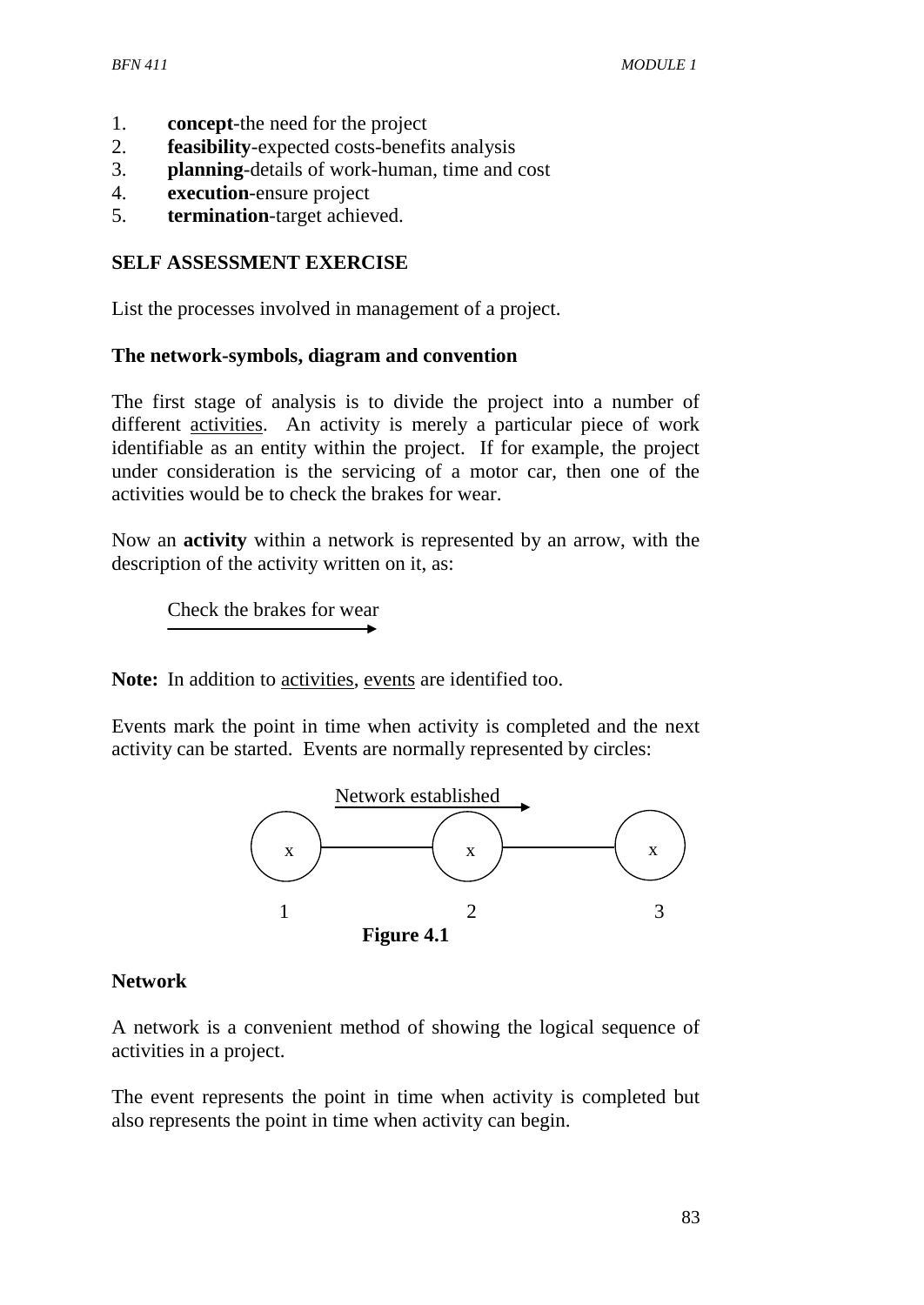

The activities depend upon more than one activity or vice versa. The point of networking can be from one individual or source and terminates in dual results or contact points.



**Figure 4.3**

#### **Dependence tables**

The first task of network analysis is to sort out the logical sequence of activity. This is done by constructing a dependency table by listing all activities according to priority. For example, a financial manager can affect the volume of credit sales and collection period and consequently investment in accounts receivable. This is called a dependable change in credit policy. Credit policy hence is used to refer to combination of decision variables like, initially, to start with credit standard, credit terms, and credit collection. The financial manager proceeding activity influences the activities thereof.

Constructing a dependence table (trend) is often the most difficult part of project analysis, hence, in public sector project management; experts are engaged as consultants in their different phases of the project.

#### **Network diagram**

The network diagram below is composed of a number of arrows and notes. These arrows represent the flow of project activities. A network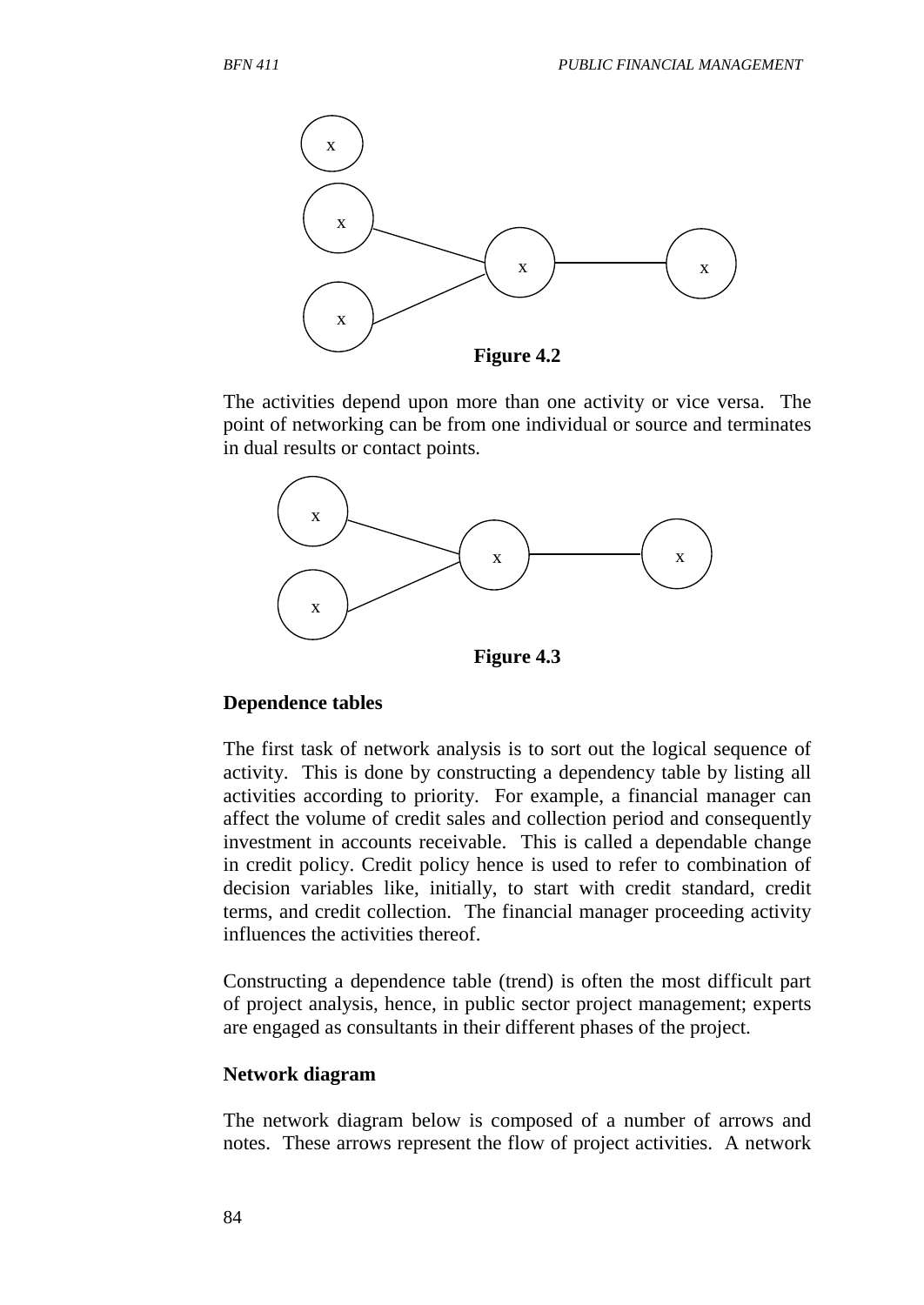diagram is generally preferred to portray the project's activities as follows:



The network diagram shows relationship among major activities of a project. For example, 0 to 1 has been completed, 1 to 2 is completed, 2 to 3 is also completed, and the circle has to be full by 1 to 3 which is the final spot and 3 to 4 is remote in to check if the project can start the test of time.

A path is a sequence of activities that leads from the starting node to the finishing node. The project life cycle is equals to the expected time of the longest path. The longest path is the critical path because of the depth and value of activities involved for the completion of the project. There is always an allowable slippage for any path which is called **slack**, and it reflects the difference between the length of a given path and the length of the critical path. The slack brings about flexibility in terms of implementation requirement.

#### **Basic network terminology**

Activity- a task or job work which takes time and resources Event- a point in time and indicates the start or finish of an activity or activities. An event is represented in a network by a circle or node.

Dummy activity- is an activity that does not consume time and resources. It is merely to show clear, logical dependencies between activities so as not to violate the rules for drawing network.

Critical activity is an activity that lies on the critical path.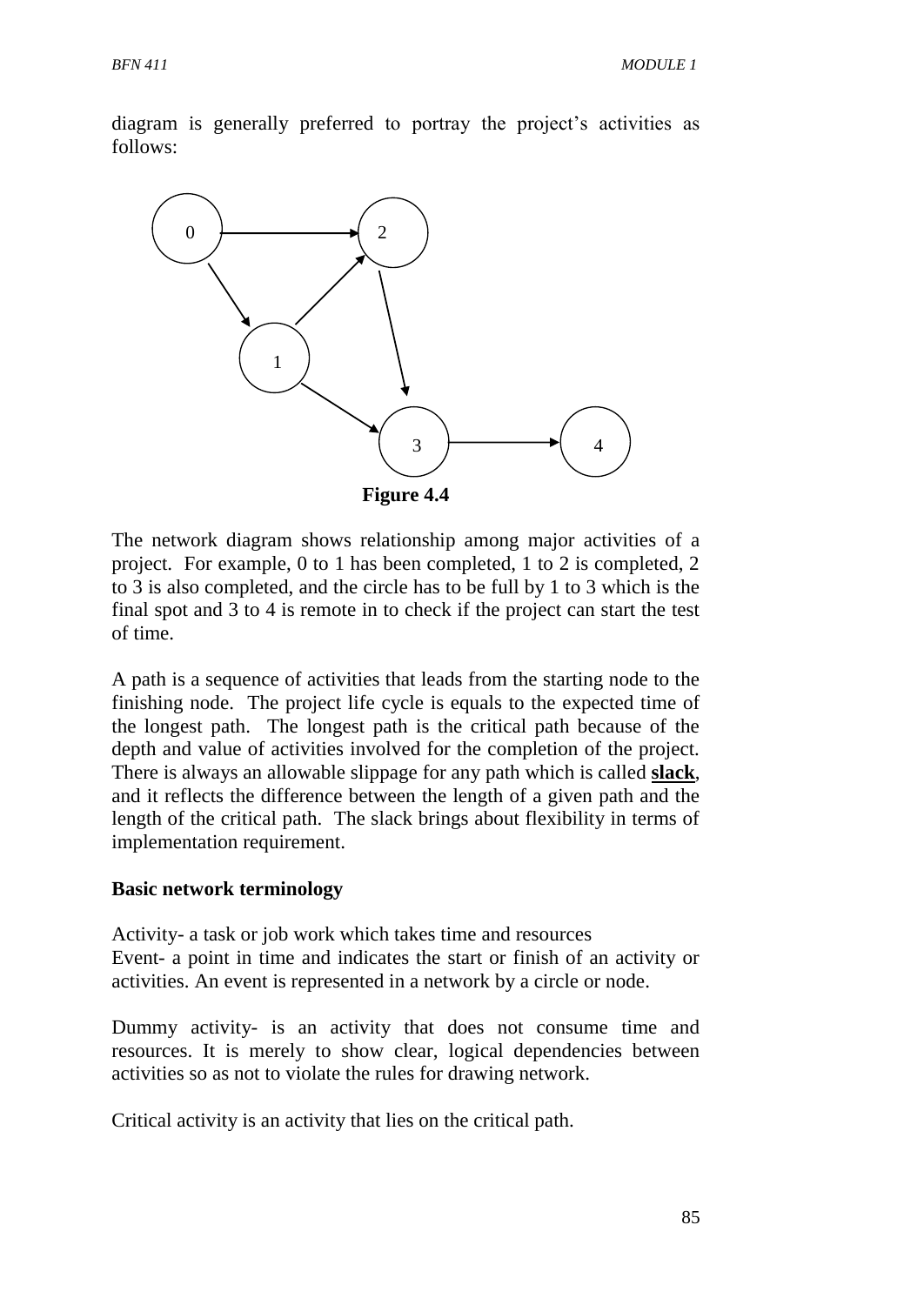Critical path is the path network that gives the shortest time in which the whole project can be completed

## **Total project time: Critical Path Method (CPM)**

The main determinant of Performance Evaluation Review Technique (PERT) and Critical Path Method (CPM) networks are analysed and interpreted as whether activity times as or estimated are probabilistic or deterministic. If the time estimates can be made with the high degree of confidence, the actual time would not differ significantly. We say the estimates are deterministic. If estimated times are subject to variation, we say the estimates are probabilistic. Probabilistic time estimates include an indication of the extent of probable variation.

# **4.0 CONCLUSION**

You were led through public sector financial management and the use of modern strategic planning in project management against the rule of thumb which was the order of the day in the years past.

## **5.0 SUMMARY**

In this unit, you learnt about the following- project management-Planning and nature of project; the network-diagram and convention; Critical Path Method(CPM) etc.; you have been shown how they are useful in the public sector, despite associated limitations. In the next unit, we shall discuss government debts, enterprises and multi-nationals.

### **6.0 TUTOR-MARKED ASSIGNMENT**

- 1. Identify the objectives of network in project management.
- 2. Discuss project planning and management approach in public sector.

# **7.0 REFERENCES/FURTHER READING**

- Abianga, E.U. (2008). *MBF 739- Quantitative Techniques for Banking and Finance.* Lagos: NOUN.
- Abianga, E. U. (2009). *MPA728* -*Public Financial Management.* Lagos: NOUN.
- Adewoye, S.O. (2008). *Introduction to Operational Research*. (2nd ed.).Lagos: Olu Prints Nig. Ltd.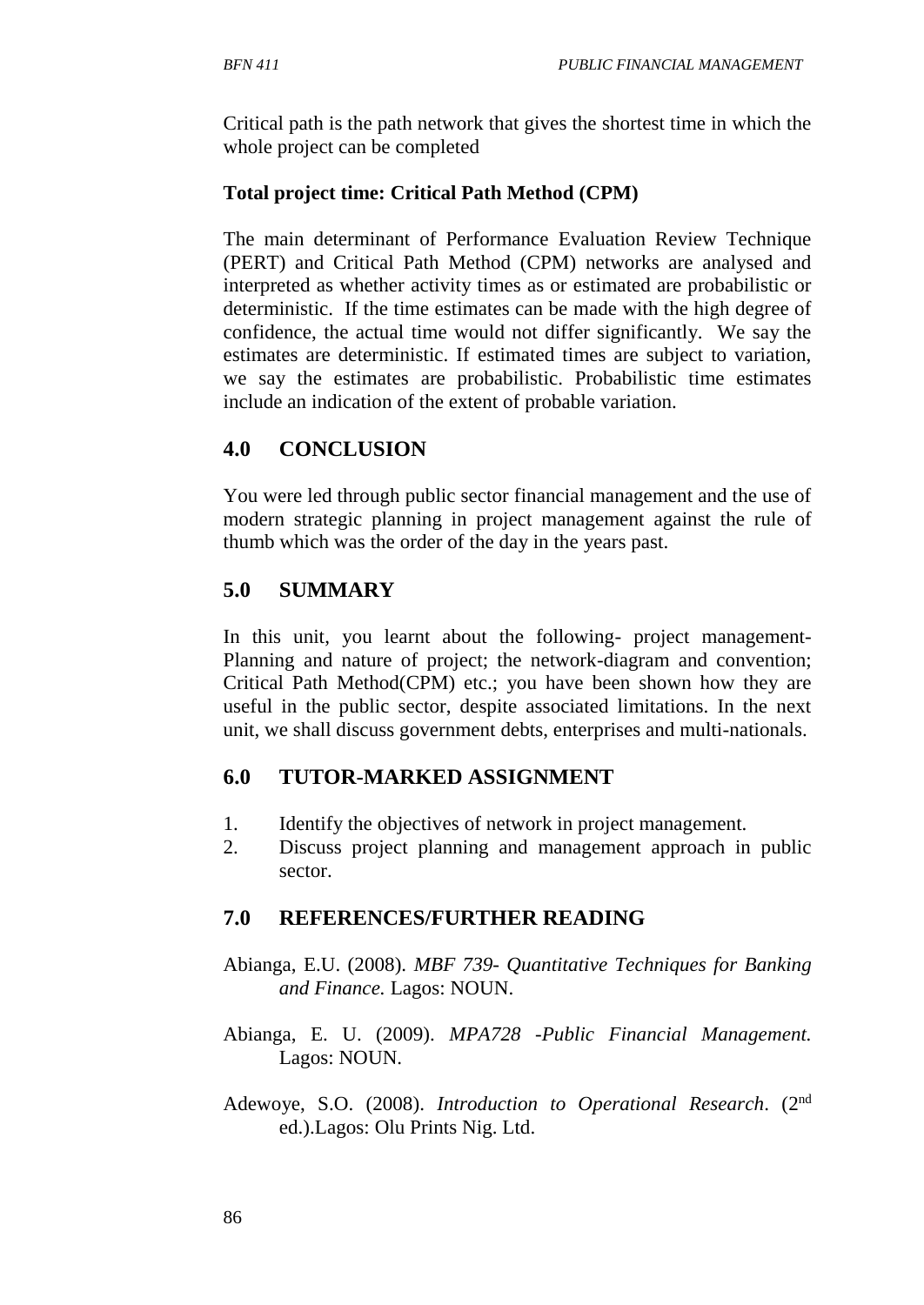# **MODULE 4 GOVERNMENT DEBTS, ENTERPRISES AND MULTI-NATIONALS**

- Unit 1 Government (Public) Debts
- Unit 2 National (Public) Debt Management
- Unit 3 Government Enterprises
- Unit 4 Multi-National Institutions

## **UNIT 1 GOVERNMENT (PUBLIC) DEBTS**

### **CONTENTS**

- 1.0 Introduction
- 2.0 Objectives
- 3.0 Main Content
	- 3.1 Public Debt
	- 3.2 Sources of Pubic Debt
	- 3.3 Public Debt Management
- 4.0 Conclusion
- 5.0 Summary
- 6.0 Tutor-Marked Assignment
- 7.0 References/Further Reading

# **1.0 INTRODUCTION**

In this unit, we will discuss public debt and the management of the public debt. You will be led into debt financing gaps that led to the national indebtedness and the agencies thereof.

# **2.0 OBJECTIVES**

At the end of this unit, you should be able to:

- define public debt
- identify sources of public debt
- discuss public debt management.

# **3.0 MAIN CONTENT**

## **3.1 Public Debt**

The short-fall between domestic savings and the desired level of investments in most countries (especially developing ones) has led to both internal and external borrowings to fill the gaps. These led to financial liabilities (public debt) by government to individuals and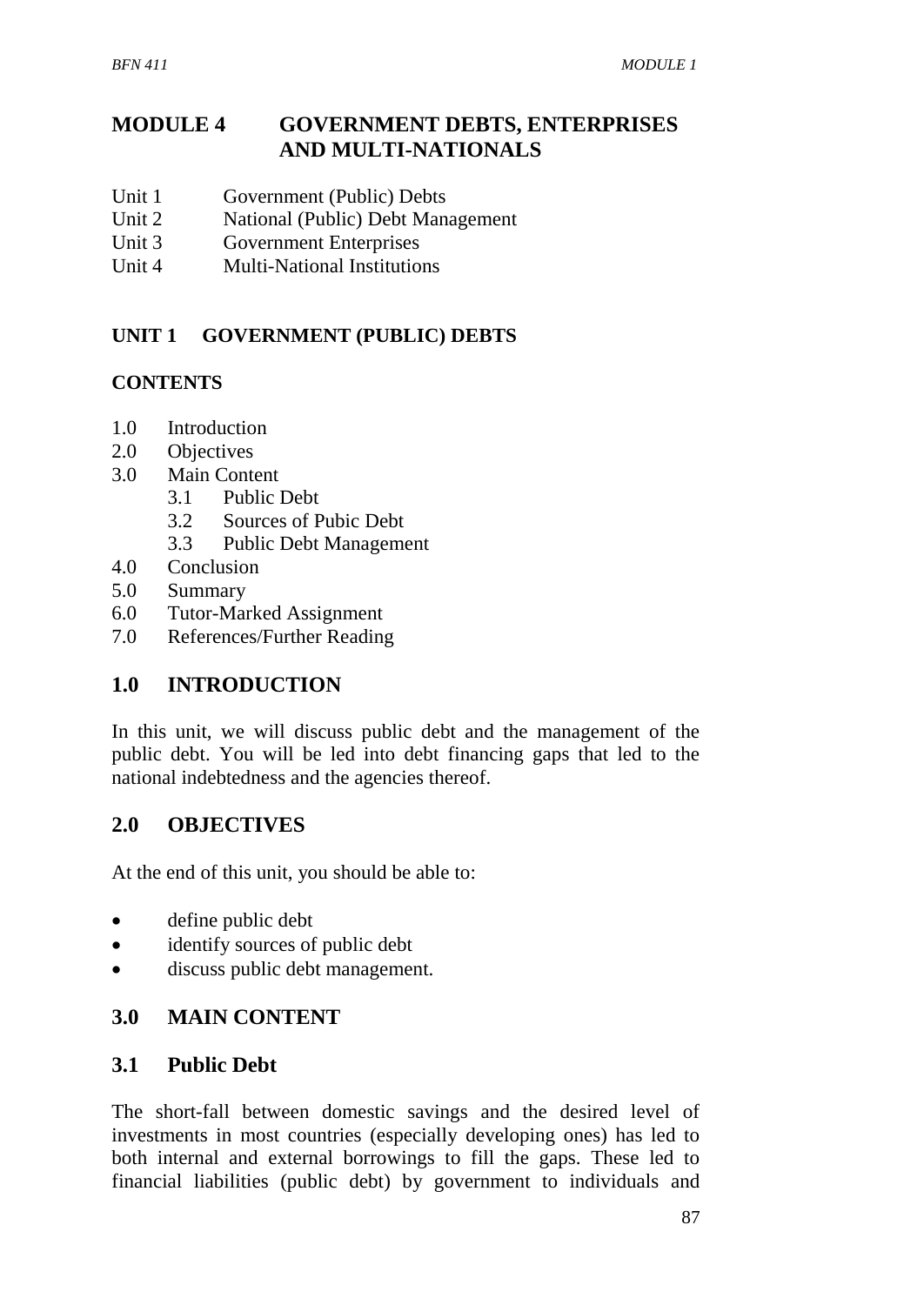institutions within and outside the country. In a developing country like Nigeria, the Central Bank on behalf of the government borrows money from both internal and external sources. **Public debt** therefore is the amount of money owed by the government to institutions, governments and individuals' resident in or outside Nigeria. **Deficit financing** is the creation of extra purchasing power by government which then utilises it for purchasing away resources from the market.

It could also be defined as the net increase in the amount of money in circulation where such an increase result from a conscious government policy designed to encourage economic activities which ordinarily would not have taken place; and from another angle amounts to domestic credit creation which is not off-set by increased taxation, more restrictive bank credit policy and similar deflationary measures. This involves running down the government accumulated cash balances, net borrowing from the banking system, issuing of new currency by the central bank, net borrowing from abroad and drawing down of foreign assets There is no single approach to economic development; multifrontal attack on social, economic, political, cultural and attitudinal obstacles to it, which deficit financing is one tool. On the whole, you should note that there can be no deficit financing without deficit budgeting.

#### **SELF ASSESSMENT EXERCISE**

Define public debt.

# **3.2 Sources of Public Debt**

In both developing and developed countries, sources of internal debt are diverse. They are commonly incurred through monetary instruments like treasury bills/certificates and government development stocks which can be contracted through:

- 1. **banks** as part of their investment portfolio banks invest in these debt instruments
- 2. **non-bank public** like state/local governments, savings institutions, insurance companies, statutory boards/corporations and individuals
- 3. **central bank** as the bank of last resort which absorbs the unsubscribed portion of government securities floated in the primary market. Instrument of domestic debt carry different maturities terms- short, medium and long.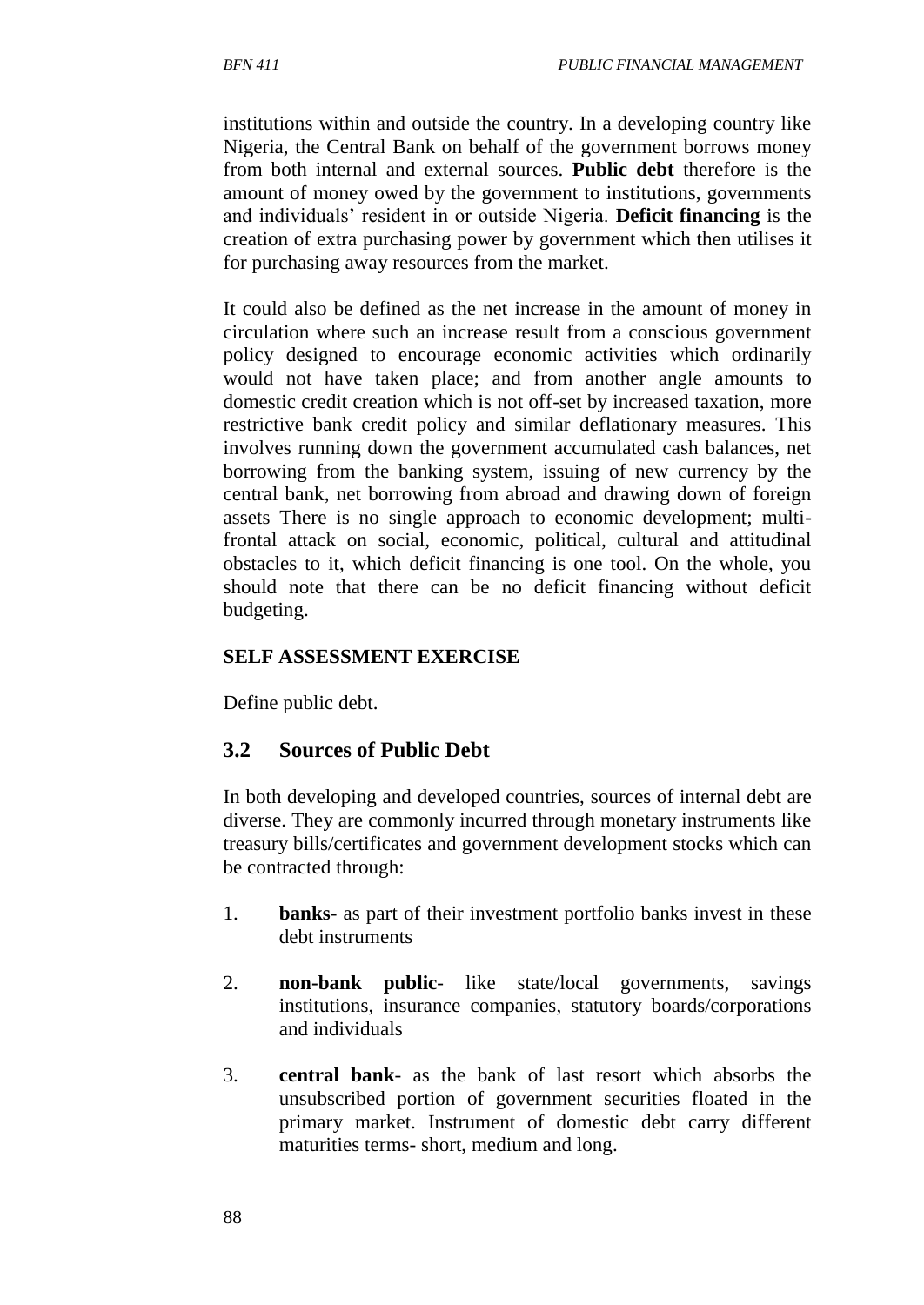These public debts are classified along the purpose for which the debt was incurred as follows:

- **internal debt** domestic debt-money owed citizens, raised within the economy. Repayment is by local currency by tax revenue transfer to the creditors.
- **external debt** creditors are foreigners-money borrowed by government of one country from the government or nongovernmental institutions of other countries.
- **trade Debt** when Nigeria trades with other countries and is unable to pay for the goods and services supplied
- **balance of payment support loan** overall economic transactions between one country and other countries classified as current and capital accounts and the official settlement balance, constituting the balance of payment which may be favourable when it is deficit.
- **Project- tied loans** viable projects to accelerate economic growth and development may lead to government contracting project-tied loan-a self liquidating investment.
- **Socio-economic needs' loans** government borrows to finance provision of socio-economic amenities like infrastructure, health, education, recreation facilities etc.
- **Funded and non funded debts** funded are debts of which sinking funds have been provided-loan with lesser risk of default as redemption at maturity has been provided. While the unfunded debts are without any specific provision for redemption-debts with high risk of default.
- **Marketable and non-marketable debts** securitised loans which can be resold by the existing debt holder to willing buyer is marketable; while loans to debt-holder which cannot be resold in the secondary market are non-marketable
- Loan pooling and consolidation- the acquisition of loans from various sources in order to execute a particular project is loan pooling; while the gathering or consolidation of loans before utilisation is loan consolidation.

#### **SELF ASSESSMENT EXERCISE**

What are the sources of Pubic debt?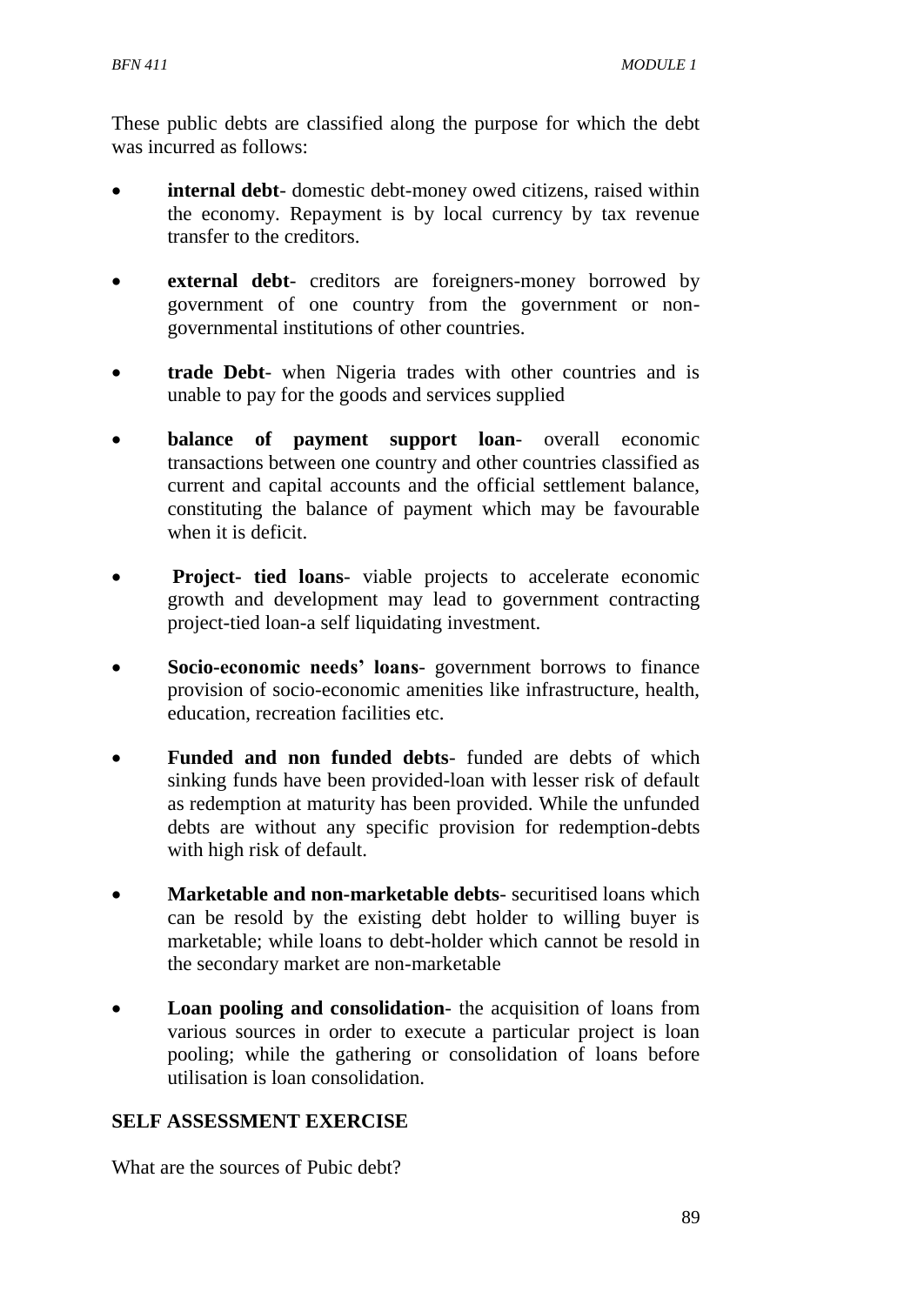# **3.3 Public Debt Management**

The classical principles of loan finance rationalise loans to provide intergeneration equity, pay-as-you-use, capital formation, old-age insurance, self-liquidating projects, adjusting distribution and reduction of tax friction. Borrowing can be considered as a second best alternative to money creation during the period of unemployment. Foreign loan is seen as a means of filling domestic savings gap, especially in the face of dwindling government revenues from domestic sources. It is particularly so, during fluctuating prices of primary commodities/exports and hence dwindling foreign exchange earnings.

External borrowing also enables a developing country increases its rate of real investment, just as it is seen as an engine of growth. In this sense, it increases per capita Gross National Product (GNP) (Cairncross, 1961); hence, debt acts as a source of capital formation. Public internal borrowing acts as an anti-inflationary measure by mobilising surplus money in the people's hands. Such resources can be diverted from unproductive channels e.g. jewelry, real estate to productive ventures. Once incurred, debt must be serviced through the payment of interest and amortisation charges as and when due. Government incurs a larger debt through continual net borrowing as the interest rate increases. If the entire amount of the interest charges were to be paid with tax revenue then the actual amount of tax collection must also rise continually. As a result, this imposes a burden on the public.

In Nigeria the Central Bank of Nigeria is statutorily with the responsibility of debt management in conjunction with the Federal Ministry of Finance and other agencies and the state counterpart. Recent development has witnessed the establishment of Debt Management Office under the supervision of the Vice President's Office.

### **4.0 CONCLUSION**

We have defined public debt and identify the sources. Public debt management is explained as the technical, operational and government agencies arrangements engaged in managing a country's liabilities so that the debt stock and the debt service burden are contained at a tolerable and sustainable level.

### **5.0 SUMMARY**

In this unit, attempts have been made to define public debt, deficit financing, identify sources of public debt and discuss debt management strategies. There is a difference between public debt and national debt. In the next unit, national debt will be explained to expose the difference.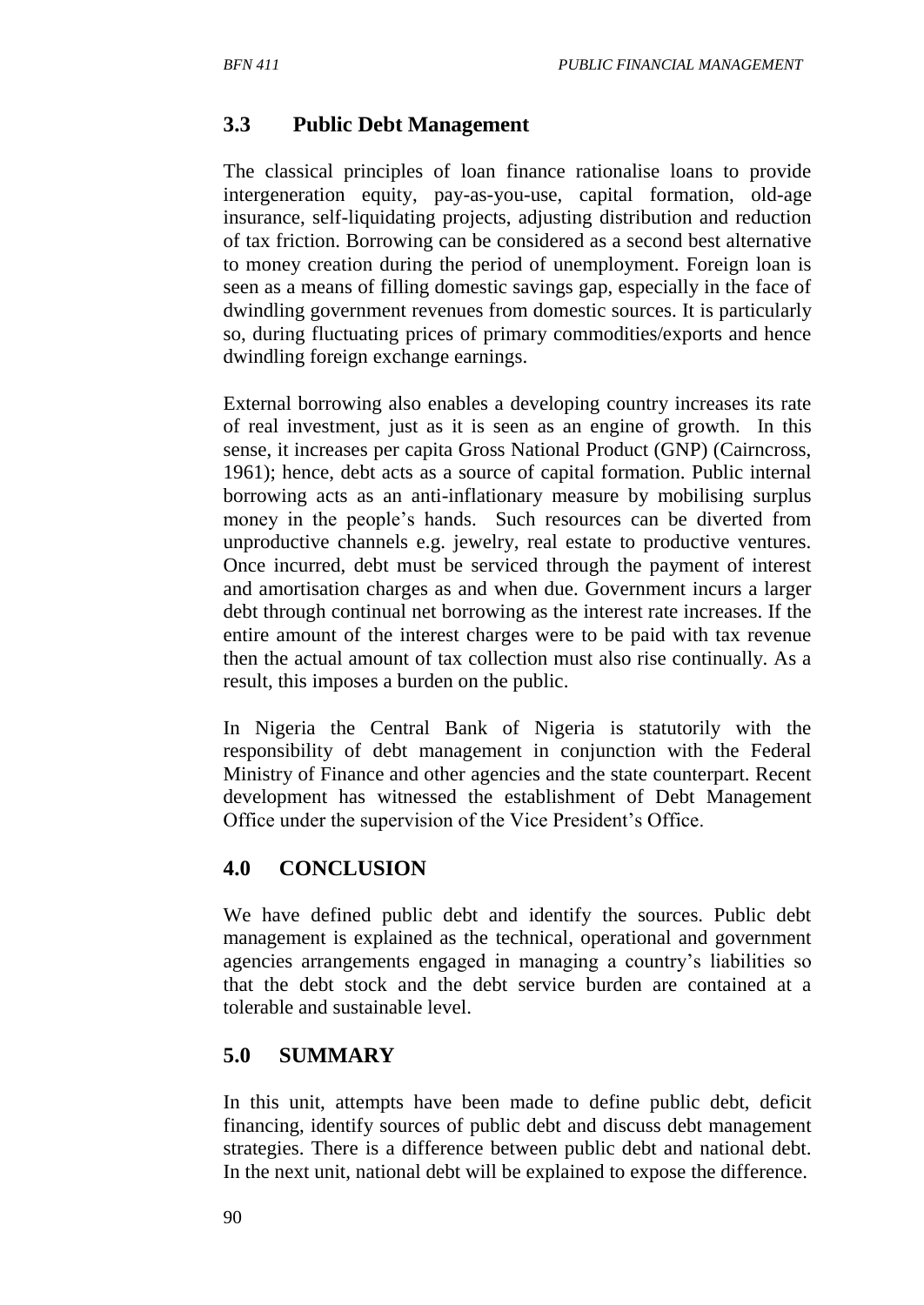#### **6.0 TUTOR-MARKED ASSIGNMENT**

- 1. Identify sources of public debt in a developing country.
- 2. Discuss public debt management in Nigeria.

#### **7.0 REFERENCES/FURTHER READING**

- Abianga, E. U. (2009). *MBA728- Public Financial Management.* Lagos: NOUN.
- Nwulu, A. O. (2008). *MPA 752- Budgeting and Public Finance.*Lagos: NOUN.
- Ogunjimi, S. O. (1997). *Public Finance: For Polytechnics- ICAN Students.* Nigeria :Lekem Productions.
- Oriakhi, D.E. (2004) *Introduction to Public Finance. (*2nd ed.). Nigeria :Mindex Publishing.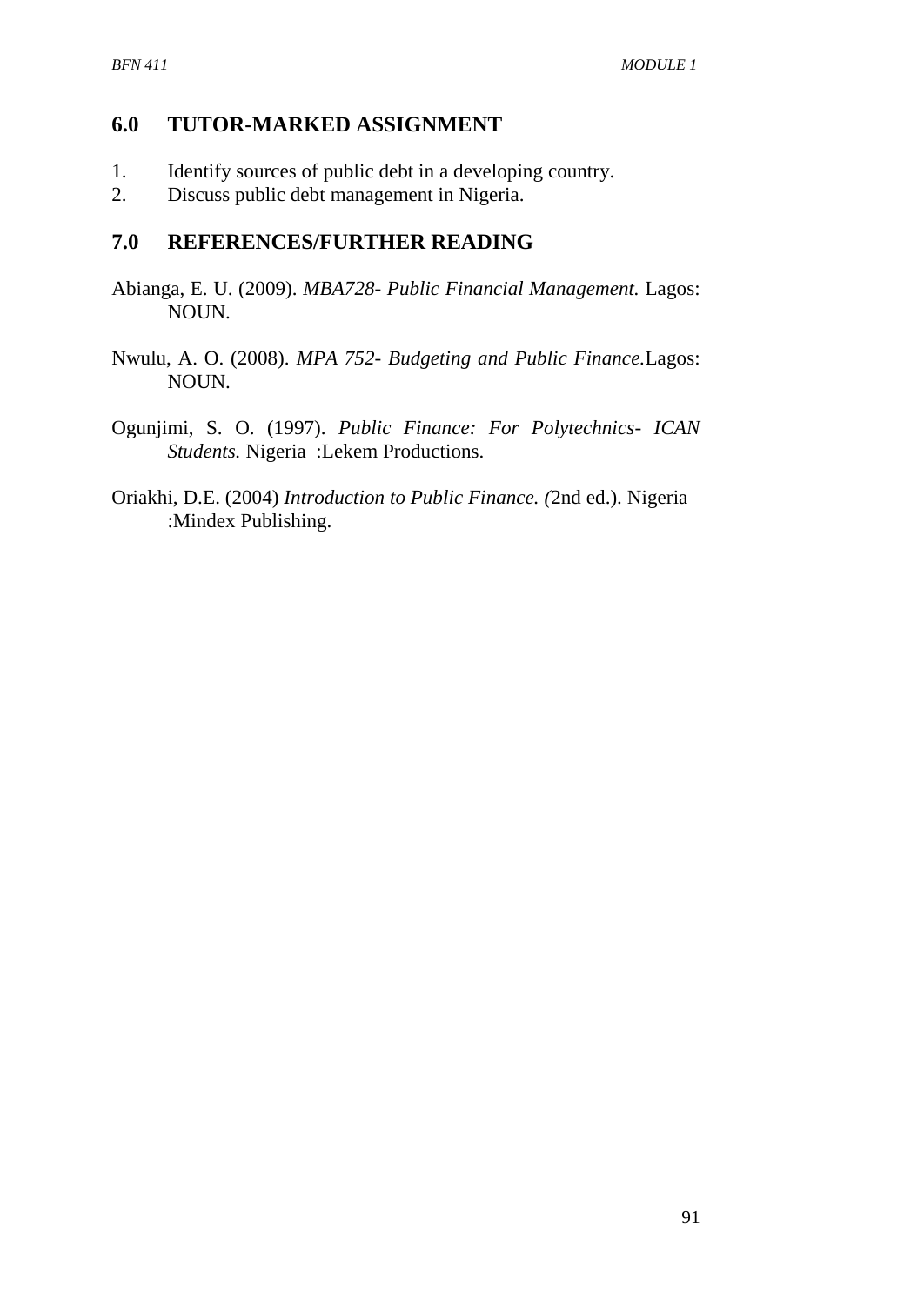# **UNIT 2 NATIONAL (PUBLIC) DEBT MANAGEMENT**

#### **CONTENTS**

- 1.0 Introduction
- 2.0 Objectives
- 3.0 Main Content
	- 3.1 National Debt
	- 3.2 National Debt Management
- 4.0 Conclusion
- 5.0 Summary
- 6.0 Tutor-Marked Assignment
- 7.0 References/Further Reading

# **1.0 INTRODUCTION**

In this unit, we will discuss national debt and management. You will be led into the gaps that led to the national indebtedness and the agencies thereof.

## **2.0 OBJECTIVES**

At the end of this unit, you should be able to:

- explain national debt
- discuss national debt management.

### **3.0 MAIN CONTENT**

### **3.1 National Debt**

As stated in the summary of last unit, there is a difference between public debt and national debt. The former is the debt owned by the Federal Government, while the later comprises the debts of federal, state, local governments and public corporation. That means national debt is the total amount of debt owed by all tiers of government- federal, states and local.

Some of the debts owed by and negotiated for by the state government and guaranteed by the federal government with foreign interest as well as those with domestic contractors/investors. The local government constitutional scope for debt negotiation is domestic. It is at the collating point that all the indebtedness is summed as national debt.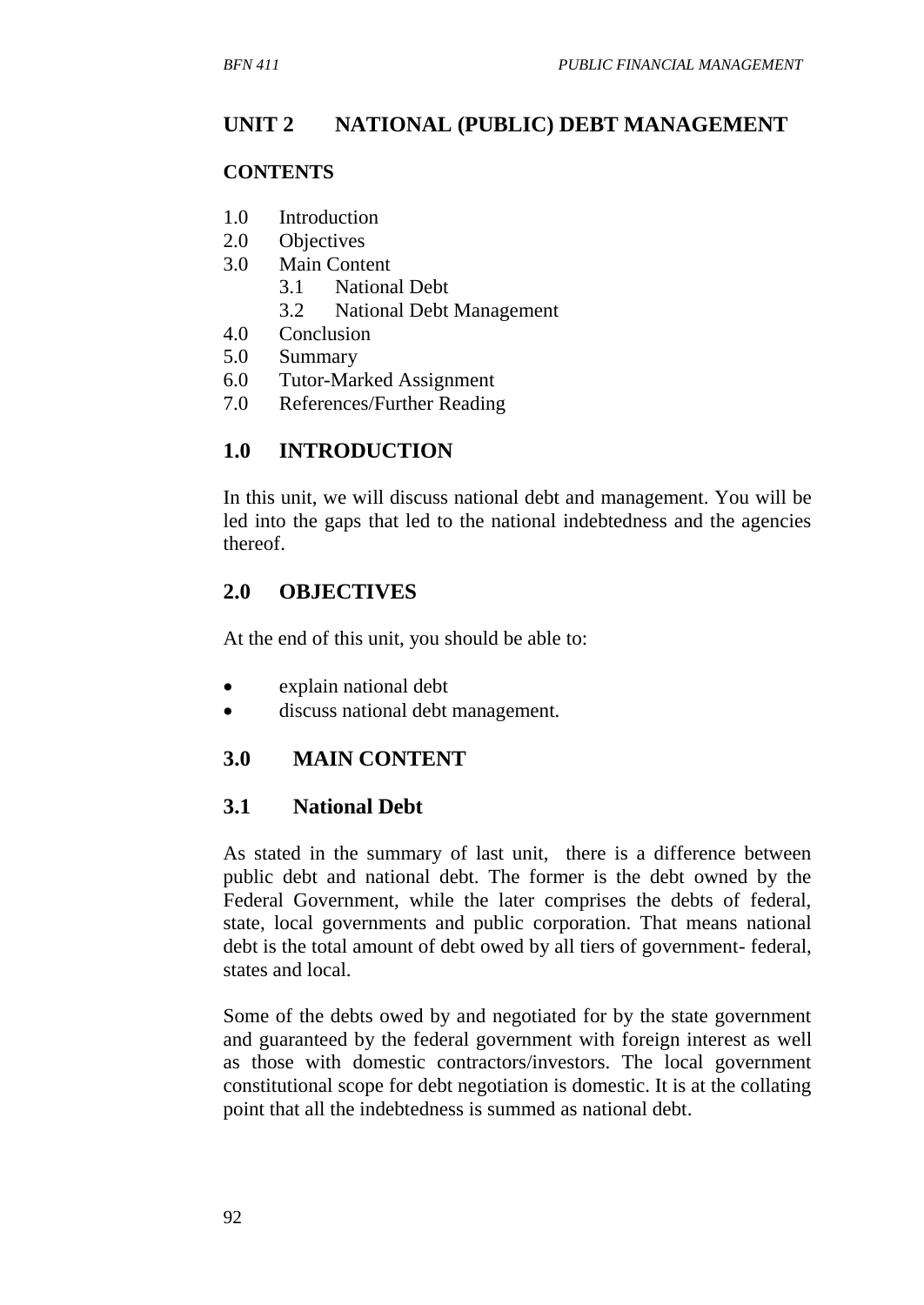### **SELF ASSESSMENT EXERCISE**

Define national debt.

## **3.3 National Debt Management**

Every country has its own way of managing its national debt and for this purpose, a number of policy instruments with different objectives have over time evolved. Debt management policies are, for the most part, designed to go in tandem with the broader macroeconomic objectives of stabilisation and growth. It is important to note that debt management strategies relate largely to the question of repayment and reduction of domestic as well as foreign debts.

From the last unit we deduced that debt management is the technical, operational, and institutional arrangements engaged in managing a country's liabilities and in this stage, the debt management include that of all tiers of government.

- The technical aspect focuses on the need to determine the level of external debt required and to ensure that terms and condition of those borrowings are in consonance with the future debt service capacity of the country.
- Institutional arrangements include the administrative, organisational and monitoring aspect of managing both new borrowings and the total stock of debt. Nigeria has made efforts by successive government administration to restructure the county's debt over the years. Measures adopted include, refinancing, rescheduling, restructuring of debt arrears and out right payment/settlement of the debt.

#### **Internal (domestic) debt management**

The Federal Ministry of Finance (treasury) manages government domestic debt; while federal government loans, publicly, issued in Nigeria is issued and managed by the Central Bank by:

- a. advising the government on timing of floating debt instruments and terms of issue
- b. advertising for public subscription to the issues
- c. collecting the proceeds of issues on government behalf
- d. supervising the issue of certificates and warrants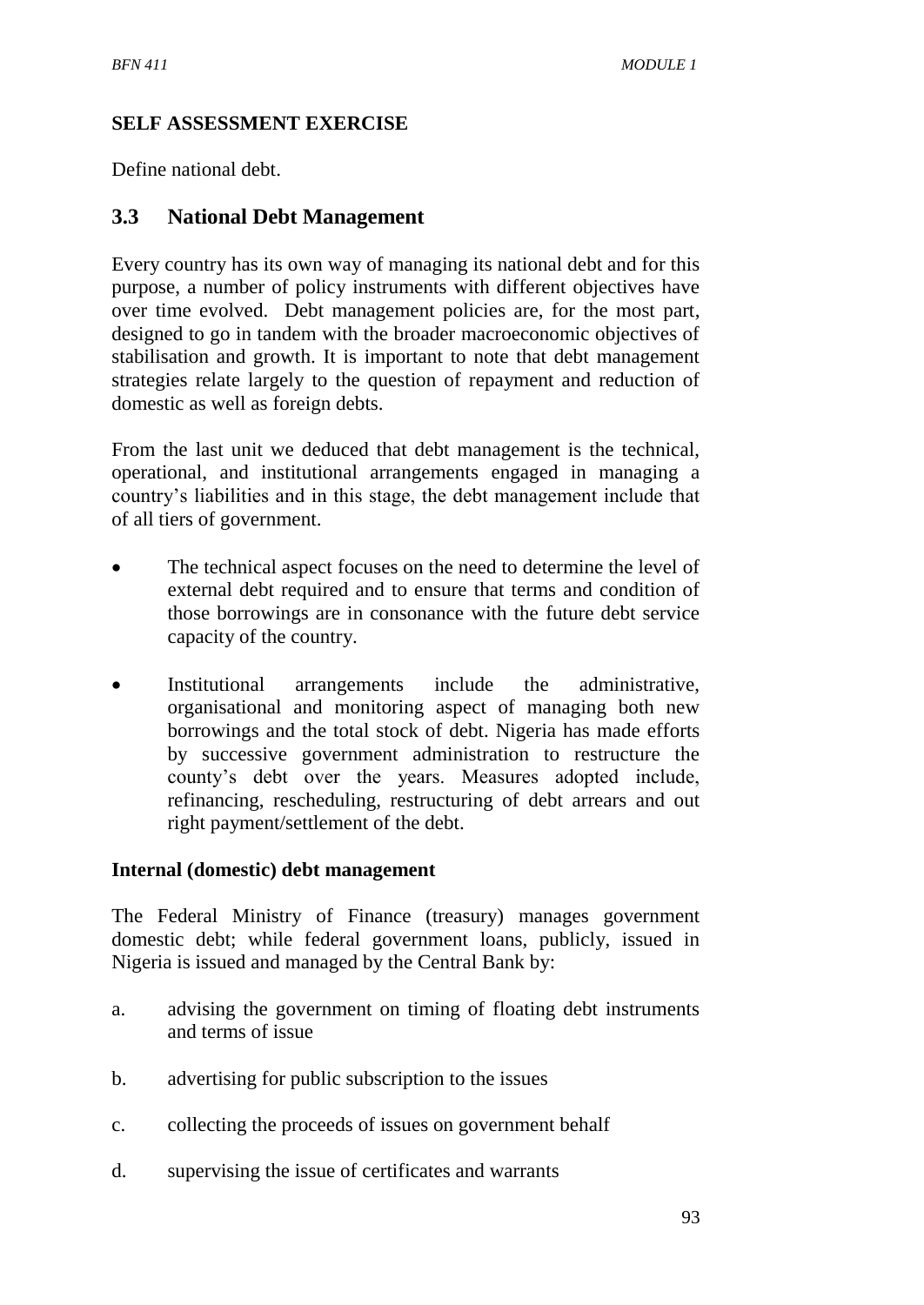e. paying principal and interest on matured debts and in addition manages the sinking fund that facilitates redemption.

The authority controlling the above responsibilities could underwrite the unsubscribed portion and provide a secondary market where the divestment of public holdings could be carried out at a discount as it is done in Nigeria. Thus, adequate guarantee is provided for debt instruments. The Federal Ministry of Finance (a controlling agency) manages other domestic debts such as contractual debts and organises the mode of payment through appropriate consultation with the Federal Government and the Central Bank.

#### *1.* **Acquisition of domestic debts**

The Central Bank of Nigeria advises government as to the timing of floatation of debt instruments and terms of issue. Advertisements are usually put up and subscription made through the banks and acceptance houses. The duty lies on the CBN to maintain appropriate books and accounts of such transaction.

#### *2.* **Restructuring of domestic debts**

The Central Bank of Nigeria accommodates government short term financial shortfalls through the provision of overdraft facility by Ways and Means Advances.

#### *3.* **Servicing of domestic debts**

The CBN makes the interests and principal payments of domestic debts which fall due. It provides discount as well as rediscount facilities in respect of debt instruments held by its customers. This later function is however being transferred to the Discount Houses. In the case of development stocks, the CBN publishes due dates for redemption of maturing stocks through redemption schedule statements and payment forms.

#### **External (foreign) debt management**

External debt management is a conscious and carefully planned schedule of loans acquired either for development purposes or to support the balance of payment. It incorporates estimates of foreign exchange earnings, sources of finance, the projected returns from the investment and the repayment schedule. It also includes the assessment of the countries capacity to service existing debts and whether further loans could be contracted. Nigeria's external debt management strategies have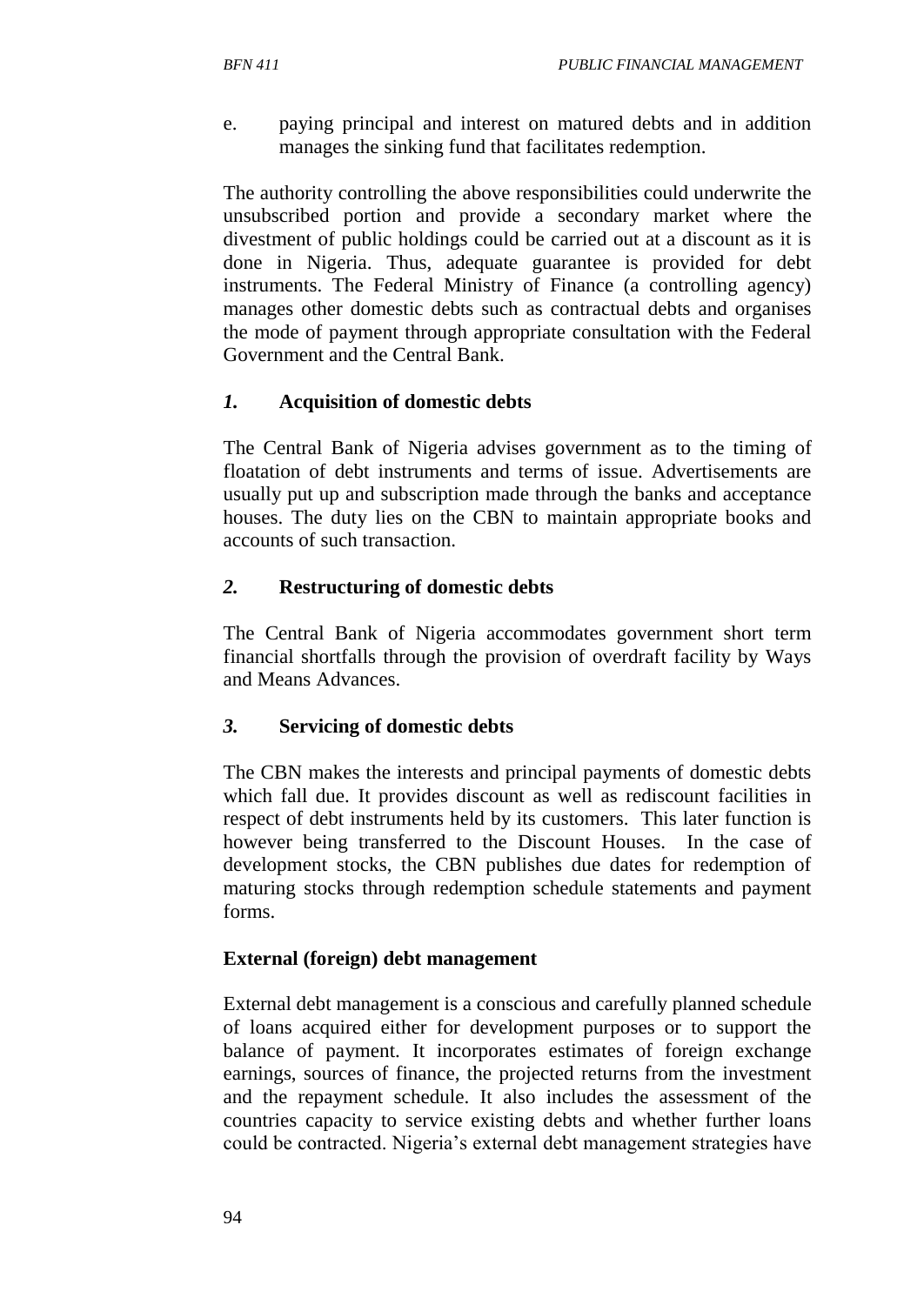varied from time to time since independence and measures were set out with the following policy objectives:

- to evolve strategies increasing foreign exchange earnings thereby reducing the need for external borrowing
- to set out the criteria for borrowing from external sources and determine the type of projects for which external loans may be obtained
- to outline the mechanism for servicing external debts of the public and private sectors
- to outline the role and responsibilities of various organs of the federal and state governments as well as the private sector in the management of external debt.

These policy objectives motivated the Nigerian government desire to reduce the burden of external debt. The following steps were developed over the years-even states and local governments were prohibited over the years on considering loan- whether domestic or foreign.

- **1. Embargo on new loans-**to check un-manageable hike in debt stock leading to preventing more debt burden. This is used to prevent a situation where the public debt becomes unmanageable as a result of unnecessary increases. The federal government directed in 2001 that no applicant for external loans, whether a state or federal government agencies, was allowed to borrow more than US\$500m for any projects unrelated to poverty alleviation.
- *2.* **Limit on debt service payments-** to encourage the use of a particular proportion of our external earnings to service the external debt.
- 3. **Debt restructuring** outstanding debts are converted into another type of debt.
- *4.* **Re-financing of trade arrears** is a new loan that is procured by a debtor to pay-off an existing debt if it involved short-term trade debt. This relates to procurement of a new loan by a debtor country in order to pay off an existing debt especially when it involves short term trade debt. There are two processes involved in re-financing of trade arrears. They are: debt rescheduling and debt buy back.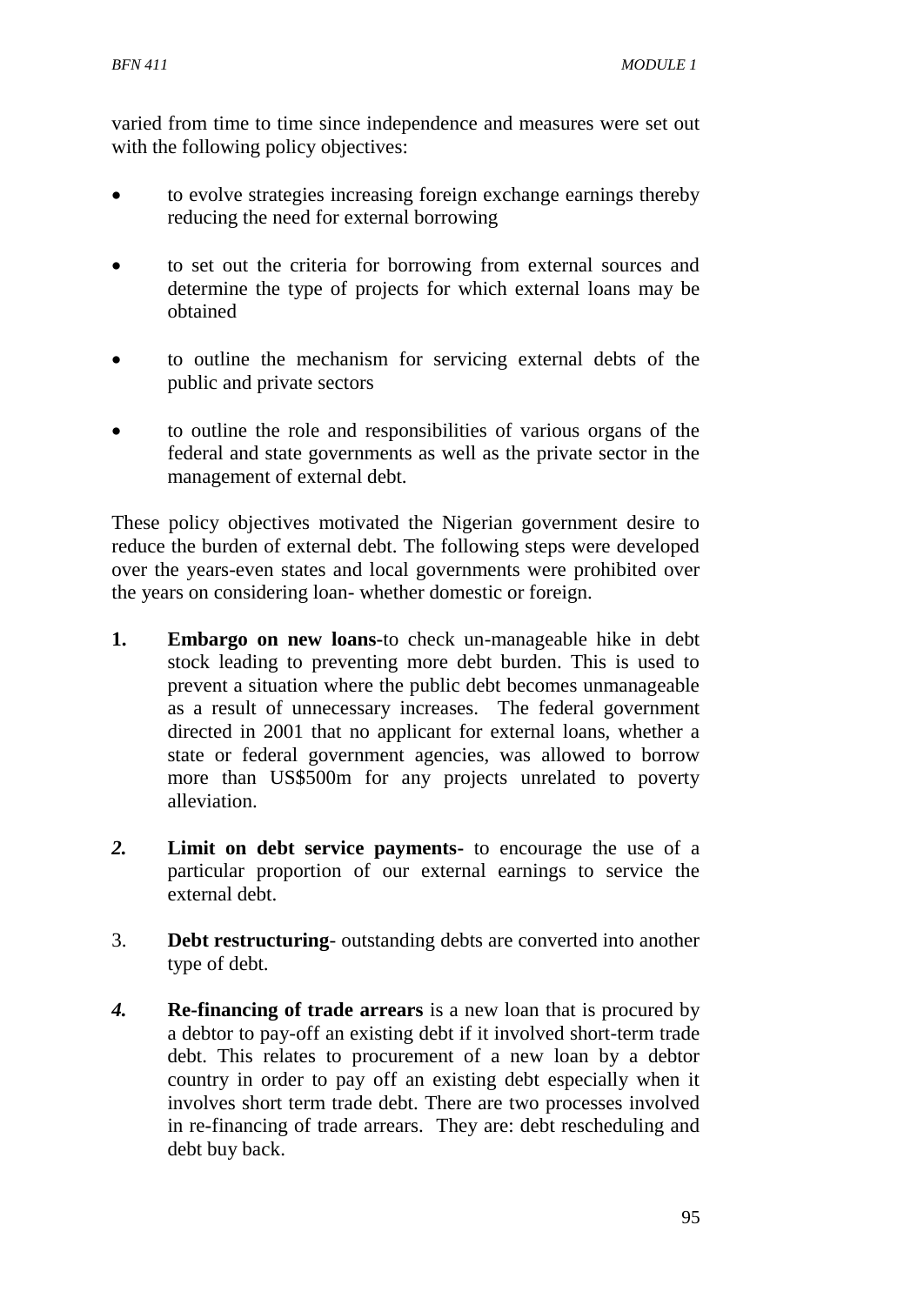- *5.* **Debt conversion** the exchange of monetary instruments like promissory notes for tangible assets or other financial instruments. In simple terms, it means exchange of monetary instrument e.g. promissory notes for tangible assets or other financial instruments. It is designed for the reduction of a country's external debt burden by changing the character of the debts. Debt conversion could be of various types including debt for equity, and debt for cash. The debt conversion exercise involves the sale of an external debt instrument for a domestic debt of equity participation in domestic enterprises. This is practiced in Nigeria.
- *6.* **Collaterisation** under this arrangement, the yield of a bond collaterised within a specified period is expected to offset or pay off a collaterised amount referred to as the zero coupon option.
- *7.* **Debt swap** this is a loan that could be paid for by other means like crude oil.
- *8.* **Debt servicing** this is paying interest on loan.
- *9.* **Debt settlement** this implies paying up the debt which Nigeria did in 2005.

The government of the day determines the strategy thereof. In this democratic dispensation, the necessary due process is taken to manage the national debt, collectively, with the consent of the states as well as local government representatives with a consensus. The public and national approaches to debt management are intertwine and related. The difference is that the public concentrates on the debt incurred solely through and by the federal government while the national debt include the aggregation of debts through and by federal, state and local governments.

### **SELF ASSESSMENT EXERCISE**

List measures adopted by successive government in Nigeria to restructure the county's debt.

# **4.0 CONCLUSION**

National debt management is shown as the technical, operational and institutional arrangements engaged in managing a country's liabilities. This is performed by the agencies of government be it internal or external debts.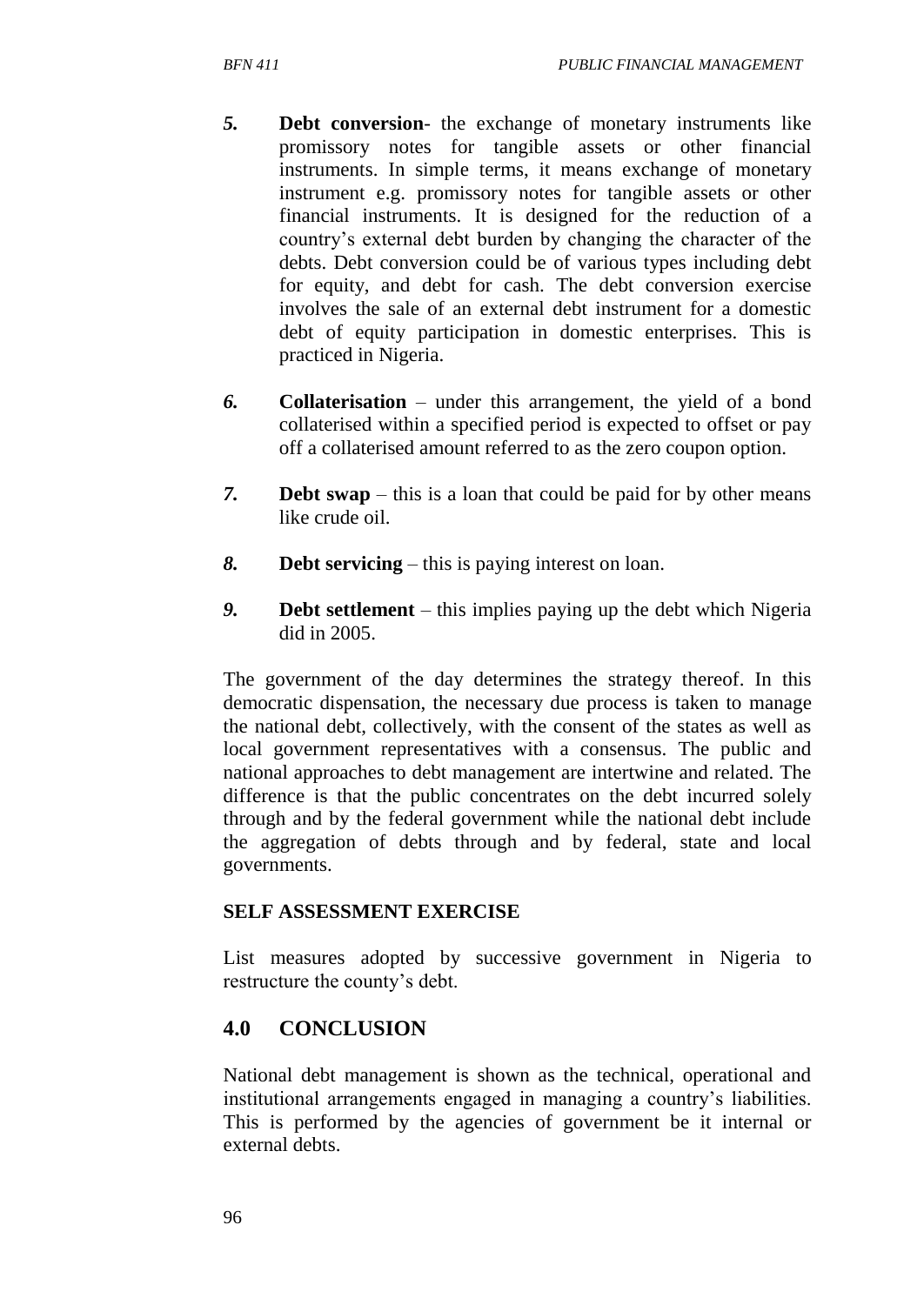# **5.0 SUMMARY**

In this unit, attempts have been made to define national debt and discuss national debt management as a summation national strategy on solving the debt situation as it affects all tiers of government.

# **6.0 TUTOR-MARKED ASSIGNMENT**

- 1. Explain national debt.
- 2. Discuss national debt management strategies in Nigeria.

# **7.0 REFERENCES/FURTHER READING**

- Abianga, E. U. (2009). *MBA728- Public Financial Management.* Lagos: NOUN.
- Nwulu, A. O. (2008). *MPA 752- Budgeting and Public Finance.*Lagos: NOUN.
- Ogunjimi, S. O. (1997). *Public Finance: For Polytechnics- ICAN Students.* Nigeria :Lekem Productions.
- Oriakhi, D.E. (2004) *Introduction to Public Finance. (*2nd ed.). Nigeria :Mindex Publishing.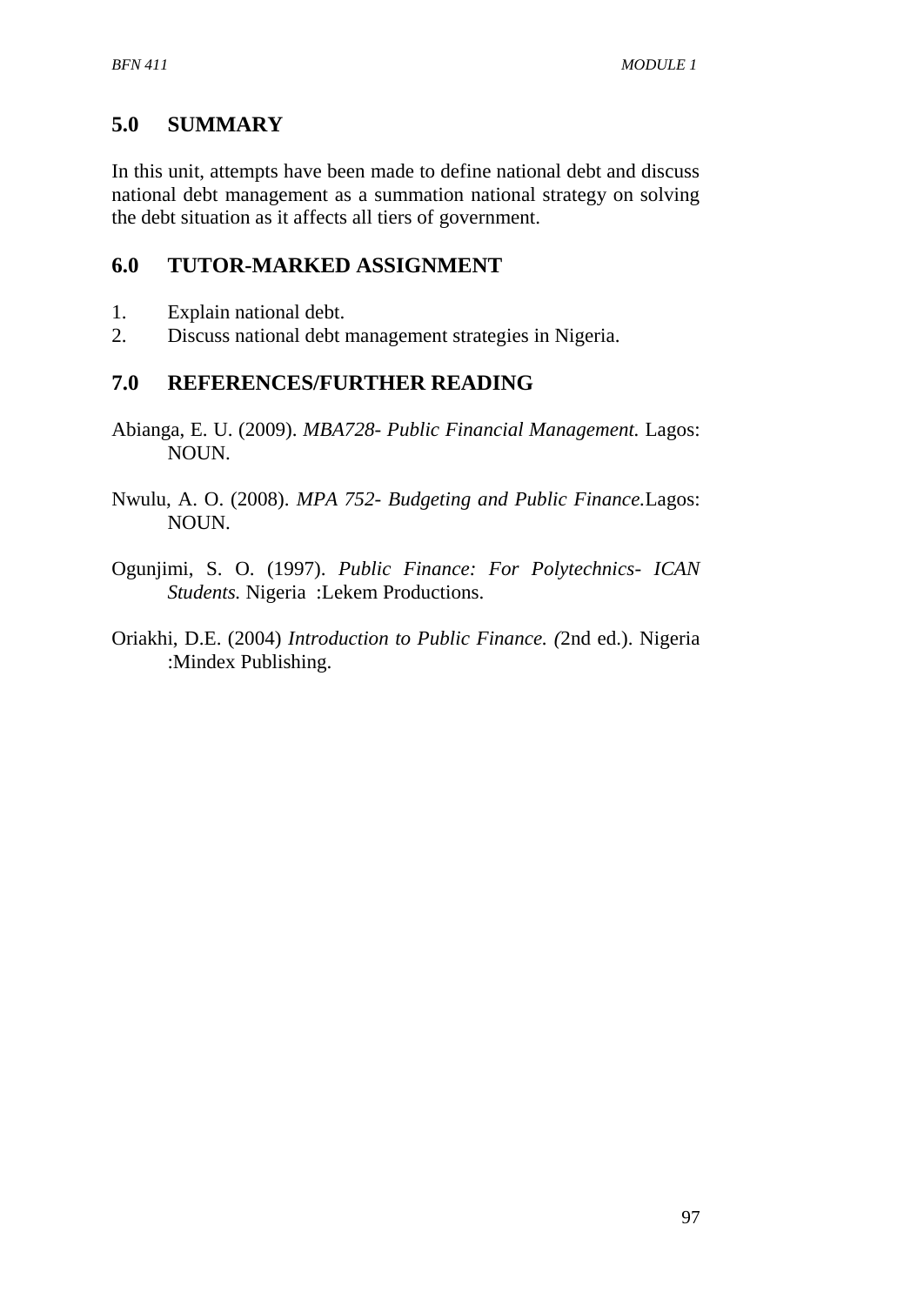## **UNIT 3 GOVERNMENT ENTERPRISES**

#### **CONTENTS**

- 1.0 Introduction
- 2.0 Objectives
- 3.0 Main Content
	- 3.1 Government Enterprises
	- 3.2 Functions of State Enterprises in Nigeria
- 4.0 Conclusion
- 5.0 Summary
- 6.0 Tutor-Marked Assignment
- 7.0 References/Further Reading

### **1.0 INTRODUCTION**

In this unit, we will consider government organisations as product of growth of services needed and expected to satisfy the community. This is when the government is tilted towards welfare and the main thrust for state involvement is usually public interest.

### **2.0 OBJECTIVES**

At the end of this unit, you should be able to:

- identify government enterprises
- state the objectives of public enterprises.

### **3.0 MAIN CONTENT**

### **3.1 Government Enterprises**

You have to note as a student of public administration that as there are different types of government, so is the approach to addressing people's aspiration and public interest. If the arm of governance can not provide for certain need for urgent services to the community which can not be provided for by entrepreneurs, the government with welfare at the focus will be responsive to its duties and provide essential services.

#### **State enterprises in Nigeria**

The British Colonial government administration introduced state enterprise system in Nigeria in 1898 by establishing:

- the railway transport project
- coal mining corporation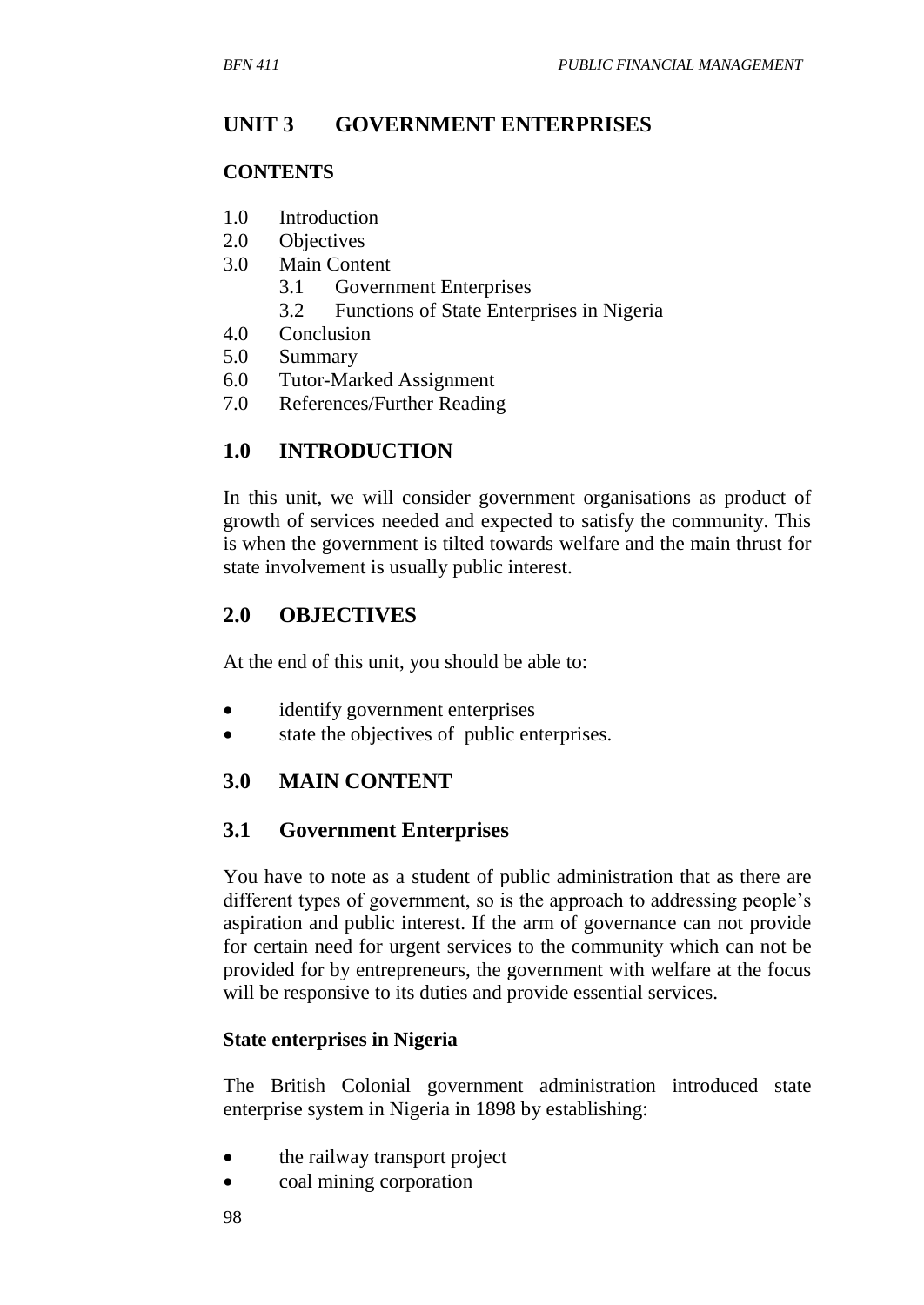- electricity (Electricity Corporation of Nigeria)
- marine services

In the 1950s, public corporation growth became remarkable. Owing to the adoption of a federal system of government the number of government owned enterprises increased so much as the regional government established theirs and the subsequent state creation multiplied the enterprises. Most of them are moribund or dilapidated sowing to political influence which usually overrides the goal set for them to achieve.

#### **SELF ASSESSMENT EXERCISE**

Name public enterprises in Nigeria.

The Nigeria economy has graduated over the years to a mixed economy ideology where the private and public sector compete in contributing to the mainstay of the economy. **Public enterprises** are government sector made of mainly government and its enterprises- federal, state or local. They are economic agent, acting on behalf of citizen and major engineer of economic progress with action taken in the public interest. This is the opposite of private enterprises. The economic system of a particular country determines the importance of each of these sectors. In capitalist economies, the private sector is in the fore-front of development with government in providing only rules and regulations.

The reverse is the case in socialist/communist economies the public sector takes the central seat as the dominant sector. The private sector is played down as no individual owns means of production as government see to most economic question regarding production. The Nigeria economy is tilted towards a mixed economy. It will be interesting for you to note that it took time and assessments to arrive at this position.

Over the years, there has been a controversy on the relevance of the public sector in the Nigerian economy. Despite the abysmal performance of the public enterprises they are still needed because of development stride. The objectives of public enterprise include:

- distribution of certain products and services as government assistance/intervention
- checking efficiency in the allocation of scarce resources
- bridging the gap between the haves and have not.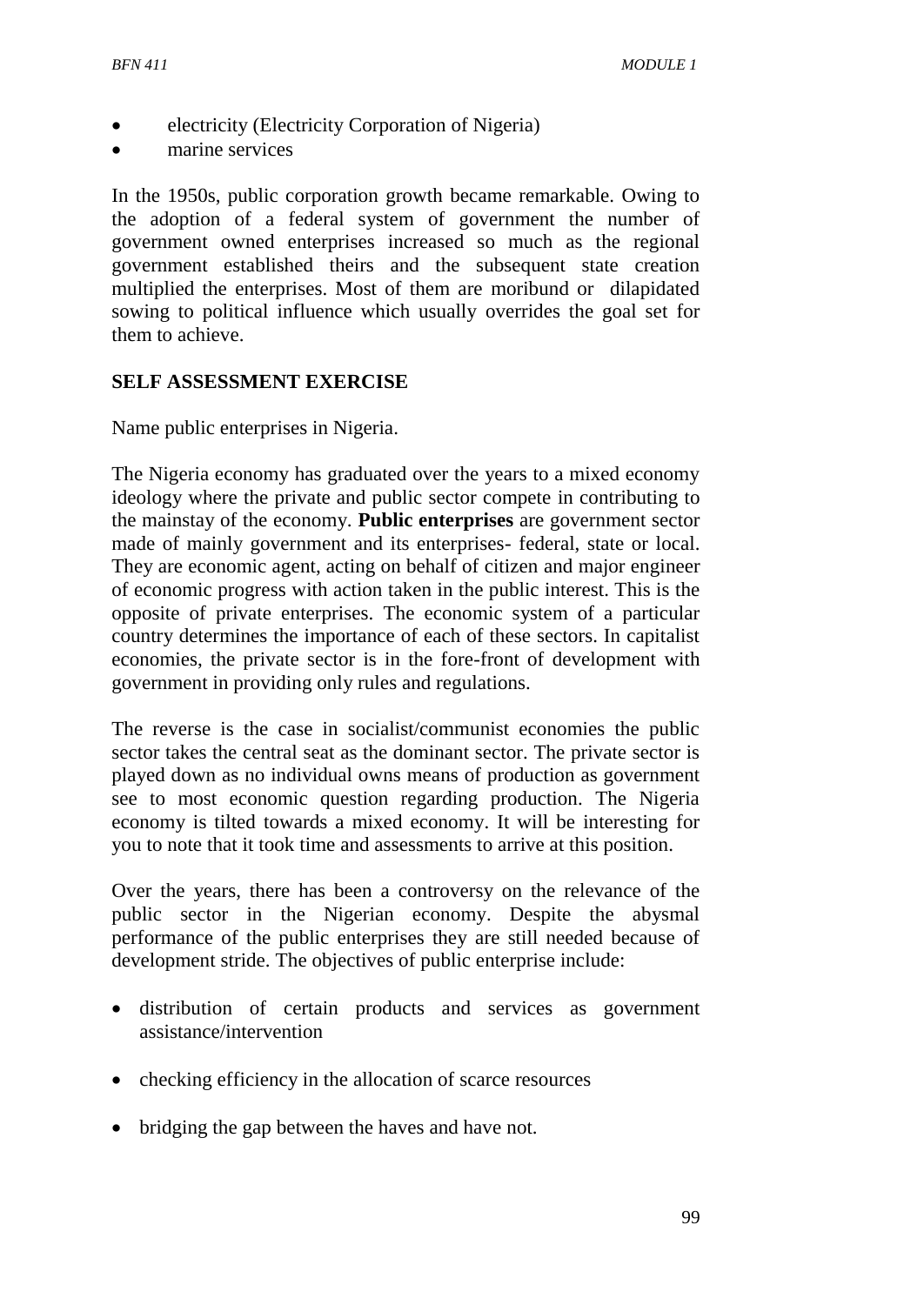The negative effect of public sector enterprises is ascribed to the attitude of economic planners which is charted toward promoting economic development and this phenomenon involves much more than economic growth. The inequality in income distribution is the bane of economic growth in Nigeria and has contributed to the ineffectiveness of the government owned enterprises.

#### **SELF ASSESSMENT EXERCISE**

List the objectives of government enterprises.

## **4.0 CONCLUSION**

In this unit, we have seen that the arms of government can provide for certain needs of the community which can not be provided for by entrepreneurs. Government enterprises can produce services needed and expected to satisfy the community. This is when the government is tilted towards welfare.

# **5.0 SUMMARY**

In this you we have attempted identify government (public) enterprises and their objectives. In the next unit, you shall be introduced to multinational institutions.

### **6.0 TUTOR-MARKED ASSIGNMENT**

- 1. Identify government enterprises.
- 2. State the objectives of public enterprises.

### **7.0 REFERENCES/FURTHER READING**

- Abianga, E. U. (2009). *MBA728- Public Financial Management.* Lagos: NOUN.
- Nwulu, A. O. (2008). *MPA 752- Budgeting and Public Finance.*Lagos: NOUN.
- Ogunjimi, S. O. (1997). *Public Finance: For Polytechnics- ICAN Students.* Nigeria :Lekem Productions.
- Oriakhi, D.E. (2004) *Introduction to Public Finance. (*2nd ed.). Nigeria: Mindex Publishing.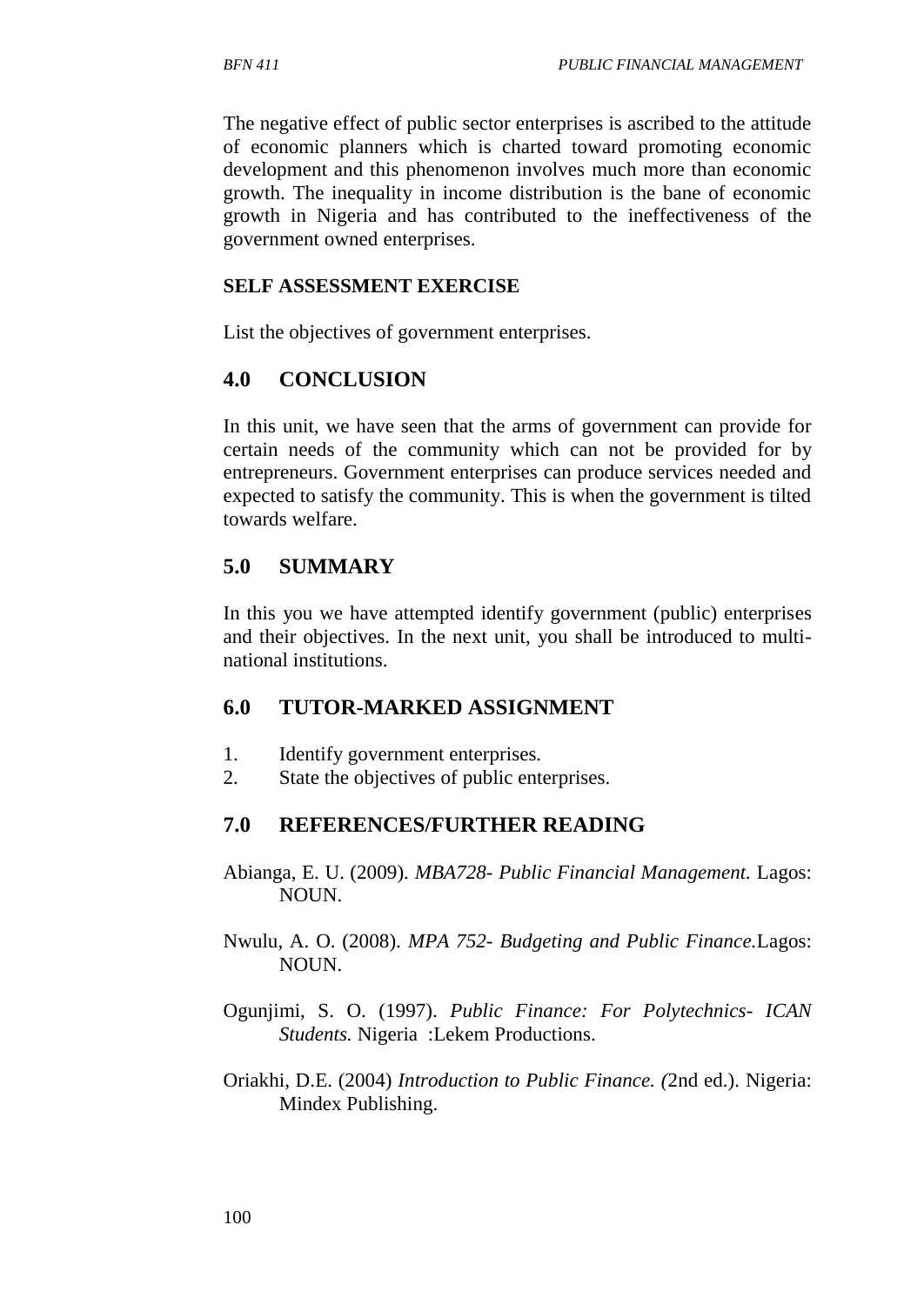# **UNIT 4 MULTI-NATIONAL INSTITUTIONS**

#### **CONTENTS**

- 1.0 Introduction
- 2.0 Objectives
- 3.0 Main Content
	- 3.1 Multi-National Institutions
	- 3.2 Multi-National Functions
- 4.0 Conclusion
- 5.0 Summary
- 6.0 Tutor-Marked Assignment
- 7.0 References/Further Reading

# **1.0 INTRODUCTION**

In this unit, you would be introduced to the role of multi-lateral institutions that help in underwriting external debt of nations in international trade and enhancing the expansion and development of the respective economies thereof. Their functions with regard to lending/borrowing, especially, to developing countries will be discussed.

## **2.0 OBJECTIVES**

At the end of this unit, you should be able to:

- identify different multi-national institutions
- state the functions of multi-national institutions.

### **3.0 MAIN CONTENT**

### **3.1 Multi-National Institutions**

Here, let us consider the following.

#### **A. World Bank (International Bank for Reconstruction and Development)**

The World Bank is a multi-lateral institution which provides loans to needy counties.

It was established as International Bank Reconstruction and Development (IBRD) in 1945 under the Bretton Wood Agreement of 1944, after the World War II, to mid-wife reconstruction and development from Wartime to peace time.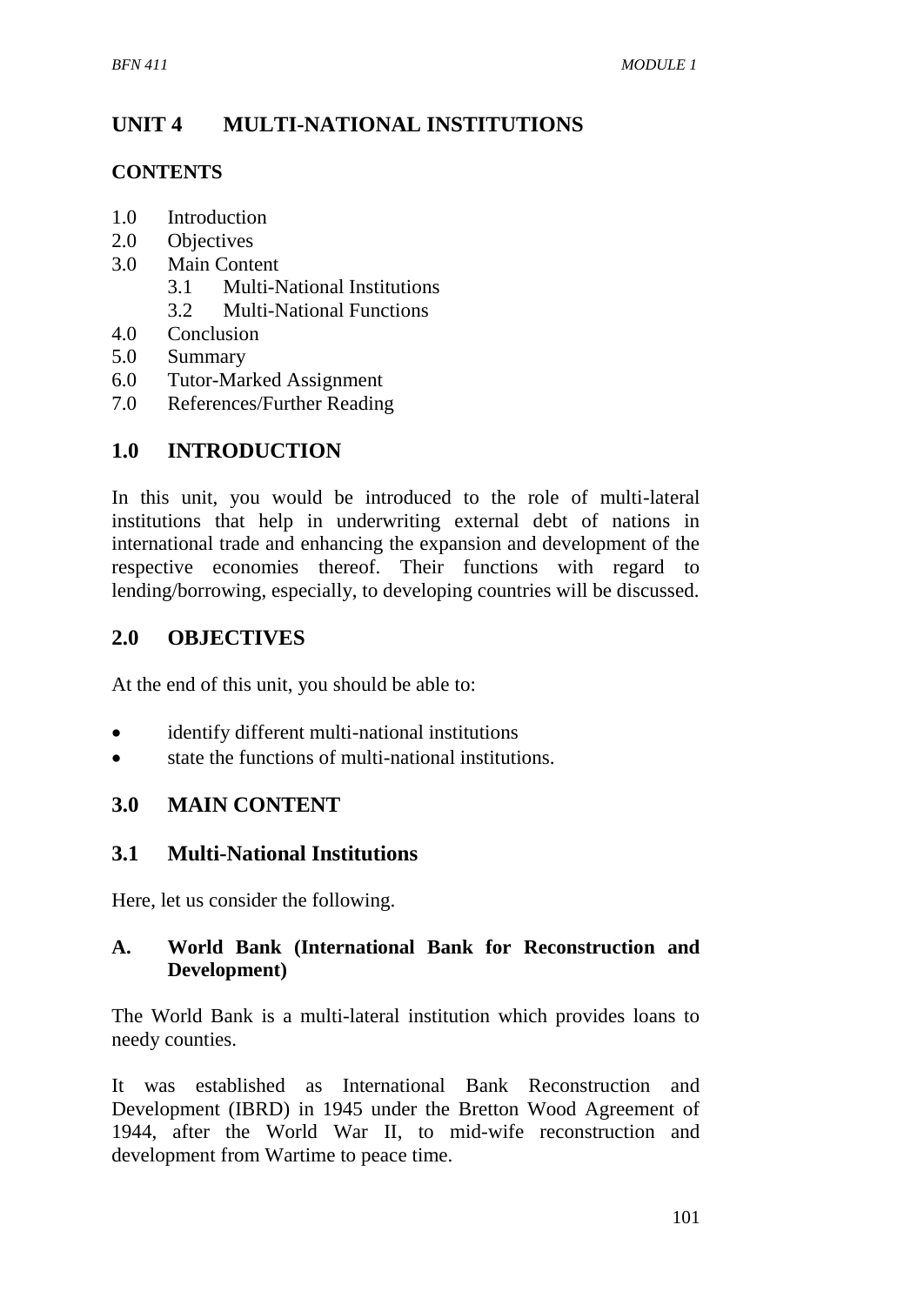#### Functions

- 1. To partake in the development of territories of it members by facilitating the investment of capital for productive purpose and to that of less developed countries.
- 2. To promote private foreign investment by means of guarantees on participation in loans and other investment made by private investors
- 3. To promote long-range balance growth of international trade and maintenance of equilibrium in the balance of payments of member countries by encouraging international investment for the development of their productive resources.
- 4. To arrange the loans made or guaranteed by it in relation to international loans through other channels so that more useful and urgent small and large projects are prioritised.

The memberships consist of financial members of International Monetary Fund (IMF). If a country resigns it shares the assets and liabilities of the bank as at that time.

#### **Borrowing and lending activities of world bank**

The World Bank capital is subscribed by members. It finances its lending operations from its medium and long-term borrowings in the international capital markets and Currency Swap Agreements (CSA). In these agreements, the proceeds of a borrowing country are converted into a different currency and simultaneously a forward exchange agreement is executed providing for schedule of future exchange of two currencies in order to recover the currency converted. The Bank's mode of lending to member countries takes any of these ways.

- 1. Marketing or participating loans out of its own funds;
- 2. Making or participating in direct loans out of funds raised in the market of a member or otherwise borrowed from the bank;
- 3. Guaranteeing in whole or in part loans made by private investors through the usual investment channels.

The Bank guarantees, participates in or makes loans to its members on different conditions as follows.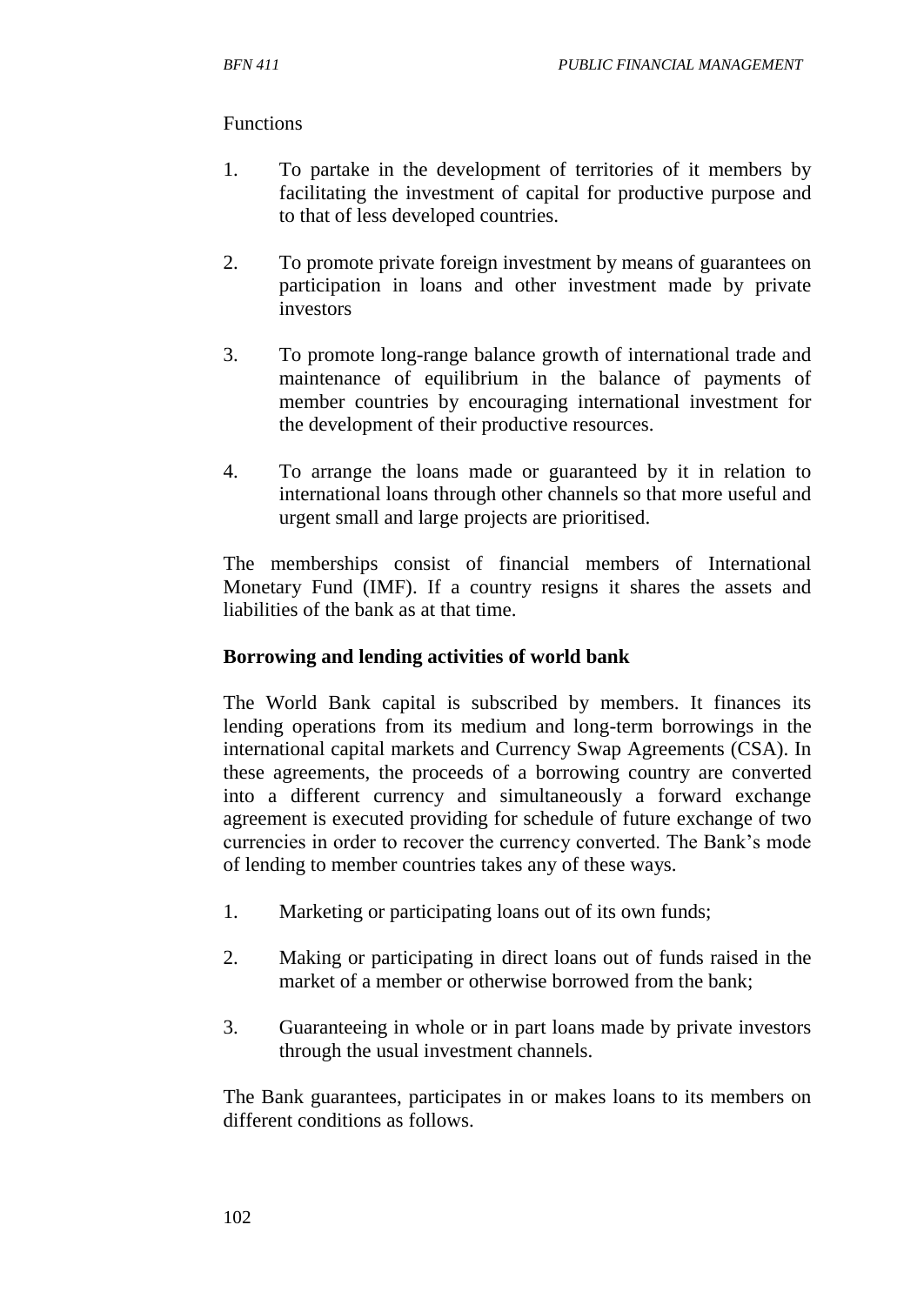- 1. If it is satisfied that in the prevailing market conditions, the borrowers would be unable to obtain the loan under conditions which the Bank presumes is reasonable to the borrowers.
- 2. Loans are for specific developmental projects or deemed to be so implied.
- 3. If the member in whose territory the project is located is not itself the borrower, the member or its central bank fully guaranteed the repayment of the principal, the payment of interest and other charges on the loan.
- 4. The project in question has been duly recommended by a competent committee in the form of a written report after a careful appraisal of the proposal.
- 5. The borrower or the guarantor is in a position to meet its obligation under the loan.

The World Bank Facilities to member countries varies according to needs and circumstances.

Structural Action Programme (SAP)- Started in 1983 to strengthen World Bank's ability to assist member countries in adjusting to current economic environmental realities with the following elements:

- an expansion of lending for high-priority operations that support structural adjustment, policy changes, production for export, optimal use of existing capacity and maintenance of crucial infrastructure
- accelerated disbursements under existing and new investment commitments to ensure timely implementation of nigh priority projects
- expanded advisory services on the design and implementation of appropriate policies
- enlisting familiar efforts by other donors for fast disbursing assistance in support of programme of the Bank and International Monetary Fund (IMF).

Structural Adjustment Facility (SAF) – Introduced in 1985 to borrowing countries in order to reduce their balance of payments deficits while maintaining their economic growth potency. The funds are used to finance general imports with a few exceptions of luxury military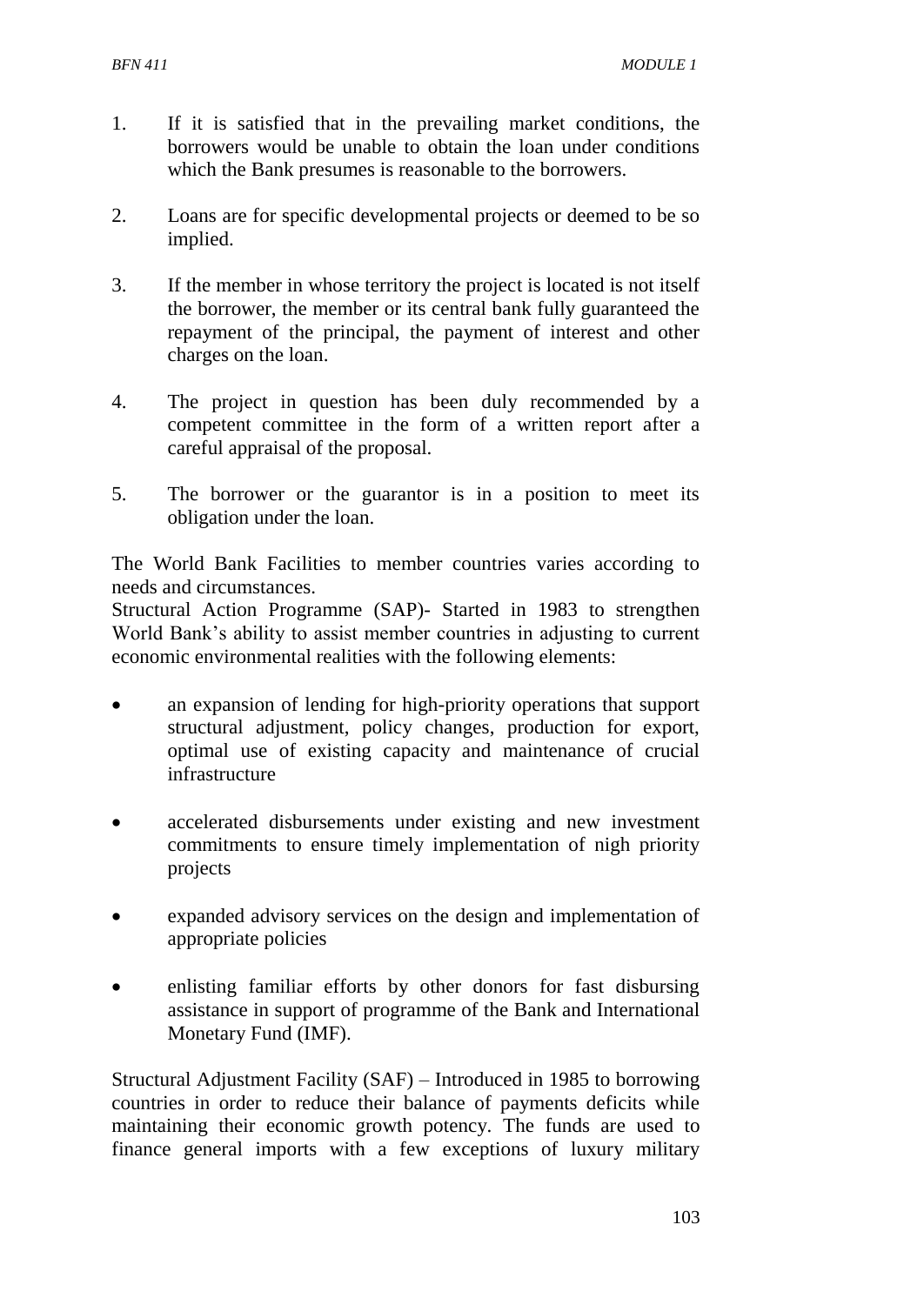imports. They are released based on stiff conditions of the Bank and it spans between 5 to 7 years.

Enhanced Structural Adjustment Facility (ESAF) –It was set up to increase the availability of concession resources to low-income member countries totaling Special Drawing Right (SDR) 6 billion financed by special loans and contribution from developed and Oil Producing and Exporting Countries. Like others it helps in addressing positively the borrowing nation balance of payments problems and enhances growth and development.

#### **SELF ASSESSMENT EXERCISE**

Name the facilities provided by the World Bank to member countries.

### **B) International Monetary Fund (IMF)**

The IMF is one of the multi-lateral institutions; an affiliate of the World Bank, involved in the act of providing loans for needy nations. It is established by different countries after the World War II with the objective of providing exchange stability throughout the world and increasing liquidity to enhance balanced multilateral trade through the cooperation of the member nations.

### **Objectives of IMF**

The main purposes of the IMF, summarised in the article of agreement, are as follows.

- 1. To promote international monetary cooperation through a permanent institution that provides the machinery for consultation and collaboration on international monetary problems.
- 2. To facilitate the expansion and balanced growth of international trade and to contribute to the promotion and maintenance of high levels of employment and real income and to the development of productive resources of all members economy.
- 3. To promote exchange stability, to maintain orderly exchange arranges among member and to avoid competitive exchange depreciations.
- 4. To assist in the establishment of a multilateral system of payments in respect of current transactions between members and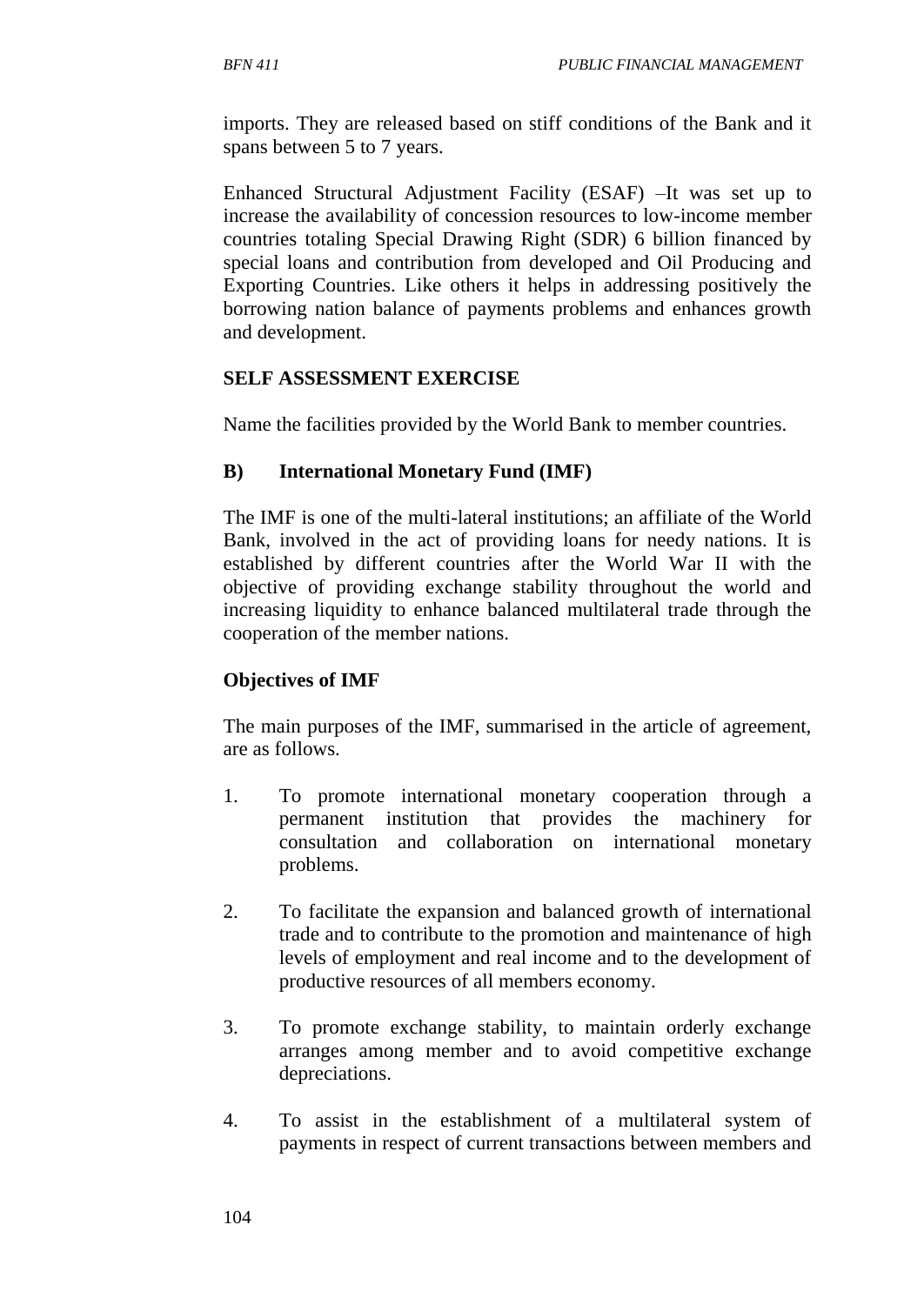in the elimination of foreign exchange restrictions which hamper the growth of world trade.

- 5. To give confidence to members by the Fund's resources available to them under adequate safeguards, thus providing them with opportunity to correct maladjustments in their balance of payments without resorting to measures inimical to national or international prosperity.
- 6. In accordance with the above, to shorten the duration and lesson, the degree of disequilibria in the international balance of payments of members.

### **C) International Development Association (IDA)**

The International Development Association (IDA) was established in 1960 as an affiliate to the World Bank. There are many projects such as irrigation, railway construction, education, public health, housing etc. in under-developing countries which are vital to general economic development, with long gestation period and insufficient yield returns to meet the amortization charges. The IDA was established to supplement the World Bank's development assistance and to make available loans to the developing countries on soft terms and for long period. That is, IDA is 'Soft Loan Window of the World Bank.'

### **Objectives of IDA**

- 1. To provide development finance to the less developed counties on easy and flexible terms
- 2. To promote economic development, increase productivity and improve the standard of living in the developing countries
- 3. To supplement the objectives and activities of the World Bank

### **SELF ASSESSMENT EXERCISE**

List the objectives of International Development Association.

#### **D) International Financial Corporation (IFC)**

International Financial Corporation (IFC) was established in July 1956 as an affiliate of the World Bank to provide finance to the private sector. You may note that, conventionally, World Bank loans are to governments of the member countries; or it provides loan capital to the private enterprises with the guarantee of the member governments.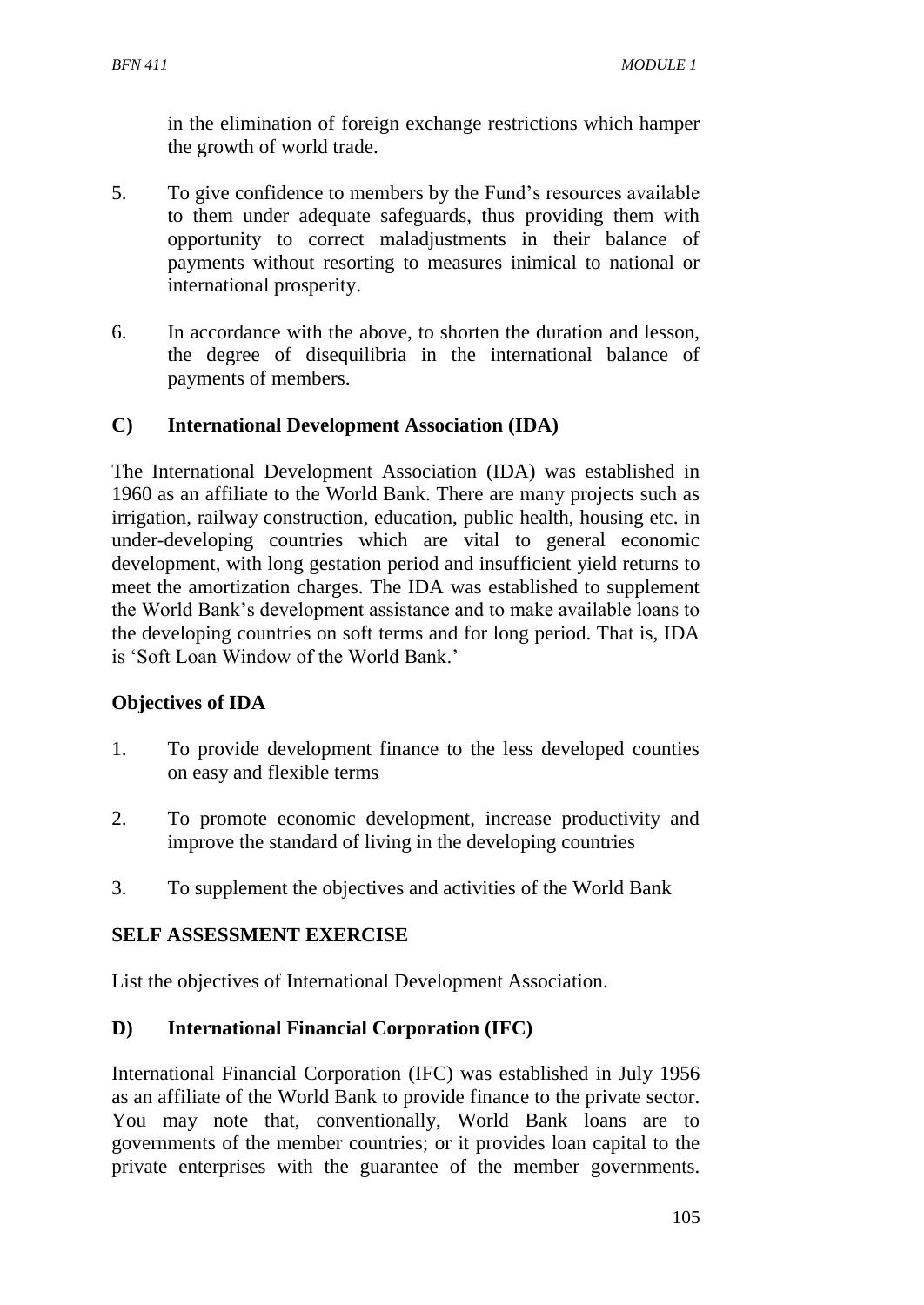Moreover, the World Bank does not offer risk capital. The IFC was with specific purpose of providing risk capital to the private sector/enterprises in the developing countries without government guarantee.

### **IFC investment policy**

The main features of the IFC investment policy are as follows.

- 1. It considers predominantly industrial enterprises which contribute to economic development of the country.
- 2. The project to be financed must be in the productive, private sector.
- 3. The IFC affirm that the enterprise has experience and competent management.
- 4. The loan must not be more than half of the capital needed for the enterprise.
- 5. The minimum investment to be made by the IFC to a single enterprise is fixed at \$100,000:00 with no upper limit.
- 6. The rate of interest for the loan is determined by mutual negotiation, depending on the degree of risk involved and other terms of investment.
- 7. The loans are disbursed in lump-sum or in installments and are repayable in a period of 5 to 15 years.

### **E) Parish Club and London Club**

These are some of the sources of external debt contraction.

### **Paris club of creditor**

This consists of mainly credit guaranteed by government. It is made up of United Kingdom, Federal Republic Government, The United States, Canada and France, who guarantee the export activities of their nationals through their official export credit agencies. If the recipient nation's government is unable to pay the foreign exchange equivalent of the domestic currency cover paid by the importer, it becomes public debt owned to the creditor nations. The Club commenced meeting in Paris in 1956.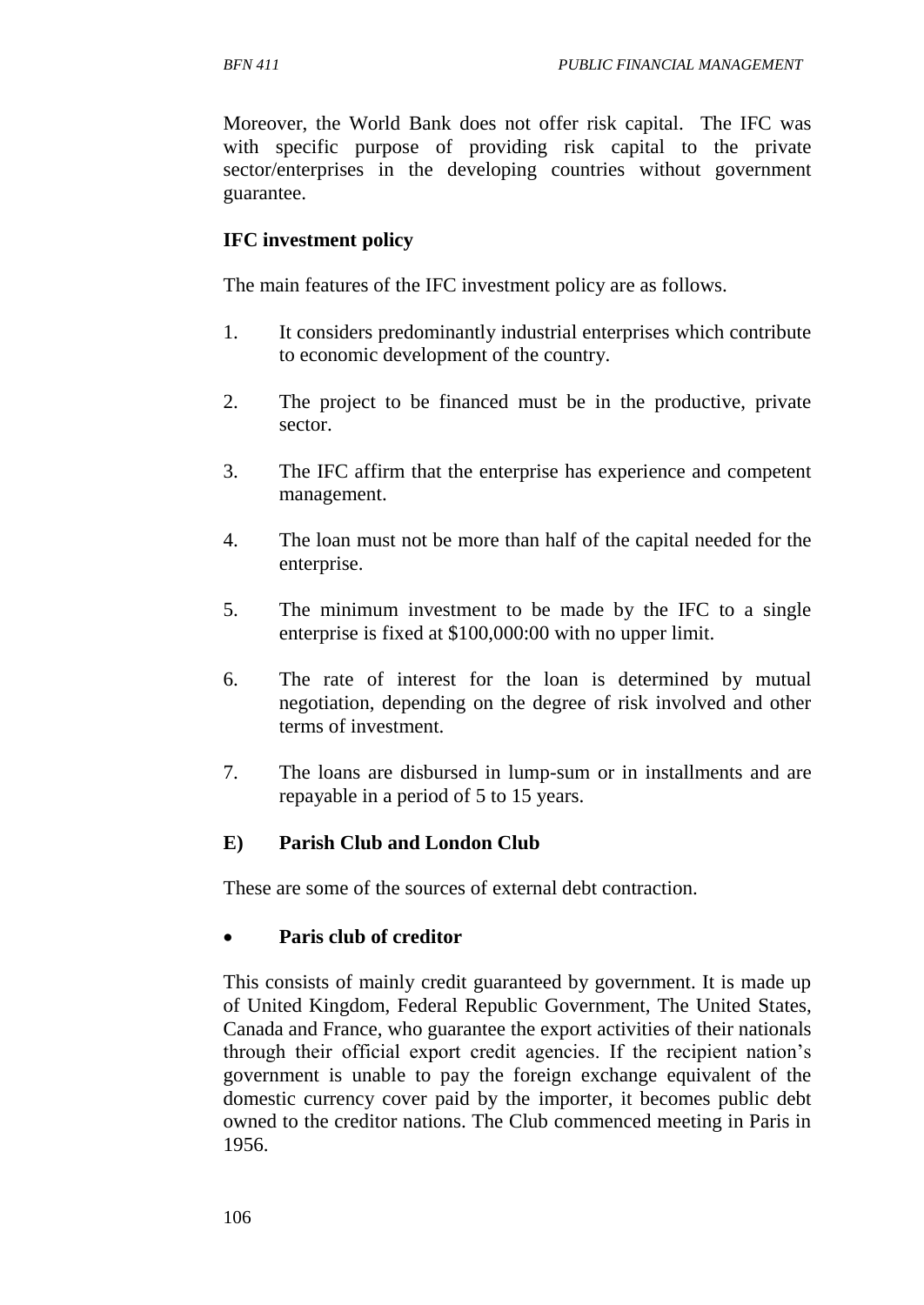#### **London club of creditors**

This consists of mainly commercial banks in industrial countries where credit are extended by commercial banks to citizens of debtor countries, largely un-insured and un-guaranteed. It was in 1976 the first meeting was held in London.

#### **F) African Development Bank (ADB)**

The African Development Bank was established under the auspices of Economic Commission for Africa (ECA) in 1966.

#### **Functions (as express in the statute establishing ADB) are as follows.**

- 1. Use the resources at its disposal for financing of investment projects relating to the economic and social development of its members
- 2. Undertake and participate in the selection, study and preparation of projects enterprises and activities contributing to such development
- 3. Mobilise both within Africa and outside Africa, resources for the financing of such investment programme
- 4. Promote investment in Africa of public and private capital in projects or programme
- 5. Provide such technical assistance as may be needed in Africa for the study, preparation, financing and execution of development project or programme
- 6. undertake such other activities and provide such other activities as may advance its purpose

### **SELF ASSESSMENT EXERCISE**

List the functions of the African Development Bank.

# **4.0 CONCLUSION**

We have identified different multi-national institutions and have stated their functions, depending on need and the level of the developing country.